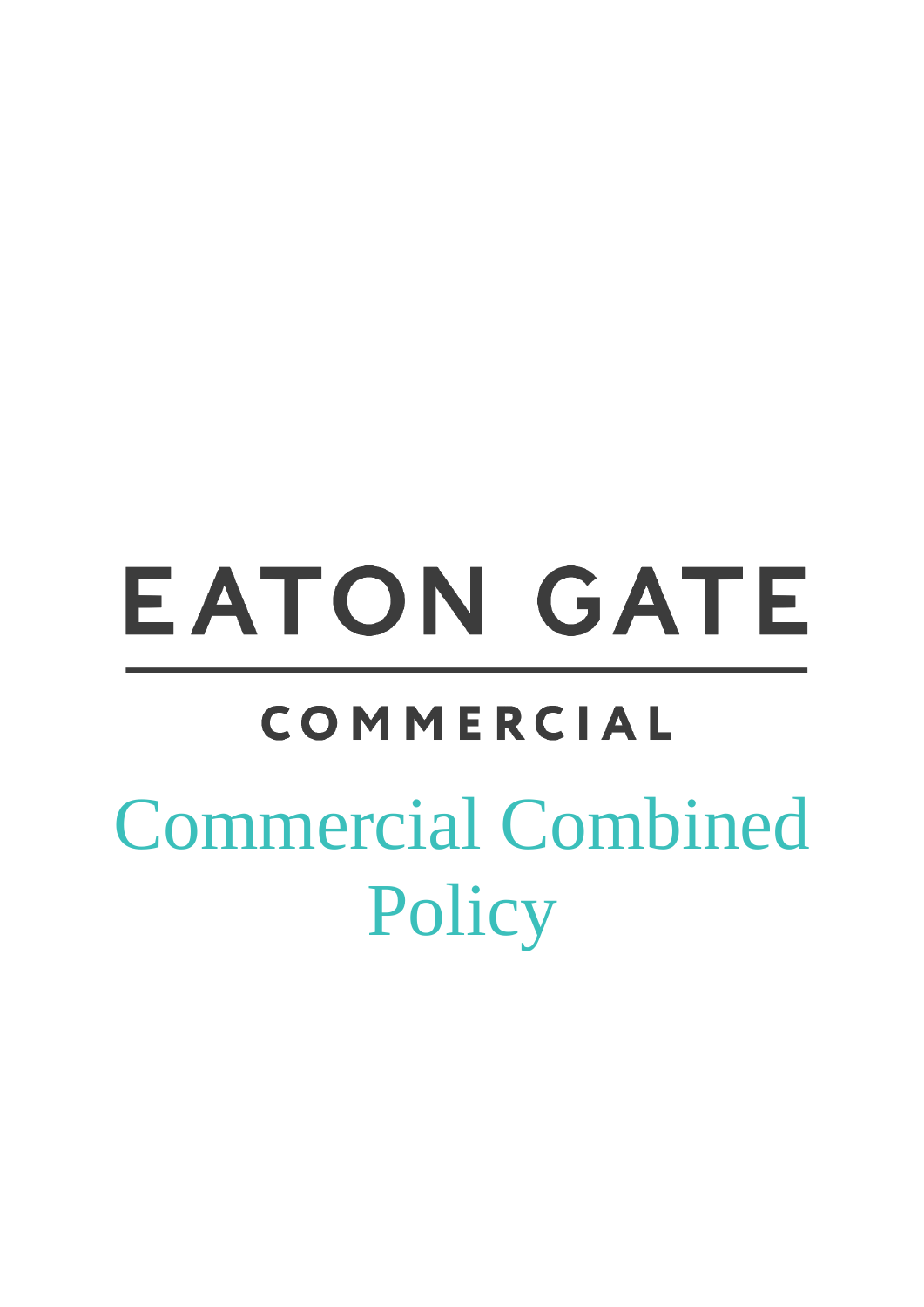# **Contents**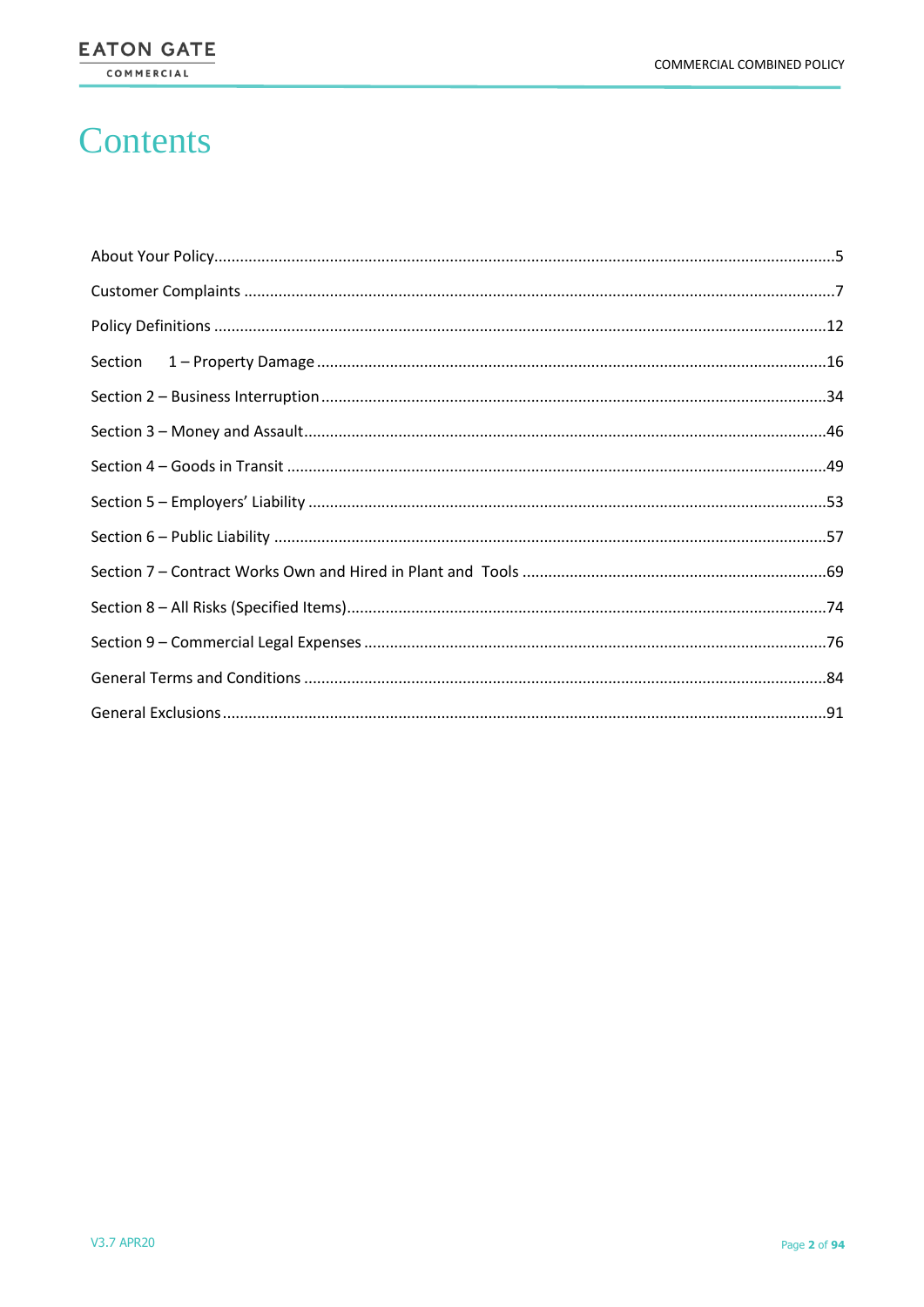# Commercial Combined Policy

A warm welcome and thank You for choosing to insure Your Business through us.

### Insuring Clause

Your Policy is a Contract of insurance between You and Us and You have a duty to make a fair presentation of the risk to Us in accordance with the law.

Your Policy describes the cover for which We have accepted Your premium.

Each section of this Policy, the Schedule, any Endorsements and the Definitions, General terms and conditions and General Exclusions shall be read as one document.

In consideration of payment of the premium Your Insurer detailed in the Schedule will insure You as stated in each operative section of the Policy during the Period of Insurance for which Your premium has been accepted provided all the terms and conditions of the Policy are kept.

The name of Your Insurer can be found on the Statement of Facts, Schedule and Certificate of Employers Liability Insurance (where issued).

### Law and Jurisdiction

You and We can choose the law which applies to this Policy.

Unless You and We have agreed otherwise this Contract shall be subject to English Law and the Courts of England shall have exclusive jurisdiction in all disputes connected with this **Policy**.

If there is any dispute as to which law and jurisdiction apply it will be English law and the Courts of England.

For and on behalf of the **Insurer**.

tour Br

Gary Burke Executive Chairman Eaton Gate MGU Ltd

### About Eaton Gate MGU Ltd

Eaton Gate MGU Limited which is registered in England (No. 9825821) at 2 Eaton Gate, London, SW1W 9BJ. Eaton Gate MGU Limited (FRN 773194) is authorised and regulated by the Financial Conduct Authority (FCA).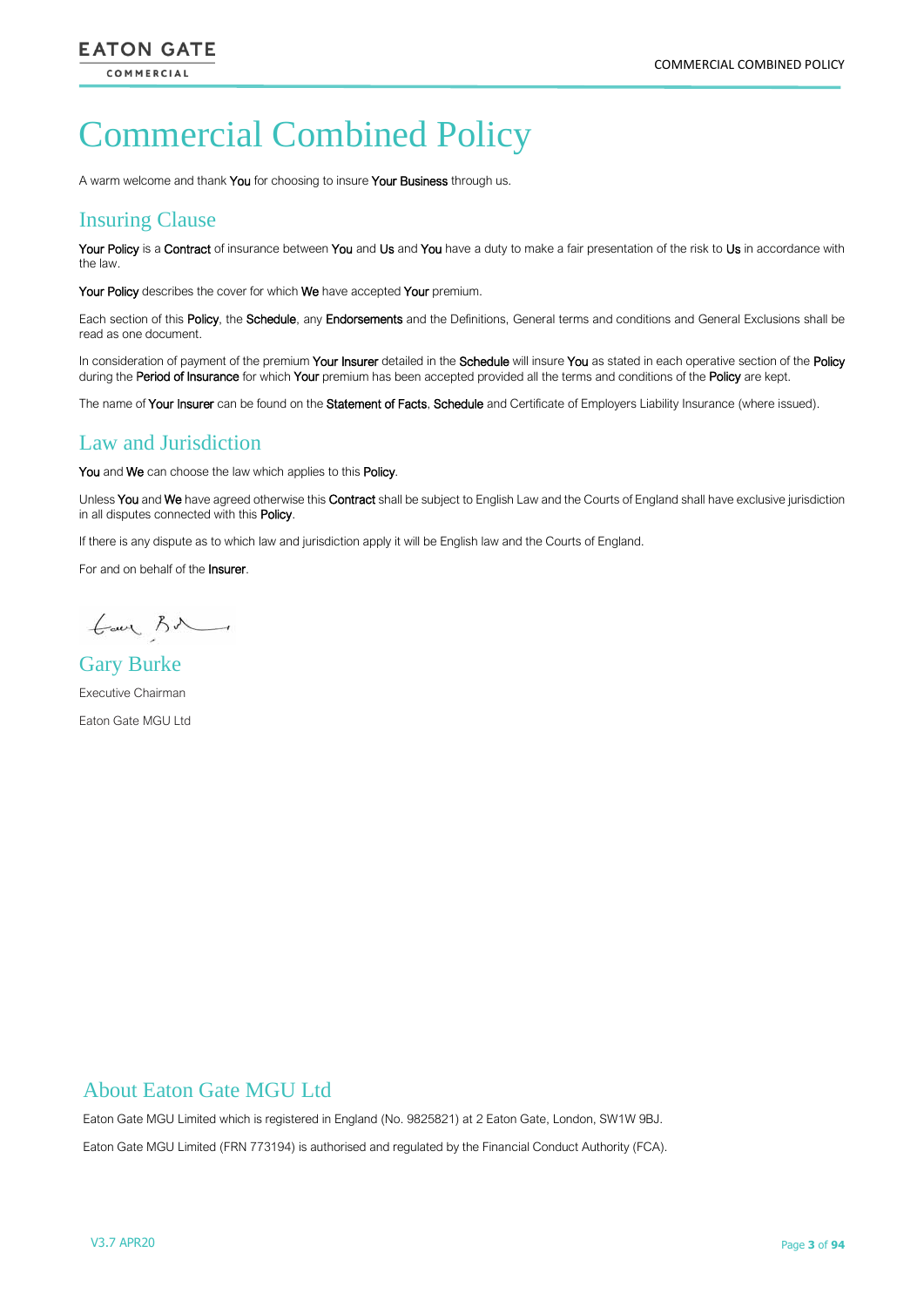# Telephone Numbers

### CLAIMS LINE See Your Schedule for Details

This number can be used by You to report a claim to Your Insurer.

Please notify Your Insurer as soon as You know of a problem which may be likely to become a claim.

Please see Making a Claim in the Claims Conditions Section of this Policy.

#### Calls may be recorded for quality and training purposes

### HELPLINES

All helplines are subject to fair and reasonable use. The level of fair usage will depend on individual circumstances. However, if Our advisors consider that Your helpline usage is becoming excessive they will tell You. If following that warning usage is not reduced to a more reasonable level, We can refuse to accept further calls.

### LEGAL AND TAX ADVICE - 0330 30 31 470

If You have a legal or tax problem relating to Your Business, We recommend You call Our confidential legal and tax advice helpline. Legal advice is available 24 hours a day, 365 days a year, and tax advice is available between 9am and 5pm on weekdays (except bank holidays).

The advice covers **Business**-related legal matters within UK and EU law or tax matters within the UK. Your query will be dealt with by a qualified specialist experienced in handling legal and tax-related matters. Use of this service does not constitute reporting of a claim.

### REDUNDANCY APPROVAL - 0117 917 1698

We can arrange for specialist advice if You are planning redundancies. This will assist You to implement a fair selection process and ensure that the redundancy notices are correctly served. This service is available between 9am and 5pm on weekdays (except bank holidays), subject to a charge.

### CRISIS COMMUNICATION - 0344 571 7964

If You are concerned about an event that may result in negative publicity which could affect Your Business, You can access professional public relations support from our Crisis Communication experts.

Where possible, initial advice for You to act upon will be provided over the phone, but if your circumstances require professional work to be carried out in advance of any actual adverse publicity, such services are available on a consultancy basis and subject to You paying a fee.

Where an event has led to actual publicity online, in print or broadcast, that could Damage Your Business, You are Insured against the costs of crisis communication services under insured event 9 when You use this helpline.

### COUNSELLING ASSISTANCE 0333 000 2082

For an **Employee** (including family members permanently living with them) needing confidential help and advice, our qualified counsellors are available to provide telephone support on any matter that is causing Your Employee upset or anxiety from personal problems to bereavement.

### LEGAL SERVICES WEBSITE

With Your Policy You get free access to Our legal services website, which allows You to create many online documents and guides which can help Your Business with everything from employment Contracts and Settlement agreements to leases and health & safety statements. For a small additional charge, You can have complex documents checked by a solicitor.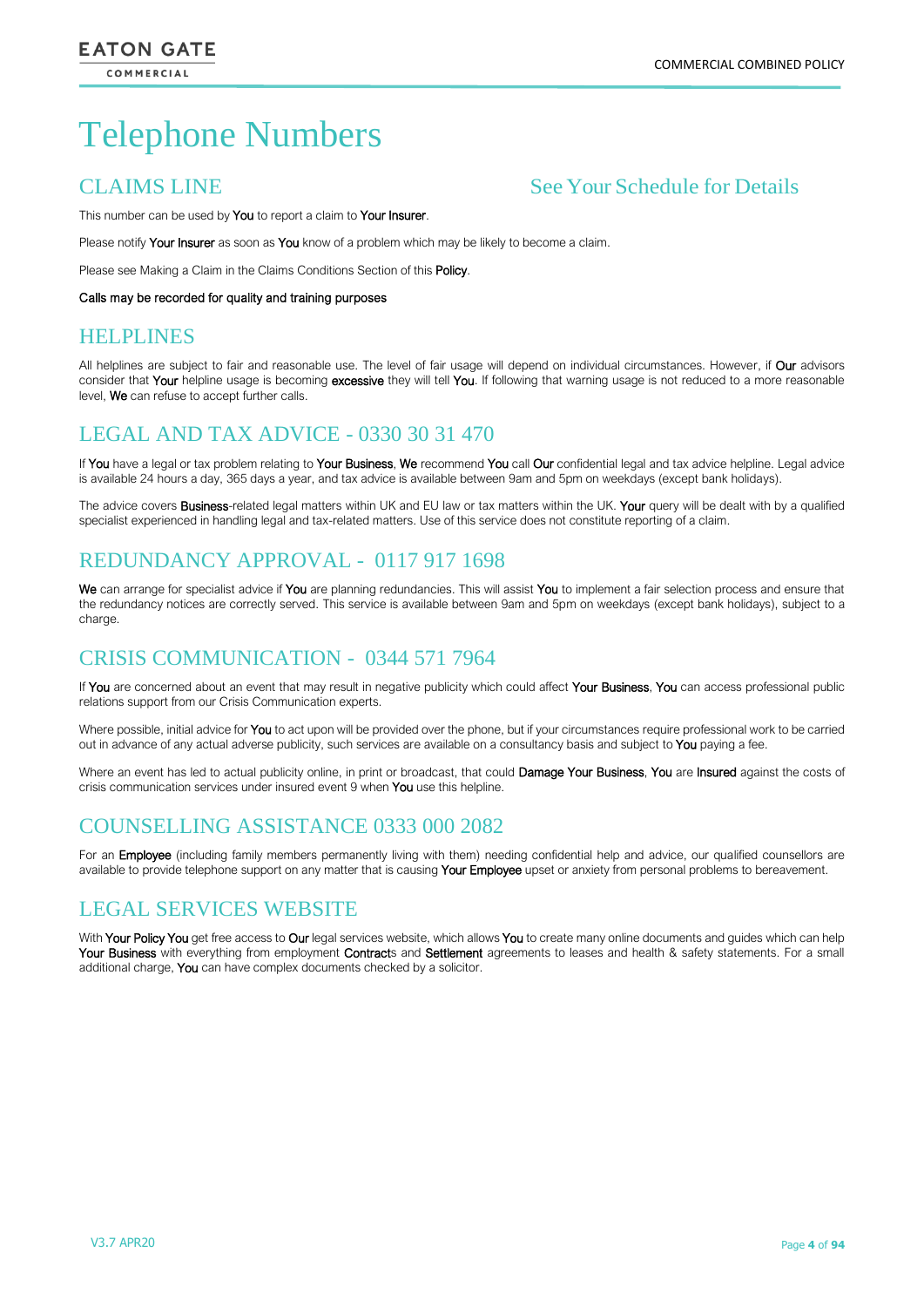# <span id="page-4-0"></span>About Your Policy

This is Your Commercial Combined Insurance Policy which is made up of several documents, which form the Contract between:

You and the Insurer shown in Your Policy Schedule. These documents are:

- ❖ theStatement of Facts.
- ❖ thePolicy Wording.
- ❖ the Schedule.

In addition, there may be further documents as follows:

- ❖ Endorsements.
- ❖ specification of Items/Property Insured.
- ❖ security requirements.

Please take time to read all these documents to make sure that the cover provided meets Your needs and that You understand the General terms and conditions and General exclusions. If there is anything You do not understand, or You need to change please contact the Administrator immediately.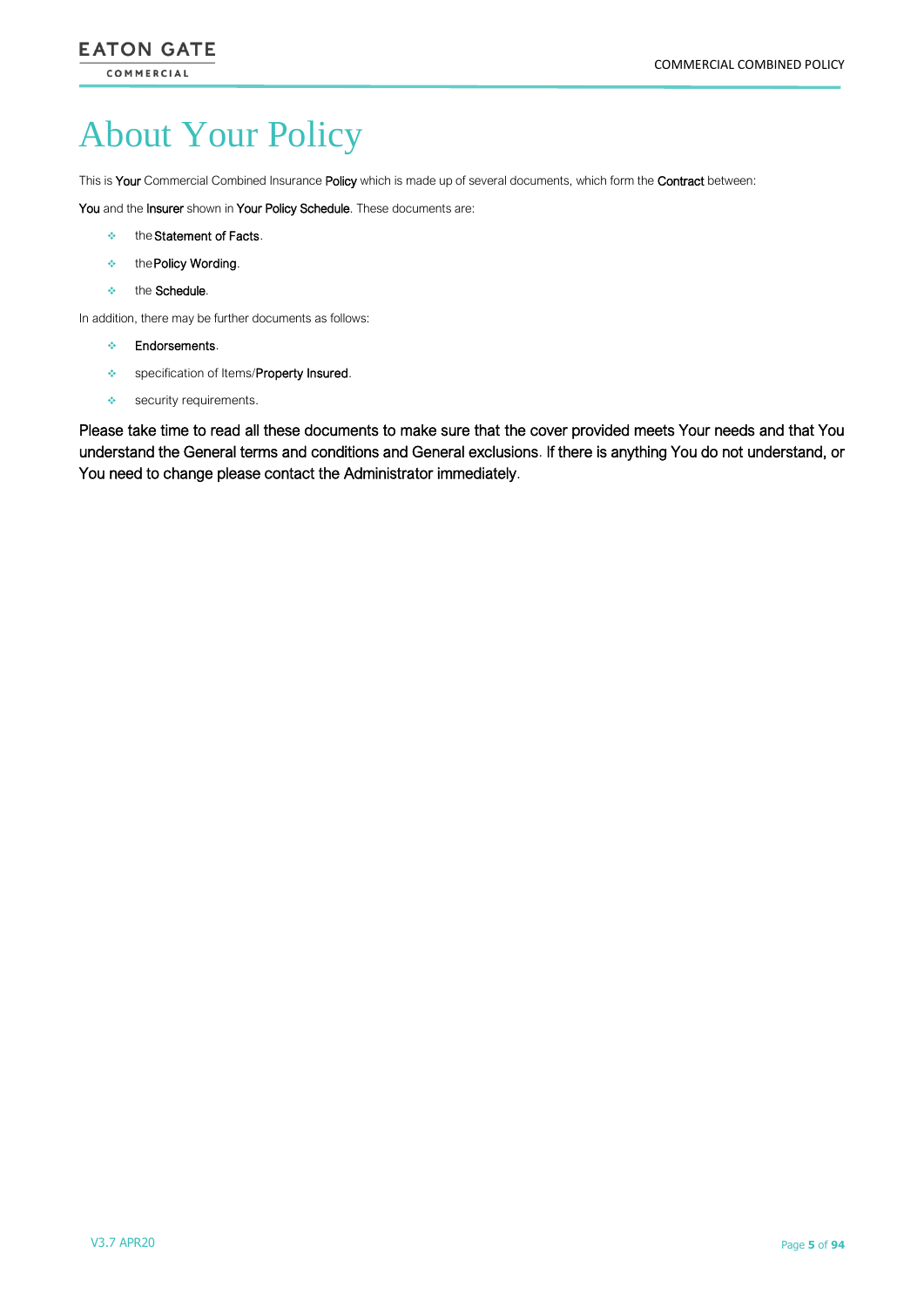# Telephone Numbers

### CLAIMS LINE See Your Schedule for Details

This number can be used by You to report a claim to Your Insurer.

Please notify Your Insurer as soon as You know of a problem which may be likely to become a claim.

Please see Making a Claim in the Claims Condition Section of this Policy.

#### Calls may be recorded for quality and training purposes.

### HELPLINES

All helplines are subject to fair and reasonable use. The level of fair usage will depend on individual circumstances. However, if Our advisors consider that Your helpline usage is becoming excessive they will tell You. If following that warning usage is not reduced to a more reasonable level, We can refuse to accept further calls.

### LEGAL AND TAX ADVICE - 0330 30 31 470

If You have a legal or tax problem relating to Your business, We recommend You call Our confidential legal and tax advice helpline. Legal advice is available 24 hours a day, 365 days a year, and tax advice is available between 9am and 5pm on weekdays (except bank holidays).

The advice covers business-related legal matters within UK and EU law or tax matters within the UK. Your query will be dealt with by a qualified specialist experienced in handling legal and tax-related matters. Use of this service does not constitute reporting of a claim.

### REDUNDANCY APPROVAL - 0117 917 1698

We can arrange for specialist advice if You are planning redundancies. This will assist You to implement a fair selection process and ensure that the redundancy notices are correctly served. This service is available between 9am and 5pm on weekdays (except bank holidays), subject to a charge.

### CRISIS COMMUNICATION - 0344 571 7964

If You are concerned about an event that may result in negative publicity which could affect Your business, You can access professional public relations support from Our Crisis Communication experts.

Where possible, initial advice for You to act upon will be provided over the phone, but if Your circumstances require professional work to be carried out in advance of any actual adverse publicity, such services are available on a consultancy basis and subject to You paying a fee.

Where an event has led to actual publicity online, in print or broadcast, that could damage Your business, You are insured against the costs of crisis communication services under insured event11 when You use this helpline.

### COUNSELLING ASSISTANCE 0333 000 2082

For an employee (including family members permanently living with them) needing confidential help and advice, **Our** qualified counsellors are available to provide telephone support on any matter that is causing Your employee upset or anxiety from personal problems to bereavement.

### LEGAL SERVICES WEBSITE

With Your Policy You get free access to Our legal services website using the following code, X1232K545CA3, which allows You to create many online documents and guides which can help Your business with everything from employment contracts and settlement agreements to leases and health & safety statements. For a small additional charge, You can have complex documents checked by a solicitor.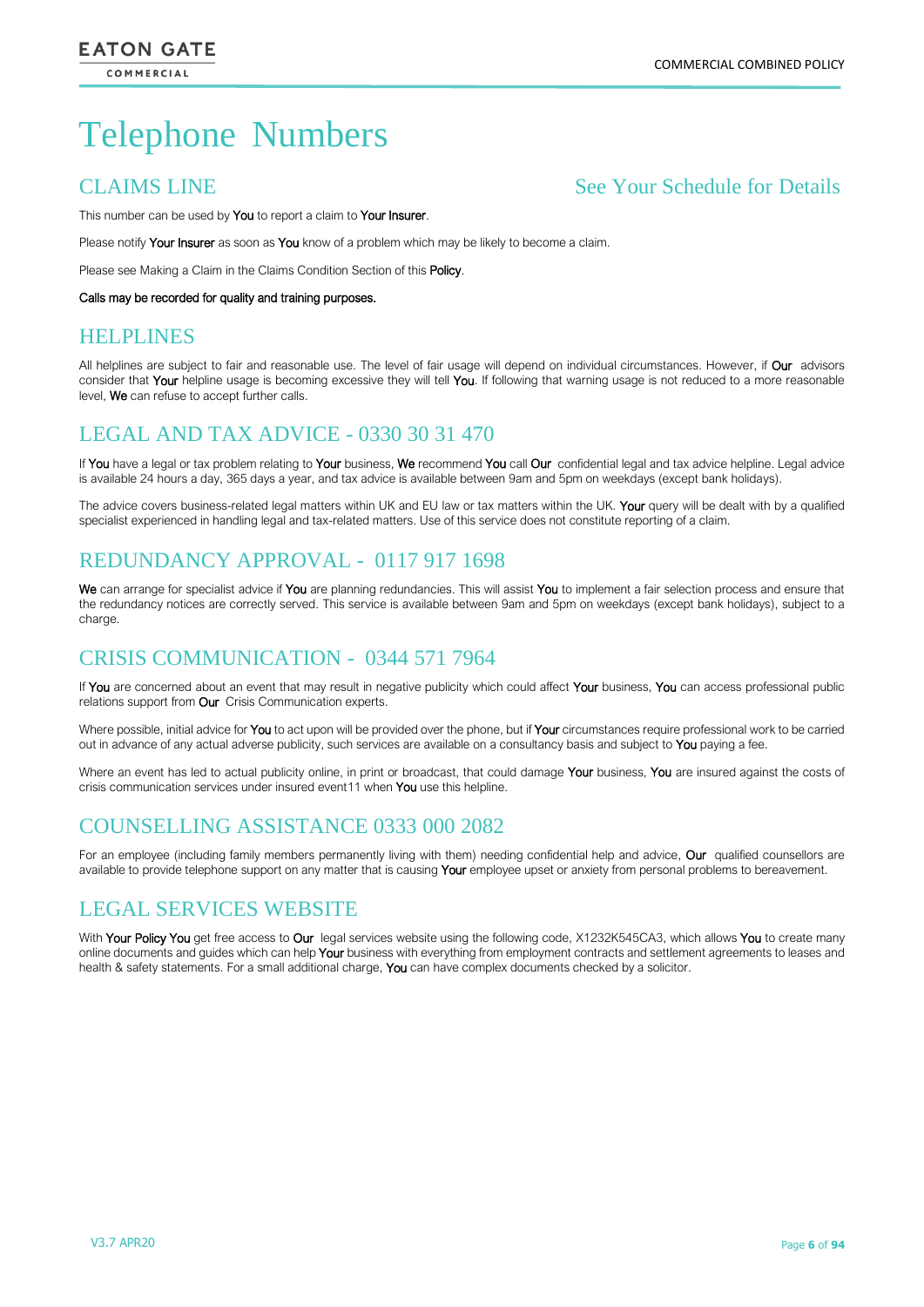# <span id="page-6-0"></span>Customer Complaints

We hope that You are extremely happy with Your Commercial Combined Insurance Policy but We do recognise that on occasions things can go wrong.

If Your complaint is about the way Your Policy was sold to You please contact Your insurance advisor or intermediary who arranged Your Policy for You. Their address and telephone number are shown on Your Policy Schedule.

### Contacting Your Insurer

If You have a complaint about cover provided under Sections 1 to 8 by Your Insurer or a claim please contact Your Insurer directly. Their contact details can also be found on Your Policy Schedule.

If You are not happy with the service provided under Section 9 (Commercial Legal Expenses) please contact ARAG'S Customer Relations Department;

- By Telephone: 0117 917 1561
- By e-mail: [customerrelations@arag.co.uk](mailto:customerrelations@arag.co.uk)
- In writing to: Customer Relations Department, 9 Whiteladies Road, Clifton, Bristol, BS8 1NN

Details of ARAG'S internal complaint-handling procedures are available on request.

Once Your Insurer has received Your complaint they will:

❖ Send an acknowledgment of Your complaint within 5 working days of receiving it and notify You of the name of the person managing Your complaint;

and

❖ Respond in full to Your complaint within 8 weeks. If this is not possible for any reason they will write to You to explain why they have not been able to settle the matter quickly. They will also let You know when they will contact You again.

### If you are still dissatisfied

If You remain dissatisfied You may refer Your complaint to the Financial Ombudsman Service (FOS);

- By Telephone 0800 023 4567 (calls from UK landlines and mobiles are free) or 0300 123 9123
- In writing to Financial Ombudsman Service

Exchange Tower

London

E14 SR

- By e-mail [complaint.info@financial-ombudsman.org.uk](mailto:complaint.info@financial-ombudsman.org.uk)
- Website [www.financial-ombudsman.org.uk](http://www.financial-ombudsman.org.uk/)

The FOS is an independent body that arbitrates on complaints about general insurance products. The FOS is available to any 'eligible complainant' including any consumer, micro-enterprise, small business, guarantor, charity or trust, details of which can be confirmed on its website.

You can refer Your complaint to the FOS if You are dissatisfied with any final response or if You have not received a final response within eight weeks from the time You first raised the complaint. The FOS offer a free and independent service for resolving disputes about most financial matters and You have six months from the date of the final response letter to contact them. However, the FOS will only consider Your complaint once You have tried to resolve it with Your Insurer or insurance broker.

If You were sold this product online or by other electronic means and within the European Union (EU) You may refer Your complaint to the EU Online dispute Resolution (ODR) platform. Upon receipt of Your complaint the ODR will escalate Your complaint to Your local dispute resolution service – this process is free and conducted entirely online. You can access the ODR platform o[n http://ec.europa.eu/odr.](http://ec.europa.eu/odr)

Eaton Gate MGU Ltd are dedicated to resolving Your complaint so if You have a complaint about Eaton Gate MGU Ltd or wish to discuss a complaint You have with the Administrator, please contact the Eaton Gate MGU Ltd customer services team:

- Telephone 0333 234 1741
- By e-mail complaints@egmgu.co.uk
- In writing to Customer Service Manager, Eaton Gate MGU Ltd, 20 St Dunstan's Hill, London, EC3R 8HL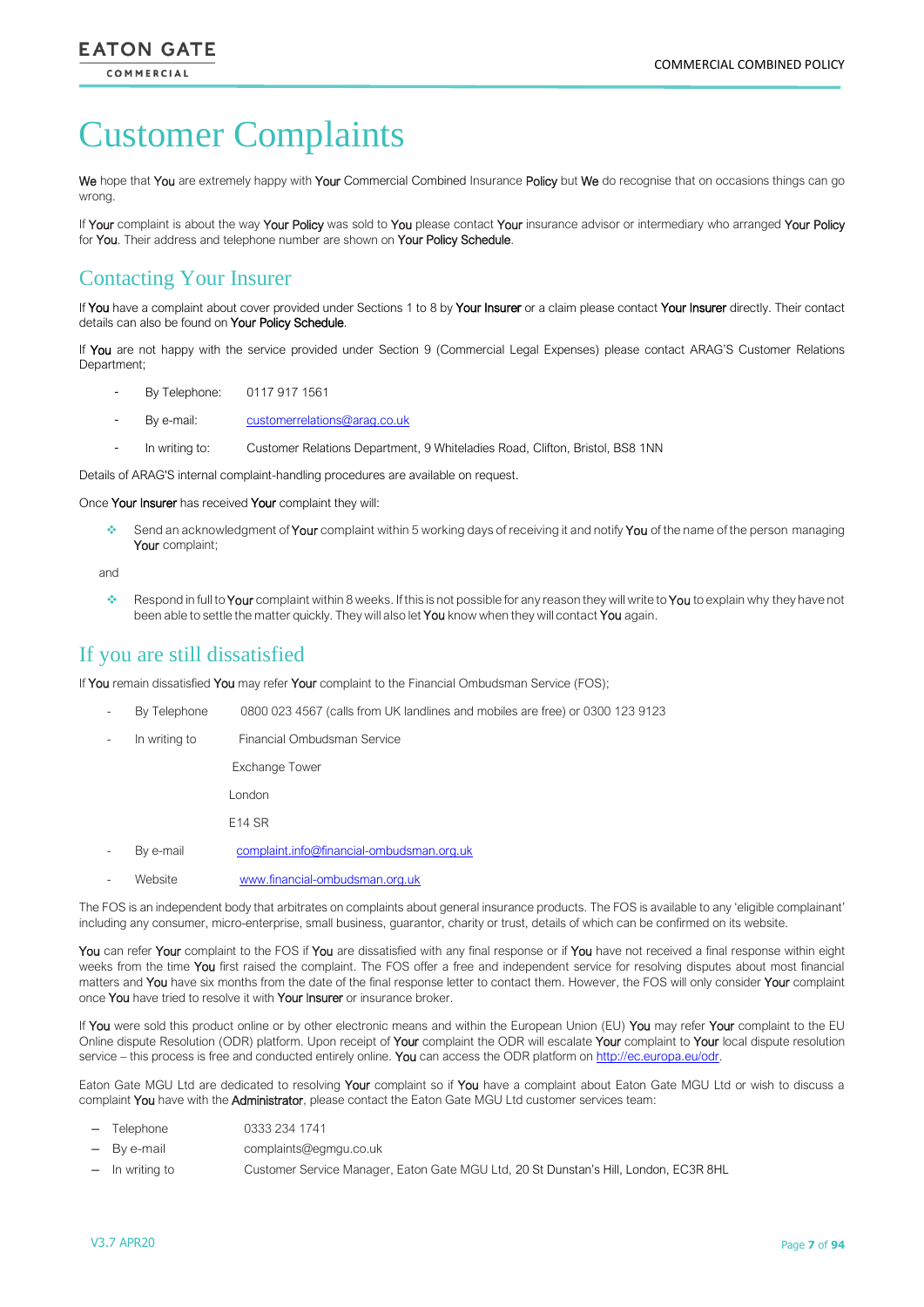### Financial Conduct Authority

Eaton Gate MGU Ltd is authorised and subject to limited regulation by the Financial Conduct Authority. You can check their website at [www.fca.org.uk](http://www.fca.org.uk/) which includes a register of all the firms they regulate, or You can phone them on 0800 111 6768 or 0300 500 8082.

### Financial Services Compensation Scheme (FSCS)

Eaton Gate MGU Ltd and the Insurers are covered by the Financial Services Compensation Scheme (FSCS). This means that You may be entitled to Compensation from the scheme if We cannot meet Our obligations. This depends upon the type of Business and the circumstances of the claim. Further information about the scheme is available from the FSCS:

- Telephone 0800 678 1100 or 020 7741 4100
- By e-mail [enquiries@fscs.org.uk](mailto:enquiries@fscs.org.uk)
- In writing to Financial Services Compensation Scheme

10th Floor, Beaufort House 15 St Botolph Street London EC3A 7QU - Website [www.fscs.org.uk](http://www.fscs.org.uk/)

If You telephone FSCS then please have any relevant correspondence to hand.

### Employers' Liability Tracing Office

Certain information relating to Your Insurance Policy including, without limitation, the Policy number(s), employers' names and addresses (including subsidiaries and any relevant changes of name), coverage dates, employer's reference numbers provided by Her Majesty's Revenue and Customs and Companies House Reference Numbers (if relevant), will be provided to the Employers' Liability Tracing Office, (the ELTO) and added to an electronic Database, (the Database). This information will be made available in a specified and readily accessible form as required by the (Employers' Liability Insurance: Disclosure By Insurers Instrument 2010). This information will be subject to regular Periodic updating and certification and will be audited on an annual basis. The Database will assist individual consumer claimants who have suffered an employment related Injury or disease arising out of their course of employment in the UK for employers carrying on, or who carried on, Business in the UK and who are covered by the employers' liability insurance of their employers, (the Claimants): to identify which Insurer (or Insurers) was (or were) providing employers' liability cover during the relevant Periods of employment; and to identify the relevant employers' liability insurance policies. The Database will be managed by the ELTO. The Database and the Data stored on it may be accessed and used by the Claimants, their appointed representatives, Insurers with potential liability for UK commercial lines employers' liability insurance cover and any other persons or entities permitted by law. By entering into this insurance Policy You will be deemed to specifically consent to the use of Your insurance Policy Data in this way and for these purposes.

### Notification of changes which may affect Your insurance – keeping Us updated

You should keep a complete record of all information You supplied to the firm that arranged Your insurance with Us, and Us when taking out this insurance.

So that You understand what You are covered for, please read this Policy Wording and the Schedule (which may make reference to clauses) very carefully. You should pay special attention to the General exclusions and General terms and conditions of this Policy Wording.

If You have any questions, or the cover does not meet Your needs or any of the details are incorrect You should notify the firm that arranged Your insurance with Us immediately.

#### If You fail to tell Us or You delay telling Us about an Incident that may lead to a claim and this increases our claim costs, You will become liable to pay the additional costs. It may also invalidate Your right to claim.

### Consumer Insurance (Disclosure and Representations) Act 2012 and The Insurance Act 2015

You are required by the provisions of the above Acts to take care to supply accurate and complete answers to all the questions You were asked at the time of insuring with Us. It is important that You check Your records for the information You have provided and notify Us immediately of any changes or inaccuracies in these details. Failure to provide accurate and complete information to the best of Your knowledge may result in increased premiums, refusal of a claim or Your Policy being cancelled, and may affect Your ability to gain insurance from other Insurers.

You are also required to update Us with any changes to the information You provided at the time You asked Us to insure You. When You tell Us about these changes We may adjust the premium. If You do not tell Us about these changes or inaccuracies, this may result in refusal of a claim or Your Policy being cancelled, and may affect Your ability to gain insurance from other Insurers. The changes You are required to notify Us of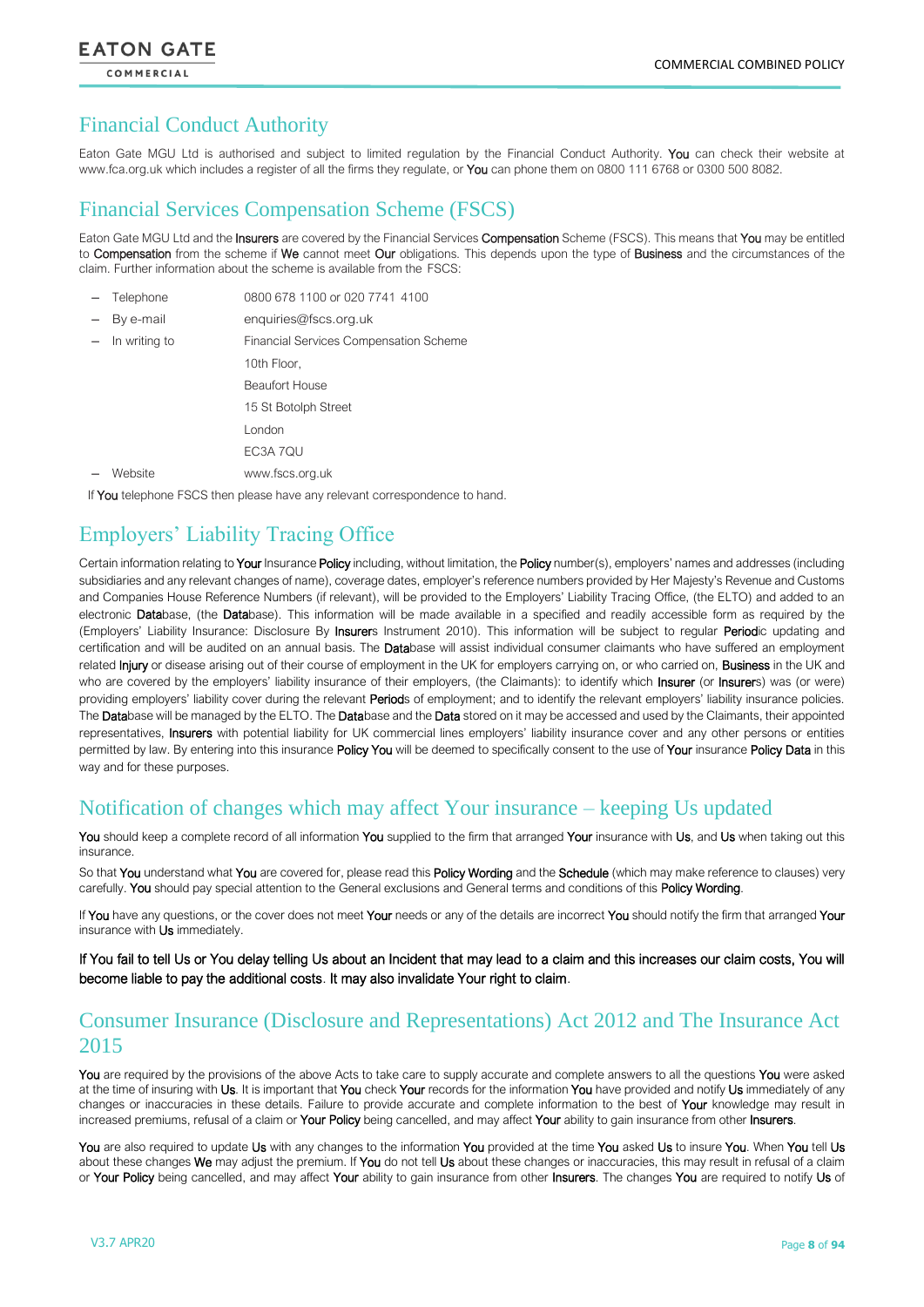include but are not limited to the following:

- ◆ any change or addition to the Contents of the Property to be Insured that results in the need to increase the amounts Insured or the limits that are shown on Your Policy Schedule;
- \* any changes to the **Business** description or activities undertaken;
- ❖ any change of address;
- ❖ if the Business ceases to trade.

This is not a full list and if You are in any doubt You should advise Your Administrator for Your own protection. If You do not tell Us about changes, Your insurance may not cover You fully or at all.

When You inform Us of a change We will tell You if this affects Your Policy, for example whether We are able to accept the change and if so, whether the change will result in revised terms and/or premium being applied to Your Policy.

### How we will deal with claims to comply with the Consumer Insurance (Disclosure and Representations) Act 2012 and The Insurance Act 2015

Claims where You have not disclosed, or You have misrepresented but We deem this was not deliberate or reckless:

- ◆ where a higher premium would have been charged We will reduce the amount of the claim Settlement proportionate to the premium We would have actually charged had the circumstances been disclosed;
- ❖ where additional terms would have been imposed by Us (other than terms relating to premium), We will consider the insurance Contract on the basis that those different terms had applied from the date of the breach of duty;
- ◆ where We would not have entered into the insurance Contract at all We can treat the insurance as void and cancel Your Policy as if it never existed from inception and refuse to pay all claims;
- ❖ We will return the premium You have paid to Us unless there is another reason why We should retain it. See Cancellation section of Your Policy.

Claims where We deem the misrepresentation or non-disclosure to be deliberate or reckless:

- We will have the option to treat the insurance as void (We can cancel Your Policy from inception and treat the insurance as though it had never existed);
- We can retain the full premium even if You have not paid Us the premium in full We shall be entitled to collect it from You.

### Fraudulent claims

We will not pay claims where You have committed fraud in relation to a claim on this Policy. We may also cancel the Policy and any other policies You have with Us, from the date the fraud occurred.

We may also choose not to refund the premium on the basis of fraud, this will depend on the specific circumstances of the claim.

It is important that You check Your records for the information You have provided and notify Us immediately of any changes to these details. Failure to provide accurate and complete information to the best of Your knowledge may result in increased premiums, refusal of a claim or Your Policy being cancelled.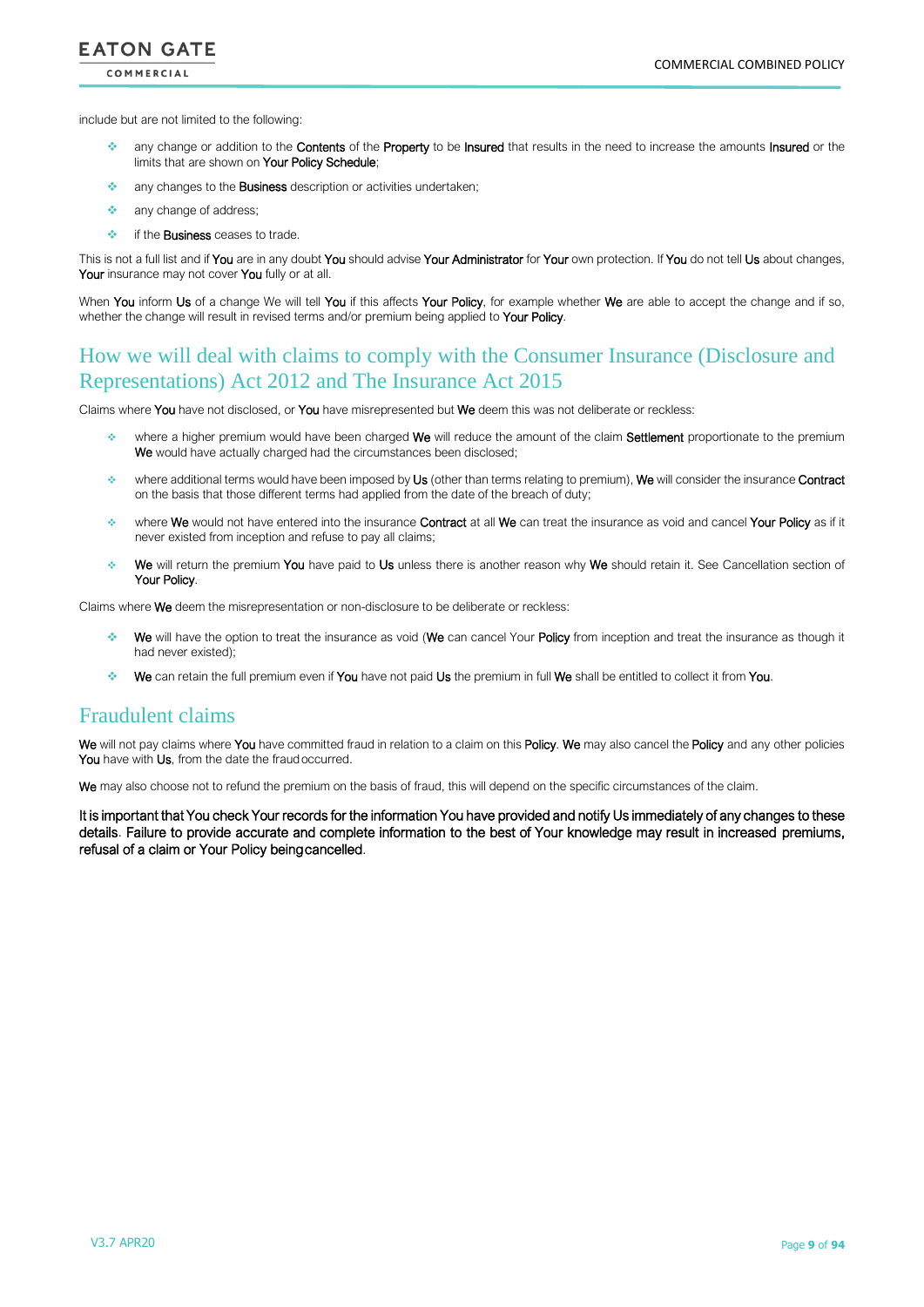### Important Information about Your Insurance with Us

### Data Protection

For purposes of the Data Protection Regulations, We and Our agents notified to You are the Data Controllers in relation to any Personal Data that You may supply in connection with Your Policy.

For further details on how Your Personal Data is used by Us and how We process Your Personal Data as well as Your available rights, please refer to Your Schedule that includes references to Our Privacy Policy.

Your Schedule summarises the basis for which We and any third party acting on Our behalf Process Your Personal Data for purposes of insurance underwriting, administration and claims handling, for undertaking research and conducting statistical analysis. We will rely on lawful grounds to justify such Processing and where Your information includes Sensitive Personal Data we will ensure that We have an additional lawful justification for such Processing. These legal justifications include:

- the necessary performance arising out of Your insurance Policy for Us to provide insurance products and services;
- there exists an appropriate **Business** need that does not cause You harm;
- there is a legal or regulatory obligation on Us to Process Your Personal Data;
- where We need to Process Your Personal Data to establish, exercise or defend Our legal rights;
- where You have provided Your consent to such processing.

We will not use Your information or transfer this to any third party for the purposes of marketing further products or services unless You have consented to this.

Should You wish to exercise any rights referred to below or contact Us, please write to: The Data Protection Officer 20 St. Dunstan's Hill London EC3R 8HL

#### [DPO@egmgu.co.uk](mailto:DPO@egmgu.co.uk)

If You believe that We are holding inaccurate or out of date information about You, please advise Us as soon as possible so as We can correct Our records.

#### Financial Sanctions

We are not able to provide any insurance cover or make any payments or other Policy benefit where in doing so would breach any prohibition or restriction imposed by law or regulation under the United Nations resolutions or the trade or economic sanctions, laws or regulations of the European Union, United Kingdom or United States of America.

If any such prohibition or restriction takes effect during the Period of Insurance, We may cancel Your Policy immediately by giving You written notice to Your last known address.

#### Industry Agencies and Databases

We pass information to the Claims and Underwriting Exchange Register (CUE), run by Motor Insurance Bureau Ltd. (MIB Ltd.) The aim is to help Us to check information provided by You and also to prevent fraudulent claims. These registers may be searched in considering any application for insurance in connection with this Policy. We will pass any information relating to any Incident which may or may not give rise to a claim under this Policy and which You have to notify Us of in accordance with the terms and conditions of this Policy, to the relevant registers.

#### Other Insurers

We may pass information about You and this Policy to other insurance companies with which We either reinsure Our Business or who are dealing with a claim made under this Policy. In addition, information may be passed to other insurance related organisations in common with industry practice. These companies will usually be located in countries inside the European Economic Area (EEA). Where information is passed to companies outside of the EEA, We will make sure they comply with the same standards of Data security as though they were located inside the EEA.

#### Fair Processing Notice

If false or inaccurate information is provided and fraud is identified, details will be passed to fraud prevention agencies.

- ❖ law enforcement agencies may access and use this information.
- ◆ We and other organisations may also access and use this information to prevent fraud and Money laundering, for example, when:
	- checking details on applications for credit and credit related or other facilities;
	- managing credit and credit related accounts or facilities;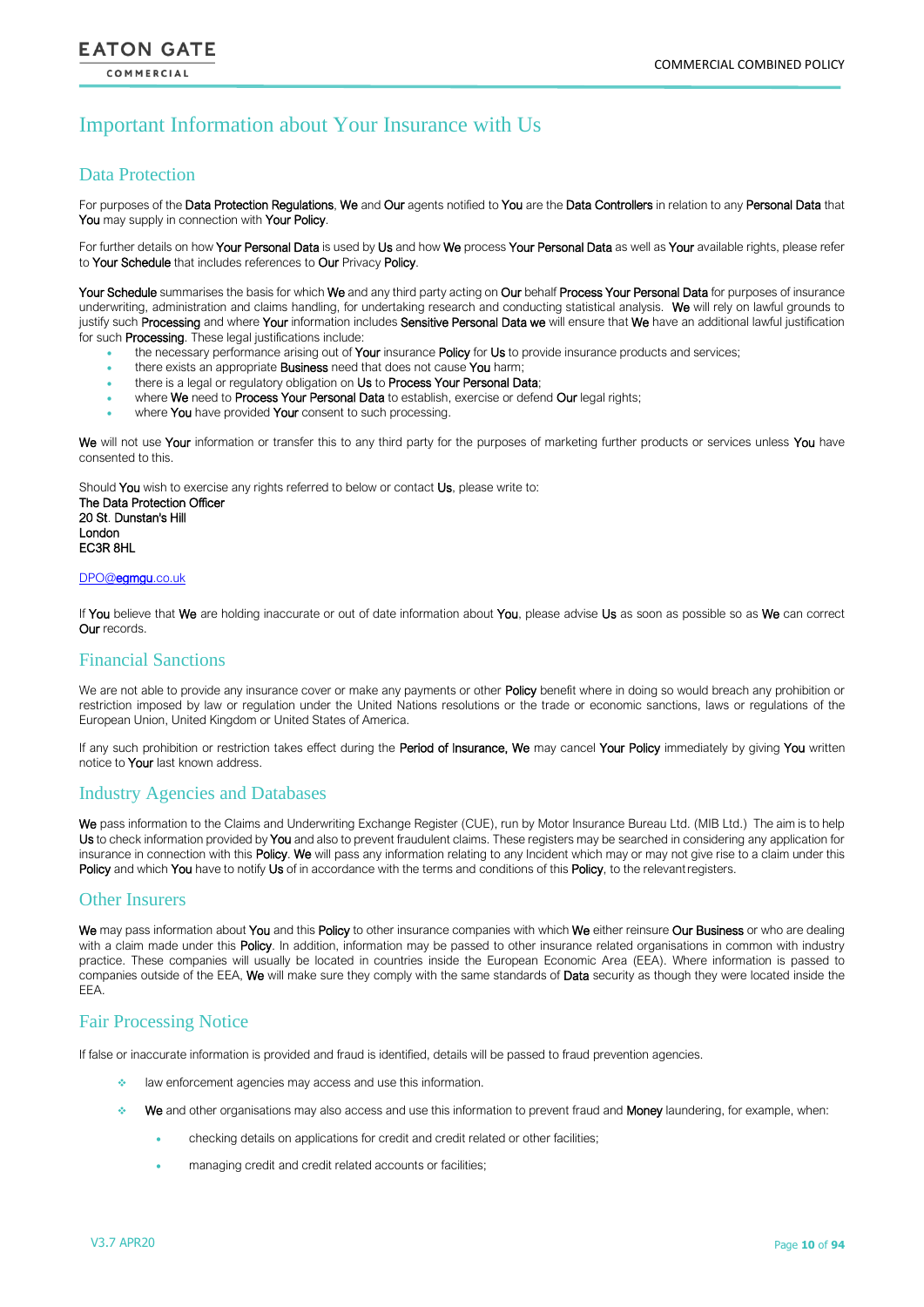- recovering debt;
- checking details on **Proposals** and claims for all types of insurance;
- checking details of job applicants and Employees.

Please contact Us if You want to receive details of the relevant fraud prevention agencies.

We and other organisations may access and use from other countries the information recorded by fraud prevention agencies.

#### Telephone recording and document management

For Our joint protection telephone calls may be recorded and monitored by the firm that arranged Your insurance with Us, the Administrator and by Us.

We, the Administrator or any other service providers appointed by Us may hold documents relating to this insurance and any claims made under it in electronic form and may destroy the originals. An electronic copy of any such document will be admissible in evidence to the same extent as and carry the same weight as the original.

#### Telephone Call Charges

Calls to 0800 numbers from UK landlines and mobiles are free. The cost of calls to 03 prefixed numbers are charged at national call rates (charges may vary dependent on Your network provider) and are usually included in inclusive minute plans from landlines and mobiles.

### Our service commitment

#### Customer feedback

If You have any suggestions or comments about how the firm that arranged Your insurance with Us, We or the Administrator can improve Our cover or the service We/they have provided please write to the Administrator.

The Administrator and We welcome feedback to enable them or Us to improve products and services.

In the event that We are unable to continue to trade with the Administrator because they have ceased to trade through bankruptcy or liquidation, or in the event that their relevant FCA authorisation is revoked, We reserve the right to pass Your Policy and all details on to another Administrator. If You do not wish this to happen then please put Your request in writing to Us.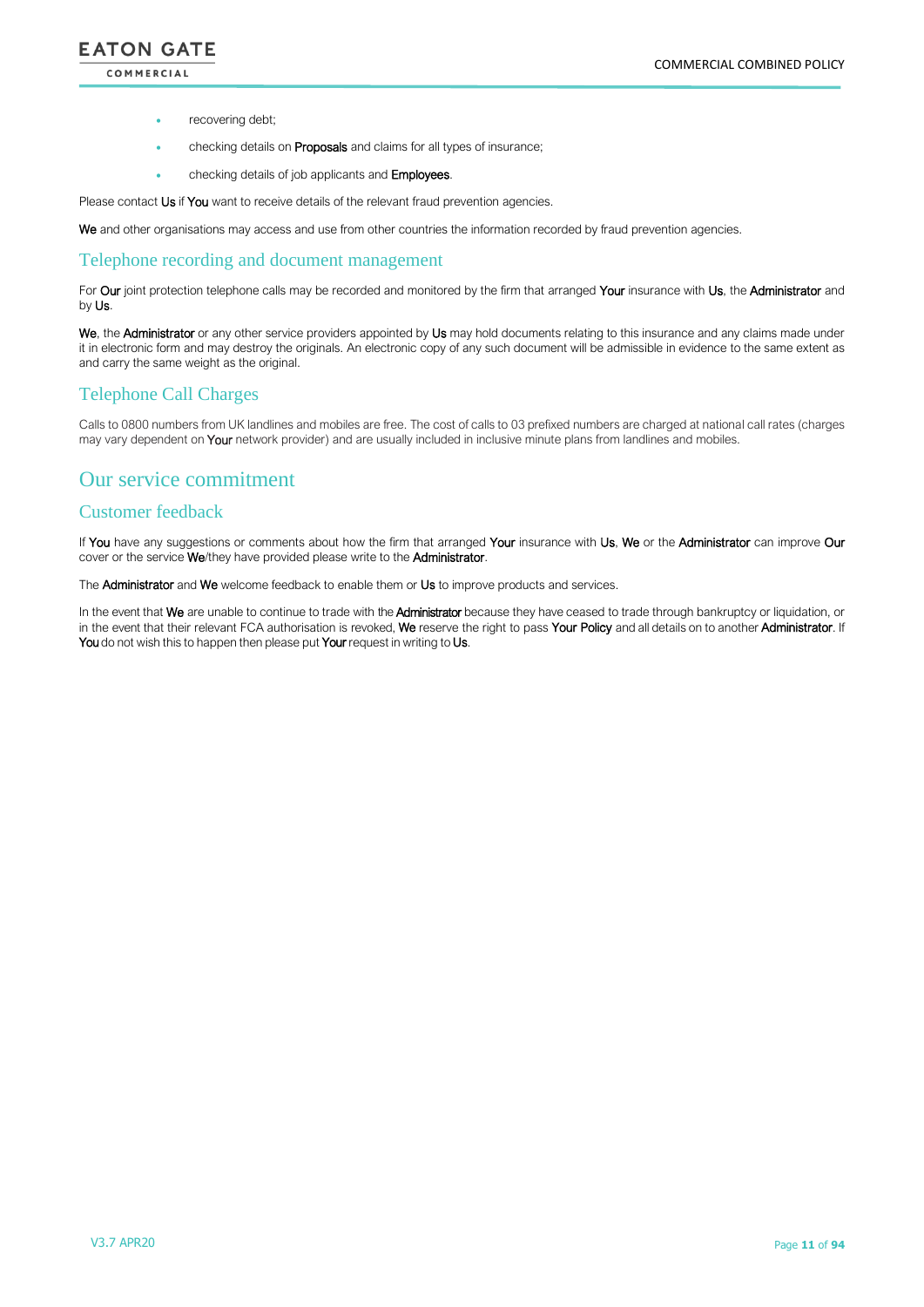# <span id="page-11-0"></span>Policy Definitions

Each time We use one of the words or phrases listed below it will have the same meaning wherever it appears in Your Policy unless We state otherwise.

A defined word or phrase will start with a capital letter each time it appears in the Policy e.g. Business except for headings and titles each section of the Policy may contain additional Definitions which apply to that particular section and they must be read in conjunction with the following Policy Definitions. Please note that throughout this Policy Wording a defined word or phrase will also be in bold text.

### Administrator('s)

The firm appointed to administer Sections 1 to 8 of this insurance on Our behalf.

#### Business

Activities directly connected with the Business shown in the Schedule and no other for the purposes of this Policy including:

- a) the ownership maintenance repair of the Premises;
- b) the provision and management of canteen sports social and Welfare organisations for the benefit of **Employees** and fire security first aid medical and ambulance services;
- $\circ$  private work undertaken with Your prior consent by the **Employees** for any of Your Directors or senior officials;
- d) participation in trade shows or exhibitions.

#### Claim Service Provider

The firm appointed on Our behalf to handle and settle claims made under Sections 1 to 8 of Your insurance. You must notify claims to them and contact them with any questions relating to Your claim.

#### **Contract**

Any Contract or agreement entered into by You to carry out work in the course of the Business.

#### Contract Site

The site of any Contract undertaken by You within the Territorial Limits.

#### Contract Works

a) temporary or permanent works completed or to be completed as part of any **Contract**;

and/or

b) materials and Goods for incorporation whilst on or adjacent to the **Contract Site** or in transit by road rail or inland waterway within the Territorial Limits to the extent that You are responsible under any Contract.

#### Damage

Material loss destruction or **Damage** 

#### Data

All information which is electronically stored or electronically presented or contained on any current and back up discs tapes or other materials or devices used for the storage of Data including but not limited to operating Systems records programs software or firmware code or series of instructions.

#### Data Protection Regulations

(i) unless and until the General Data Protection Regulation ((EU) 2016/679) ("GDPR") is no longer directly applicable in the UK, the GDPR and any national implementing laws, regulations and secondary legislation, as amended or updated from time to time, in the UK and then (ii) any successor legislation to the GDPR or the Data Protection Act 1998. The terms "Data Controller", "Data Processor", "Data Subject", "Personal Data", "Personal Data Breach" and "Sensitive Personal Data" shall have their respective meanings under the Data Protection Regulations.

#### Denial of Service Attack

Any actions or instructions with the ability to Damage interfere with or otherwise affect the availability of Computer Equipment or Data including but not limited to the generation of Excess traffic into network addresses the exploitation of System Weaknesses and the generation of Excess or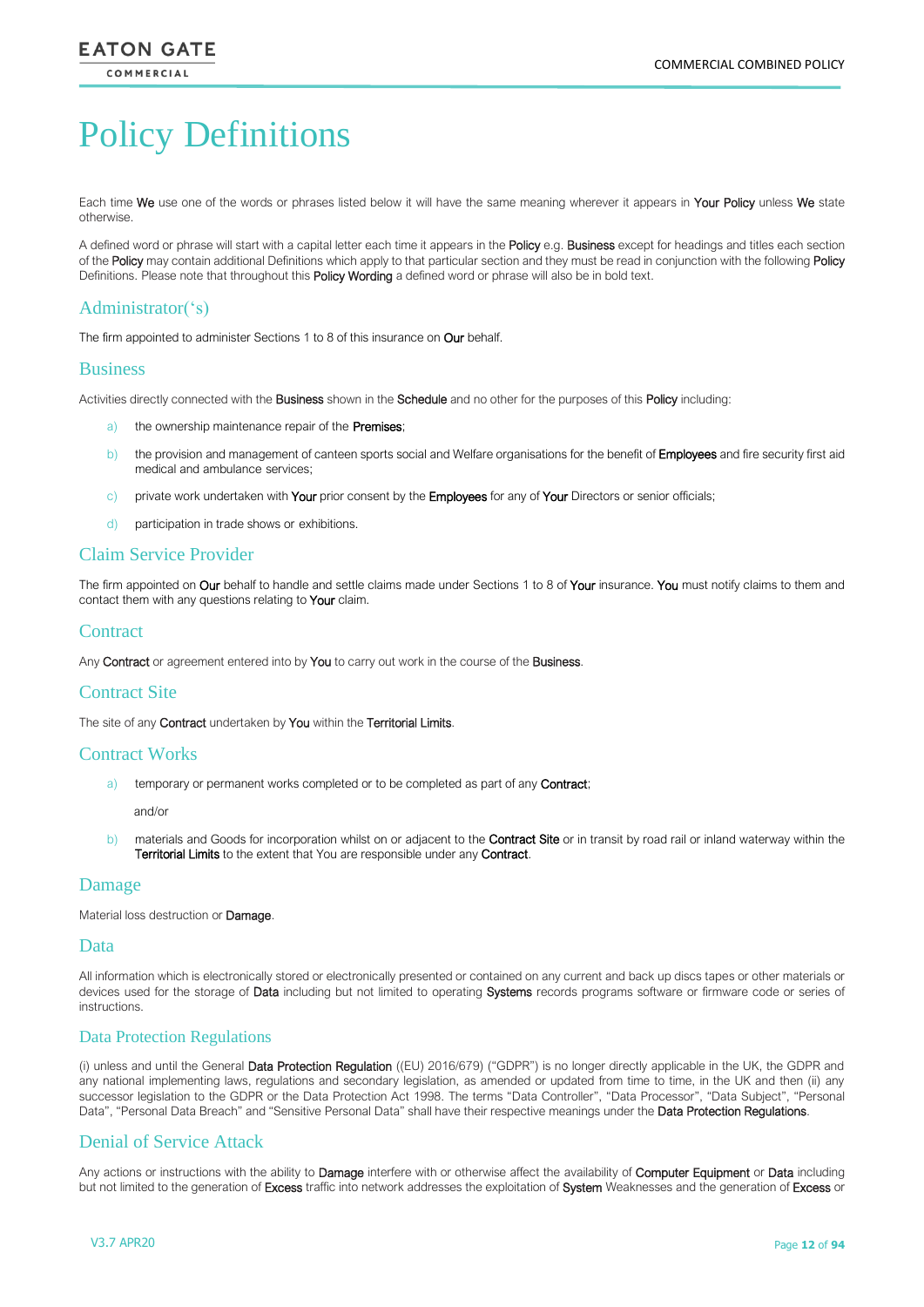non-genuine traffic within between or amongst networks.

#### Employee

Other than Section 9 - Commercial Legal Expenses:

- 1. any person under a Contract of service or apprenticeship with You while working for You in connection with the Business;
- 2. any of the following persons whilst working under Your supervision or control in connection with the Business;
	- a) any person who is hired to or borrowed by You;
	- b) any person engaged in connection with a work experience training or similar scheme;
	- c) any self-employed person working on a labour only basis;
	- d) any person engaged by a labour only sub-contractor;
	- e) any labour master or person engaged by them;
	- f) any driver or operator of hired-in plant;
	- g) any volunteer helper.

#### Endorsement(s)

Endorsements are attachments to the Schedule that alter the Policy in some way.

#### **Excess**

The first amount of each and every claim (as shown in the Policy, the Schedule or any Endorsement) for which You are responsible at each separate Premises after the application of all other terms and conditions of the insurance including but not limited to any Condition of Average.

#### Failure of a System

The complete or partial failure or inability whether in terms of availability functionality and/or performance or otherwise of a System whether Your Property or not to operate at any time as desired as specified or as required in the circumstances of the Business.

#### Hacking

Unauthorised access to any computer or other equipment or component or System or item which processes stores transmits or retrieves Data whether Your Property or not.

#### Index Linking

Whenever a Sum Insured is declared to be subject to Index Linking it is adjusted at annual intervals in line with suitable indices of costs and the renewal premium will be based on the adjusted Sum Insured.

#### Indirect Loss

A loss that is not directly associated with the Incident that caused You to claim.

#### Injury

Bodily Injury, death, illness or disease.

Insured, Insured's, You, Your

The person(s) or company named in the **Schedule** 

#### Insurer, Our, Us, We

The Insurance Company named in the **Schedule** on whose behalf this insurance document is issued.

#### **Money**

#### Negotiable Money and Non-Negotiable Money.

#### Negotiable Money

Current cash bank and currency notes, uncrossed cheques, giro-cheques, postal orders, Money orders or bankers drafts unused, current postage stamps, unaffixed national insurance stamps, national savings and holiday with pay stamps, trading stamps, luncheon vouchers, mobile phone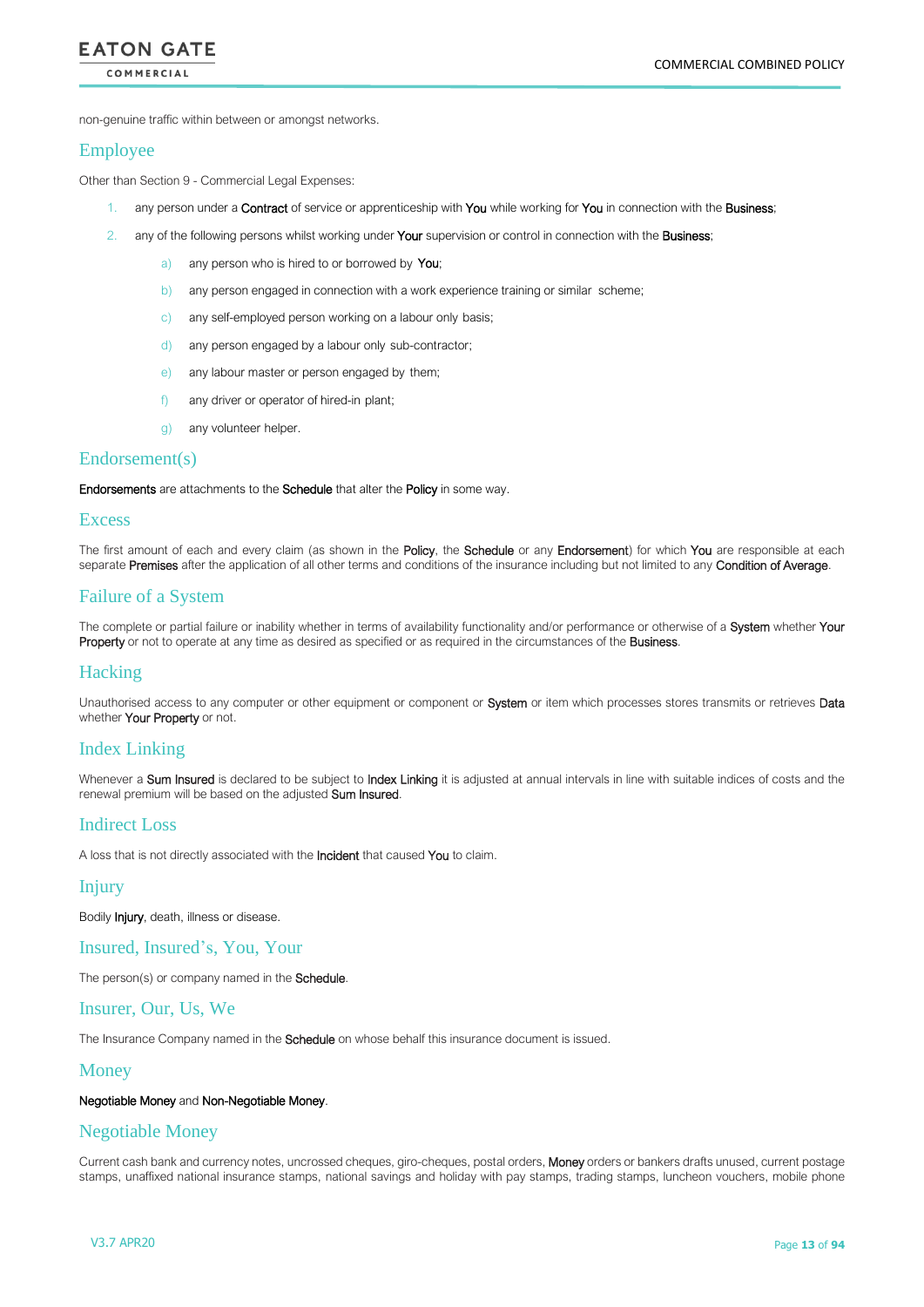talk vouchers, gift tokens, consumer redemption vouchers, travel tickets, validated tickets or scratchcards for the national lottery and gaming machine tokens all belonging to You or for which You are responsible.

#### Non-Negotiable Money

Crossed cheques, giro-cheques, postal orders, Money orders, banker's drafts, giro drafts or warrants unexpired units in franking machines, stamped national insurance cards, national savings certificates, premium bonds credit and debit card sales vouchers and VAT purchase invoices all belonging to You or for which You are responsible.

### Period of Insurance

The Period beginning with the effective date shown in the Schedule and ending with the expiry date and any other Period for which We have accepted Your premium.

#### **Policy**

The Commercial Combined Policy Wording, Schedule, Certificate of Employers' Liability Insurance, Certificate of Public Liability Insurance and any Endorsements attached or issued with it.

### Policy Wording

The Policy Wording is a standard Contract form which details in various sections the cover selected, exclusions to the cover, conditions You must comply with in addition to other formal information such as what You need to do if You have a complaint, information on how to get help, and definitions of words that have a special meaning. The Schedule will show which sections are operative and which are not.

#### **Premises**

The part of the Premises at the address or addresses specified in the Schedule which You occupy for the purposes of the Business and otherwise occupied as offices or private dwellings unless otherwise agreed with Us.

#### Projected Turnover

Your estimate of the Money to be paid or payable to You in the next twelve months for Goods sold and delivered and for services rendered in the course of the Business.

#### **Property**

Material Property belonging to You or for which You are responsible for the purposes of the Business.

#### Proposal

The Statement of Fact and any additional information supplied to Us by You or on Your behalf.

#### About Eaton Gate MGU Ltd

Eaton Gate MGU Limited which is registered in England (No. 9825821) at 2 Eaton Gate, London, SW1W 9BJ.

Eaton Gate MGU Limited (FRN 773194) is authorised and regulated by the Financial Conduct Authority (FCA).

The Schedule details which sections of the Policy are operative and the major sums Insured and limits that apply to each of those sections. The Schedule also details the location(s) that are being **Insured** by the Policy and the main excesses that apply to a claim.

Finally, the Schedule will show if there are any additional Endorsements applying.

#### Settlement

Downward movement as a result of the soil being compressed by the Weight of the **Buildings** within ten years of construction.

#### Statement of Facts

This is a record of the statements that You made when applying for this insurance – in the case of the Statement of Facts it is a record of information You or the Administrator have entered into Our computer Systems or have advised in the course of a telephone conversation or other media.

We have used the information You have supplied to determine the terms on which they are prepared to provide the insurance and the premium they require. It is extremely important that You check this document most carefully to ensure that You have taken care to honestly provide this information and that to the best of Your knowledge and belief, it is accurate, and You have made a fair presentation of the risk. If You don't, Your Policy may be cancelled, or treated as if it never existed, or Your claim rejected or not fully paid. If You are in any doubt, You should speak to Us or Your insurance advisor.

Should any of the information You have provided, and which is recorded on the Statement of Facts change during the Period of Insurance, You must tell Us. We may then amend the premium charged and the terms of this Policy.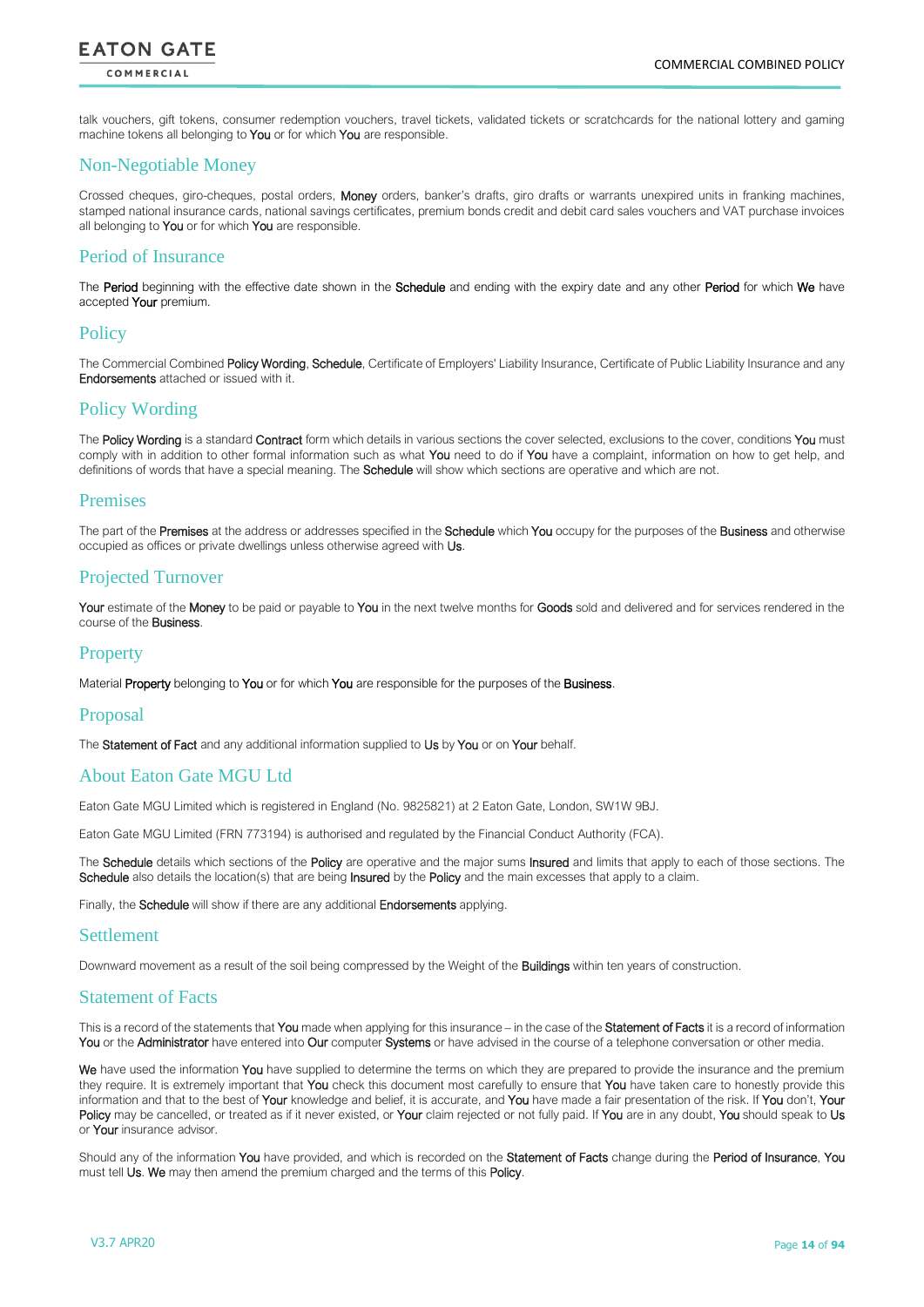#### Subsidence

Downward movement of the ground beneath the **Buildings** other than by **Settlement**.

#### System

Computers, other computing equipment and electronic equipment linked to computer hardware electronic Data processing equipment, microchips and anything that relies on a microchip for any part of its operation and includes for the avoidance of doubt any computer installation.

#### **Terrorism**

In respect of all sections other than 5 and 6 Terrorism means an act including but not limited to the use of force or violence and/or the threat thereof of any person or group(s) of persons whether acting alone or on behalf of or in connection with any organisation(s) or government(s) committed for political, religious, ideological or similar purposes, including the intention to influence any government and/or to put the public or any section of the public in fear.

In respect of Sections 5 and 6 only Terrorism means any act whether involving violence or the use of force or not or the threat or the preparation thereof of any person or group(s) of persons whether acting alone or on behalf of or in connection with any organisation(s) or government(s) which is designed to or does intimidate or influence a de jure or de facto government or governmental organisation or the public or a section of the public or disrupt any segment of the economy and from its nature or context is done in connection with political, social, religious, ideological or similar causes and objectives.

#### Territorial Limits

The territories and areas detailed in the **Schedule**.

#### Virus or Similar Mechanism

Program code, programming instruction or any set of instructions intentionally constructed with the ability to Damage interfere with or otherwise adversely affect computer programs, Data files or operations, whether involving self-replication or not.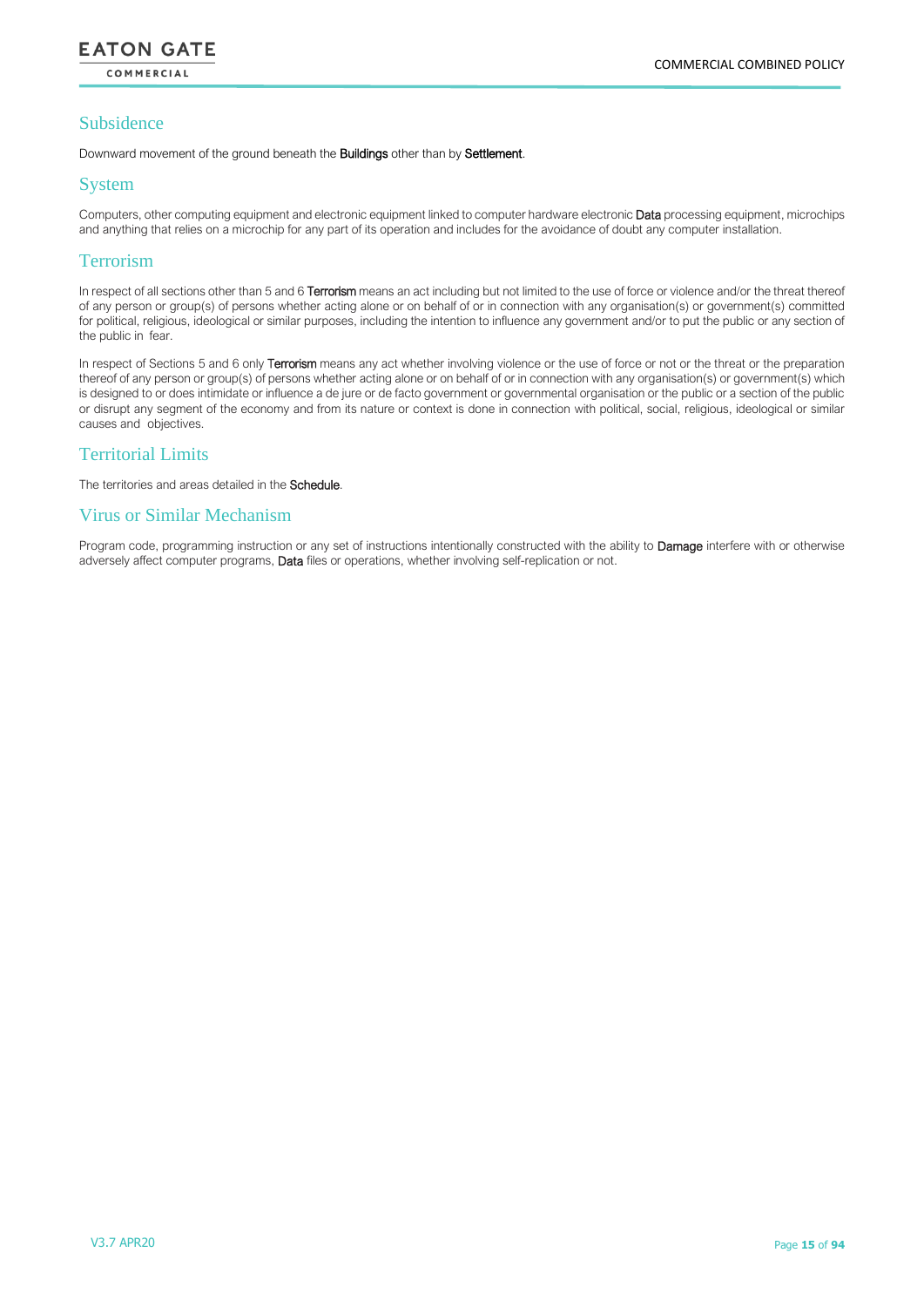## <span id="page-15-0"></span>Section 1 – Property Damage

This section is only operative if shown as Insured on the Schedule.

Certain words have specific meanings for the purpose of this section, General exclusions also apply to this section.

### Definitions for Section 1 – Property Damage

#### Buildings

The **Buildings** of the **Premises** described in the **Schedule**, and including:

- a) landlords' fixtures and fittings;
- b) out **Buildings** extensions annexes canopies fixed signs gangways conveniences lamp posts and street furniture;
- c) walls gates and fences;
- d) drains sewers piping ducting cables wires and associated control gear and accessories on the **Premises** and extending to the public mains but only to the extent of Your responsibility; and
- e) yards car parks roads pavements forecourts all constructed of solid materials.

#### Computer and Electronic Business Equipment

All computers, computer installations and Systems, microchips integrated circuits, microprocessors embedded Systems, hardware and any electronic equipment, Data processing equipment, information repository telecommunication equipment, computer controlled or programmed machinery equipment, capable of processing Data and similar devices whether physical or remotely connected for which You are responsible all inside the Premises.

#### **Contents**

Contents belonging to You or held by You in trust for which You are legally responsible including:

- a) machinery Plant, Process Equipment, trade and office furniture, fixtures and fittings;
- b) tenants' improvements alterations and decorations including closed circuit television and security Systems;
- c) Employees Directors partners customers and visitors personal effects of every description (other than motor Vehicles) not otherwise Insured for an amount not exceeding £1,000 in respect of any one person;
- d) Computer and Electronic Business Equipment;
- e) Contents of out Buildings;
- f) Contents in the open yards;
- g) patterns models moulds plans and designs for an amount not exceeding the cost of the labour and materials expended in reinstatement;
- h) wines spirits cigarettes and tobacco held for **Your** own private entertainment purposes up to a limit of £1,000 any one occurrence but excluding any Property more specifically Insured
- i) Contents temporarily at dwelling places of Directors and senior staff; but excluding:
	- landlords' fixtures and fittings:
	- Stock and materials in trade;
	- Money and stamps (including National Insurance stamps) in Excess of £500;
	- documents manuscripts and Business books except for the cost of the materials and of clerical labour expended in reproducing such records;
	- computer Systems records except for an amount not exceeding £10,000 in respect of the cost of the materials and of clerical labour and computer time expended in reproducing such records but not for the value to You of the information contained therein;
	- any expense in connection with the production of the information to be recorded in documents manuscripts **Business** books or computer Systems records; and Vehicles (and accessories) licensed for road use.

### Declared Value

Your assessment of the cost of reinstatement of the Property Insured at a level of costs applying at the time that such values are required by Us as the basis for the calculation of the Policy premium (ignoring inflationary factors which may operate subsequently) together with insofar as the insurance by the item provides due allowance for: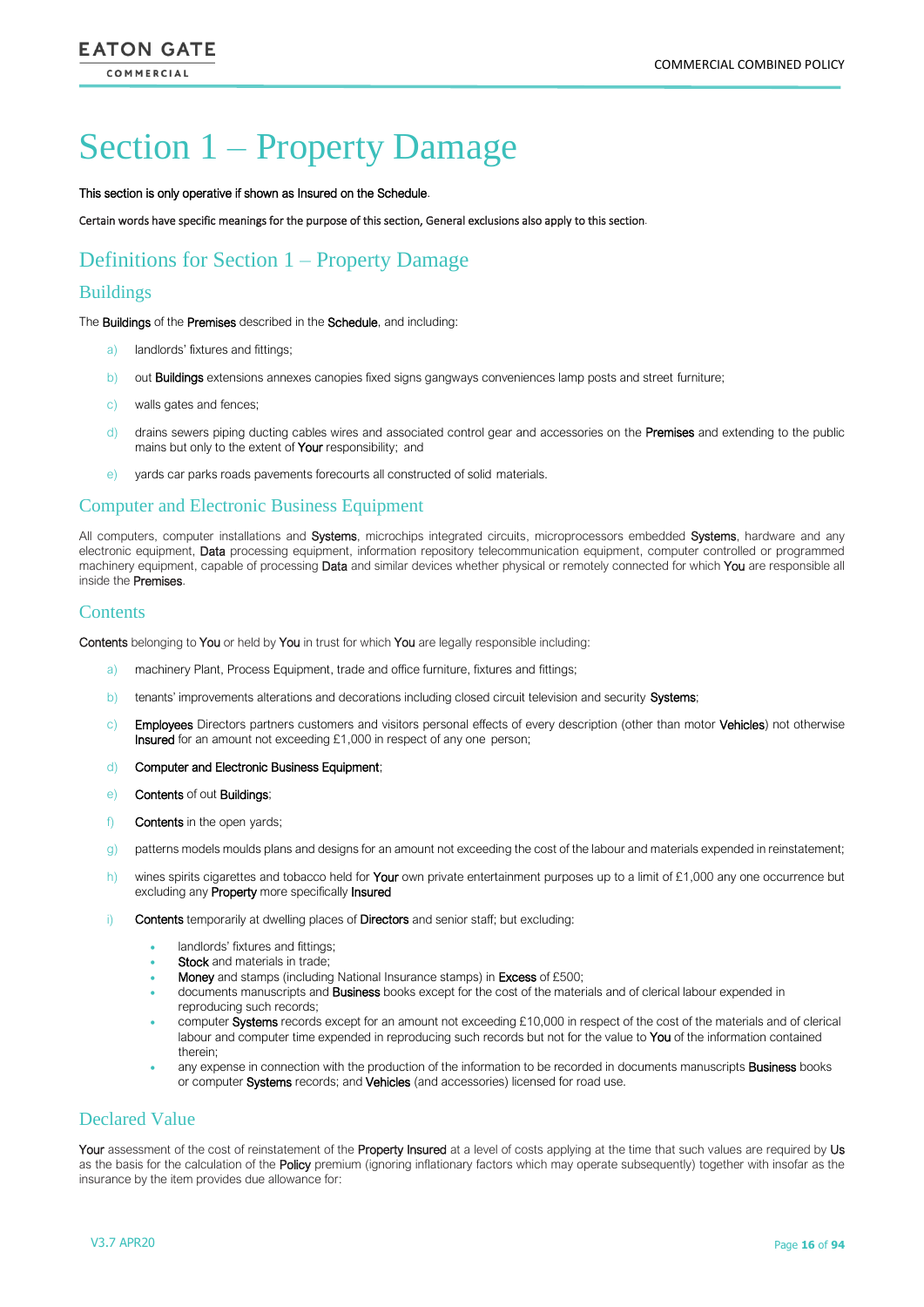- a) debris removal costs;
- b) professional fees; and
- c) additional cost of reinstatement to comply with European Community and Public Authority requirements.

#### Defined Peril

Fire, lightning, explosion or earthquake, impact by aircraft or other aerial devices or articles dropped from them or by any Vehicle, train, animal, falling tree or branch, aerial or mast or satellite dish, riot, civil commotion, strikers, locked-out workers or persons taking part in labour disturbances or malicious persons, storm or flood, escape of water from any tank, apparatus or pipe, including **Damage** to any fixed tank, apparatus or pipe caused by freezing or forcible and violent bursting, leakage of fuel from any fixed heating installation and beverages from storage containers, pipes or apparatus, theft or any attempt thereat following forcible and violent entry to or exit from the Premises.

#### Empty or Disused

Buildings or any part thereof that have become unoccupied, untenanted or which have not been actively used for a Period of more than 30 consecutive days.

#### Excess

The first amount of each and every claim (as shown in the Schedule) for which You are responsible at each separate Premises after the application of all other terms and conditions of the insurance including but not limited to any Condition of Average.

#### Ground Heave

Upward movement of the ground beneath the **Buildings** as a result of the soil expanding.

#### Landslip

Downward movement of sloping ground.

#### **Property**

Material **Property** belonging to **You** or for which **You** are responsible for the purposes of the **Business**.

#### Rent Payable

The amount of the Rent Payable by You in respect of the lease of Your Premises within the Territorial Limits for the purposes of the Business.

#### Settlement

Downward movement as a result of the soil being compressed by the weight of the **Buildings** within ten years of construction.

#### Standard Construction

Brick, stone, block, metal or concrete built and roofed with slates tiles, metal, concrete or sheets or slabs composed entirely of incombustible mineral ingredients and plastic or polycarbonate rooflights.

#### **Stock**

Stock and materials in trade work in progress and finished Goods belonging to You or held by You in trust for which You are legally responsible.

#### Subsidence

Downward movement of the ground beneath the Buildings other than by Settlement.

#### Cover

We agree that if any of the Property Insured described in the Schedule suffers Damage at the Premises by a Defined Peril We will settle claims in accordance with the undernoted Basis of Claims Settlement.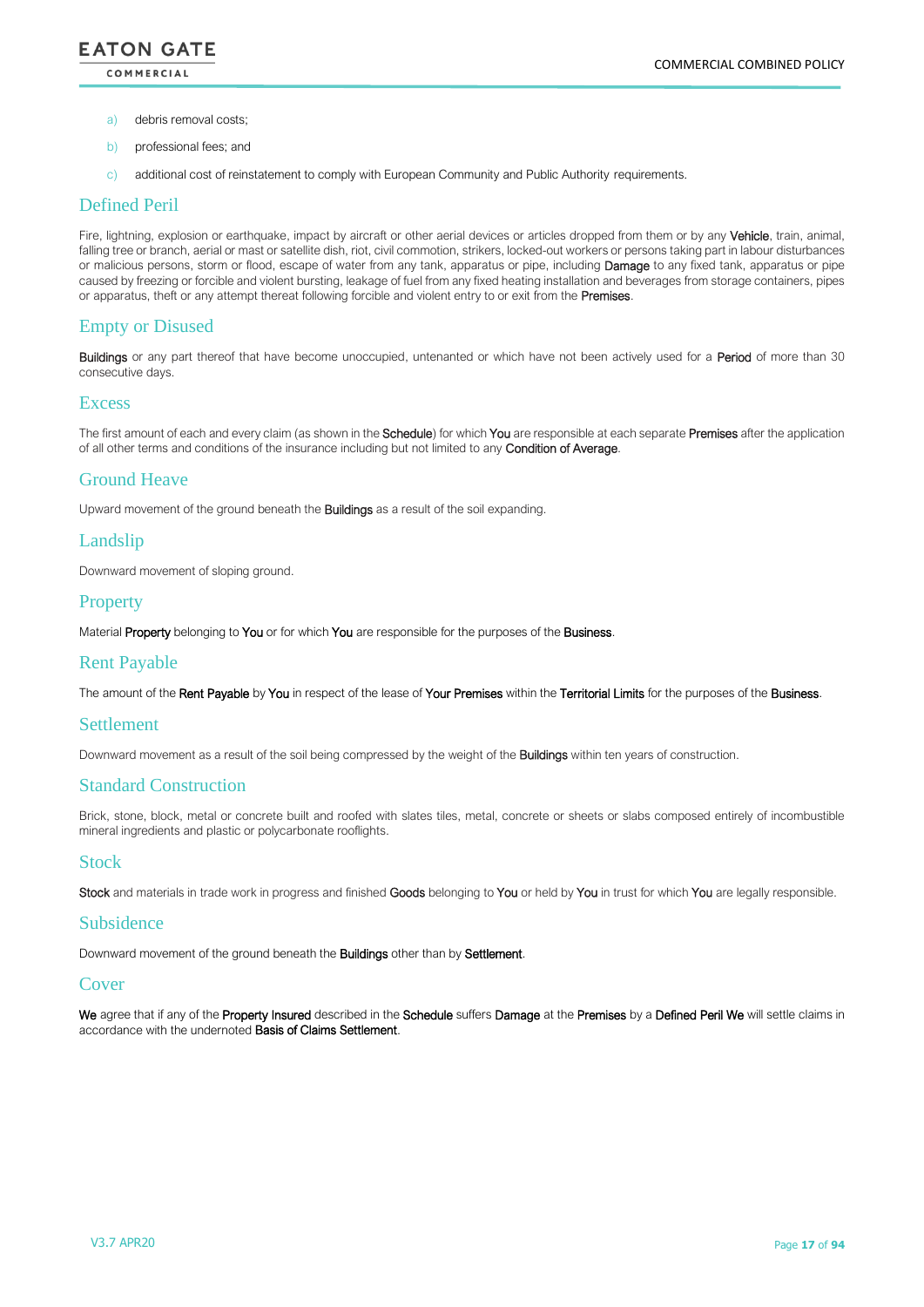#### Property Insured

Building(s) at the Premises as described on the Schedule.

Contents at the Premises as described on the Schedule.

Stock and materials in trade at the Premises as described on the Schedule. The values shown on the Schedule represent the maximum values at risk.

### Limit of Liability

Our liability under this section shall not exceed in the whole the total Sum Insured or the Sum Insured in respect of each item or any other limit of liability as stated herein or in the Schedule.

The Sum Insured under each item other than items solely applying to fees removal of debris rent private dwelling houses churches or other Buildings in course of erection is separately subject to any Condition of Average.

#### Basis of Claims Settlement

Unless stated otherwise in the **Schedule** the basis of **Settlement** under this section shall be:

#### A. Reinstatement:

The amount payable in respect of Buildings or Contents shall be the cost of reinstatement of the Damage.

For this purpose "reinstatement" means:

- a) the rebuilding or replacement of Property Insured lost or destroyed which provided Our liability is not increased may be carried out:
	- i. in any manner suitable to Your requirements;
	- ii. upon another site.
- b) the repair or restoration of **Property Insured Damaged**, in either case to a condition equivalent to or substantially the same as but not better or more extensive than its condition when new. Provided that:
	- Our liability for the repair or restoration of Property Insured Damaged in part only shall not exceed the amount which would have been payable had such **Property** been wholly lost or destroyed;
	- 2. condition of average. It at the time of the Damage the Sum Insured for the Item is less than the total value of the item Insured then Our liability shall be limited to that proportion of the Damage which the Sum Insured bears to the value of the Property Insured;
	- 3. no payment beyond the amount which would have been payable in the absence of this Basis of Claims Settlement shall be made:
		- 3.1 unless reinstatement commences and proceeds without unreasonable delay;
		- 3.2 until the cost of reinstatement shall have been actually incurred;
		- 3.3 if the Property Insured at the time of the Damage shall be Insured by any other insurance effected by You;
		- or on
		- 3.4 Your behalf which is not upon the same basis of reinstatement.
- c) all the terms and conditions of this Policy shall apply:
	- i. in respect of any claim payable under the provisions of this **Basis of Claims Settlement** except insofar as it is varied hereby;
	- ii. where claims are payable as if this **Basis of Claims Settlement** had not been incorporated. The maximum amount We will pay in respect of any one item is the Sum Insured.

#### B. Indemnity

The amount payable in respect of Stock and/or all other Property Insured (other than Buildings and Contents) shall be the value at the time of the Damage or at Our option the cost of reinstatement or replacement of such Property Insured or any part of it. Provided that:

If at the time of the Damage the Sum Insured for the item is less than the value of the item Insured then Our liability shall be limited to that proportion of the Damage which the Sum Insured bears to the value of the Property Insured.

In respect of Rent the insurance only applies if any of the Buildings or part thereof are unfit for occupation in consequence of Damage thereto but the amount payable shall not exceed such proportion of the Sum Insured on Rent as the Period necessary for reinstatement bears to the term of the Rent Insured.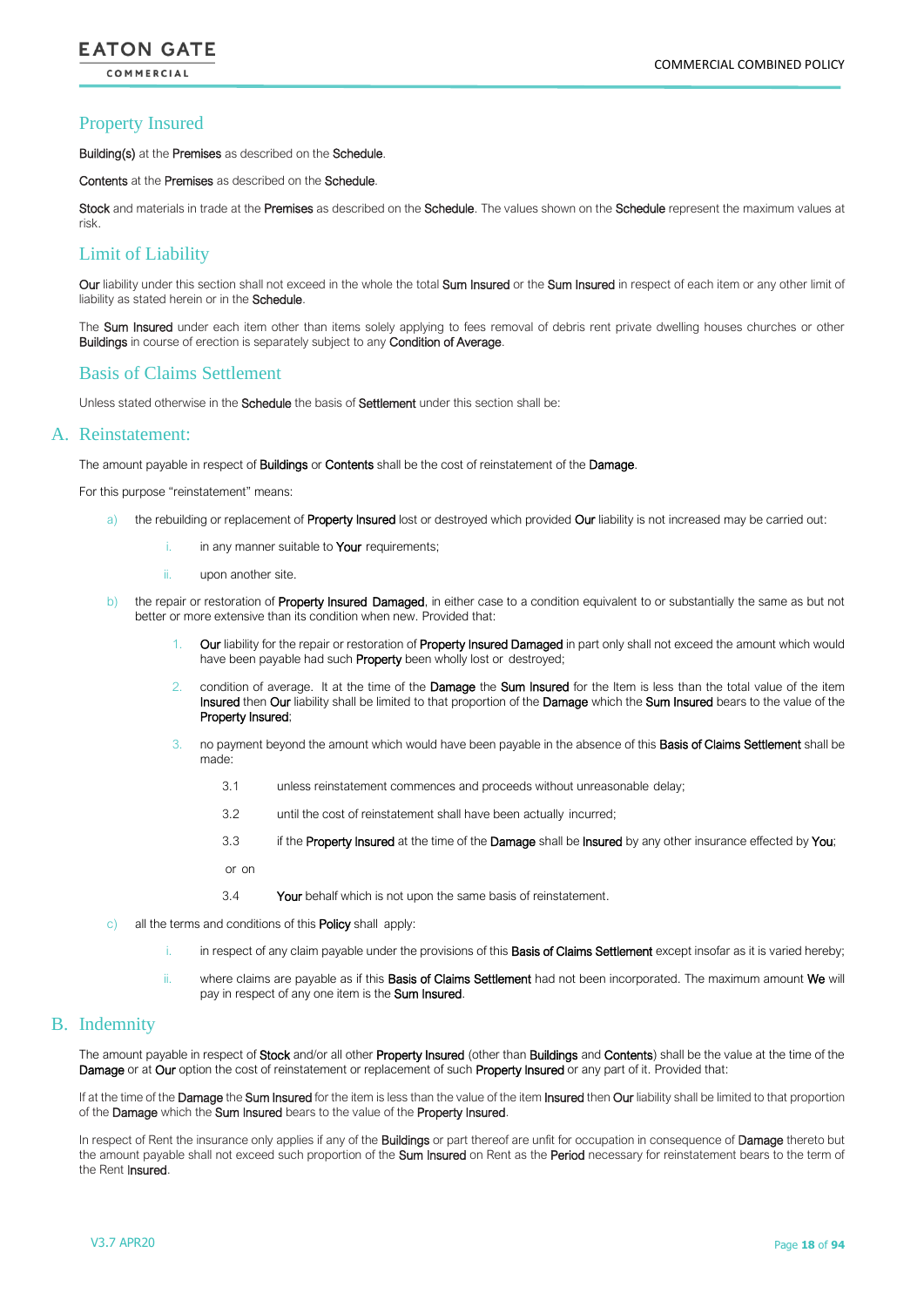### Exclusions applicable to Section 1 – Property Damage

### What is not covered (see also General exclusions):

- 1. The amount of Excess shown in the Schedule at each separate Premises after the application of all the conditions of average;
- 2. Damage caused by or consisting of:
	- a) inherent vice latent defect gradual deterioration Wear and tear frost change in water table level its own faulty or defective design or materials;
	- b) the bursting by steam pressure of a boiler economiser vessel machine or apparatus in which internal pressure is due to steam only and belonging to You or under Your control other than in respect of a boiler used for domestic purposes only;
	- c) pressure waves caused by aircraft or other aerial devices travelling at sonic or supersonic speeds;
	- d) faulty or defective workmanship operational error or omission by You or any of Your Employees; but this shall not exclude subsequent Damage which itself results from a cause not otherwise excluded.
- Damage caused by or consisting of:
	- a) corrosion rust wet or dry rot shrinkage evaporation loss of weight dampness dryness marring scratching vermin or insects;
	- b) change in temperature colour flavour texture or finish;
	- c) theft or attempted theft unless following forcible and violent entry to or exit from the **Premises**;
	- d) joint leakage failure of welds cracking fracturing collapse or overheating of boilers economisers superheaters pressure vessels or any range of steam and feed piping in connection therewith;
	- e) mechanical or electrical breakdown or derangement of the particular machine apparatus or equipment in which such breakdown or derangement originates.

but this shall not exclude:

- a) such **Damage** which itself results from other **Damage** and is not otherwise excluded;
- b) subsequent **Damage** which itself results from a cause not otherwise excluded.
- 4. Damage caused by or consisting of:
	- a) Subsidence Ground Heave or Landslip unless resulting from fire explosion earthquake or the escape of water from any tank apparatus or pipe;
	- b) normal **Settlement** or bedding down of new structures;
	- c) acts of fraud or dishonesty;
	- d) disappearance, unexplained or inventory shortage, misfiling or misplacing of information.
- 5. Damage to a building or structure caused by its own collapse or cracking unless resulting from a Defined Peril insofar as it is not otherwise excluded;
- 6. Damage in respect of movable Property in the open fences and gates caused by wind, rain, hail, sleet, snow, flood or dust;
- Damage to Property (other than by fire or explosion) resulting from its undergoing any process of production packing treatment, testing, commissioning, servicing or repair.

#### 8. Damage:

- a) caused by freezing;
- b) caused by escape of water from any tank, apparatus or pipe;
- c) caused (other than by fire or explosion) by malicious persons not acting on behalf of or in connection with any political organization;
- d) caused by theft or any attempted theft; or
- e) to fixed Glass;

in respect of any Building which is Empty.

- 9. Damage in respect of:
	- a) glass (other than fixed glass), china, earthenware, marble or other fragile or brittle objects;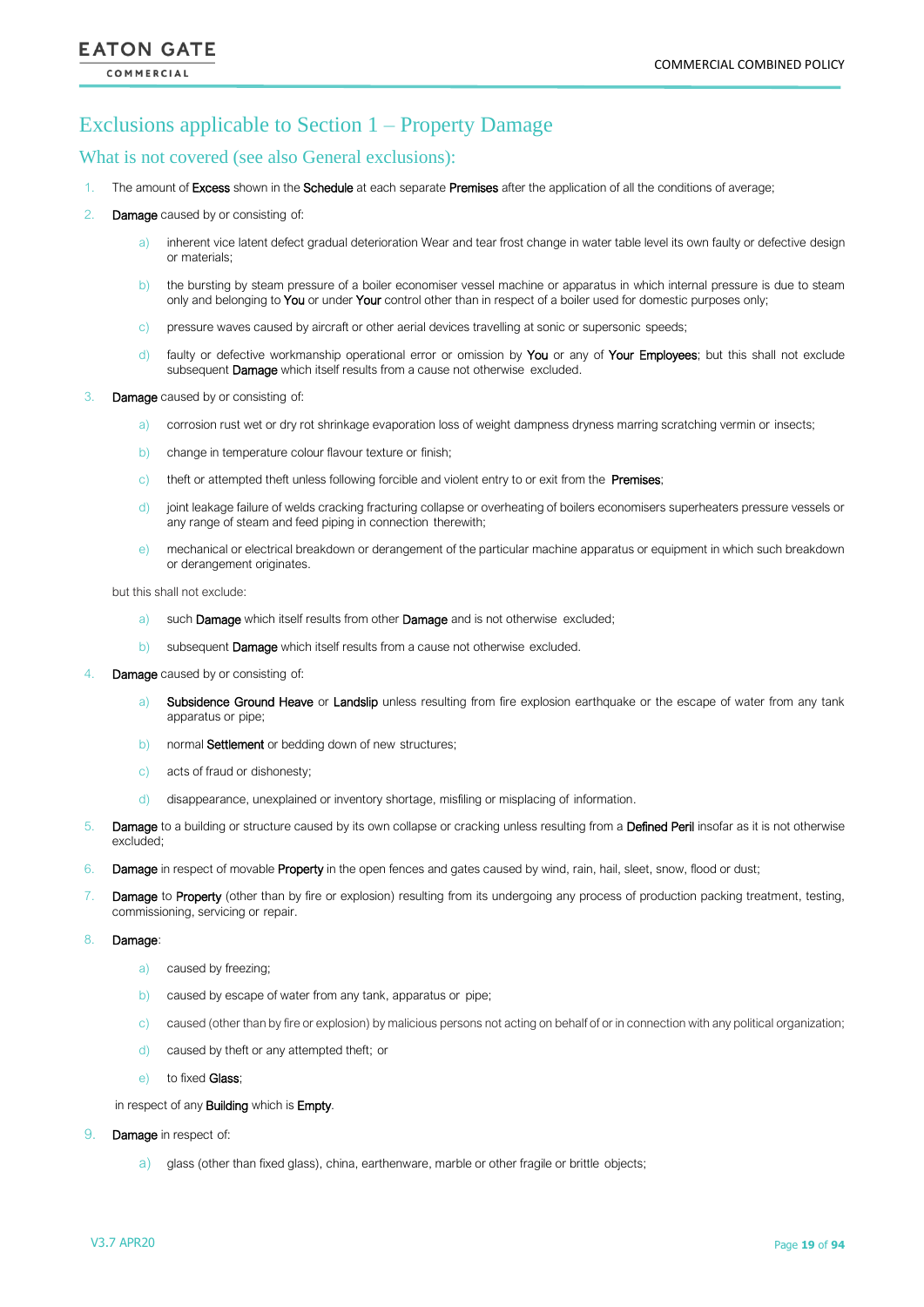- b) jewellery, precious stones, precious metals, bullion, furs, curiosities works of art or rare books;
- c) Property in transit;
- d) Money, cheques, stamps, bonds, credit cards or securities of any description; other than such Damage caused by a Defined Peril insofar as it is not otherwise excluded.

#### 10. Damage to:

- a) Vehicles licensed for road use (including accessories thereon) caravans, trailers, railway locomotives, rolling Stock, watercraft or aircraft;
- b) Property or structures in course of construction or erection and materials or supplies in connection with all such Property;
- c) in course of construction or erection;
- d) land piers, jetties, bridges, culverts or excavations;
- e) live **Stock**, growing crops or trees;

unless specifically mentioned as Insured by this Policy.

- 11. Damage to Property which at the time of the happening of Damage is Insured by or would but for the existence of this Policy be Insured by any marine Policy or policies except in respect of any Excess beyond the amount which would have been payable under the marine Policy or policies had this insurance not been affected;
- 12. any Property more specifically Insured by You or on Your behalf;
- 13. Damage to any computer or other equipment or component or System or item which processes stores transmits or retrieves Data or any part of any computer other equipment component or System whether tangible or intangible (including but without limitation any information or programs or software) and whether Your Property or not where such Damage is caused by programming or operator error Virus or Similar Mechanism or Hacking;

For the purpose of this exclusion the following definitions apply:

#### Electrical Plant

Damage to any Electrical Plant or electrical appliance i.e. dynamo transformer motor or other working electrical machinery, apparatus or fittings directly caused by its own over-running, short-circuiting, Excessive pressure or self-heating but should fire extend to and Damage any other part of the plant or appliances or other **Property Insured** hereby such **Damage** is not excluded by the **Policy**.

#### Heat Processes

Damage to Property due to its undergoing any process necessarily involving any heating process or any process involving the application of heat.

#### Northern Ireland

Damage in Northern Ireland occasioned by or happening through or in consequence directly or indirectly of:

- a) riot, civil commotion and (other than in respect of Damage by fire and explosion) strikers, locked out workers or persons taking part in labour disturbances or malicious persons;
- b) Terrorism as defined in the Schedule forming part of this Policy.

In any action suit or other proceedings where We allege that by reason of this exclusion any Damage or resulting loss or expense or Indirect Loss is not covered by this insurance the burden of proving such Damage or resulting loss or expense or Indirect Loss is covered will be upon You.

#### Pollution or Contamination

Damage caused by or arising from Pollution or Contamination except (unless otherwise excluded) Damage to the Property Insured caused by:

- a) Pollution or Contamination which itself results from fire, lightning, explosion, aircraft or other aerial devices or articles dropped therefrom riot, civil commotion, strikers, locked out workers, malicious persons, theft involving physical force or violence, earthquake, storm, flood, escape of water from any tank, apparatus or pipe or impact by any road Vehicle or animal;
- b) any of the contingencies in (a) above which itself results from **Pollution or Contamination**.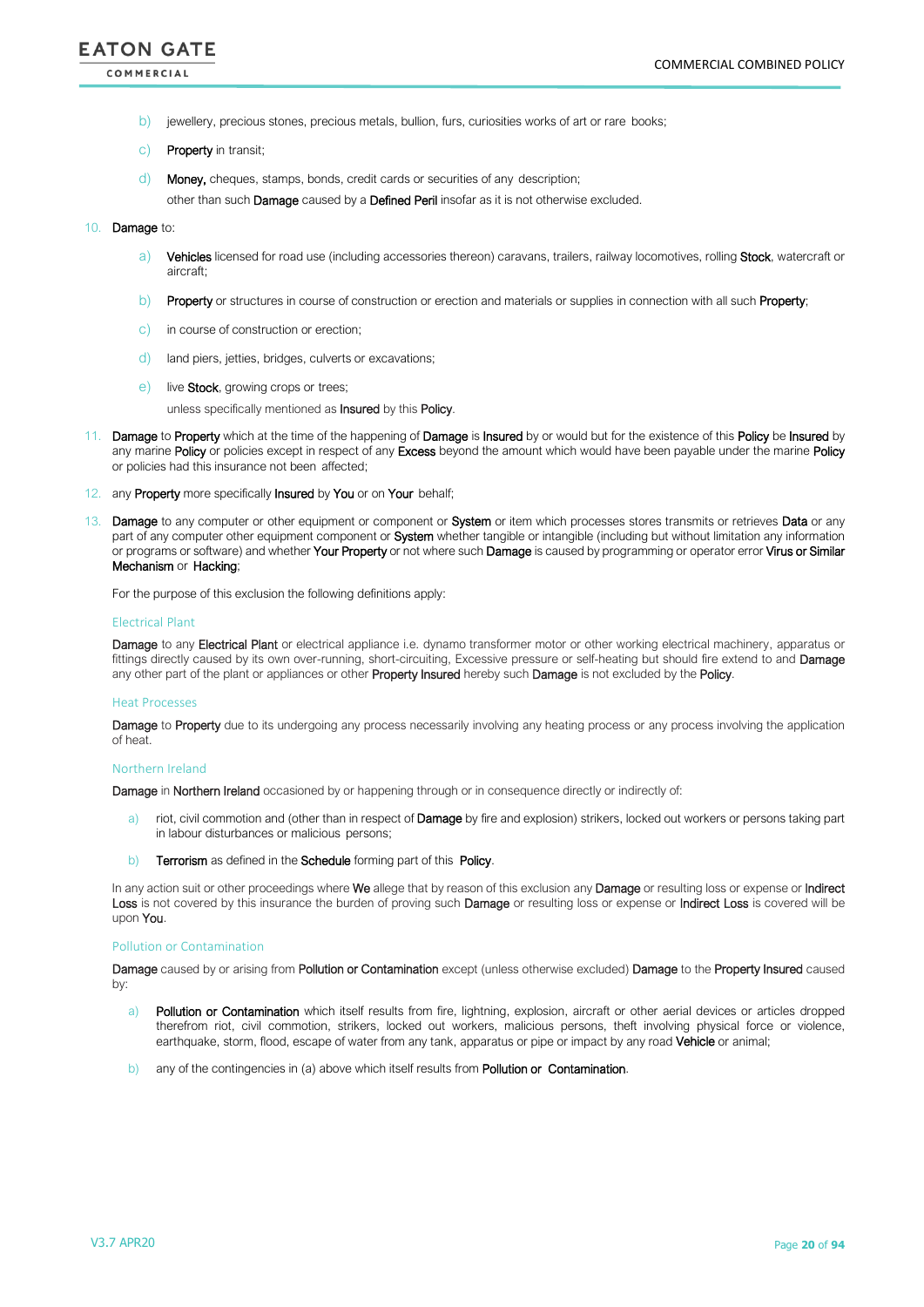### Extensions to Section 1 – Property Damage

Cover provided by this section is extended to include:

#### i. Acquisitions

- a) additions and extensions to the Property Insured (but not appreciation in value) made after the commencement of each annual Period of Insurance;
- b) any newly built or newly acquired **Buildings** or **Contents**;

at any Premises covered by this insurance or elsewhere in the Territorial Limits.

Provided that:

- a) such additional **Property** is not otherwise Insured;
- b) the Sum Insured by each item shall be increased for that Period only by the value of the additional Property Insured for an amount not exceeding 10% of the Buildings or Contents Sum Insured or £250,000 whichever is the less;
- $\circ$ ) You provide Us with details of these acquisitions as soon as practicable and pay the appropriate additional premium.

#### ii. Architects Surveyors Legal and Consulting Engineers Fees

The insurance for **Buildings** and **Contents** items includes an amount in respect of architects, surveyors, legal and consulting engineer's fees necessarily incurred in the reinstatement or repair of the Property Insured consequent upon its Damage but not for preparing any claim it being understood that the amount payable under the item shall not exceed in total the limits stated in the **Basis of Claims Settlement**.

#### iii. Automatic Reinstatement after a Loss

In the event of loss, the limits stated in the Basis of Claims Settlement will be automatically reinstated from the date of the loss unless written notice to the contrary is given either by Us or You and You shall pay any required premiums for reinstatement from that date.

#### iv. Clearance of Drains

The reasonable costs incurred by You to clear drains gutters and sewers owned by You or for which You are responsible as a result of Damage occurring to the Premises. Our liability under this clause shall not exceed £25,000 any one loss.

#### v. Contract Price

In respect only of Goods sold but not delivered for which You are responsible subject to a sale Contract which following Damage is cancelled by reason of its conditions wholly or to the extent of the Damage Our liability shall be based on the Contract Price.

For the purpose of this insurance the value of all Goods to which this clause could apply in the event of Damage shall also be ascertained on this basis.

#### vi. Contracting Purchasers Interest

We agree without prejudice to Our or Your rights and liabilities that if at the time of Damage You have Contracted to sell Your interest in any Building Insured by this section and the purchase has not been but will afterwards be completed the purchaser on completion of the purchase will be entitled to benefit under this section until completion except in so far as such **Building** is more specifically Insured by or on behalf of the purchaser.

#### vii. Damage to Cables and Underground Services

The cost of repair following accidental Damage to cables and underground service pipes and drains (and their inspection covers) for which You are responsible at the Premises or connecting them to the public mains Our liability under this clause shall not extend to include the costs of maintenance or Damage caused by rust corrosion gradual deterioration rot or fungus vermin insects atmospheric or climatic conditions or other wear and tear or normal Settlement or shrinkage or faulty workmanship defective design or the use of defective materials.

#### viii. Damage to Landscaped Gardens

We will pay the cost of restoring any Damage done to landscaped gardens for which You are responsible by the Emergency Services in attending the Premises as a result of a Defined Peril Our liability under this clause shall not exceed £25,000 any one loss.

#### ix. Damage to Signs

Damage to signs whilst fixed on the exterior of or outside and in the Vicinity of the Premises excluding Damage to Neon signs or any loss occurring whilst the building is Empty or Disused Our liability under this clause shall not exceed £10,000 any one loss.

#### x. Damage to Vending Gaming and Amusement Machines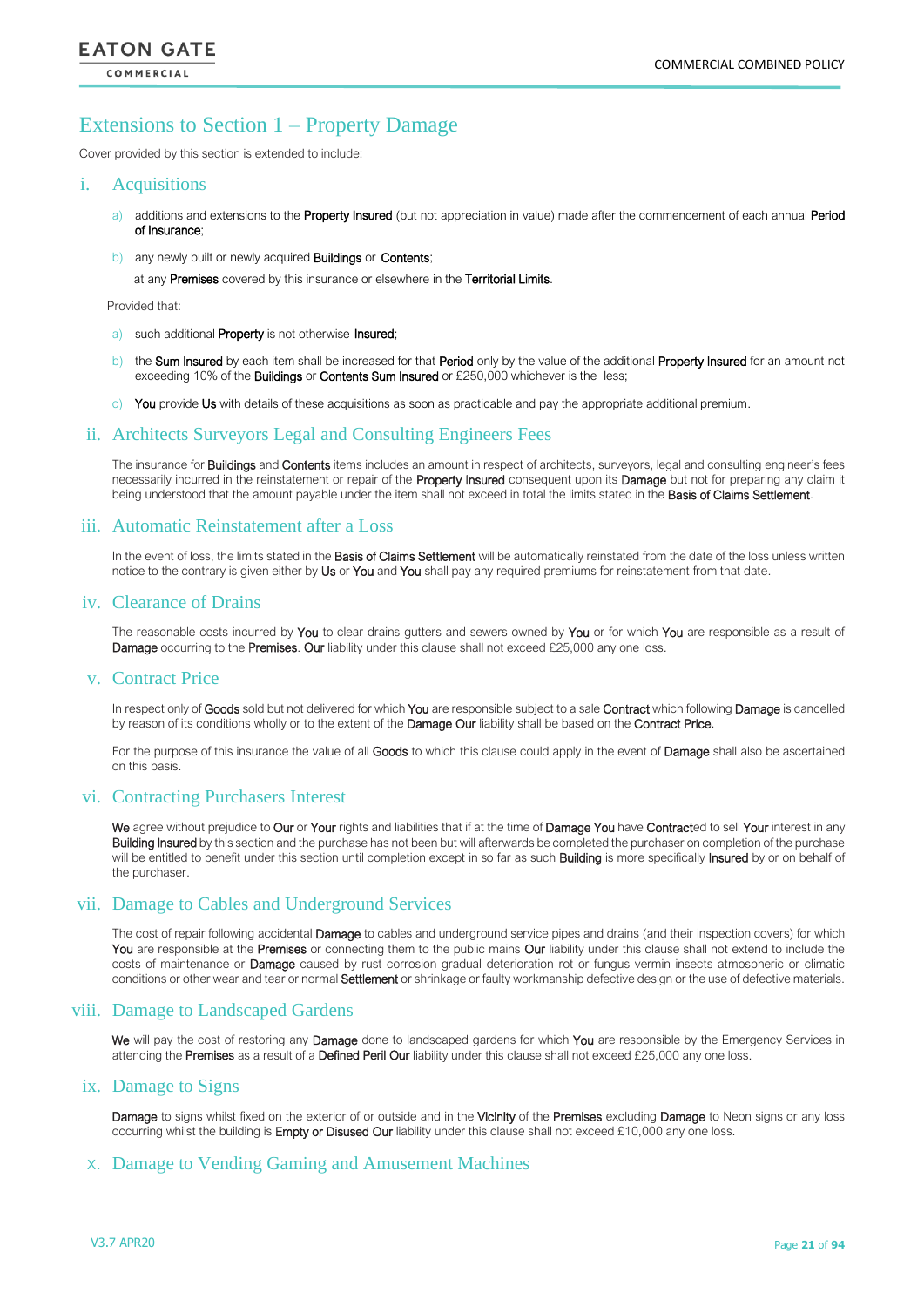Our liability under this clause shall not exceed £1,000 in respect of any one loss or any amount in Excess of £5,000 any one Period of

### xi. European Community and Public Authorities (Including UnDamaged Property)

Subject to the following special conditions the insurance for **Buildings** and **Contents** in this section extends to include such additional cost of reinstatement as may be incurred solely by reason of the necessity to comply with the Stipulations of:

- European Community Legislation; or
- b) building or other Regulations under or framed in pursuance of any Act of Parliament or Bye-laws of any Public Authority.

Subject to the following special conditions the insurance for **Buildings** and **Contents** in this section extends to include such additional cost of reinstatement as may be incurred solely by reason of the necessity to comply with the stipulations of:

- a) European Community Legislation; or
- b) building or other Regulations under or framed in pursuance of any Act of Parliament or Bye-laws of any Public Authority; (hereafter referred to as 'Stipulations') in respect of:
	- the lost, destroyed or Damaged Property thereby Insured; and
	- ii. undamaged portions of that **Property**.

Excluding:

Insurance.

**EATON GATE** COMMERCIAL

- a) the cost incurred in complying with the stipulations:
	- i. in respect of Damage occurring prior to the inception of this Policy;
	- ii. in respect of Damage not Insured by the Policy;
	- iii. under which notice has been served on You prior to the happening of the Damage;
	- $iv.$  for which there is an existing requirement which has to be implemented within a given **Period**; and
	- v. in respect of Property entirely undamaged by any peril Insured against by this Policy.
- the additional cost that would have been required to make good the Property lost destroyed or Damaged to a condition equal to its condition when new had the necessity to comply with the Stipulations not arisen;
- c) the amount of any charge or assessment arising out of capital appreciation which may be payable in respect of the Property or by the owner of that **Property** by reason of compliance with the stipulations.

#### xii. Energy Performance and Sustainable Buildings

The reasonable additional cost of reinstatement incurred with Our consent to make the following improvements during the reinstatement repair or replacement of the Premises following Damage:

- ecological, environmental and sustainable improvements of the type being incorporated in new **Buildings** of similar use and value within the same Vicinity including improvements made in accordance with the BRE Environmental Assessment Method (BREEAM) for the construction of **Buildings**;
- b) improvements to comply with recommendations made under the current Energy Performance Certificate (or local equivalent) for the **Premises**

Our liability under this clause shall not exceed £50,000 any one loss.

#### xiii. Exceptional Measures

The additional costs incurred by You incur with Our consent in taking reasonable but exceptional measures to avoid or mitigate a valid claim under this section provided that:

- a) the potential claim could not have been reasonably foreseen;
- b) the terms and conditions of this section will apply as if **Damage** had occurred.

Our liability under this clause shall not exceed £10,000 in respect of any one loss or any amount in Excess of £50,000 any one Period of Insurance.

#### xiv. Fire Extinguishment Expenses

The reasonable costs incurred by You in:

a) refilling fire extinguishing appliances;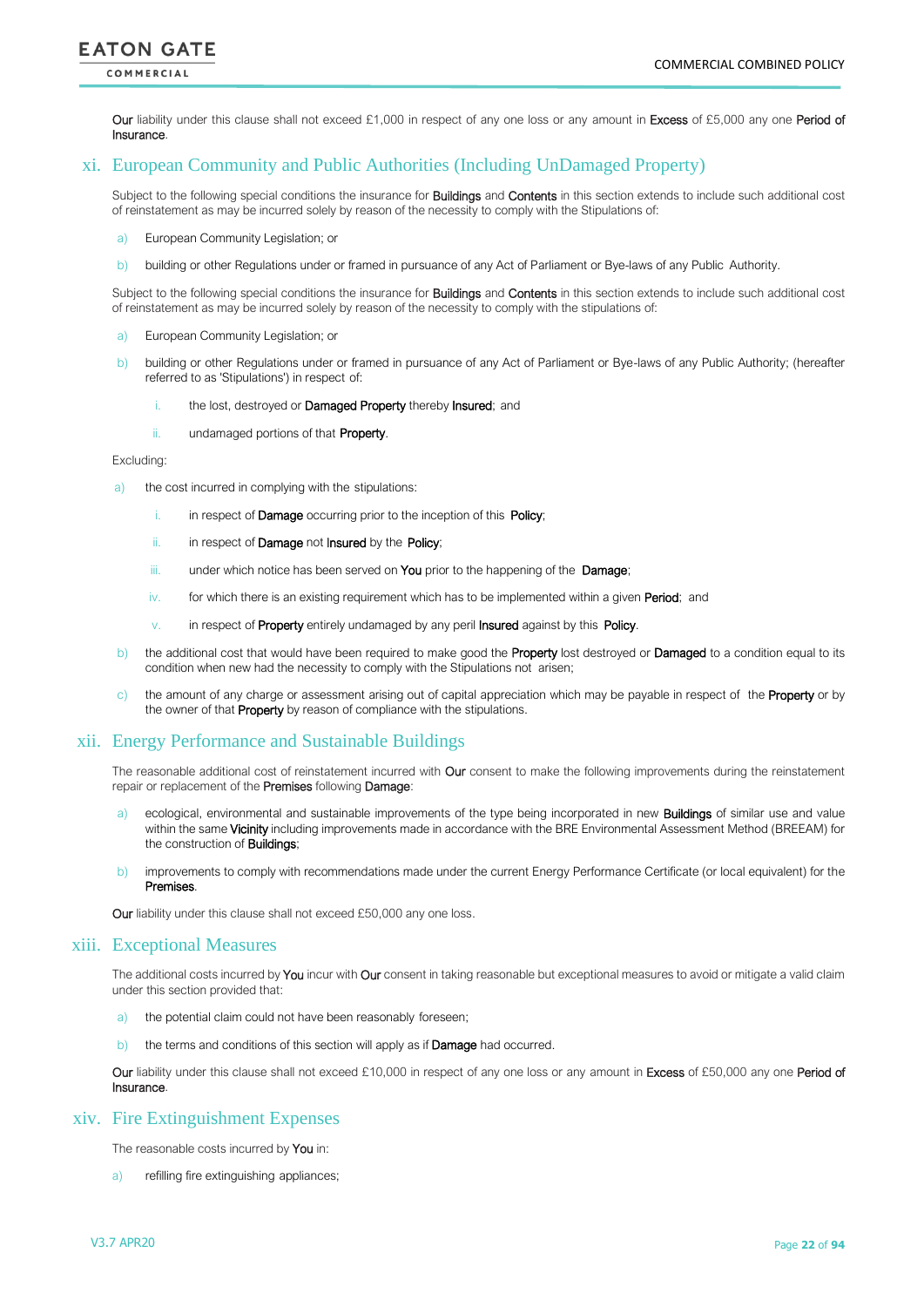- b) recharging gas flooding Systems;
- c) replacing used sprinkler heads;
- d) refilling sprinkler tanks where water costs are metered;
- e) resetting fire and intruder alarms;

all in consequence of Damage Insured by this section.

#### xv. Exhibitions

Contents extends to cover Property described for a Period not exceeding 15 days whilst at any exhibition within the Territorial Limits.

Our liability under this clause shall not exceed £50,000 any one loss and £100,000 any one Period of Insurance.

#### xvi. Glass Breakage

We will at Our option pay for or make good to You any breakage or malicious scratching of internal or external fixed Glass being Your Property for which You are responsible at the Premises occurring during the Period of Insurance and being in sound condition at the inception of this Policy.

We will in addition pay for the cost of:

- a) breakage all fixed glass or polycarbonate substitute and solar glass heating panels including shelves showcases and mirrors and fixed items of sanitary ware;
- b) boarding up and repair to associated framework reasonably incurred as a result of an Insured breakage. You may without Our prior consent instruct builders or glaziers to board up where necessary;
- c) repair or replacement of lettering alarm foil or other ornamentation work on glass provided that Our maximum liability for any one loss shall not exceed £500;
- d) repair or replacement of fixed mirrors provided that Our maximum liability for any one loss shall not exceed £500; and
- e) removal or replacement of fixtures and fittings which may be necessary in connection with the replacement of the glass excluding any breakage whilst **Buildings** are **Empty** and or more specifically **Insured** by You or on Your behalf.

#### xvii. Ground Rent

The additional payment for up to 2 years ground rent if the Premises are rendered temporarily uninhabitable as a result of Damage Insured by this section but only for the Period necessary for reinstatement Our liability under this clause shall not exceed 20% of the Sum Insured on Buildings.

#### xviii. Index Linking

Unless this section has been extended to include day one basis the **Sums Insured** by this section are automatically increased by Index Linking at each renewal.

#### xix. Loss of Metered Water Heating Oil or Gas

The additional metered water heating oil or gas charges incurred by You following the loss of metered water or oil contained in a fixed installation or gas at the Premises following Insured Damage. Our liability under this clause shall not exceed any amount in Excess of £5,000 any one loss and £25,000 any one Period of Insurance or any loss which has not been discovered and remedial action taken within 60 days of the occurrence or any loss occurring whilst the building is **Empty or Disused. We** shall not be liable for the first £250 of each and every loss under this extension.

#### xx. Mortgagees

The act or neglect of any mortgagor or occupier of any Building Insured by this Policy whereby the risk of Damage is increased without the authority or knowledge of any mortgagees shall not prejudice the interest of the mortgagees in this insurance provided they shall notify Us immediately on becoming aware of such increased risk and pay an additional premium if required.

#### xxi. Non-Invalidation

Any act omission or alteration unknown to You or beyond Your control which increases the risk of Damage will not invalidate this insurance if immediately You become aware You give notice to Us and pay an additional premium if required.

#### xxii. Proprietary Refrigeration Unit

Any deep freeze chiller refrigeration cabinet or cold store.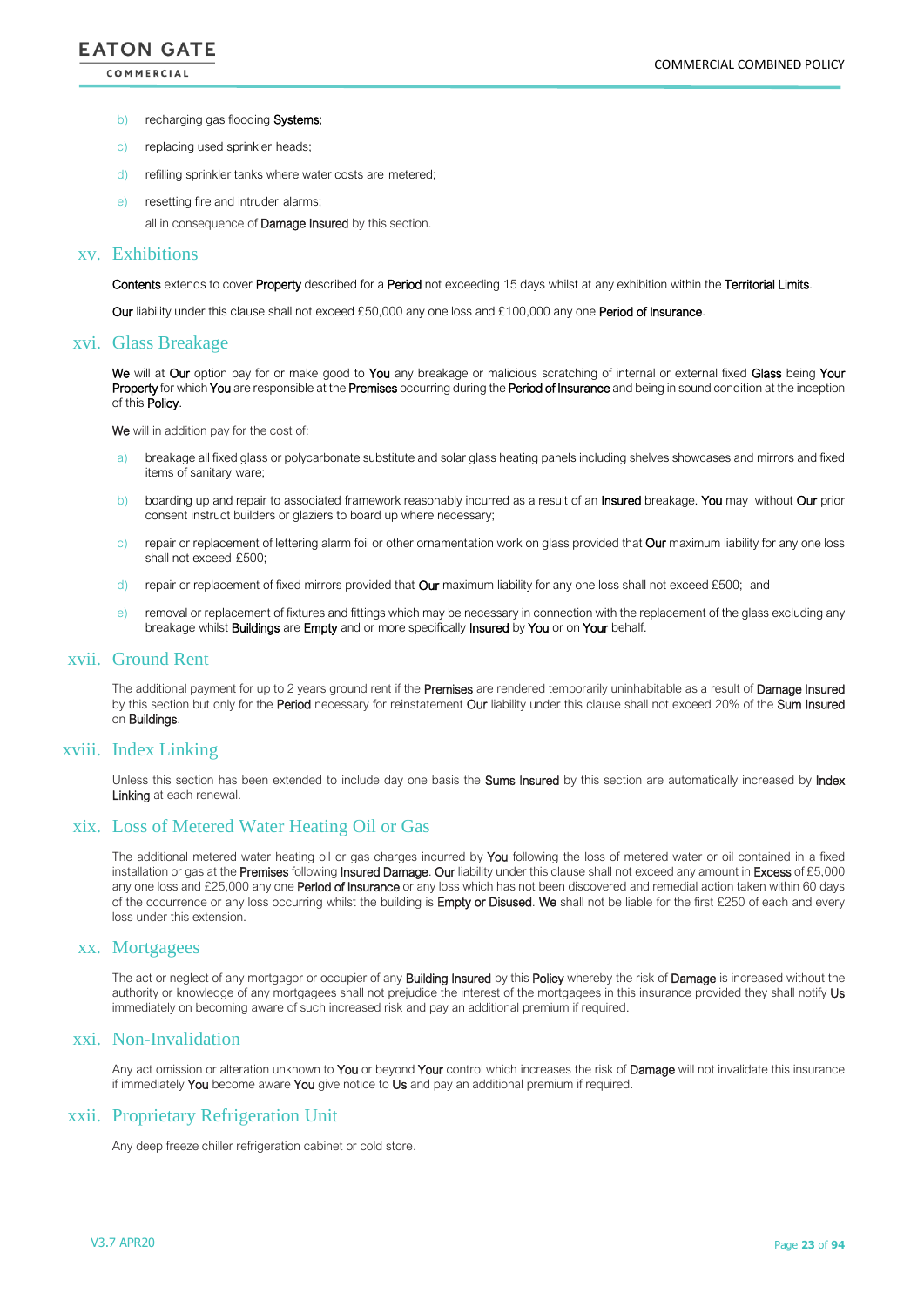#### xxiii. Removal of Debris

The reasonable costs and expenses necessarily incurred with Our consent in:

- a) removing debris from the **Premises** and the area immediately adjacent;
- b) dismantling and/or demolishing, shoring up or propping of the portion or portions of the Property Insured as a result of Damage Insured by this section.

Our liability under this extension does not extend to include any costs or expenses arising from pollution or contamination of Property not Insured by this section or which is more specifically Insured.

#### xxiv. Replacement Locks

The costs of changing the safe, strongroom and external door locks at the **Premises** in the event that the keys are:

- a) stolen by forcible and violent entry to or exit from the Premises or Your home or the home of a Director or authorized Employee;
- b) stolen by violence or threat of violence to You or A Director or Your family or Employees;
- c) provided that unless You, Your Director or Your Employee live on the Premises the keys to any safe or strongroom must not be left at the Premises when closed for Business.

Our liability under this clause shall not exceed any amount in Excess of £2,500 any one loss and £25,000 any one Period of Insurance. We shall not be liable for the first £250 of each and every loss under this extension.

#### xxv. Repairs and Alterations

Tradesmen may be employed to effect repairs or minor structural alterations in all or any of the **Buildings Insured** without prejudice to this insurance.

#### xxvi.Sale of Property Insured

If at the time of Damage You have Contracted to sell Your interest in any Building Insured by this Policy and the purchase has not been but is later completed the purchaser on completion of the purchase (if and so far as the Property is not otherwise Insured against such Damage by him or on his behalf) shall be entitled to the benefit under this section so far as it relates to such Damage without prejudice to the rights and liabilities of You or Us until completion.

#### xxvii.Seasonal Increase

The Sum Insured in respect of Stock is increased by 30% during the months of November, December and January or for any other Period selected by You and stated in the Schedule.

#### xxviii.Temporary Removal

The Property Insured by this section (other than Stock if Insured) is covered whilst temporarily removed for cleaning renovation repair or similar purposes elsewhere and in transit to and from the cleaner's renovators or repairers all in the Territorial Limits. Our liability under this clause in respect of each item of this section for any Damage occurring elsewhere than at the Premises shall not exceed £50,000 any one claim and £100,000 any one Period of Insurance.

Excluding:

- a) Property insofar as it is otherwise Insured; or
- b) Property temporarily removed to motor Vehicles and motor chassis licensed for normal road use;
- c) due to Theft Storm or Flood unless kept in a locked building;

We shall not be liable for the first £250 of each and every loss under this extension.

#### xxix. Temporary Removal of Documents

The insurance of deeds and other documents (including stamps thereon) manuscripts plans and writings of every description computer Systems records and books (written and printed) extends to cover such Property for an amount not exceeding £5,000 whilst temporarily removed to any Premises not in Your occupation and in transit to and from these Premises all in the Territorial Limits but excluding Property insofar as it is otherwise Insured.

#### xxx. Theft Damage to Buildings

If the Buildings are not Insured by this section We will pay for loss or Damage (except for fire) to that part of the Premises referred to in the Schedule containing the Property Insured under this section directly resulting from theft or attempted theft provided that:

You are responsible for these repairs;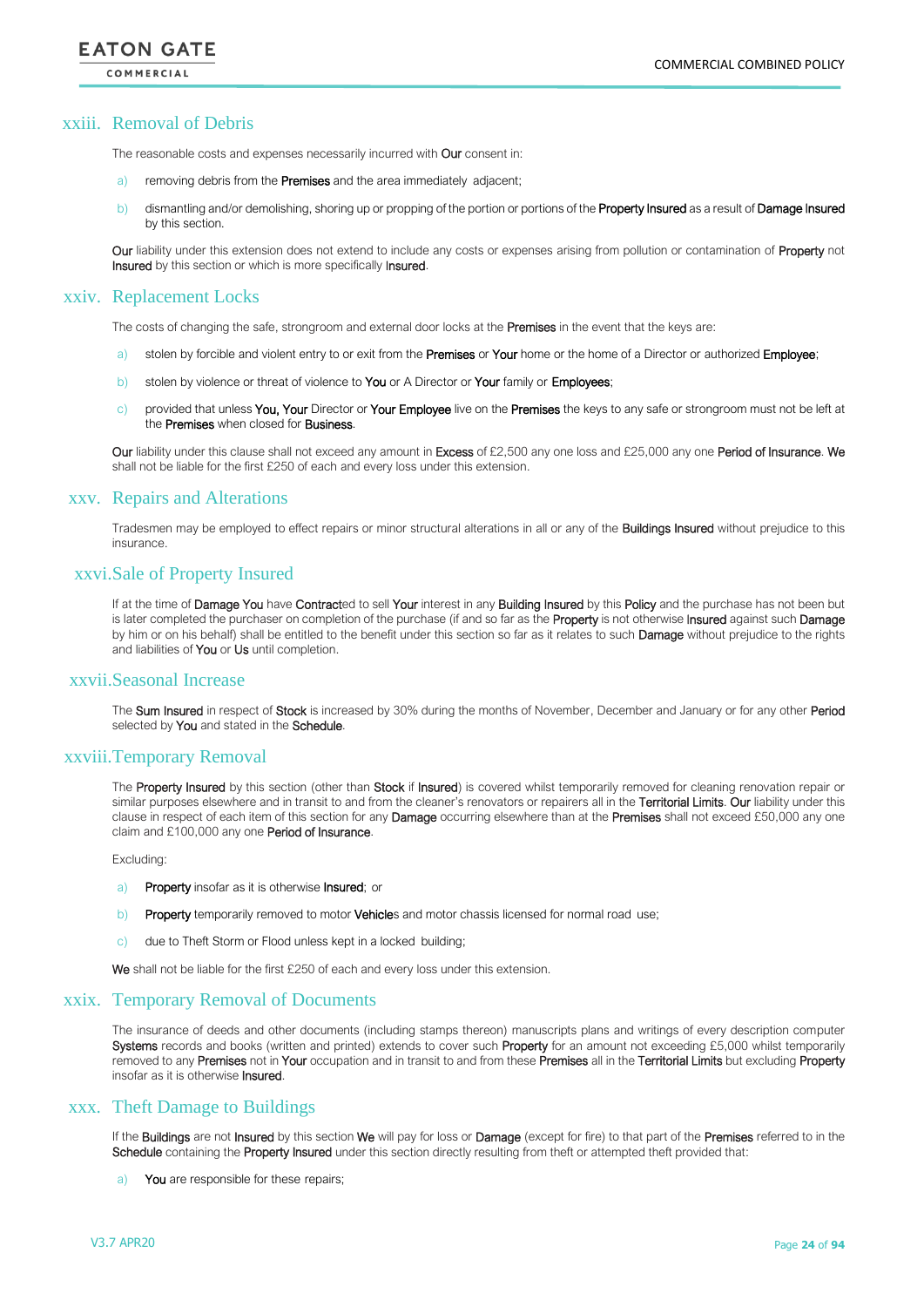#### b) the Damage is not Insured by any other Policy.

Our liability under this clause shall not exceed £25,000 in respect of any one loss or any amount in Excess of £50,000 any one Period of Insurance.

#### xxxi. Trace and Access

The reasonable costs incurred by You:

- a) in locating the actual source of **Damage**, and
- b) any repairs directly arising from (a).

caused by the escape of water from any tank apparatus or pipe or leakage of fuel from any fixed oil heating installation provided such Damage is Insured by this Sub-Section.

Our liability under this clause shall not exceed £25,000 in any one Period of Insurance.

#### xxxii.Tree Felling and Lopping

We will pay the costs and expenses necessarily and reasonably incurred by You in:

- a) felling lopping and removing trees belonging to You or for which You are responsible at the Premises and which are an immediate threat to the safety of life or of Damage to the Property Insured;
- b) removing fallen trees belonging to You or for which You are responsible but only where there has been Damage to Property Insured;

Provided that We will not be liable for:

- a) legal or local authority costs involved in removing trees;
- b) costs incurred solely to comply with a Preservation Order;
- c) costs incurred in respect of routine maintenance;

Our liability shall not exceed £2,500 any one claim and £5,000 any one Period of Insurance.

#### xxxiii.Unauthorised Use of Utilities

We will pay the cost of metered electricity gas or water for which You are legally responsible arising from its unauthorised use by persons taking possession or occupying the Premises without Your authority provided that the Premises have been inspected weekly by a responsible person and You shall take all practical steps to terminate such unauthorised use as soon as it is discovered and that Our maximum liability for any one loss shall not exceed £25,000 and £50,000 any one Period of Insurance.

### Additional extensions only operative if shown on the **Schedule**

#### Day One Basis

1. You having stated in writing the Declared Value (shown in brackets below the Sum Insured) incorporated in each item to which this clause applies the premium has been calculated accordingly.

For the purposes of this clause Declared Value shall mean:

Your assessment of the cost of reinstatement of Buildings and Contents arrived at in accordance with paragraph 1 of the Basis of Claims Settlement Condition of this section at the level of costs applying at the start of the Period of Insurance (ignoring inflationary factors which may operate subsequently) together with an allowance for:

- a) the additional cost of reinstatement to comply with:
	- i. European Union Legislation;
	- ii. Act of Parliament;
	- iii. Bye-Laws of any public authority.
- b) professional fees:
- c) debris removal costs.
- You must notify Us of the Declared Value at the start of each Period of Insurance. If You fail to notify Us of the Declared Value at the start of any Period of Insurance We will use the last Declared Value notified to Us for the following Period of Insurance.
- 3. Provisions (2) and (4) of the Basis of Claims Settlement condition are restated as follows: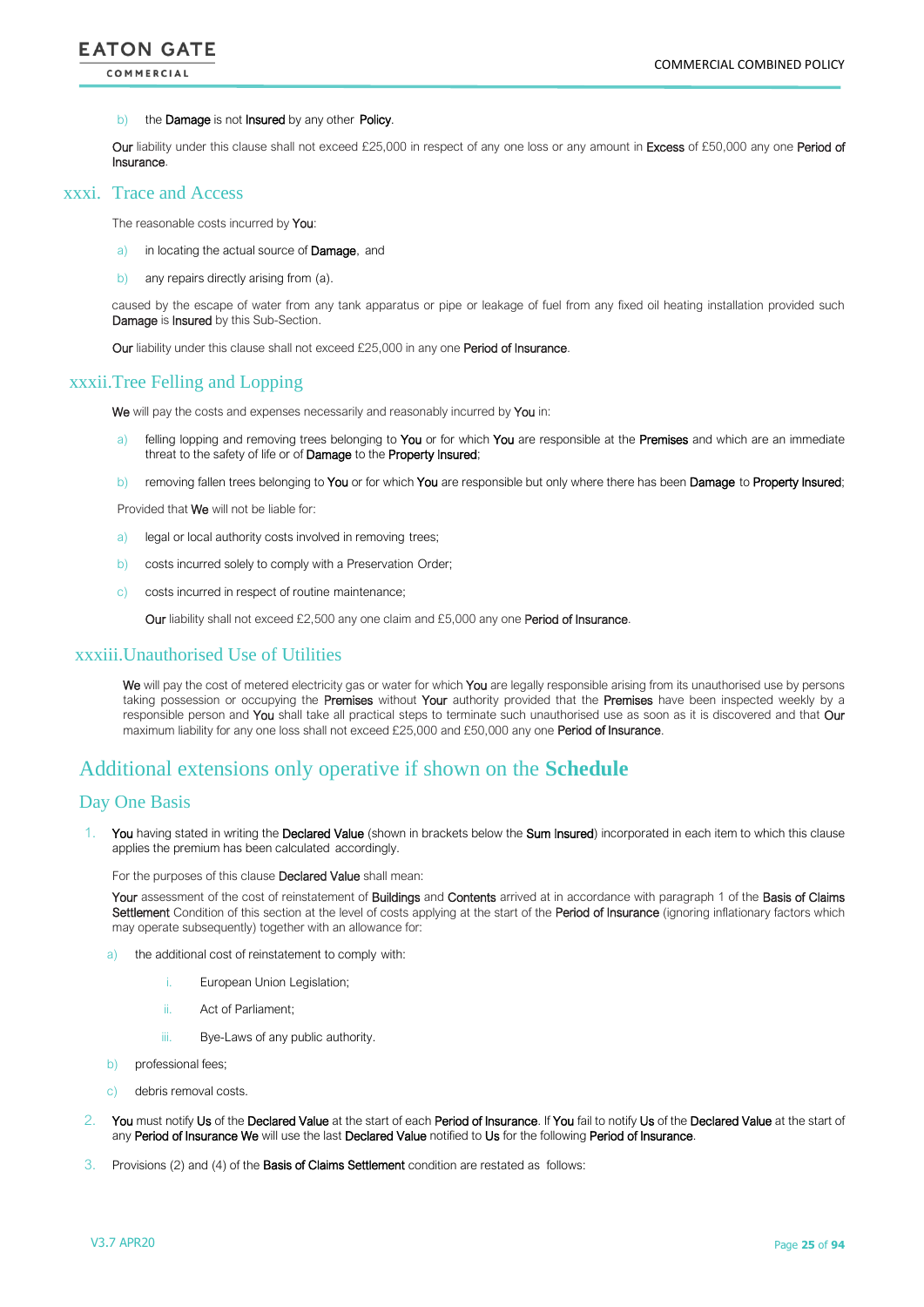### **EATON GATE**

#### COMMERCIAL

- 2. if at the time of the Damage the Declared Value is less than the cost of reinstatement of the Property Insured arrived at in accordance with paragraph 1 of this condition at the start of the Period of Insurance. Our liability for any Damage will be limited to that proportion which the Declared Value bears to the cost of reinstatement of the Property Insured arrived at in accordance with paragraph 1 of this condition:
- 4. All the terms and conditions of this **Policy** shall apply:
	- a) in respect of any claim payable under the provisions of this **Basis of Claims Settlement** except insofar as it is varied hereby;
	- b) where claims are payable as if this Basis of Claims Settlement had not been incorporated except that the Sums Insured shall be limited to 115% of the Declared Value.

#### Extended Theft

Notwithstanding Exclusion 3c) of Section 1 the insurance by Sections 1 extends to cover Damage caused by or consisting of theft or attempted theft including any such Damage not involving entry to or exit from the Premises by forcible and violent means or violence or threat of violence to You or any of Your Employees or any other person lawfully on the Premises.

#### Subsidence Ground Heave and Landslip

Notwithstanding Exclusions (4a) and (4b) of Section 1 the insurance by Section 1 extends to cover Damage caused by Subsidence or Ground Heave of any part of the site on which the Property stands or Landslip excluding:

- a) the first £1,000 of each and every loss in respect of Section 1 at each separate Premises as ascertained after the application of any Condition of Average;
- b) Damage to yards car parks roads, pavements walls gates and fences unless also affecting a Building Insured by this Policy;
- c) Damage caused by or consisting of:
	- i. the normal **Settlement** or bedding down of new structures;
	- ii. the **Settlement** or movement of made-up ground;
	- iii. coastal or river erosion:
	- iv. defective design or workmanship or the use of defective materials; or
	- v. fire subterranean fire explosion earthquake or the escape of water from any tank apparatus or pipe.
- d) Damage which originated prior to the inception of this cover;
- e) Damage resulting from:
	- i. demolition construction structural alteration or repair of any **Property**; or
	- ii. groundworks or excavation at the **Premises**.

#### Special Conditions for Subsidence Ground Heave and Landslip Clause:

These conditions of cover apply only to this **Policy** section.

You must comply with the following conditions to have the full protection of Your Policy.

Conditions may specify circumstances whereby non-compliance will mean that You will not receive payment for a claim. However, You will be covered and We will pay Your claim if You are able to prove that the noncompliance with these conditions could not have increased the risk of the loss which actually occurred in the circumstances in which it occurred.

Insofar as this insurance relates to Damage caused by Subsidence Ground Heave or Landslip:

- a) You shall notify Us immediately if You become aware of any demolition groundworks excavation or construction being carried out on any adjoining site;
- b) We shall then have the right to vary the terms or cancel this cover.

#### Accidental Damage

The insurance provided by Section 1 - Property extends to cover any other accidental Damage excluding Damage caused by or resulting from:

- a) wear and tear erosion the action of light or atmosphere moths vermin or insects;
- b) any process of cleaning dyeing restoring adjusting or repairing;
- c) frost corrosion dampness dryness contamination wet or dry rot, marring scratching, mildew, mould or toxic mould;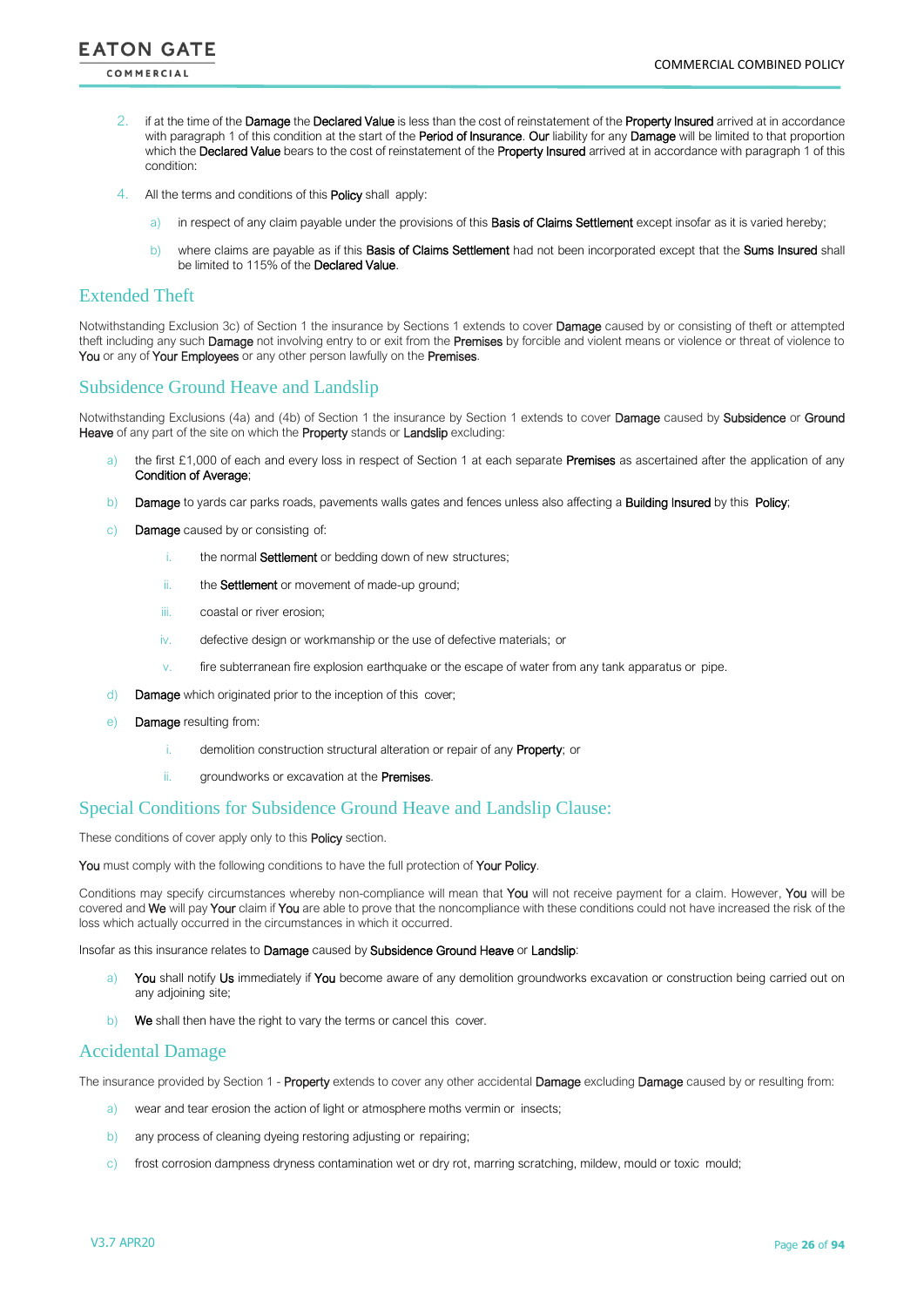### **EATON GATE**

COMMERCIAL

- d) wind, hail, sleet, snow, flood or dust to boundary walls, gates or fences;
- e) Subsidence or Ground Heave of any part of the site on which the Property stands or Landslip;
- $f$  the normal **Settlement** or bedding down of new structures;
- g) any Buildings Insured by this section own collapse or cracking;
- h) normal maintenance redecoration or repair. Excluding Damage;
- i) by any of the Defined Perils;
- j) specifically excluded by any of the **Defined Perils**; or

Damage caused by or consisting of:

- a) inherent vice latent defect gradual deterioration frost its own faulty or defective design or materials;
- b) faulty or defective workmanship, operational error or omission on the part of You or any of Your Employees but this will not exclude subsequent Damage which results from a cause not otherwise excluded.

#### Automatic Sprinkler Installations

The insurance provided by Section 1 - Property extends to cover accidental discharge or leakage of water from an automatic sprinkler installation provided that You shall so far as Your responsibility extends maintain the sprinkler installation including any automatic alarm signaling equipment in efficient condition.

#### Excluding Damage:

- a) happening whilst the Premises are Empty or Disused;
- b) caused by heat which is itself caused by fire;
- c) caused by explosion earthquake or subterranean fire.

#### Rent Payable

Where an item covering Rent Payable is specifically described in the Schedule cover applies only if a Building in respect of which rent is payable by You or any part of it is unfit for occupation in consequence of Damage. We will not pay for more than the proportion of the Sum Insured on Rent Payable that the Period necessary for reinstatement bears to the term of rent covered.

#### Perishable Goods Extension

We will pay for Damage to perishable Goods due to deterioration or putrefaction whilst stored only in any Proprietary Refrigeration Unit contained in the Premises for the purpose of the Business caused by:

- a) breakdown or failure of the installation which means sudden stoppage of refrigeration process by reason of inherent fault or accidental means;
- b) escape of refrigerant or refrigeration fumes;
- c) accidental failure of the public electricity supply. Provided that:

We will not be liable under this extension for:

- a) loss caused by wear, tear, deterioration of the Proprietary Refrigeration Unit or other gradually operating cause;
- b) loss occurring in any **Proprietary Refrigeration Unit** which is older than 5 years when this insurance commences unless there is in force in respect of such Proprietary Refrigeration Unit a maintenance or service agreement either with the manufacturers or suppliers thereof or an approved firm of refrigeration engineers;
- c) loss caused by incorrect setting of thermostats or automatic controlling devices;
- d) any Indirect Loss;
- e) loss arising from the deliberate act of the public supply authority or the exercise of its power to withhold or restrict supply or from strikes or industrial disputes;
- f) Damage Insured by any other section of this Policy;
- g) any amount in Excess of £5,000 in respect of any one Proprietary Refrigeration Unit.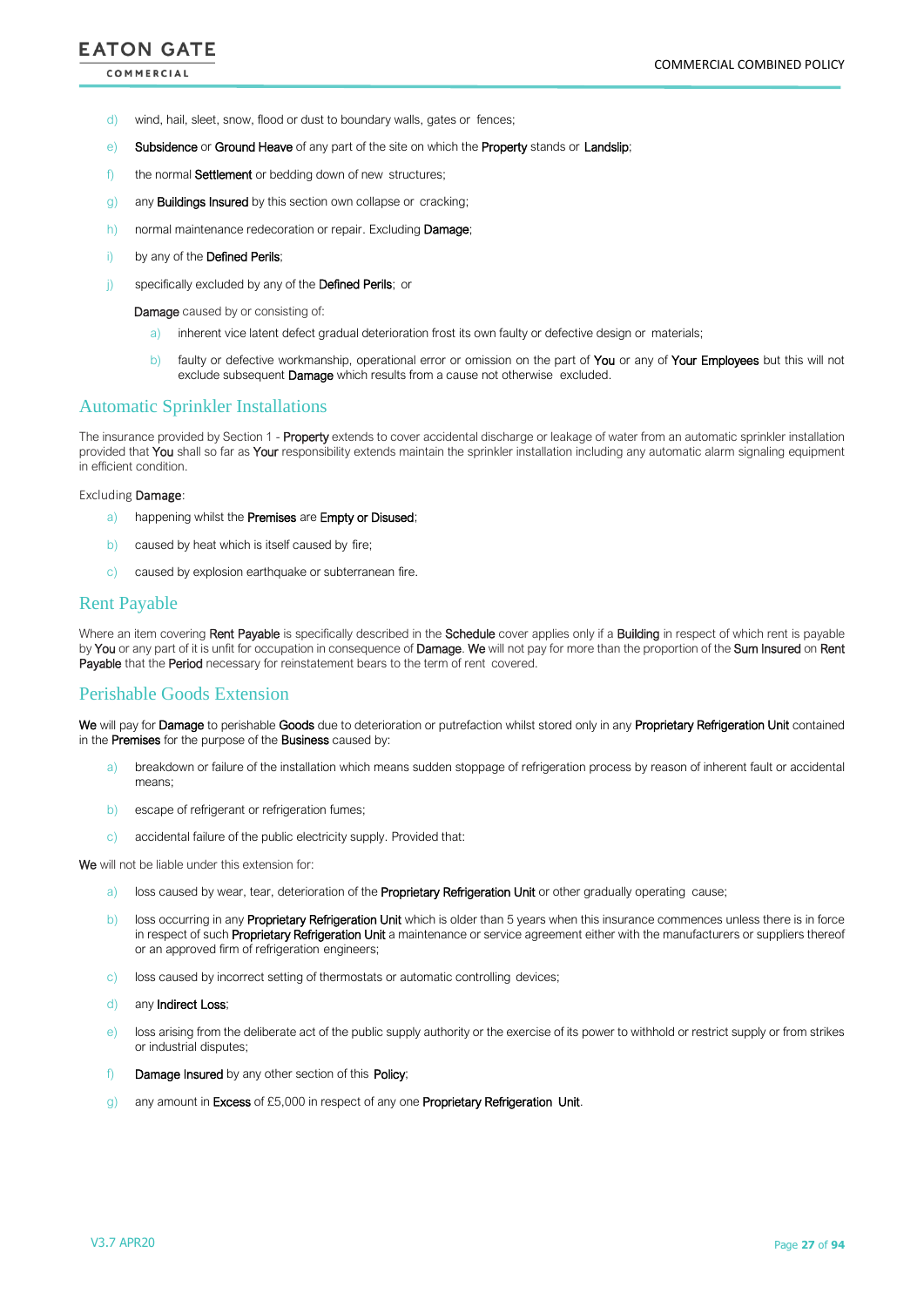### Clauses and Conditions that apply to Section 1 – Property Damage

These conditions of cover apply only to this **Policy** section.

You must comply with the following conditions to have the full protection of Your Policy.

Conditions may specify circumstances whereby non-compliance will mean that You will not receive payment for a claim. However, You will be covered and We will pay Your claim if You are able to prove that the non-compliance with these conditions could not have increased the risk of the loss which actually occurred in the circumstances in which it occurred.

#### 1.1 Change of Tenancy

You must advise Us of all changes in tenancy or occupation within the Premises as specified in the General terms and conditions - Alteration in Risk.

If You do not comply with this condition We will not pay Your claim.

#### 1.2 Condition of Average

If at the time of the Damage the Sum Insured is less than the total value of the Property You will be considered as Your own Insurer for the difference and bear a proportionate share of the loss.

#### 1.3 Construction of Buildings

Except as otherwise stated the **Buildings** described in the **Schedule** are of Standard Construction.

#### 1.4 Deep Fat Frying Ranges

It is a condition precedent to Our liability that:

- deep fat frying ranges and frying equipment are fitted with:
	- operating thermostats set to prevent the temperature of the cooking oils or fats rising above 205 degrees centigrade or the manufacturer's maximum recommended temperature if less than 205 degrees centigrade;
	- ii. a separate high temperature limit control of a non-self-resetting type to shut off the heat source should the temperature of the cooking oils or fats reach 230 degrees centigrade in the event of failure of the operating thermostats;

and

- iii. where Gas is used as the fuel source such equipment is to be additionally equipped with a flame failure device to cut off the gas supply in the event of flame failure.
- iv. connection of the deep fat frying equipment to the power or gas supply is to be carried out either by the supplier manufacturer or by a registered person operating under the Capita Gas Safety Register scheme (or are C.O.R.G.I. registered in respect of Northern Ireland or the Channel Islands) or NICEIC or SELECT (Scotland only) registered contractor for electrical power supplies.
- v. where Gas is used as the fuel source such equipment is to be additionally equipped with a flame failure device to cut off the gas supply in the event of flame failure.
- b) deep fat frying ranges including associated extraction equipment, ductwork and all ancillary components of the flue or ducting is securely fixed and free from contact with combustible surfaces and materials;
- c) the exhaust ducting is to be constructed of and supported by galvanized or stainless steel having watertight seams and joints
- d) extraction hoods canopies filters and grease traps are cleaned at frequent intervals in accordance with manufacturer's recommendations but not less than once a month Disposable filters are to be renewed at least once a fortnight;

The entire length of all extraction ducting including extraction motors and fans are serviced and deep cleaned at least once every 12 months by the installers or a specialist contractor in accordance with the manufacturers' instructions.

The deep fat frying equipment is to be inspected and serviced by the installers or a specialist contractor in accordance with the manufacturing instructions at least once every 12 months.

The following is to be included as part of the process:

- i. testing of all temperatures, controls and thermostatic cut-out's;
- ii. checking of ducts burners fuel and power connections and controls;
- iii. cleaning of internal surfaces of the extraction ductwork and fans;

Where fitted, automatic fire suppression equipment is to be maintained annually under contract by the equipment manufacturer or their appointed approved contractors.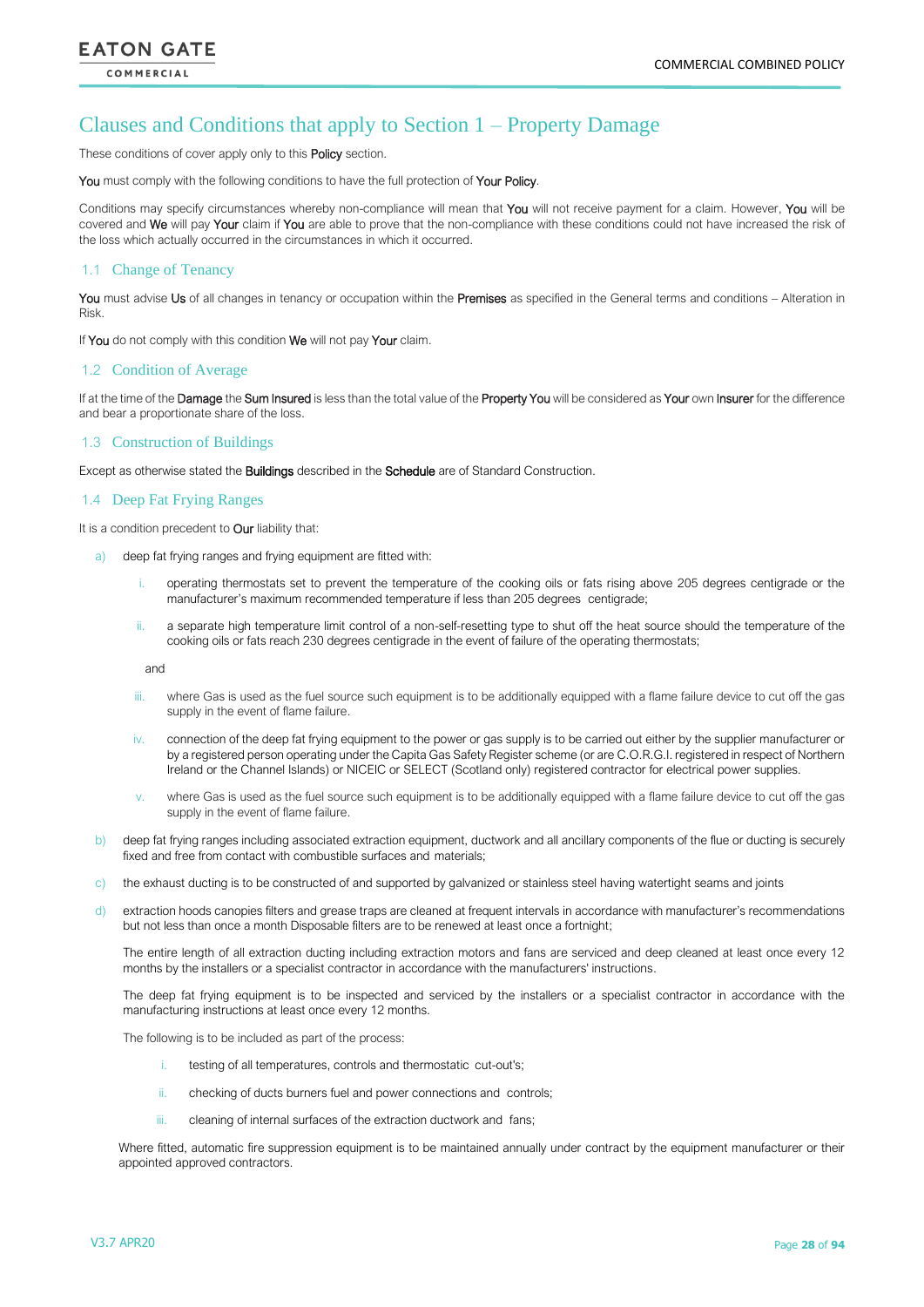All servicing and cleaning records are to be kept in a safe place and available for inspection if required.

- e) cracklings cooking residue cleaning waste and wipes are to be placed in closed metal containers and:
	- i. removed from the **Buildings** at the **Premises** at the end of each working day; and
	- ii. removed entirely from the **Premises** at least once per week.
- f) the following safety precautions are in place and operational
	- i. a fire blanket is situated in the cooking area in a position where it can be safely reached in the event of fire
	- ii. a 6 litre Class F wet chemical fire extinguisher is situated where it is easily accessible in the vicinity of any deep fat frying equipment and is maintained under an annual service contract with a BAFE registered contractor

If You do not comply with this condition, We will not pay Your claim.

#### 1.5 Designation

**EATON GATE** COMMERCIAL

For the purposes of determining where necessary the heading under which any Property is Insured We agree to accept the designation under which such **Property** has been entered in Your books.

#### 1.6 Fire Break Doors and Shutters

The following conditions apply to this section, in respect to all fire break doors and shutters are kept closed except during working hours and are maintained in efficient working order.

If You do not comply with this condition We will not pay Your claim.

#### 1.7 Fire Extinguishing Appliances

The following conditions apply to this section, in respect to all fire extinguishing appliances for which You are responsible will be maintained in efficient working order during the currency of this insurance.

If You do not comply with this condition, We will not pay Your claim.

#### 1.8 Fire Extinguishment – Automatic Sprinkler Installations

#### This Condition is only operative if Sprinkler Leakage is shown as Insured on the Schedule

The following conditions apply to this section:

- a) a reduced premium rate is allowed on account of such an installation;
- b) such an installation is required by Us as a condition of cover; or
- $\circ$  the insurance covers **Damage** by the accidental escape of water from a sprinkler installation;

#### You will:

- a) take all reasonable steps to:
	- i. prevent frost and other Damage to the installations; and in so far as it is Your responsibility:
	- ii. maintain the installations (including the automatic external alarm signal) in efficient condition;
	- iii. maintain ready access to the water supply control facilities;
- b) in the event that changes repairs or alterations to the installations are proposed notify Us in writing and obtain Our prior agreement in writing;
- c) allow Us access to the Premises at all reasonable times for the purpose of inspecting the installations; and undertake to:
	- make a test every week for the purposes of ascertaining that the alarm gong is in working order and that the stop valves controlling the individual water supplies and the installations are fully open;
	- ii. make a test every working day for the purposes of ascertaining the condition of the circuit between the alarm switch and the control unit;
	- iii. make a test at least once a week for the purposes of ascertaining the condition of:
		- i. the Brigade connection; and
		- ii. the batteries in respect of each approved System for the transmission of alarm signals from sprinkler installations to a Fire Brigade;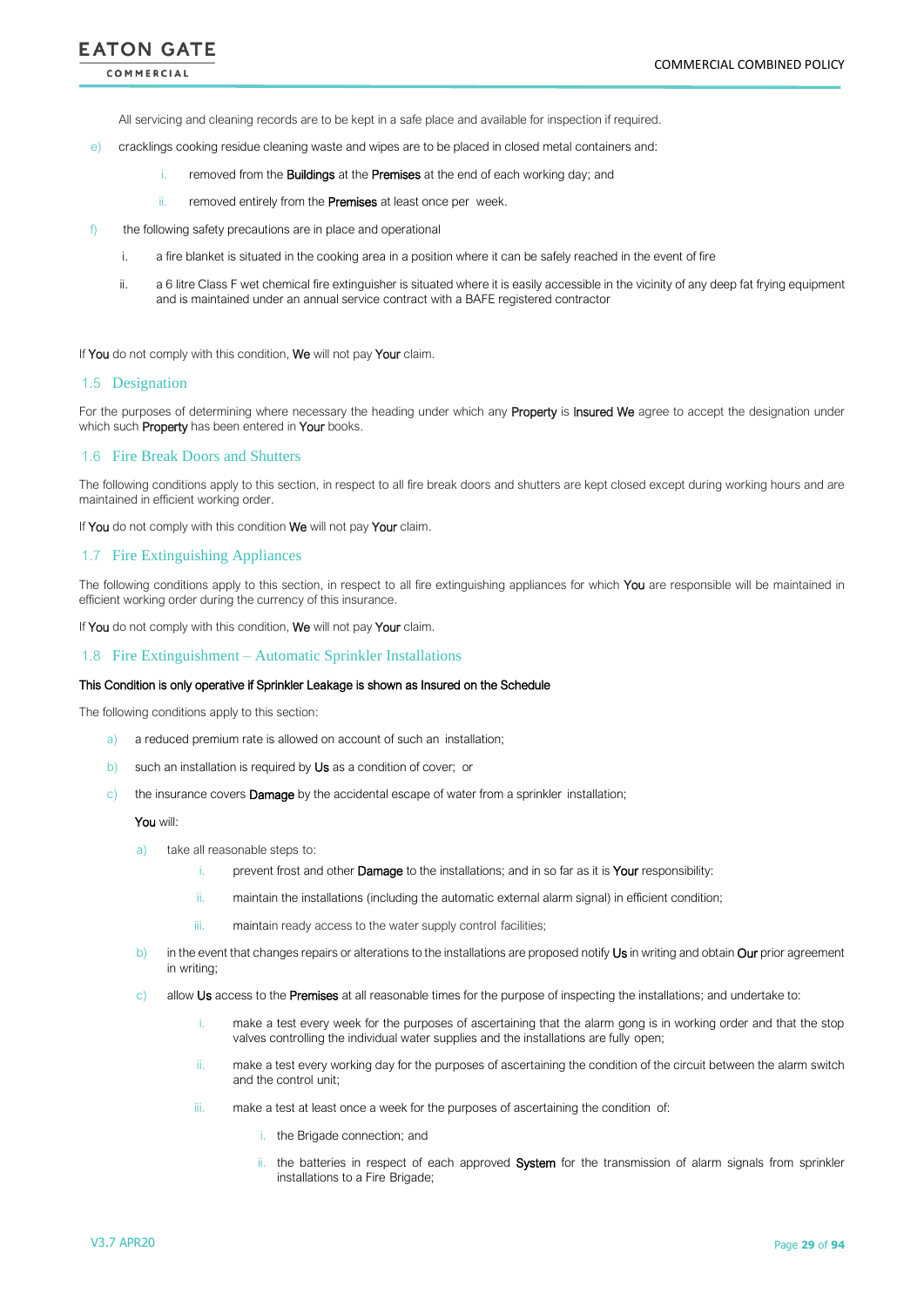- iv. make quarterly or half-yearly tests if required by Us to do so for the purposes of ascertaining that each water supply is in order and record the particulars of each test;
- v. make tests every week for the purposes of ascertaining that the pump(s) can be started both automatically and manually and that in respect of any diesel engine driven pump the battery electrolyte level and density are correct and record the completion of these tests;
- vi. have a Contract with approved installing engineers providing for the maintenance of and half-yearly inspection of the installations and to obtain from them following each inspection certification that they are in satisfactory working order; and
- vii. remedy promptly any defect revealed by such tests or otherwise; If You do not comply with this condition We will not pay Your claim.

#### 1.9 Reinstatement by the Insurer

If any Property Insured is to be reinstated or replaced by Us, You shall at Your own expense provide all such plans documents books and information as may be reasonably required. We shall not be bound to reinstate exactly but only as circumstances permit and in a reasonably sufficient manner and the maximum amount payable in respect of any one of the items Insured is its Sum Insured.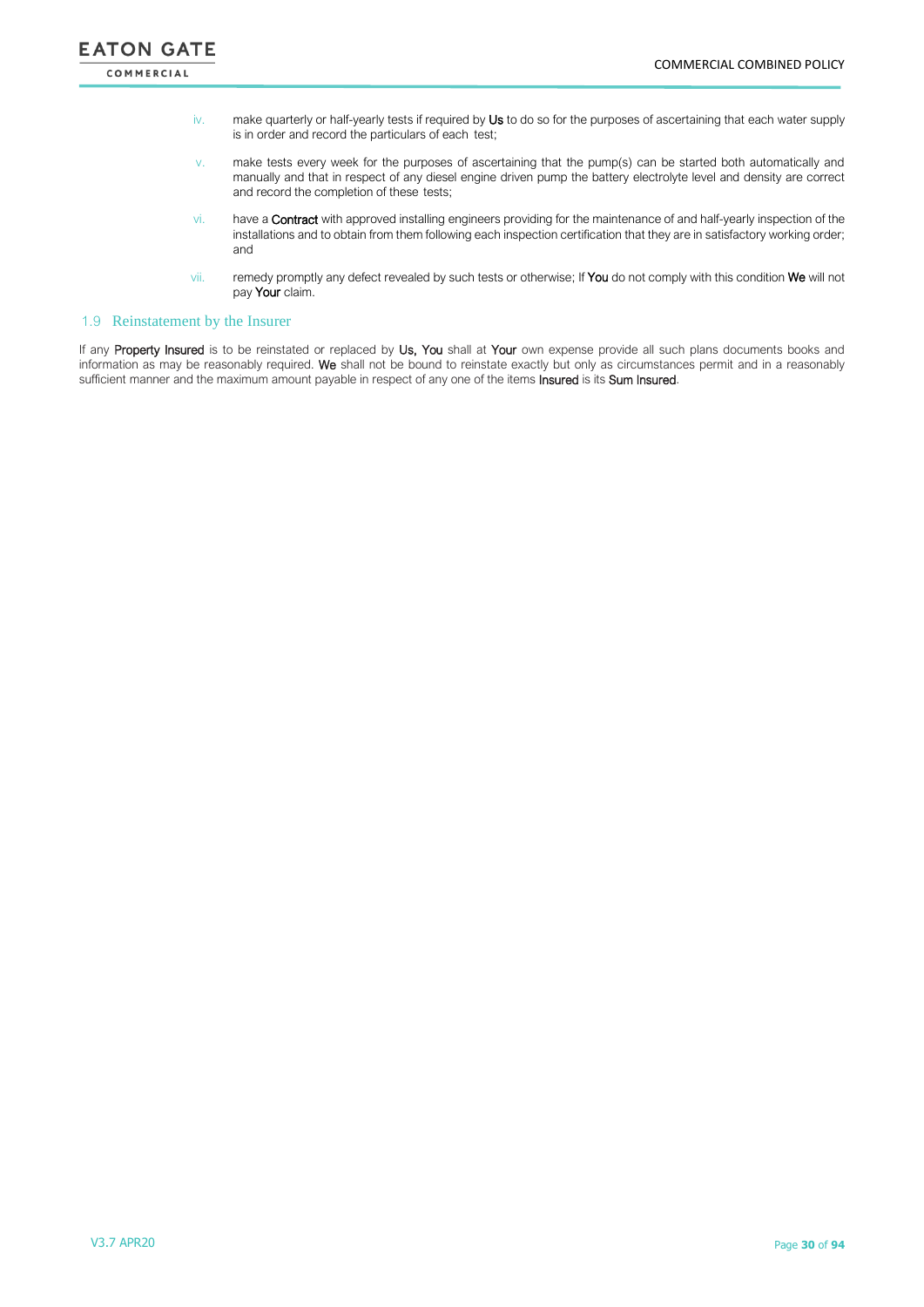### 1.10 Subrogation Waiver

In the event of a claim arising under this section We agree to waive any rights remedies or relief to which they might have become entitled by subrogation against:

- a) any company standing in relation of parent to subsidiary (or subsidiary to parent) to You; and
- b) any company which is a subsidiary of a parent company of which You are a subsidiary;
	- in each case within the meaning of the Companies Act or the Companies (NI) Order as appropriate current at the time of Damage.

#### 1.11 Index Linking

The Sum Insured by each item of this section is subject to Index Linking.

#### 1.12 Limit of Liability

The maximum amount payable in respect of any one item is the Sum Insured stated in the Schedule for that item plus Index Linking.

#### 1.13 Fire Extinguishment Kitchens/Cooking Areas

The following conditions apply to this section, in respect to any kitchens and other areas used for cooking a Fire Blanket and a 9 liter foam or 2 kilogram carbon dioxide or 4.5 kilogram dry powder or a 6 liter Class F wet chemical fire extinguisher be available for immediate use and the extinguisher be regularly maintained under Contract.

If You do not comply with this condition, We will not pay Your claim.

#### 1.14 Unoccupancy

The following conditions apply to this section, in respect to the Premises or any part thereof become Empty or Disused:

- a) You notify Us immediately that the Building(s) are Empty and pay any extra premium paid required and of any Damage to the Empty Building(s) whether or not such loss destruction or Damage is Insured;
- b) all main services are to be turned off at the mains except where needed to maintain any fire or intruder alarm System in operation and the water and heating Systems drained;
- c) the Premises are to be adequately secured against unauthorised entry;
- d) at least weekly internal and external inspections are to be made of the Premises by You or a responsible person acting on Your behalf;
- e) all trade refuse and other waste materials such as junk mail and newspapers are to be removed from the interior of the Premises and no accumulation of refuse and waste be allowed in any adjoining yards or spaces You own;
- f) You shall secure the Buildings and rectify any defects which render the Buildings insecure; If You do not comply with this condition We will not pay Your claim.

#### 1.15 Stock in any cellar or basement

The following conditions apply to this section, in respect of Stock losses arising from the Defined Perils of storm, flood or escape of water We shall not be liable for any Damage to such Stock contained in any cellar or basement unless such Stock is placed on racks or shelves at least 150mm (6") above floor level.

If You do not comply with this condition, We will not pay Your claim.

#### 1.16 IP001 ALARM Intruder Alarm Condition

The following definitions apply to this condition and will keep the same meaning wherever they appear in this condition.

#### 1.17 Alarmed Premises

#### The Premises or those portions of the Premises protected by the Intruder Alarm System.

#### 1.18 Intruder Alarm System

The component parts including the means of communication used to transmit signals to the alarm receiving centre.

#### 1.19 Keyholder

You or any person or keyholding company authorised by You who is available at all times to accept notification of faults or alarm signals relating to the Intruder Alarm System attend and allow access to the Premises.

#### 1.20 Responsible Person

You or any person authorised by You to be responsible for the security of the Premises.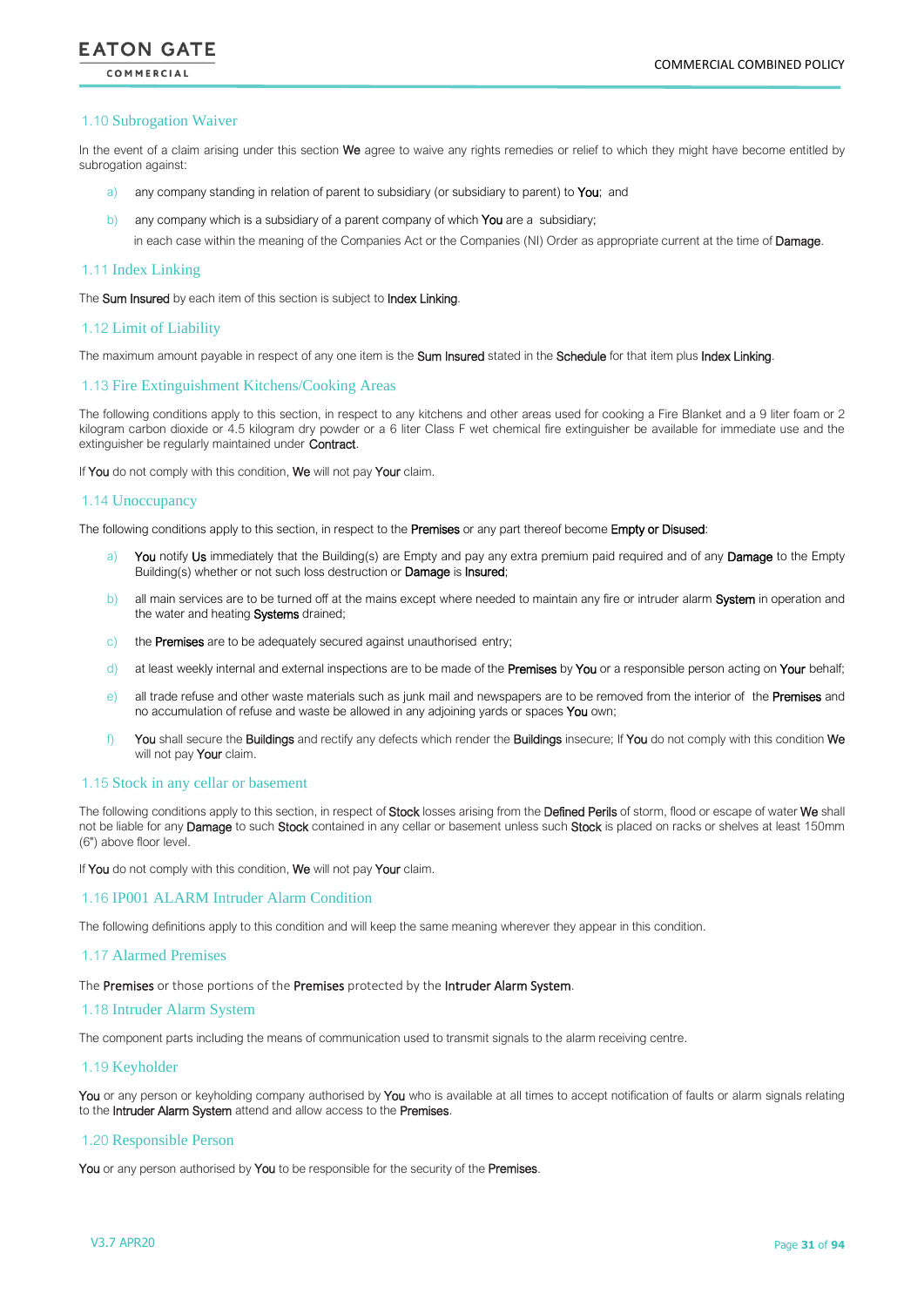The following conditions apply to this section, in respect to any Damage following entry or attempted entry to or exit from the Premises by forcible and violent means that:

- a) the Premises are protected by an Intruder Alarm System installed as agreed by Us;
- b) the Intruder Alarm System will be maintained in full and efficient working order under a Contract to provide both corrective and preventative maintenance with the Intruder Alarm Installers or other Installers/Engineers as agreed with Us;
- c) no alteration to or substitution of:

**EATON GATE** COMMERCIAL

- i. any part of the Intruder Alarm System;
- ii. the procedures agreed with Us for Police or any other response to any activation of the Intruder Alarm System;
- iii. the maintenance **Contract**;

be made without Our written consent.

- d) the Alarmed Premises will not be left without at least one Responsible Person therein without Our agreement:
	- unless the Intruder Alarm System is set in its entirety with the means of communication used to transmit signals in full operation;
	- ii. if the Police have withdrawn their response to alarm calls.
- e) all keys to the Intruder Alarm System are removed from the Premises when they are left unattended;
- f) You maintain secrecy of codes for the operation of the Intruder Alarm System and no details of same are left on the Premises;
- $q$ ) You will appoint at least two Keyholders and lodge written details (which must be kept up to date) with the alarm company and/or Police Authorities;
- h) in the event of notification of any activation of the Intruder Alarm System or interruption of the means of communication during any Period that the Intruder Alarm System is set a Keyholder will attend the Premises as soon as reasonably possible;
- $i)$  in the event You receive any notification:
	- i. that Police attendance in response to alarm signals/call from the Intruder Alarm System may be withdrawn or the level of response reduced or delayed;
	- ii. from a Local Authority or Magistrate imposing any requirement for abatement of nuisance;
	- iii. that the **Intruder Alarm System** cannot be returned to or maintained in full working order;

You will advise Us as soon as possible and, in any event, not later than 10.00am on the next working day and comply with any subsequent requirements stipulated by Us.

If You do not comply with this condition, We will not pay Your claim.

#### 1.21 Composite Panels

- a) the following conditions apply to this section, in respect of any **Building** containing composite panels with combustible cores that:
	- i. the existence and extent of the composite panels has been fully disclosed to Us prior to inception of the Policy;
	- ii. all wiring passing through composite panels is, and will continue to be, encased in metal conduits and sealed with rubber grommets;
	- iii. when services which pierce any composite panels are removed the openings will immediately be capped by metal plates;
	- iv. any ductwork or services that pass through composite panels and which may get hot are and will continue to be sleeved in noncombustible insulation sufficient to prevent any transfer of heat to the composite panels through which they pass;
	- v. no repairs will be made to composite panels that involve Welding, grinding cutting or other obvious ignition sources; and
	- vi. heat sources will be kept a minimum distance of 2 metres away from all composite panels.
- b) the following conditions apply to this section, in respect of any building containing composite panels that:
	- i. fire extinguishers and fire blankets suitable both in number and type, are supplied for all cooking areas;
	- ii. at least weekly inspections are undertaken by You to check for Damage to composite panels or panel joints;
	- iii. any defects which are found during the course of the inspections referred to at ii) are rectified or the defective panel(s) replaced by a panel(s) with a non-combustible core without delay and in any event within 7 days; and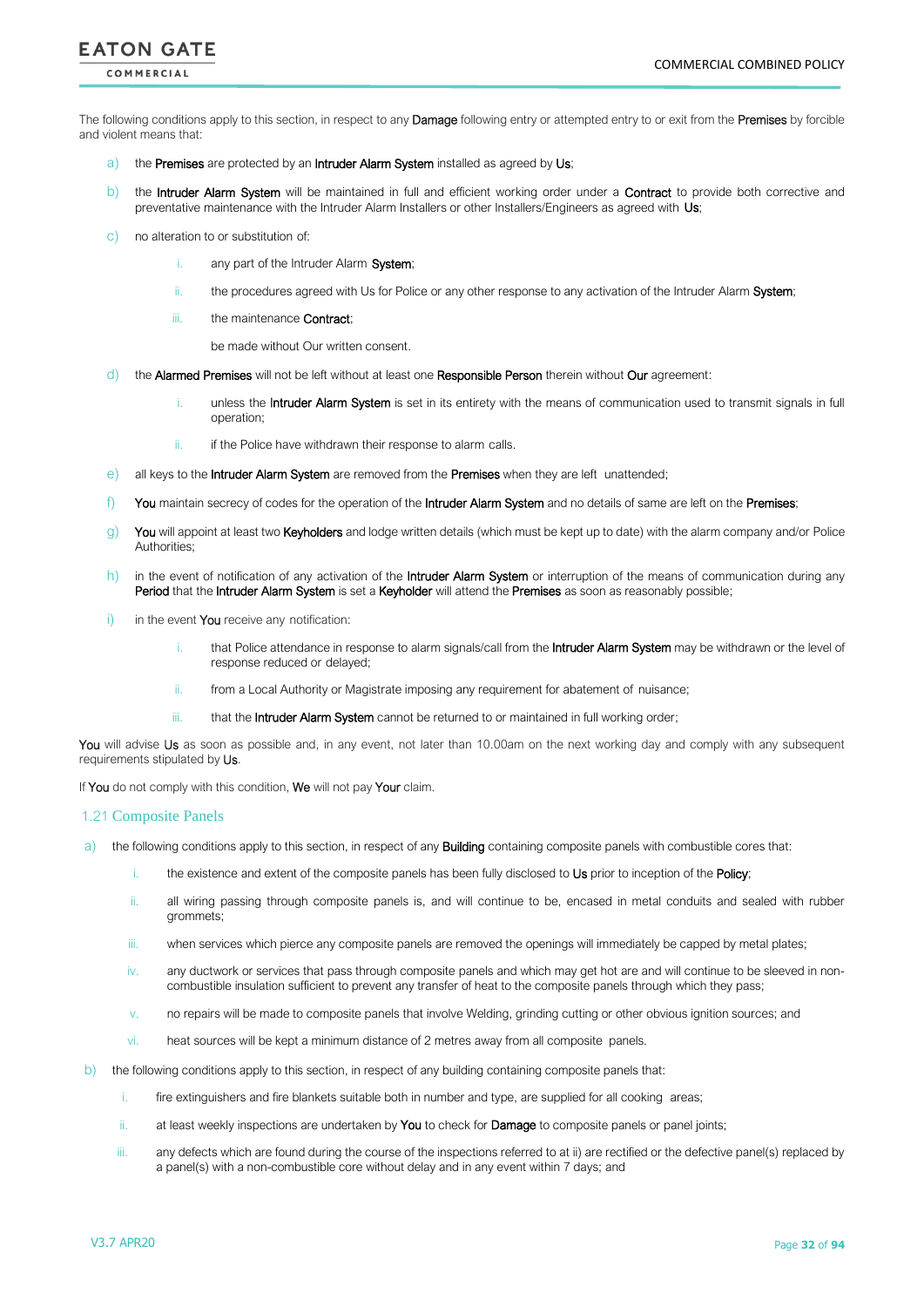**EATON GATE** 

COMMERCIAL

- iv. there is no external storage of combustible waste Stock packaging pallets or skips or bins containing such items within 10 metres of any building containing composite panels.
- c) where work involving the application of heat is to be carried out in any building containing composite panels with combustible cores the following condition applies;

If You do not comply with this condition, We will not pay Your claim.

1.22 Waste Removal – A (Oily/Greasy Waste, Weekly Removal) Applicable if noted on the Schedule

The following conditions apply to this section, in respect to all oily and/or greasy waste and used cleaning cloths which remain in the **Buildings** overnight will be kept in metal receptacles with close fitting metal lids and removed from the **Buildings** at least once a week.

If You do not comply with this condition, We will not pay Your claim.

1.23 Waste Removal – B (Combustible Waste, Daily Removal) Applicable if noted on the Schedule

The following conditions apply to this section, in respect to all combustible trade waste and refuse will be removed from the **Buildings** every night.

If You do not comply with this condition, We will not pay Your claim.

1.24 Waste Removal – C (Combustible Waste, Weekly Removal) Applicable if noted on the Schedule

The following conditions apply to this section, in respect to all combustible trade waste and refuse will be swept up daily and kept in bags or bins and removed from the **Buildings** at least once a week.

If You do not comply with this condition, We will not pay Your claim.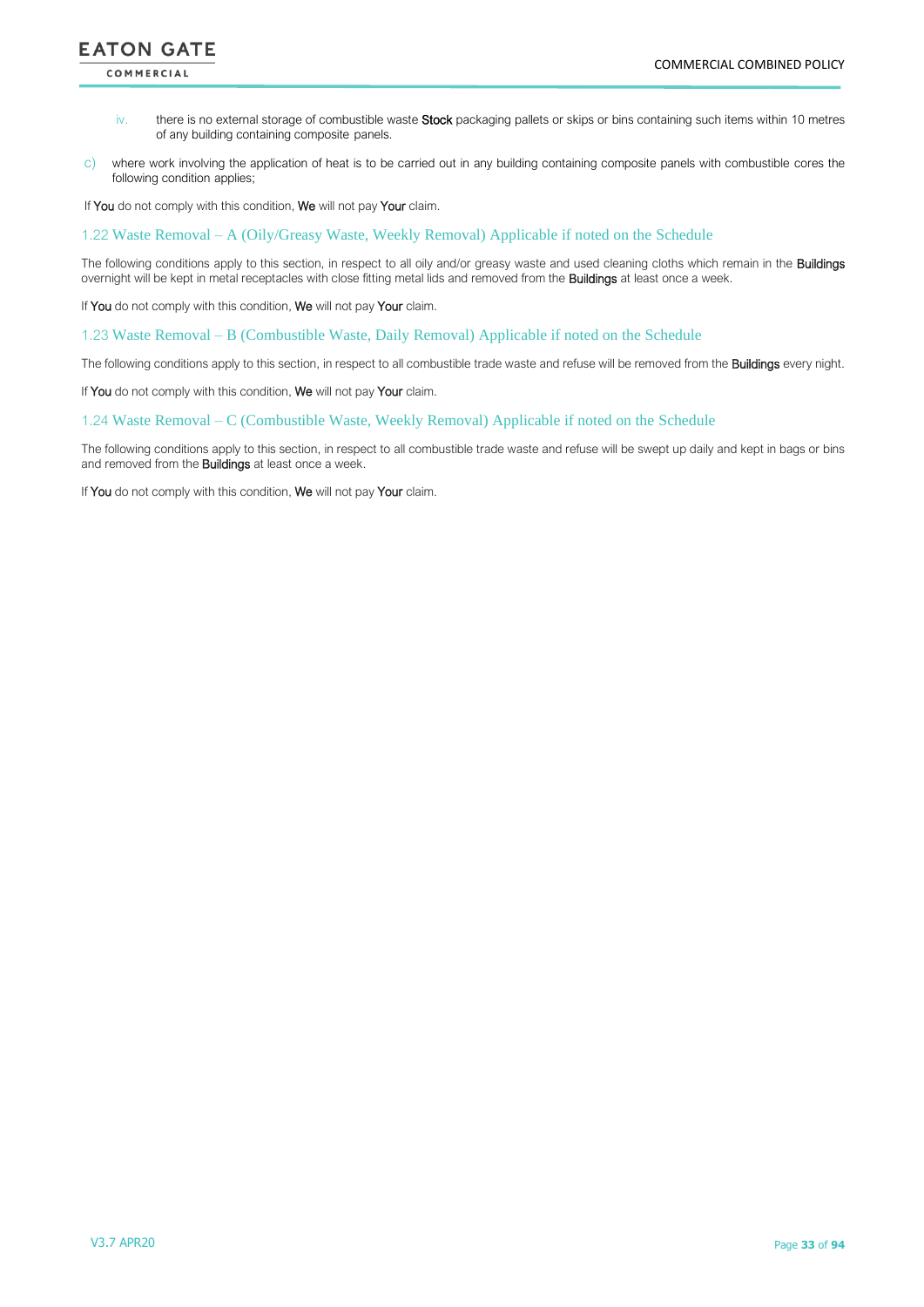# <span id="page-33-0"></span>Section 2 – Business Interruption

#### This section is only operative if shown as Insured on the Schedule.

Certain words have specific meanings for the purpose of this section, General exclusions also apply to this section.

### Definitions for Section 2 – Business Interruption

For the purpose of these definitions any adjustment implemented in current cost accounting shall be disregarded.

#### Actual Gross Profit or Actual Gross Revenue

The Gross Profit or Gross Revenue earned during the financial year most nearly concurrent with the Period of Insurance (or a proportionately increased multiple thereof where the Maximum Indemnity Period exceeds twelve months).

#### Additional Cost of Working

The additional expenditure necessarily and reasonably incurred by You in consequence of the Insured Damage in order to prevent or minimise the interruption of or interference with the Business during the Indemnity Period.

#### Annual Gross Revenue

The Gross Revenue during the twelve months immediately before the date of the Incident.

#### Annual Turnover

The Turnover during the twelve months immediately before the date of the Incident.

#### Annual Rent Receivable

The Rent Receivable during the twelve months immediately before the date of the Incident.

#### Business Interruption

Business Interruption shall mean loss resulting from interruption of or interference with the Business carried on by You at the Premises in consequence of loss or destruction of or Damage Insured under Section 1 to Property used by You at the Premises for the purpose of the Business.

#### Defined Peril

Fire, Lightning, Explosion or Earthquake, Impact by Aircraft or other aerial devices or articles dropped from them or by any Vehicle, train, animal, falling tree or branch, aerial or mast or satellite dish, Riot, civil commotion, strikers, locked-out workers or persons taking part in labour, disturbances or malicious persons, Storm or Flood, Escape of water from any tank, apparatus or pipe, including Damage to any fixed tank, apparatus or pipe caused by freezing or forcible and violent bursting Leakage of fuel from any fixed heating installation and beverages from storage containers, pipes or apparatus, Theft or any attempt thereat following forcible and violent entry to or exit from the Premises.

#### Estimated Gross Profit or Estimated Gross Revenue

The amount declared by You to Us as representing not less than the Gross Profit or Gross Revenue which it is anticipated will be earned by the Business during the financial year most nearly concurrent with the Period of Insurance (or a proportionately increased multiple thereof where the Maximum Indemnity Period exceeds twelve months).

#### Gross Profit

The amount by which:

- a) the sum of the amount of the turnover and the amounts of the closing Stock and work in progress shall exceed;
- b) the sum of the amount of the opening Stock and work in progress and the amount of the uninsured Working Expenses.

#### Gross Revenue

The Money paid or payable to You for services rendered in the course of the Business at the Premises.

#### Special Provision in respect of Gross Revenue

The amounts of the opening and closing Stocks (including work in progress) shall be arrived at in accordance with Your usual accounting methods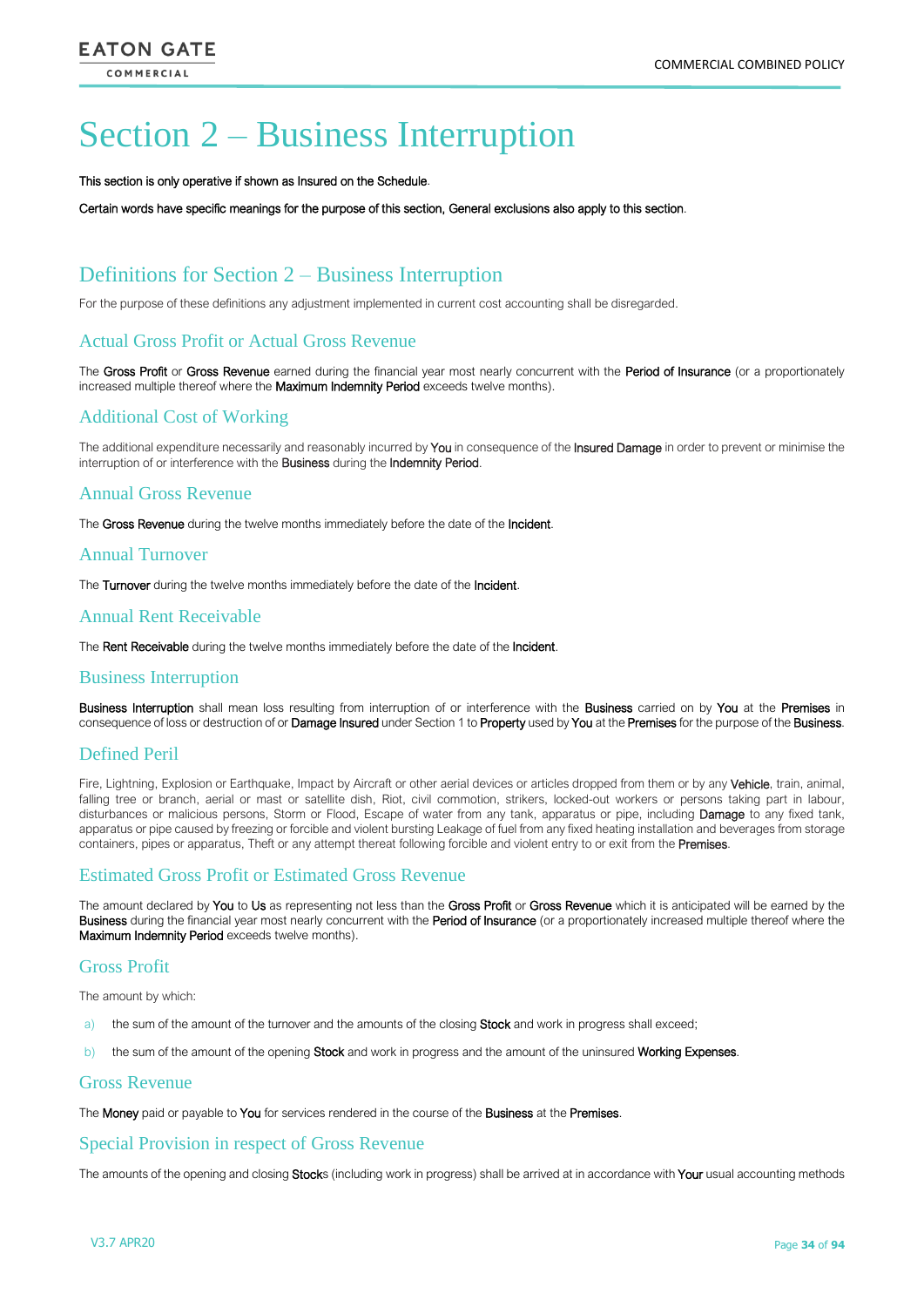due provision being made for depreciation.

#### Incident

a) loss or destruction of or Damage to Property used by You at the Premises for the purpose of the Business; or

b) loss destruction of or Damage to Your books of account or other Business books or records at the Premises in respect of Book Debts.

#### Indemnity Period

The Period beginning with the occurrence of the Incident and ending not later than the Maximum Indemnity Period thereafter during which the results of the **Business** shall be affected in consequence thereof.

#### Maximum Indemnity Period

The Period as stated in the Schedule.

#### Rate of Gross Profit

The rate of Gross Profit earned on the Turnover during the financial year immediately before the date of the Incident.

#### Rent Receivable

The Money paid or payable to You for accommodation and services provided in the course of the Business at the Premises.

#### Standard Gross Revenue

The Gross Revenue during the Period in the twelve months immediately before the date of the Incident which corresponds with the Indemnity Period.

#### Standard Rent Receivable

The Rent Receivable during the Period in the twelve months immediately before the date of the Incident which corresponds with the Indemnity Period.

#### Standard Turnover

The Turnover during the Period in the twelve months immediately before the date of the Incident which corresponds with the Indemnity Period.

#### Uninsured Working Expenses

Bad debts purchases (less discounts received) carriage packing and freight and discounts allowed, unless otherwise stated in the Schedule.

#### Special Provision in respect of Uninsured Working Expenses

The words and expressions used in this definition shall have the meaning usually attached to them in Your books and accounts

#### Vicinity

A radius of 1 mile from the Insured Premises.

Special provision applicable to this section: Under Rate of Gross Profit, Annual Turnover, Standard Turnover, Annual Rent Receivable, Standard Rent, Receivable Annual Gross Revenue and Standard Gross Revenue adjustments shall be made as may be necessary to provide for the trend of the Business and for variations in or other circumstances affecting the Business either before or after the Incident or which would have affected the Business had the Incident not occurred so that the figures thus adjusted shall represent as nearly as may be reasonably practicable the results which but for the Incident would have been obtained during the relative Period after the Incident.

#### Cover

In the event of Business Interruption We will pay to You in respect of each item in the Schedule the amount of loss resulting from such interruption or interference provided that at the time of the happening of the loss destruction or Damage there is an insurance in force covering Your interest in the Property at the Premises against such loss destruction or Damage and that:

- a) payment shall have been made or liability admitted therefore; or
- b) payment would have been made or liability admitted therefore but for the operation of a proviso in such insurance excluding liability for losses below a specified amount.

#### Limit of Liability

Our Liability under this section shall not exceed: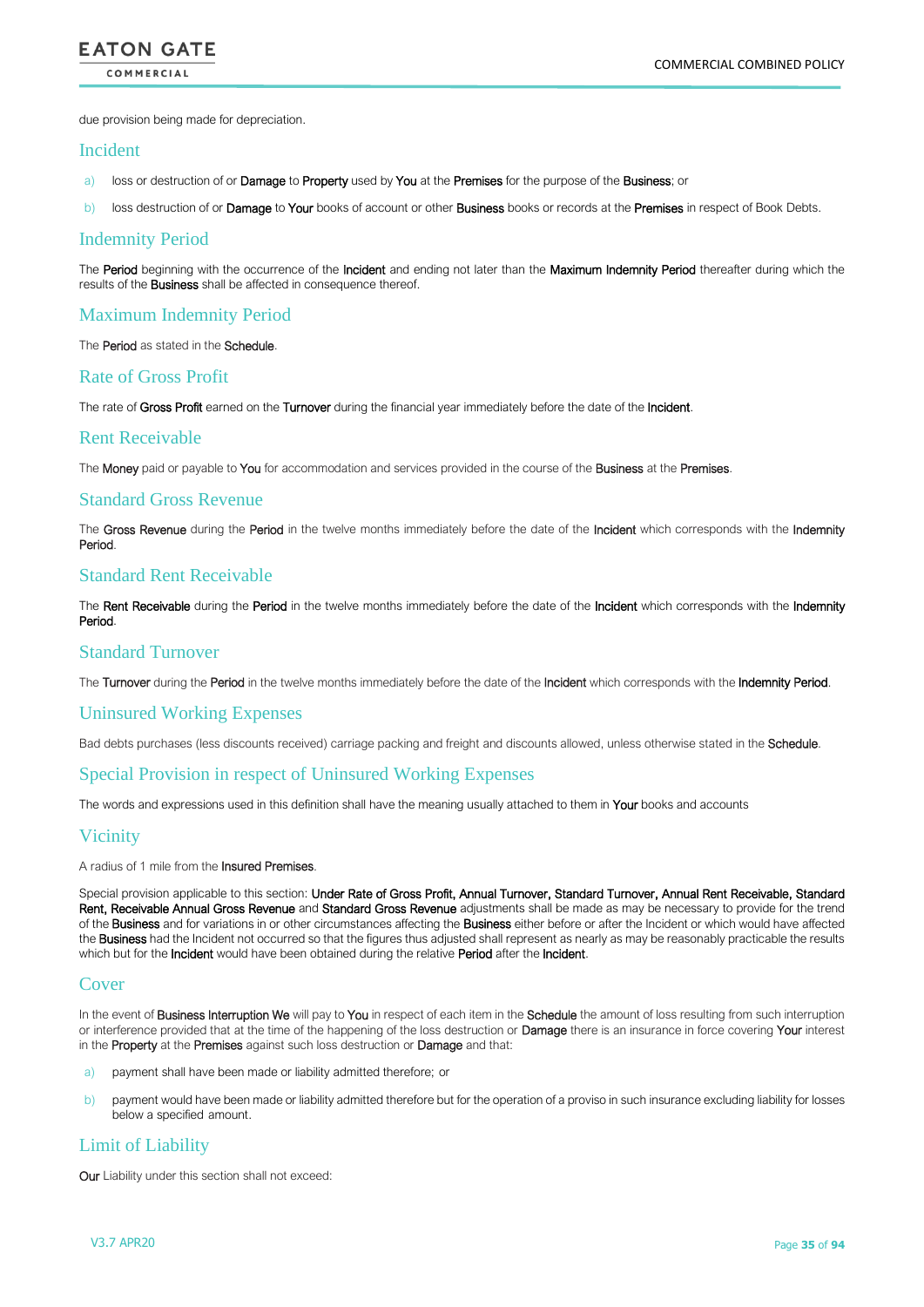### **EATON GATE**

COMMERCIAL

- 1. 133.33% of the Estimated Gross Profit or Estimated Gross Revenue shown in the Schedule; and
- 2. 100% of the total Sum Insured shown in the Schedule for each other item stated in the Schedule.

### Basis of Claims Settlement

Section 2 – Gross Profit/Estimated Gross Profit

#### (if shown as operative in the Schedule)

The insurance is limited to loss of Gross Profit due to:

- a) reduction in **Turnover**; and
- b) increase in cost of working;

and the amount payable as indemnity shall be:

- a) in respect of a reduction in **Turnover**:
- b) the sum produced by applying the Rate of Gross Profit to the amount by which the Turnover during the Indemnity Period shall fall short of the Standard Turnover in consequence of the Incident; and in respect of increase in cost of working:
	- the additional expenditure (subject to the provisions of the UnInsured Working Expenses Clause) necessarily and reasonably incurred for the sole purpose of avoiding or diminishing the reduction in Turnover which but for that expenditure would have taken place during the Indemnity Period in consequence of the Incident but not exceeding the sum produced by applying the Rate of Gross Profit to the amount of the reduction in Turnover avoided less any sum saved during the Indemnity Period in respect of such charges and expenses of the Business payable out of Gross Profit as may cease or be reduced in consequence of the Incident provided that:
	- if the Sum Insured by the item on Gross Profit be less than the sum produced by applying the Rate of Gross Profit to the Annual Turnover (or a proportionately increased multiple thereof where the Maximum Indemnity Period exceeds twelve months) the amount payable shall be proportionately reduced.

#### Section 2 – Gross Revenue/Estimated Gross Revenue

#### (if shown as operative in the Schedule)

The insurance is limited to:

- a) loss of Gross Revenue; and
- b) increase in cost of working;

and the amount payable as indemnity shall be:

- a) in respect of loss of Gross Revenue: the amount by which the Gross Revenue during the Indemnity Period shall fall short of the Standard Gross Revenue in consequence of the Incident; and
- b) in respect of increase in cost of working:
	- the additional expenditure necessarily and reasonably incurred for the sole purpose of avoiding or diminishing the reduction in Gross Revenue which but for that expenditure would have taken place during the Indemnity Period in consequence of the Incident but not exceeding the amount of the reduction in Gross Revenue thereby avoided less any sum saved during the Indemnity Period in respect of such charges and expenses of the Business payable out of Gross Revenue as may cease or be reduced in consequence of the Incident.

Provided that:

if the Sum Insured by the item on Gross Revenue be less than the Annual Gross Revenue (or a proportionately increased multiple thereof where the Maximum Indemnity Period exceeds twelve months) the amount payable shall be proportionately reduced.

#### Section 2 – **Rent Receivable**

#### (if shown as operative in the Schedule)

The insurance is limited to:

- a) loss of Rent Receivable; and
- b) increase in cost of working;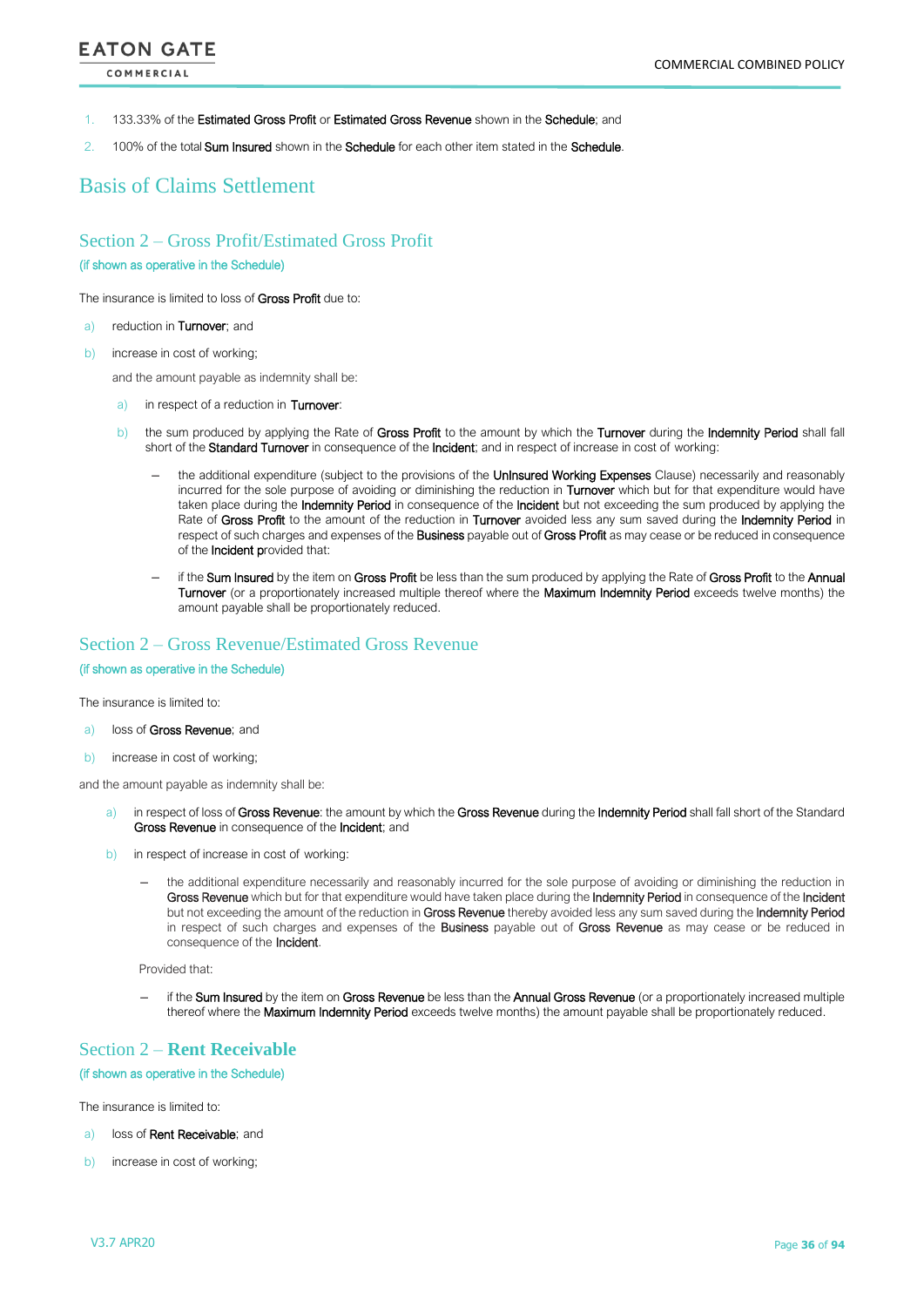and the amount payable as indemnity shall be:

#### in respect of loss of Rent Receivable:

the amount by which the Rent Receivable during the Indemnity Period shall fall short of the Standard Rent Receivable in consequence of the **Incident**: and

#### b) in respect of increase in cost of working:

the additional expenditure necessarily and reasonably incurred for the sole purpose of avoiding or diminishing the loss in Rent Receivable which but for that expenditure would have taken place during the Indemnity Period in consequence of the Incident but not exceeding the amount of the reduction in Rent Receivable thereby avoided less any sum saved during the Indemnity Period in respect of such charges and expenses of the Business payable out of Rent Receivable as may cease or be reduced in consequence of the Incident.

Provided that:

If the Sum Insured by the item on Rent Receivable be less than the Annual Rent Receivable (or a proportionately increased multiple thereof where the Maximum Indemnity Period exceeds twelve months) the amount payable shall be proportionately reduced.

## Section 2 – Additional Increase in Cost of Working

#### (if shown as operative in the Schedule)

The insurance is limited to the additional expenditure beyond that recoverable under clause b) of any item on Gross Profit or Gross Revenue of this insurance necessarily and reasonably incurred in consequence of the **Incident** for the sole purpose of avoiding or diminishing the reduction in Gross Profit or Gross Revenue which would have occurred during the Indemnity Period but for that expenditure.

## Section 2 – Additional Cost of Working Only

#### (if shown as operative in the Schedule)

The insurance is limited to Additional Cost of Working only and the amount payable as indemnity shall be the additional expenditure necessarily and reasonably incurred in order to minimise any interruption or interference with the **Business** during the **Indemnity Period** in consequence of the Incident.

#### Provided that:

Our liability shall be no more than 50% of the Sum Insured for such additional expenditure arising in the first 3 months following the date of the Damage or 10% of the Sum Insured for the additional expenditure in any one month thereafter but Our liability shall not exceed the Sum Insured as stated in the Schedule.

## Section 2 - Accounts Receivable

#### (If shown as operative in the Schedule)

#### Additional Definitions

Also refer to the Policy and section definitions at the beginning of this Policy and section.

The following additional definitions apply to this section and shall keep the same meaning wherever they appear in this section.

#### Customer Accounts

Your accounts for all customers who trade with You on a credit or hire purchase basis.

#### Outstanding Debit Balances

The Money owed to You by customers at the date of the Damage taking into account:

- a) bad debts;
- b) amounts debited (or invoiced but not debited) and credited (including credit notes and cash not passed through the books at the time of the Damage) to Customer Accounts in the Period between the date to which the statement relates and the date of the Damage;
- c) Your last record of amounts owed by customers.

#### Exclusions to this section

#### Damage arising from:

- a) the mislaying or misfiling of records or tapes;
- b) wear tear and gradual deterioration vermin rust damp or mildew;
- c) dishonest or fraudulent acts by any of Your Employees;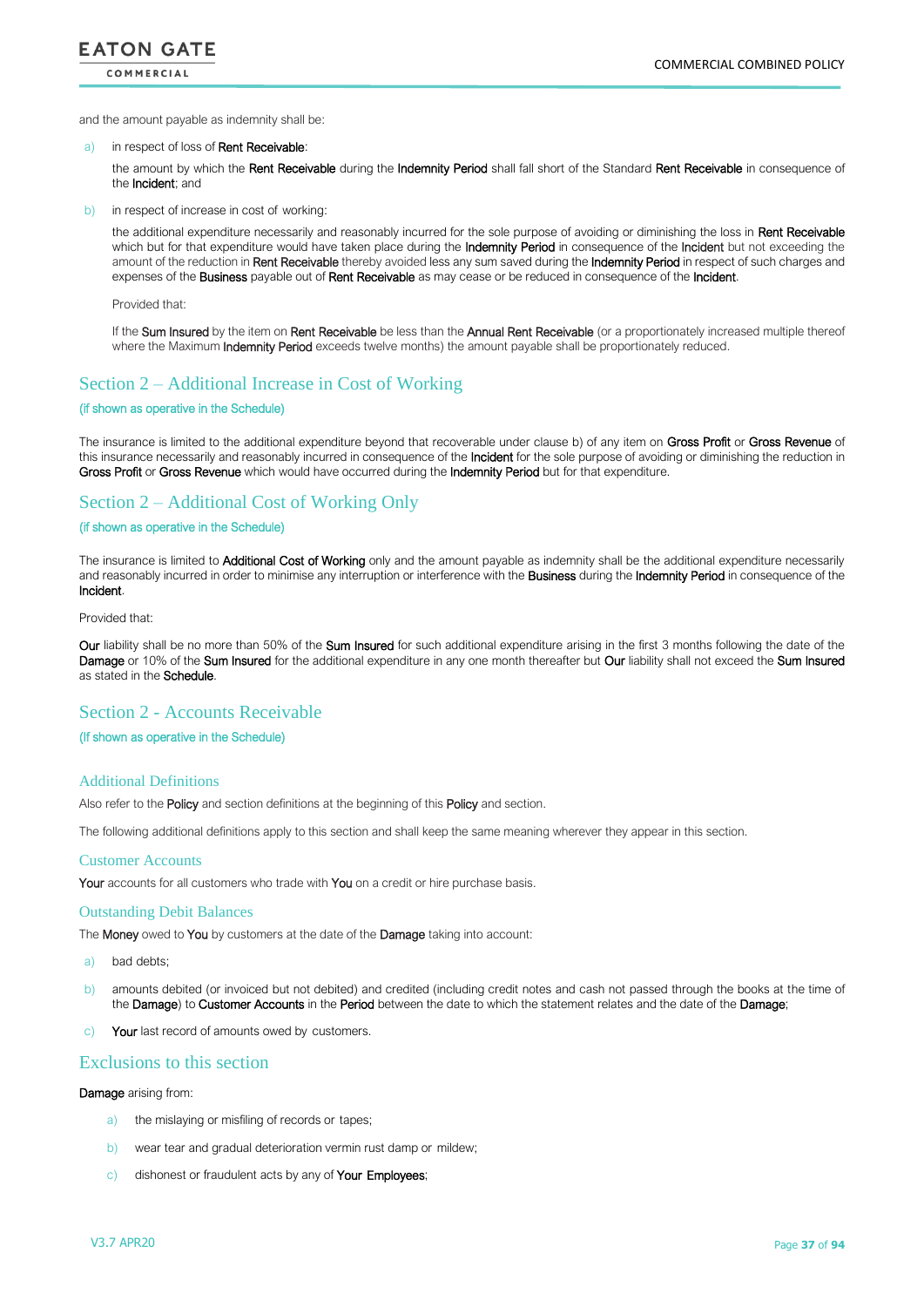- d) the deliberate act of the supply undertaking in restricting or withholding electricity supply;
- e) deliberate falsification of records or tapes;
- f) the erasure loss distortion or corruption of information on computer Systems or other records or programs or software;
- g) the failure to collect debts which have been traced and established.

## Additional Condition to this section

These conditions of cover apply only to this Policy.

You must comply with the following conditions to have the full protection of Your Policy.

Conditions may specify circumstances whereby non-compliance will mean that You will not receive payment for a claim. However, You will be covered and We will pay Your claim if You are able to prove that the non-compliance with these conditions could not have increased the risk of the loss which actually occurred in the circumstances in which it occurred:

- a) if the Sum Insured is less than the Outstanding Debit Balances the amount payable shall be proportionately reduced;
- b) You shall:
	- i. maintain a record elsewhere than in the building in which the original records are kept showing the total amount outstanding in the credit accounts of the Business at the end of each month and in the event of an Incident giving rise to a claim shall supply that record to Us:
	- ii. keep all **Business** records in which credit accounts of the **Business** are shown stored in fire resisting safes strongrooms or cabinets when not in use.

If You do not comply with this condition, We will not pay Your claim.

## Section 2 - Loss of Licence

#### (if shown as operative in the Schedule)

#### Additional Definitions

Also refer to the **Policy** and section Definitions at the beginning of this **Policy** and section.

The following additional definition applies to this section and shall keep the same meaning wherever it appears in this section.

#### Indemnity Period

The Period beginning with the loss of licence and ending not later than 12 months thereafter during which the results of the Business are affected in consequence of the loss of licence provided that if the Premises are disposed of within the 12 months after the loss of licence the Indemnity Period will terminate either:

- a) upon the disposal; or
- b) 12 months from the loss of licence whichever is the earlier.

In the event of the licence for the sale of excisable liquors which has been granted in respect of the Premises being forfeited suspended or withdrawn We will pay You:

- a) the amount by which the Gross Profit during the Indemnity Period falls short of the Gross Profit during the equivalent Period immediately before the forfeiture suspension or withdrawal of the licence;
- b) the Increased Cost of Working for the sole purpose of avoiding or diminishing the reduction in Gross Profit during the Indemnity Period but not more than the loss avoided under (a) less any amount saved during the **Indemnity Period** in respect of reduced expenses due to the event;
- c) the reduction in value of the Premises if You are unable to obtain a licence for a Period of twelve months from the date of forfeiture suspension or withdrawal of the licence and You sell the Premises;
- d) all costs and expenses incurred by You with Our written consent;
- e) auditors' Charges.

We will not be liable for any loss where:

- a) You are entitled to obtain a payment of Compensation under any legislation or Bye-law in respect of refusal to renew the licence;
- b) alterations to the **Premises** requiring the consent of the licensing or other authority are made without consent;
- c) the **Premises** are closed for any **Period** not required by law;
- d) the Premises are not maintained in a good state of sanitary condition or repair;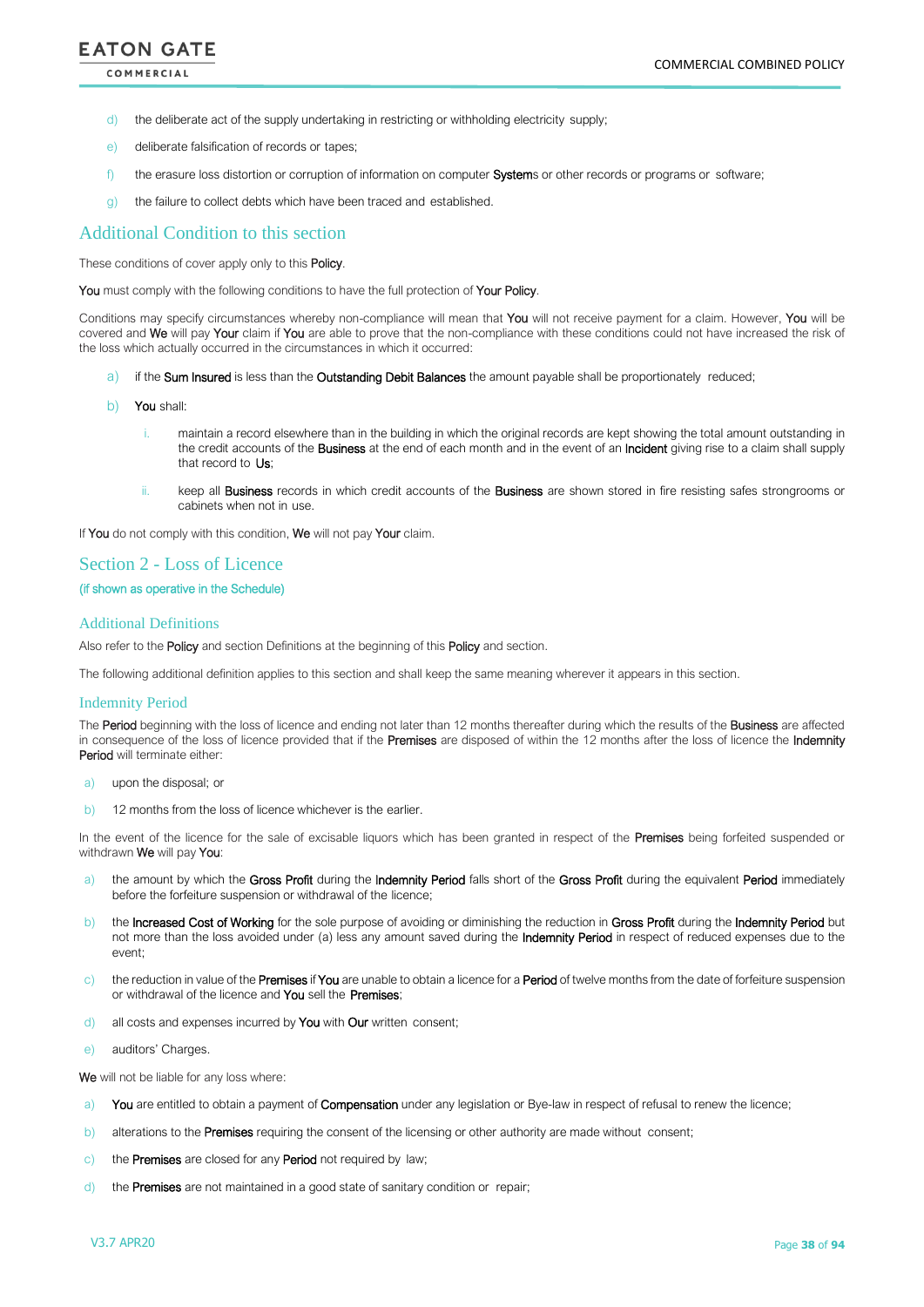- e) any direction or requirement of the licensing or other authority is not complied with;
- f) the forfeiture or refusal to renew the licence occurs wholly or partly by or through Your misconduct procurement connivance neglect or omission by You to take any necessary step to keep the licence in force;
- g) prior or subsequent to the refusal to renew or forfeiture of the licence the Premises are required for any public purpose or if surrender or refusal to renew or forfeiture arises under or results directly or indirectly from any scheme of town and country planning improvement or redevelopment or surrender reduction or redistribution of licences in connection with reconstruction or from any alteration of the law affecting the grant surrender refusal to renew or forfeiture of licences.

Paragraphs (b) to (f) inclusive will not apply where You or any other claimant under this section prove to Our reasonable satisfaction that the matter was completely beyond Your or their power or control.

# Extensions to Section 2 – Business Interruption

Cover provided by this section is extended to include:

## i. Alternative Trading

**EATON GATE** COMMERCIAL

If during the Indemnity Period Goods shall be sold or services shall be rendered elsewhere than at the Premises for the benefit of the Business either by You or by others on Your behalf the Money paid or payable in respect of such sales or services shall be brought into account in arriving at the Turnover during the Indemnity Period.

## ii. Automatic Reinstatement after a Loss

In the event of loss the limits stated in the **Basis of Claims Settlement** will be automatically reinstated from the date of the loss unless written notice to the contrary is given either by Us or You and You shall pay any required premiums for reinstatement from that date.

#### iii. Contract Sites

This section includes loss as Insured by this section resulting from interruption or interference with the Business in consequence of an Incident at any site in the Territorial Limits not in the occupation of You where You are carrying out a Contract.

## iv. Departmental Trading

If the Business is conducted in departments and independent trading results can be ascertained the Basis of Settlement for Gross Profit shall apply separately to each department affected

## v. Essential Employees

This section includes loss resulting from interruption of or interference with the Business carried on at the Premises following loss of an Employee from Your service as a result of:

- a) i) death of the **Employee**;
	- ii) bodily Injury which, in the opinion of Our medical officer, will in all likelihood prevent the Employee from carrying out their usual employment or usual occupation for the remainder of their life, caused solely and directly by violent accidental external and physical means;
- b) the Employee winning a prize on the national lottery premium bonds or football pools providing their win exceeds  $£100,000;$

but excluding losses where the **Employee**:

- a) has been employed by You for a Period of less than 12 months;
- b) has served notice or has been served notice of termination of their employment prior to the occurrence;
- $\circ$ ) has been absent from work through sickness, disability or suspension for a **Period** exceeding 4 weeks at the time of the occurrence.

The insurance by this extension shall only apply for the Period beginning with the death or permanent total disability or lottery win premium bond win or football pools win and lasting no longer than 3 months thereafter.

## vi. Failure of Supply

This section includes loss resulting from interruption of or interference with the **Business** as **Insured** as a result of the accidental failure of supply of:

- a) electricity at the terminal ends of the service provider's feeders at the **Premises**;
- b) gas at the service provider's metres at the **Premises**;
- c) water at the service provider's main stop cock serving the **Premises** (other than by drought);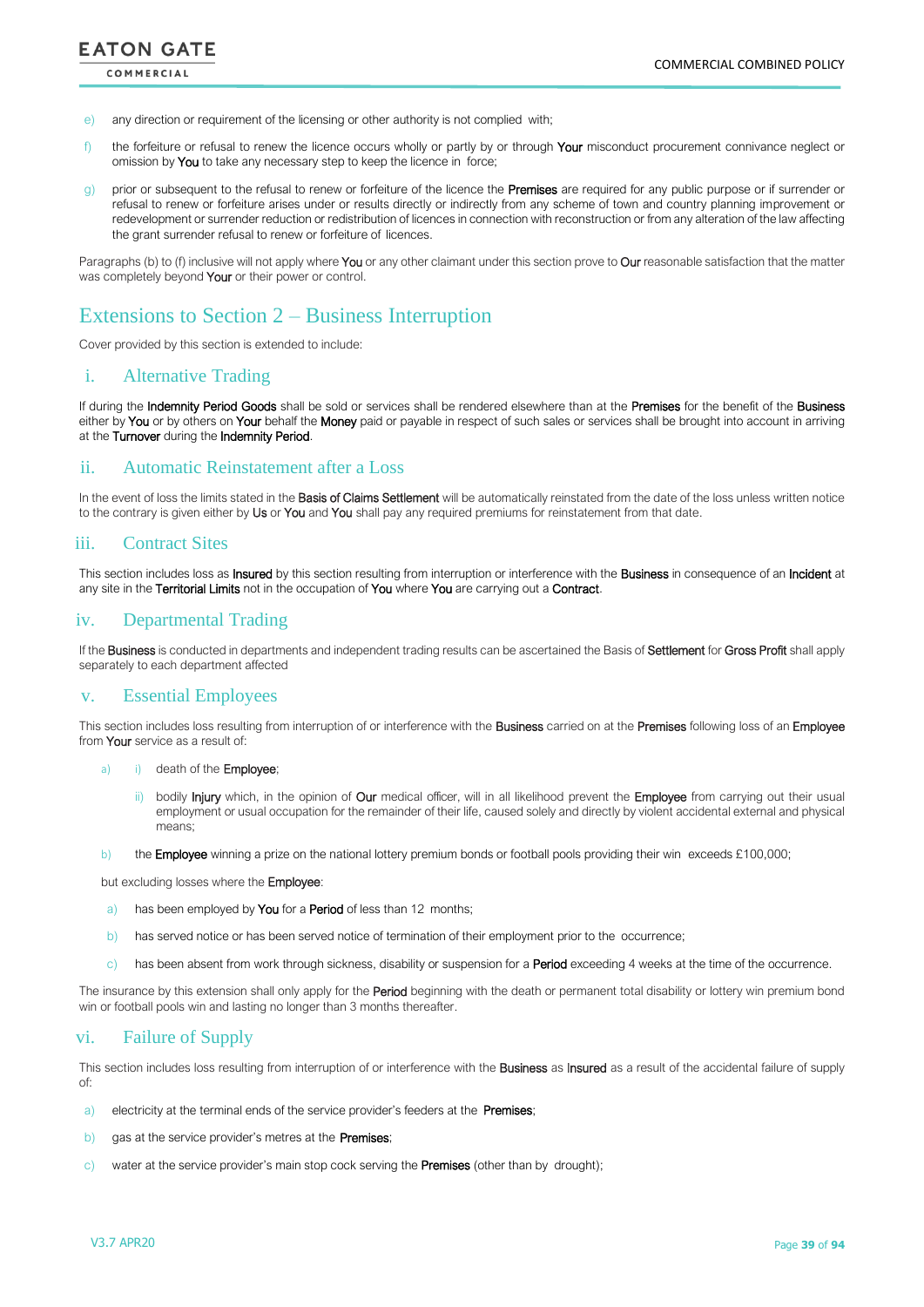#### COMMERCIAL COMBINED POLICY

d) telecommunications services (excluding the provision of extranets or access to or presence on the internet or access to applications and related services over the internet) at the incoming line terminals or receivers at the Premises but excluding satellites.

not occasioned by the deliberate act of any service provider nor by the exercise by any such provider of its power to withhold or restrict supply or provision of telecommunication services.

#### Special Conditions applicable to this clause:

**EATON GATE** COMMERCIAL

- i. the Maximum Indemnity Period shall not exceed 3 months in respect of telecommunications services;
- the Indemnity Period shall commence 24 hours after the commencement of the failure of supply including telecommunications services and not as stated in the Definitions.

## vii. Disease, Food Poisoning, Vermin, Murder, Suicide

We shall indemnify You in respect of interruption of or interference with the Business during the Indemnity Period following occurrence of

- a) Acute Encephalitis Acute Poliomyelitis Anthrax Chickenpox Cholera Diphtheria Dysentery Legionellosis Legionnaires Disease Leprosy Leptospirosis Malaria Measles Meningococcal infection Mumps Opthalmia Neonatorum Paratyphoid Fever Plague Rabies Rubella Scarlet Fever Smallpox Tetanus Tuberculosis Typhoid Fever Viral Hepatitis Whooping Cough or Yellow Fever sustained by any person at the Premises;
- b) Injury or illness sustained by any person arising from or traceable to foreign or injurious matter in food or drink supplied from the Premises or attributable to food or drink supplied from the Premises;
- c) the discovery of vermin or pests at the **Premises** which causes restrictions on the use of the **Premises** on the order or advice of the competent local authority;
- d) any accident causing defects in the drains or other sanitary arrangements at the **Premises** which causes restrictions on the use of the Premises on the order or advice of the competent local authority; or
- e) murder or suicide at the **Premises**

For the purposes of this clause:

Indemnity Period shall mean the Period during which the results of the Business shall be affected in consequence of the occurrence discovery or accident beginning from the date of the discovery of the occurrence and not ending later than the Maximum Indemnity Period thereafter shown below

Premises shall mean only those locations stated in the Premises definition. In the event that the section includes an extension which deems loss destruction or **Damage** at other locations to be an **Incident** such extension shall not apply to this clause.

We shall not be liable under this clause for any costs incurred in the cleaning repair replacement recall or checking of Property;

We shall only be liable for the loss arising at those Premises which are directly affected by the occurrence discovery or accident

We shall not be liable for any amount exceeding £100,000 during any one Period of Insurance

Maximum Indemnity Period shall mean 3 months.

#### viii. Professional Accountants

We will pay the charges payable by You to Your professional accountants for producing information required by Us and for reporting that such information is in accordance with Your accounts but not for any other purposes in the preparation of any claim.

Provided that the sum of the amount payable under this clause and the amount otherwise payable under the Policy shall in no case exceed the Sum Insured.

## ix. Prevention of Access

Subject to the terms and conditions of this section loss resulting from interruption of or interference with the Business in consequence of loss destruction of or Damage to Property in the Vicinity of the Premises, where such loss destruction or Damage shall prevent or hinder the use of or access to the Premises whether or not Your Premises or Your Property in the Premises is Damaged shall be deemed to be an Incident but excluding loss resulting from loss or destruction of or Damage to Property of any supply undertaking from which You obtain electricity gas water or telecommunications services which prevents or hinders the supply of such services

## x. Prevention of Access – Loss of Attraction

Damage to Property in the Vicinity of the Premises which directly results in loss of attraction to Your Business by customers or potential customers Our liability under this extension shall not exceed £50,000 any one Period of Insurance

## xi. Prevention of Access - Public Emergency

The actions or advice of a competent Public Authority due to an emergency likely to endanger life or Property in the Vicinity of the Premises which prevents or hinders the use or access to the Premises We shall not be liable for any loss: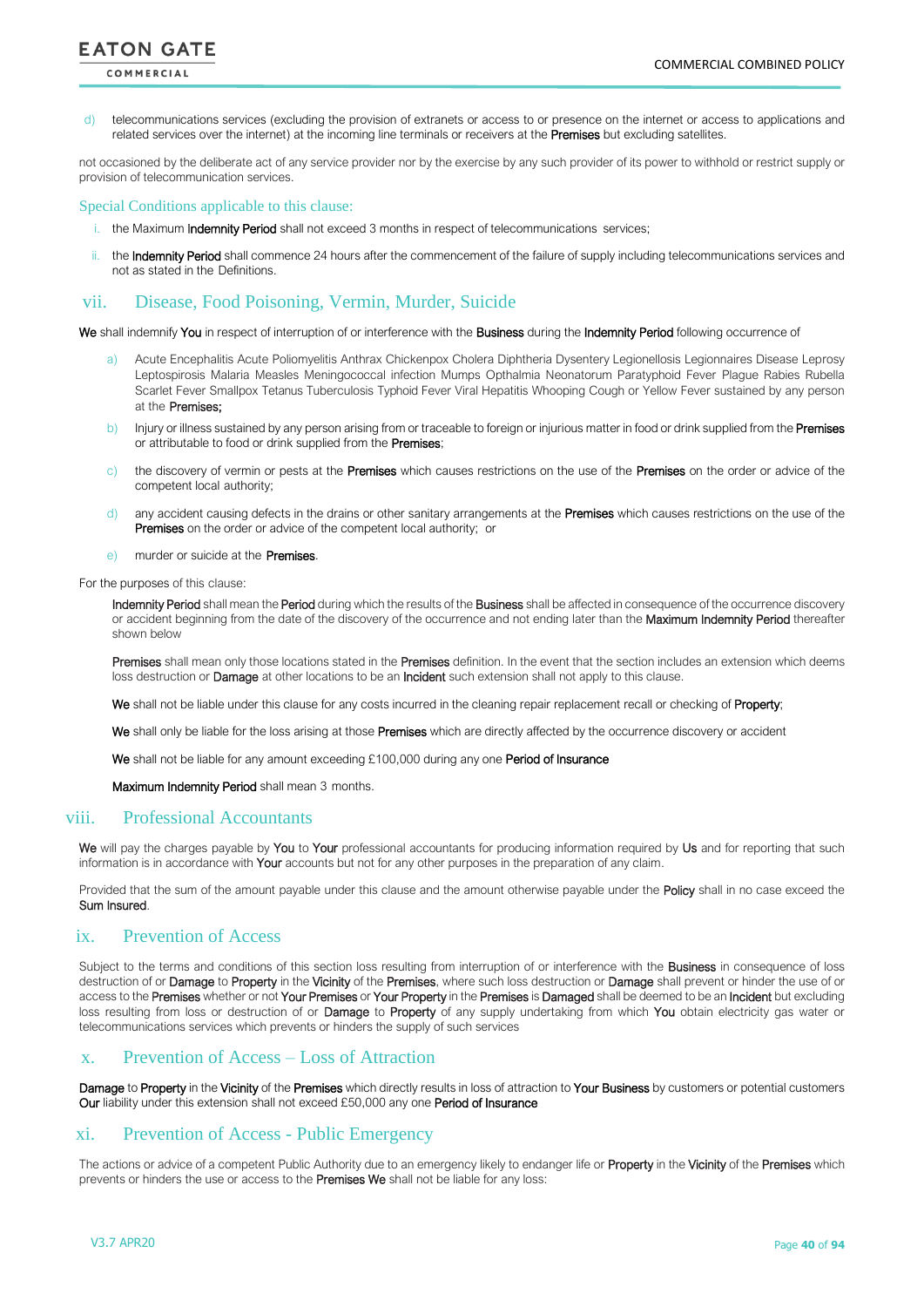#### COMMERCIAL

- a. during the first four hours;
- b. during any **Period** other than the actual **Period** when access to the **Premises** was prevented;
- c. as a result of labour disputes;
- d. occurring in Northern Ireland;
- e. as a result of any contagious or infectious disease;
- Our liability under this extension shall not exceed £50,000 any one Period of Insurance

## xii. Public Utilities

This section includes loss as Insured by this section resulting from interruption or interference with the Business in consequence of loss destruction or **Damage** to **Property** at any:

- a. generating station or sub-station of the public electricity supply undertaking;
- b. land based **Premises** of the public gas supply undertaking or of any natural gas producer linked directly therewith;
- c. water works and pumping stations of the public water supply undertaking; and
- d. land based Premises of the public telecommunications undertaking; from which You obtain electricity gas water or telecommunications services within the Territorial Limits which shall be deemed to be an Incident.

#### xiii. Storage Sites

This section includes loss as **Insured** by this section resulting from interruption or interference with the **Business** in consequence of loss destruction or Damage at the Premises of any site where Your Goods are stored in the Territorial Limits, which shall be deemed to be an Incident.

#### xiv. Theft

Notwithstanding Exclusion (2c) of Section 2 the insurance by Section 2 extends to cover **Business Interruption** caused by or consisting of theft or attempted theft excluding any such **Business Interruption**:

- a. not involving entry to or exit from the Premises by forcible and violent means or violence or threat of violence to You or any of Your Employees or any other person lawfully on the **Premises**; or
- b. of Property in the open or Property in any outbuilding or other building not communicating with the main building of the Premises.

#### xv. Transit

This section includes loss as **Insured** by this section resulting from interruption or interference with the **Business** in consequence of loss destruction or Damage to Your Property while in transit in Great Britain or Northern Ireland but excluding loss in respect of impact to or collision with the conveying road or rail Vehicle or waterborne craft.

## xvi. Unspecified Customers

This section includes loss as **Insured** by this section resulting from interruption or interference with the **Business** in consequence of loss destruction or Damage at the Premises of any of Your Customers all in the Territorial Limits which shall be deemed to be an Incident.

Provided that for the purposes of this extension the term Customers means the companies organisations or individuals with whom at the time of the Incident You have Contracts or trading relationships to supply Goods or services. Our Liability under this extension shall not exceed £100,000 or 10% of Your annual Gross Profit whichever is the lesser.

## xvii. Unspecified Suppliers

This section includes loss as **Insured** by this section resulting from interruption or interference with the **Business** in consequence of loss destruction or Damage at the Premises of any of Your suppliers manufacturers or processors of components Goods or materials all in the Territorial Limits which shall be deemed to be an **Incident** but excluding loss resulting from loss or destruction of or Damage to Property of any supply undertaking from which You obtain electricity gas water or telecommunications services which prevents or hinders the supply of such services. Our Liability under this extension shall not exceed £100,000 or 10% of Your annual Gross Profit whichever is the lesser.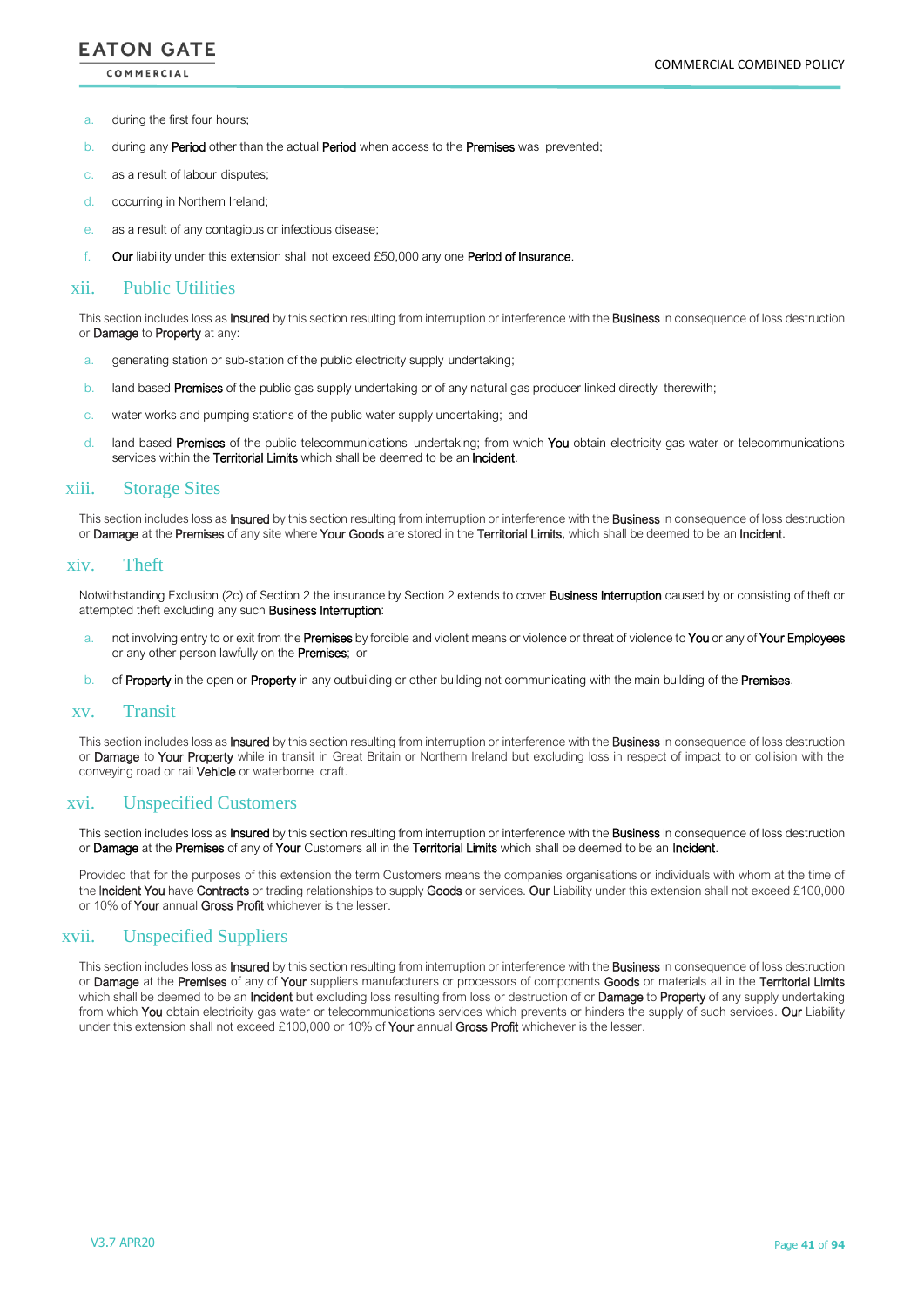## xviii. Uninsured Working Expenses

If any working expenses of the Business are not Insured by this section (having been deducted in arriving at the Gross Profit as defined herein) then in calculating the amount recoverable under this section as an increase in cost of working, that proportion only of any additional expenditure shall be brought into account which the Gross Profit bears to the sum of the Gross Profit and the Uninsured Working Expenses.

## xix. Value Added Tax

To the extent that You are accountable to the tax authorities for Value Added Tax all terms in this section shall be exclusive of such tax.

# Additional extensions only operative if shown on the Schedule

## Subsidence Ground Heave and Landslip

Notwithstanding Exclusions 3a) and 3b) of Section 2 the insurance by Section 2 extends to cover Business Interruption caused by Subsidence or Ground Heave of any part of the site on which the Property stands or Landslip excluding:

- a. the first £1,000 of each and every loss in respect of Section 1 at each separate Premises as ascertained after the application of any Condition of Average.
- b. Business Interruption in respect of yards car parks roads pavements walls gates and fences unless also affecting a Building Insured by this Policy.
- Business Interruption caused by or consisting of:
	- i. the normal **Settlement** or bedding down of new structures;
	- ii. the **Settlement** or movement of made-up ground;
	- iii. coastal or river erosion:
	- iv. defective design or workmanship or the use of defective materials; or
	- v. fire subterranean fire explosion earthquake or the escape of water from any tank apparatus or pipe.
- d. Business Interruption which originated prior to the inception of this cover;
- **Business Interruption resulting from:** 
	- i. demolition construction structural alteration or repair of any **Property**; or
	- ii. groundworks or excavation at the **Premises**.

## Special Conditions for Subsidence Ground Heave and Landslip Clause:

These conditions of cover apply only to this **Policy** section.

You must comply with the following conditions to have the full protection of Your Policy.

Conditions may specify circumstances whereby non-compliance will mean that You will not receive payment for a claim. However You will be covered and We will pay Your claim if You are able to prove that the noncompliance with these conditions could not have increased the risk of the loss which actually occurred in the circumstances in which it occurred.

Insofar as this insurance relates to Business Interruption caused by Subsidence Ground Heave or Landslip:

- a. You shall notify Us immediately if You become aware of any demolition groundworks excavation or construction being carried out on any adioining site;
- b. We shall then have the right to vary the terms or cancel this cover.

## Automatic Sprinkler Installations

The insurance provided by Section 2 - Business Interruption extends to include losses arising from the accidental discharge or leakage of water from an automatic sprinkler installation provided that You shall so far as Your responsibility extends maintain the sprinkler installation including any automatic alarm signaling equipment in efficient condition.

If You do not comply with this condition We will not pay Your claim Excluding Damage:

- a. happening whilst the **Premises** are **Empty or Disused**;
- b. caused by heat which is itself caused by fire;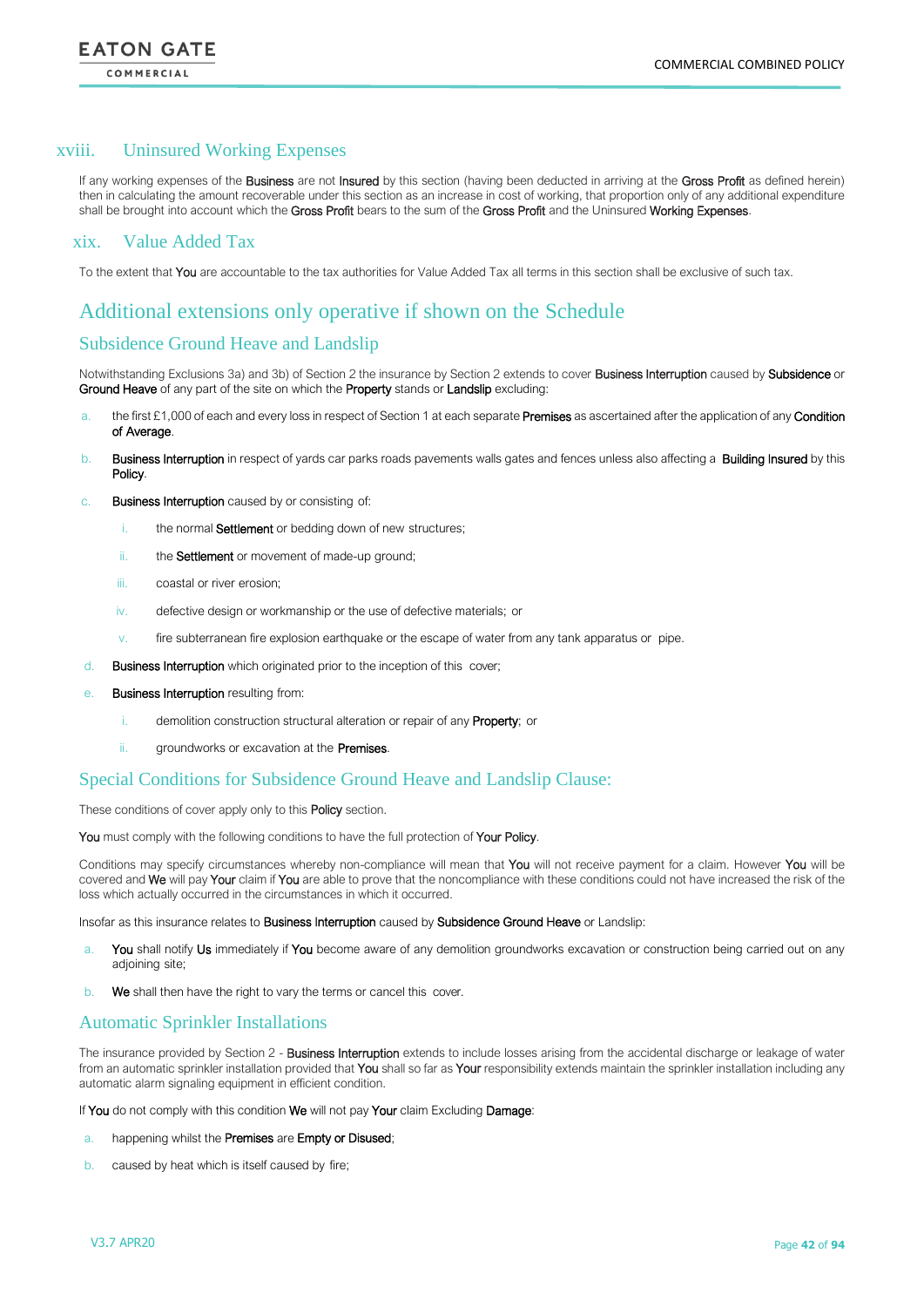caused by explosion earthquake or subterranean fire.

## Exclusions that apply to Section 2 – Business Interruption

#### What is not covered (see also General exclusions):

- **Business Interruption** caused by or consisting of:
	- inherent vice latent defect gradual deterioration wear and tear frost change in water table level its own faulty or defective design or materials;
	- b. the bursting by steam pressure of a vessel machine or apparatus in which internal pressure is due to steam only and belonging to You or under Your control other than in respect of any boiler or economiser on the Premises or a boiler used for domestic purposes only;
	- c. pressure waves caused by aircraft or other aerial devices travelling at sonic or supersonic speeds;
	- d. faulty or defective workmanship operational error or omission by You or any of Your Employees; but this shall not exclude subsequent Business Interruption which itself results from a cause not otherwise excluded.

#### **Business Interruption** caused by or consisting of:

- a. corrosion rust wet or dry rot shrinkage evaporation loss of Weight dampness dryness marring scratching vermin or insects;
- b. change in temperature colour flavour texture or finish;
- c. theft or attempted theft;
- d. joint leakage failure of welds cracking fracturing collapse or overheating of boilers economisers superheaters pressure vessels or any range of steam and feed piping in connection therewith;
- e. mechanical or electrical breakdown or derangement of the particular machine apparatus or equipment in which such breakdown or derangement originates;
- f. the deliberate act of a supply undertaking in withholding the supply of water gas electricity fuel or telecommunication services; but this shall not exclude:
	- a. such Business Interruption not otherwise excluded which itself results from a Defined Peril or from any other accidental loss destruction or **Damage**
	- b. subsequent Business Interruption which results from a cause not otherwise excluded.
- **Business Interruption** caused by or consisting of:
	- a. Subsidence Ground Heave or Landslip unless resulting from fire explosion earthquake or the escape of water from any tank apparatus or pipe;
	- b. normal **Settlement** or bedding down of new structures;
	- c. acts of fraud or dishonesty.

#### 4. Business Interruption arising directly or indirectly from:

- a. disappearance unexplained or inventory shortage misfiling or misplacing of information;
- b. erasure loss distortion or corruption of information on computer Systems or other records programs or software caused deliberately by rioters strikers locked-out workers persons taking part in labour disturbances or civil commotions or malicious persons;
- c. other erasure loss distortion or corruption of information on computer Systems or other records programs or software unless resulting from a **Defined Peril** insofar as it is not otherwise excluded.
- 5. Business Interruption resulting from destruction of or Damage to a building or structure used by You at the Premises caused by its own collapse or cracking unless resulting from a Defined Peril insofar as it is not otherwise excluded;
- 6. Business Interruption in respect of movable Property in the open fences and gates caused by wind rain hail sleet snow flood or dust;

#### 7. Business Interruption:

- a. caused by fire resulting from its undergoing any heating process or any process involving the application of heat;
- b. (other than by fire or explosion) resulting from its undergoing any process of production packing treatment testing commissioning servicing or repair.

#### 8. Business Interruption: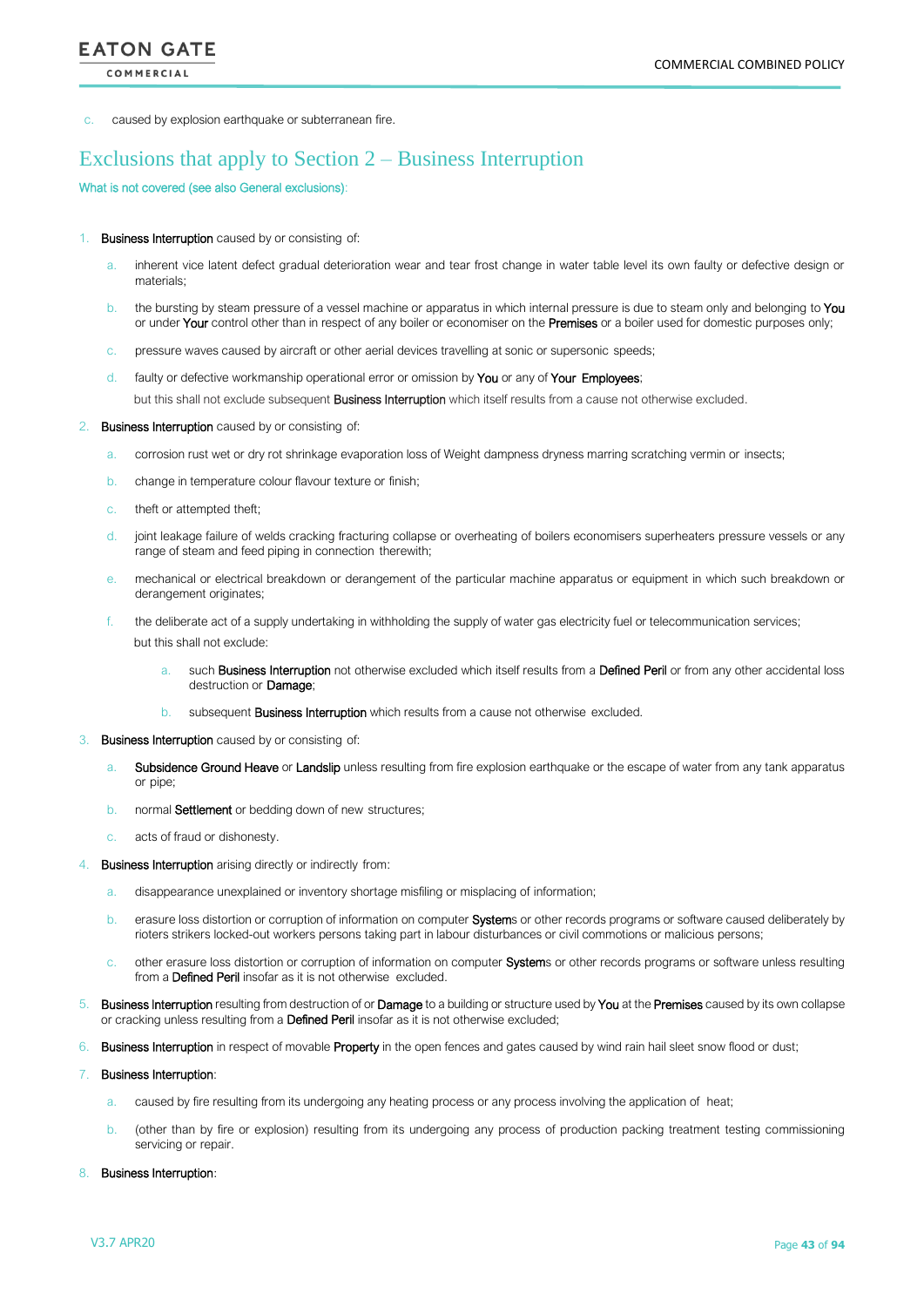#### COMMERCIAL

- a. caused by freezing;
- b. caused by escape of water from any tank, apparatus or pipe;
- c. caused (other than by fire or explosion) by malicious persons not acting on behalf of or in connection with any political organisation;
- d. caused by theft or any attempted theft; or
- e. to fixed glass;

in respect of any **Building** which is **Empty**.

- 9. Business Interruption in respect of:
	- glass (other than fixed glass), china, earthenware, marble or other fragile or brittle objects;
	- ii. **Property** in transit;
	- iii. Vehicles licensed for road use (including accessories thereon), caravans, trailers, railway locomotives, rolling Stock, watercraft or aircraft;
	- $iv.$  Property or structures in course of construction or erection and materials or supplies in connection with all such Property;
	- v. in course of construction or erection;
	- vi. land road pavement piers jetties bridges culverts or excavations;
	- vii. **livestock** growing crops or trees;

other than in respect of such **Business Interruption** caused by a **Defined Peril** insofar as it is not otherwise excluded.

10. Business Interruption directly or indirectly caused by or arising from any programming or operator error, Virus or Similar Mechanism or Hacking.

# Clauses and Conditions that apply to Section 2 – Business Interruption

These conditions of cover apply only to this **Policy** section.

You must comply with the following conditions to have the full protection of Your Policy.

Conditions may specify circumstances whereby non-compliance will mean that You will not receive payment for a claim. However, You will be covered and We will pay Your claim if You are able to prove that the non-compliance with these conditions could not have increased the risk of the loss which actually occurred in the circumstances in which it occurred.

## 2.1 Cessation of Trading

This section shall be avoided if the Business is wound up or carried on by a liquidator or receiver or permanently discontinued at any time after the commencement of the Period of Insurance unless We give Our written consent.

## 2.2 Condition of Average

If at the time of the Damage the Sum Insured is less than the total value of the Property You will be considered as Your own Insurer for the difference and bear a proportionate share of the loss.

#### 2.3 Declarations

Prior to each renewal date You shall provide Us with the Estimated Gross Profit for the financial year most nearly concurrent with the ensuing Period of Insurance.

Not later than 6 months after the expiry of each Period of Insurance You shall provide Us with a declaration confirmed by Your auditors of Gross Profit earned during the financial year most nearly concurrent with the expired Period of Insurance If any Incident has occurred giving rise to a claim for loss of Gross Profit such declaration will be increased by Us for the purpose of premium adjustment by the amount by which the Gross Profit was reduced during such financial year solely in consequence of the Incident.

Premiums are provisional If the declaration of Gross Profit provided by You and confirmed by Your auditors proportionately increased where the Maximum Indemnity Period exceeds 12 months is:

- A. less than the estimated Gross Profit for the relative Period of Insurance We will allow a pro-rata refund of premium on the estimated Gross Profit not exceeding 50% of such premium paid;
- B. greater than the Estimated Gross Profit for the relative Period of Insurance You shall pay a pro rata addition to the premium paid on the Estimated Gross Profit.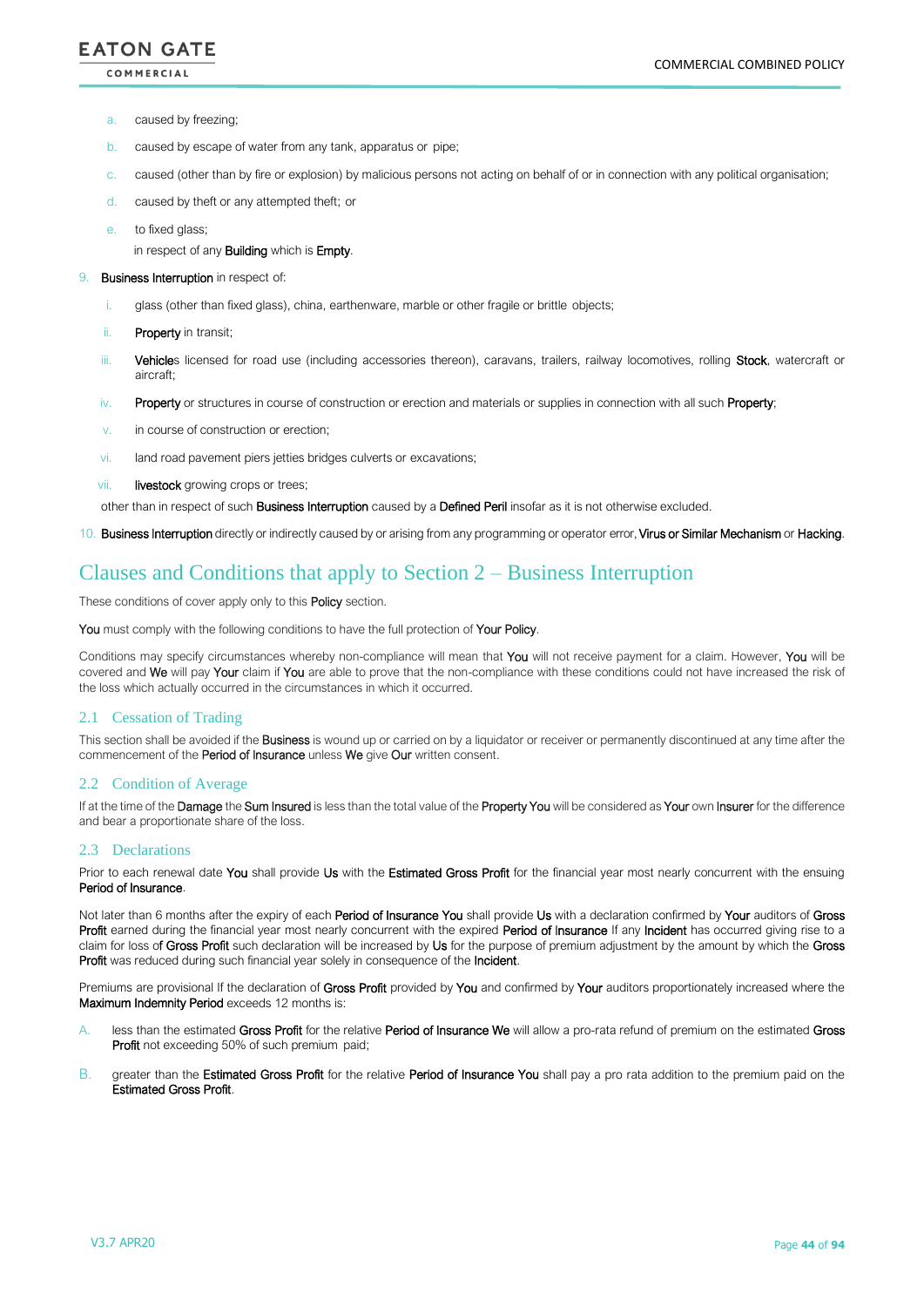#### 2.4 New Business

For the purpose of any claim arising from an Incident occurring before the completion of the first years trading of the Business at the Premises such loss will be ascertained by applying the Gross Profit Gross Revenue or Rent Receivable earned during the Period between the commencement of the Business and the date of the Incident to the amount by which the Gross Profit Gross Revenue or Rent Receivable during the Period of interruption or interference will have fallen short of the proportional equivalent for that Period of the Gross Profit or Gross Revenue or Rent Receivable realised during the Period between the commencement of the Business and the date of the Incident.

#### 2.5 Payments on Account

Payments on Account may be made during the **Indemnity Period** if required.

#### 2.6 Premium Adjustment

The following provisions apply separately to each item on Gross Profit or Gross Revenue.

A. Where the premium paid is not provisional:

At the end of the Period of Insurance We will allow a pro rata return of premium (not exceeding 50% of the premium paid) if the premium calculated at the appropriate rate on the Actual Gross Profit or Actual Gross Revenue (as reported by Your auditors) is less than the premium paid.

Provided that if the Actual Gross Profit or Actual Gross Revenue has been affected by Damage as Insured Us will add to the amount declared the additional amount of Gross Profit or Gross Revenue which would have been earned in the relative financial year had the Damage not occurred and the adjusted figure will be deemed to be the declaration.

#### B. Where a provisional premium is paid:

The premium paid at the commencement of each Period of Insurance is provisional and You shall declare to Us within six months of the expiry of each Period the Actual Gross Profit or Actual Gross Revenue as reported by Your auditors.

The premium will be calculated at the appropriate rate on the declaration and the premium paid will be adjusted as stated below provided that if the Actual Gross Profit or Actual Gross Revenue has been affected by Damage as Insured Us will add to the amount declared the additional amount of Gross Profit or Gross Revenue which would have been earned in the relative financial year had the Damage not occurred and the adjusted figure will be deemed to be the declaration.

- if the insurance is on the Gross Profit or Gross Revenue basis: If the premium calculated is:
	- a. less than the premium paid

Us will repay the difference to You but not exceeding the difference between the premium paid and the premium payable on 50% of the Sum Insured;

b. greater than the premium paid

You shall pay the difference but not exceeding the difference between the premium paid and the premium payable on the full Sum Insured;

In the event that no declaration is received within six months of the expiry of the Period of Insurance the Sum Insured will be deemed to be the declaration and the additional premium due will become payable.

- ii. if the insurance is on the Estimated Gross Profit or Estimated Gross Revenue basis: If the premium calculated is:
	- a. less than the premium paid We will repay the difference to You;
	- b. greater than the premium paid You shall pay the difference;

#### 2.7 (2.7) Renewal Clause

(Applicable if Estimated Gross Profit or Estimated Gross Revenue Cover is operative)

Prior to each renewal You shall provide Us with the Estimated Gross Profit or Estimated Gross Revenue for the financial year most nearly concurrent with the ensuing Period of Insurance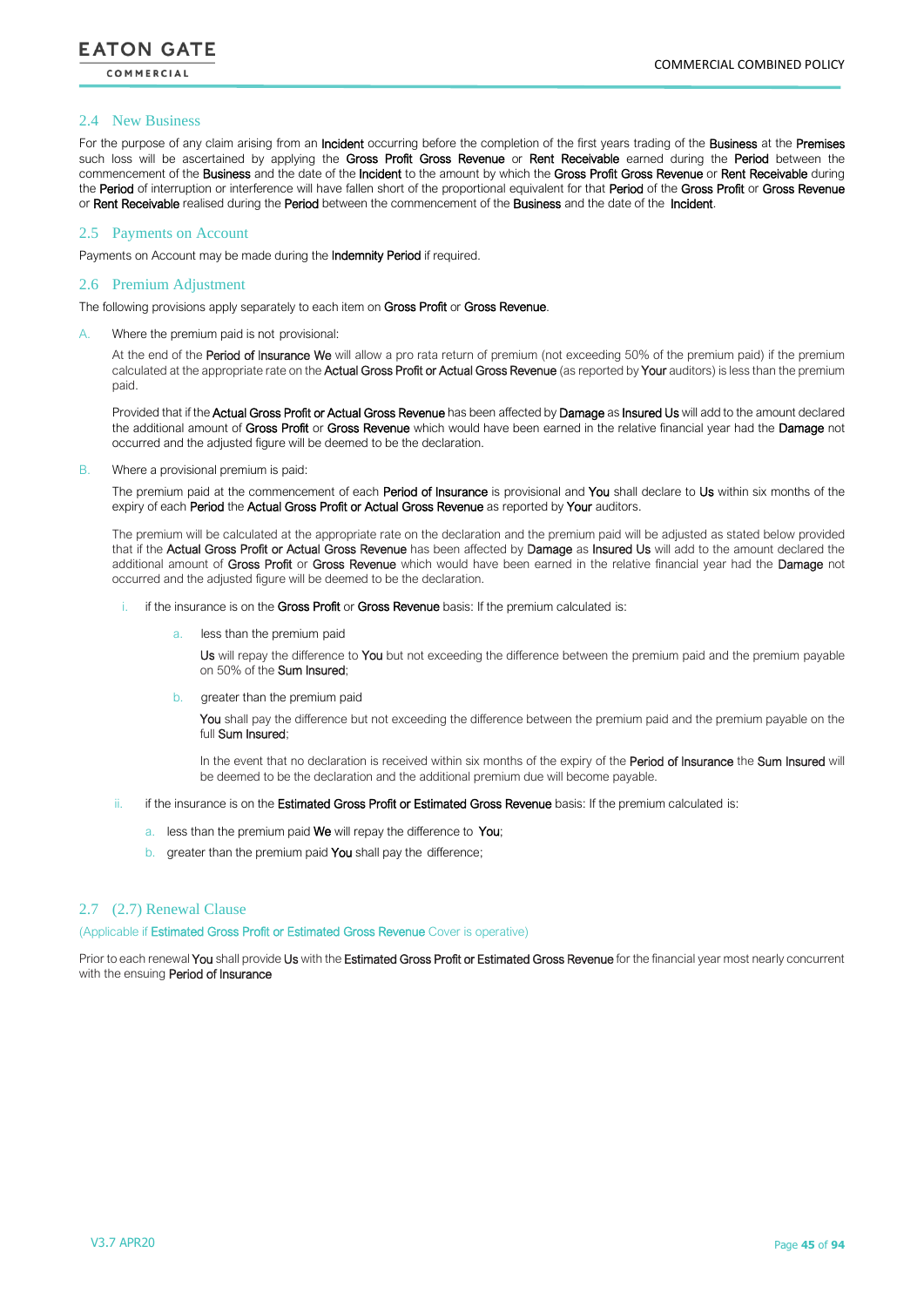COMMERCIAL

# Section 3 – Money and Assault

#### (Operative only if stated in the Schedule)

Certain words have specific meanings for the purpose of this section, General exclusions also apply to this section.

# Definitions for Section 3 – Money and Assault

## Bodily Injury

Bodily Injury by violent and visible means which directly and independently of any other cause results in death or disablement.

## Business Hours

Your normal working hours and any other Period during which You or any Employees entrusted with Money are on the Premises in connection with the **Business** 

## Insured Person

You or any of Your Employees within the age limits 16 to 70 years.

## Loss of Limb

Physical severance of one or more limbs at or above the wrist or ankle or the total and permanent loss of use of an entire hand arm foot or leg.

## Loss of Sight

Total and irrecoverable Loss of Sight which shall be considered as having occurred:

- a. in both eyes when the Insured Person's name has been added to the register of Blind Persons on the authority of a fully qualified ophthalmic specialist;
- in one eye when the degree of sight remaining after correction is 3/60 or less on the Snellen Scale (which means the Insured Person is only able to see at 3 feet that which they should normally be able to see at 60 feet).

## Permanent Total Disablement

Permanent Total Disablement (other than by Loss of Limb or Loss of Sight) which after 24 months of the Bodily Injury prevents You or any of Your **Employees** from pursuing any occupation.

#### Temporary Total Disablement

Total disablement which within 24 months of the **Bodily Injury** prevents You or any of Your Employees from pursuing their normal occupation.

## Territorial Limits

The territories and areas detailed in the Schedule.

## Cover (a) - Money

We will indemnify You up to the Limit of Liability any one loss stated in the Schedule in respect of loss from any cause of Money held in connection with the **Business:** 

- a. while in transit within the Territorial Limits or in a bank night safe until removed by the bank;
- b. from the **Premises** during **Business Hours**;
- c. from the Premises out of Business Hours;
	- i. in locked safes or strongrooms as specified in the **Schedule**;
	- ii. in all other unspecified locked safes or strongrooms;
	- iii. not in a locked safe or strongroom;
- d. while at Your residence or that of any of Your principals Directors or authorised Employees.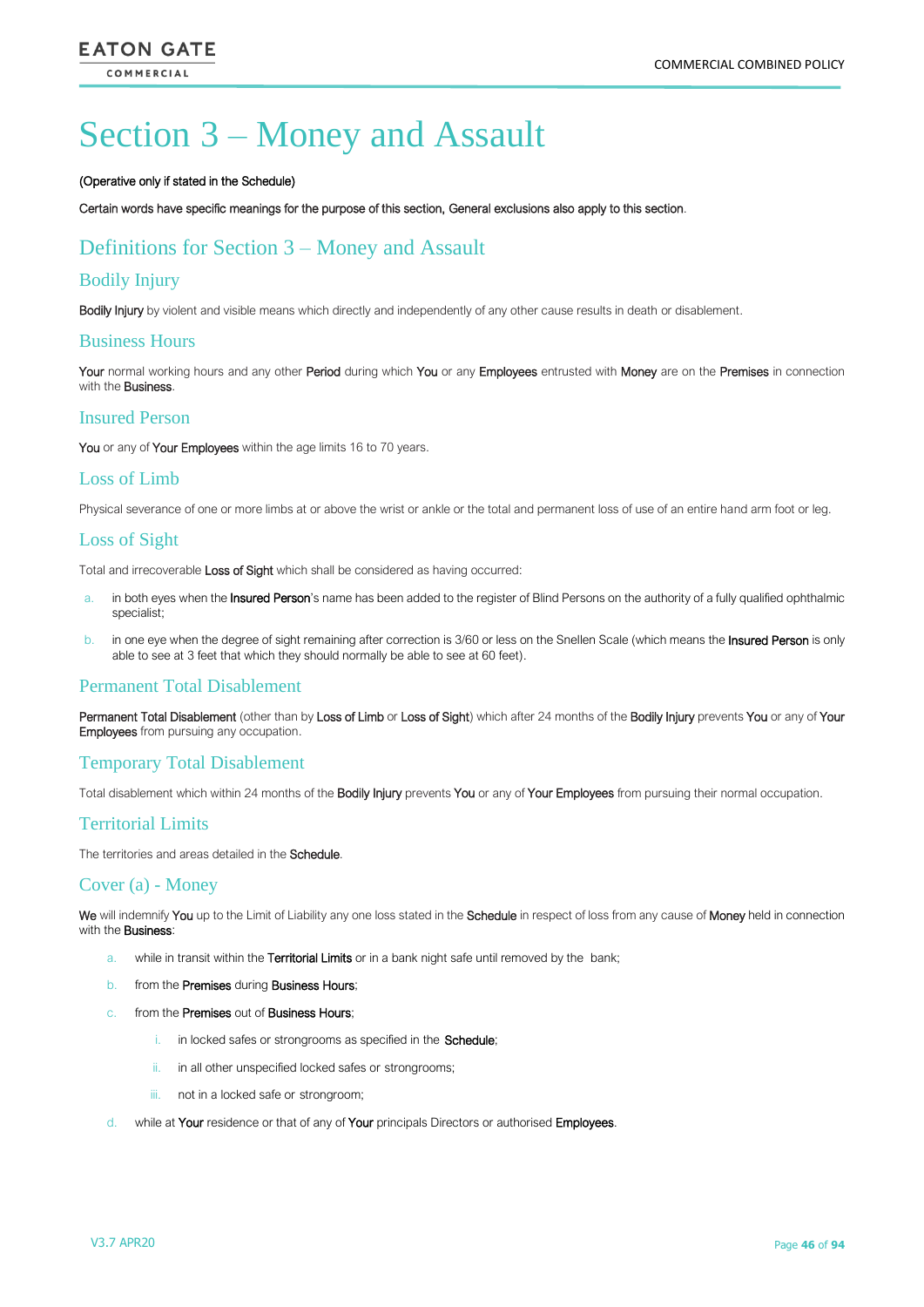## Extensions

#### Clothing and Personal Effects

We will pay for Damage to Clothing and Personal Effects belonging to You or any of Your Employees as a result of robbery or attempted robbery up to a limit of £500 in respect of any one person and £1,000 any one **Period of Insurance**.

#### ii. Safes and machines

We will pay the cost of repair or replacement of safes strong rooms tills cash registers franking machines and special Money- carrying cases following loss or destruction of or Damage to safes strong rooms tills cash registers franking machines and special Money-carrying cases if loss destruction or Damage results from theft or attempted theft of Money or Non-Negotiable Items subject to a limit of £1000 for any one loss and £5,000 any one Period of Insurance.

## **Exclusions**

What is not covered (see also General exclusions):

We shall not indemnify You in respect of loss destruction or Damage:

- 1. arising from fraud or dishonesty of any director partner or **Employee** unless discovered and reported to the Police and Us in writing within 14 days after the event in which case Our liability shall be limited to £5,000 and subject to an Excess of £500;
- 2. resulting from use of any form of payment which proves to be counterfeit false invalid uncollectible or irrecoverable for any reason;
- 3. where a more specific insurance is in force except for any Excess beyond the amount recoverable thereunder;
- 4. due to errors or omissions;
- 5. from unattended Vehicles being any Vehicle with no person in charge or keeping the Vehicle under observation and able to observe or prevent any attempt by any person to interfere with the Vehicle;
- 6. outside the Territorial Limits;
- 7. resulting directly or indirectly from forgery fraudulent alteration or substitution fraudulent use of a computer or electronic transfer;
- 8. from any gaming machine vending machine or automated teller machine or cash dispensing machine unless specifically stated in the Schedule.

# Cover (b) Personal Accident – Assault

If the Insured Person shall suffer Bodily Injury caused solely or directly as a result of robbery or attempted robbery in the course of the Business We will pay Benefit on the basis of the Table of Compensation as stated in the Schedule.

Provided that Benefits (a) (b) or (c) must occur within 2 years of sustaining **Bodily Injury**.

## Table of Compensation

| a. | Death                                                                                                                                                                           | £10,000                                         |
|----|---------------------------------------------------------------------------------------------------------------------------------------------------------------------------------|-------------------------------------------------|
| b. | Total loss or permanent and total loss of use of one or more limbs                                                                                                              | £10,000                                         |
| C. | Total and irrecoverable loss of all sight in one or more eyes                                                                                                                   | £10.000                                         |
| d. | Permanent Total Disablement from any gainful occupation (other than through Loss of Limbs or sight)                                                                             | £10.000                                         |
| е. | Total uninterrupted disablement from engaging in the usual occupation for a maximum of 104 weeks                                                                                | at the rate per week of<br>£100 Payable Monthly |
|    | Incurred Medical Expenses<br>provided that such <i>Injury</i> is independent of any other cause and results in death or disablement within<br>2 years of sustaining such Injury | £500                                            |

# **Exclusions**

What is not covered (see also General exclusions):

Our liability does not extend to include Bodily Injury arising from or influenced by:

- a. any existing physical defect or infirmity;
- b. the medical condition of any person entitled to **Compensation** hereunder; or **Compensation** will not be payable;
- c. under more than one of the Benefits for the same **Injury**; or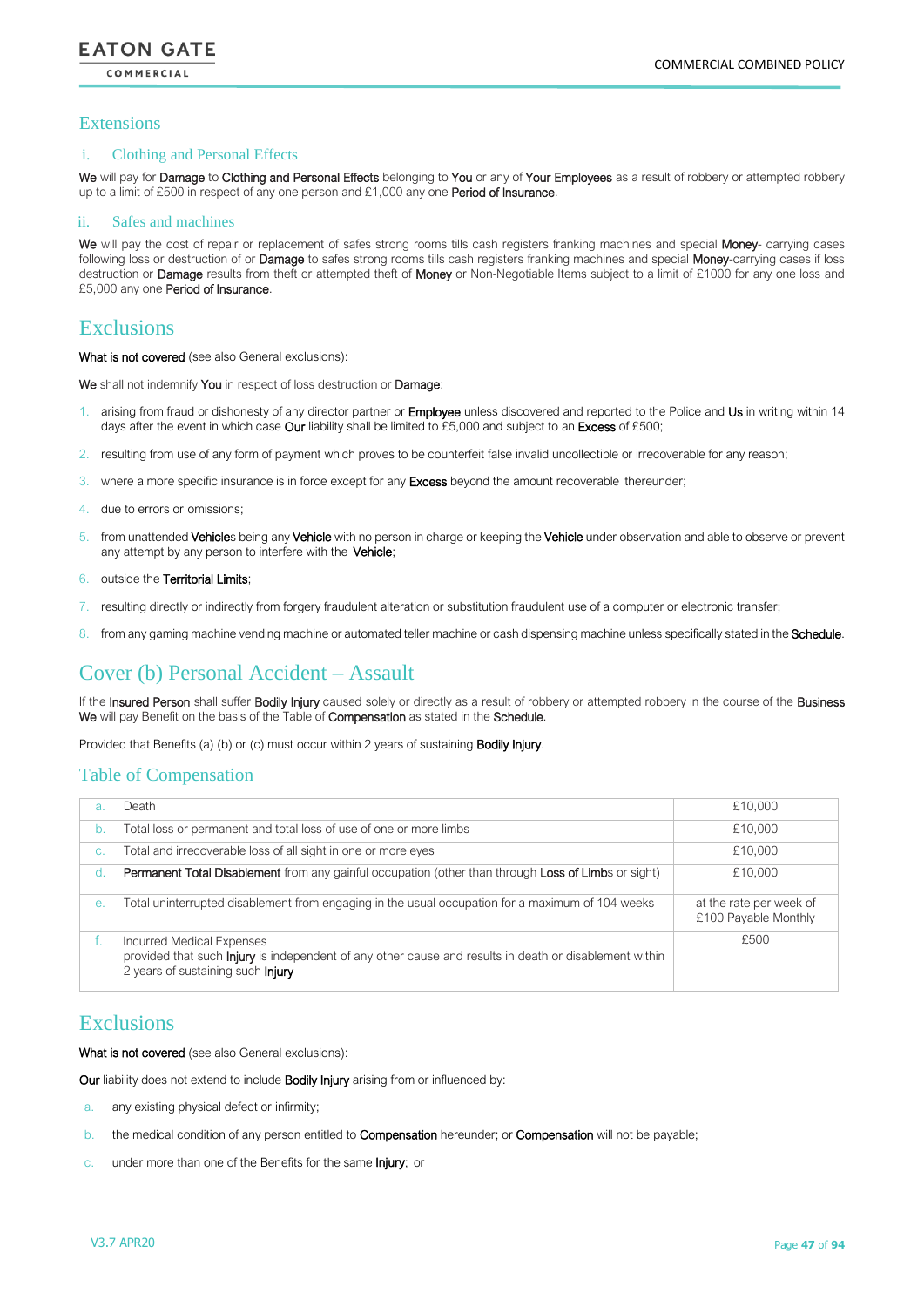COMMERCIAL

d. under more than one section of this **Policy** in respect of the same Injury.

No further Compensation will be payable to the same Insured Person after payment of any Compensation made under Benefits (a) (b) (c) or (d).

# Clauses and Conditions that apply to Section 3 – Money and Assault

These conditions of cover apply only to this **Policy** section.

You must comply with the following conditions to have the full protection of Your Policy.

Conditions may specify circumstances whereby non-compliance will mean that You will not receive payment for a claim. However You will be covered and We will pay Your claim if You are able to prove that the non-compliance with these conditions could not have increased the risk of the loss which actually occurred in the circumstances in which it occurred.

#### 3.1 Money Carryings

The following conditions apply to this section, in respect to Money in transit shall be carried by the number of able bodied and responsible adults or by the security carrier described below:

- a. up to £2,500 One able bodied and responsible adult;
- b. greater than £2,500 up to £5,000 Two able bodied and responsible adults:
- c. greater than £5,000 up to £7,500 Three able bodied and responsible adults;
- d. greater than £7,500 up to £10,000 Four able bodied and responsible adults;
- e. greater than £10,000 by Approved Security Carrier.

If You do not comply with this condition We will not pay Your claim.

#### 3.2 Key Security

The following conditions apply to this section, in respect to outside **Business Hours** the safes or strongrooms be kept locked and the keys and/or combination codes of the safes or strongrooms shall not be left on the Premises unless the Premises are occupied by You or any of Your authorised Employees in which case such keys and/or combination codes if left on the Premises shall be deposited in a secure place not in the Vicinity of the safes or strongrooms.

If You do not comply with this condition, We will not pay Your claim.

#### 3.3 Declaration Condition

If the premium or part of any premium is calculated on estimates You have supplied to Us You shall keep a record of all such relevant particulars and shall allow Us to inspect such records at any reasonable time.

You shall furnish Us with such information as We may require at the expiry of each Period of Insurance within the Period specified by Us The premium shall be adjusted annually and any difference shall be paid by or returned to You subject to any agreed minimum or deposit premium specified in the Schedule.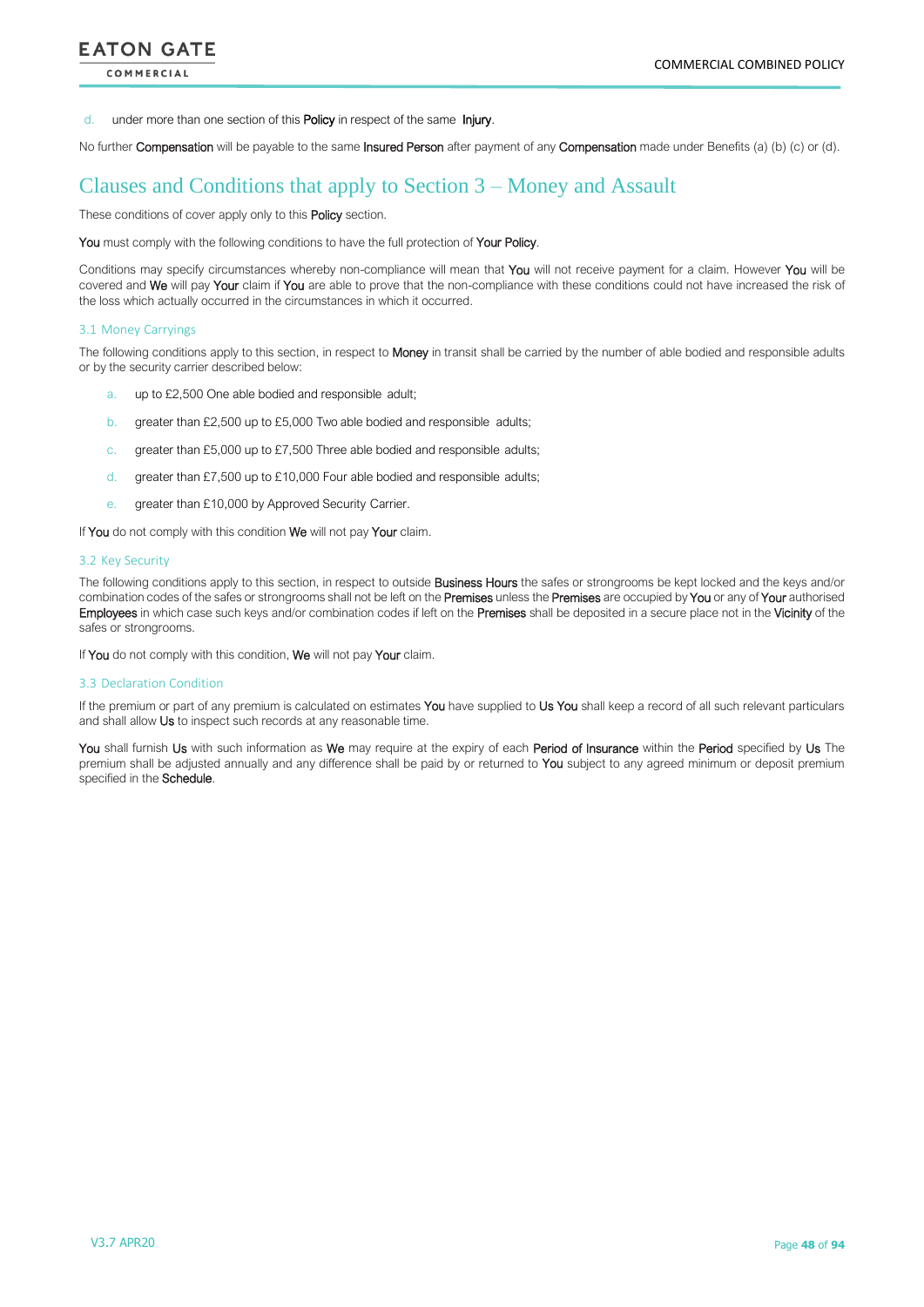COMMERCIAL

# Section 4 – Goods in Transit

#### (Operative only if stated in the Schedule)

Certain words have specific meanings for the purpose of this section, General exclusions also apply to this section.

# Definitions for Section 4 – Goods in Transit

## Clothing and Personal Effects

Personal possessions belonging to You or Your drivers worn or carried during transit excluding cash, bank notes, credit cards, jewelry, audio visual and telecommunications equipment watches.

## **Consignment**

All **Property** sent at one time in one or more packages in one load to the same destination.

## **Money**

Cash, bank and currency notes, cheques, postal orders, Money orders, crossed bankers drafts, current postage stamps, unused units in franking machines, National Savings Stamps and Certificates National Insurance Stamps, trading stamps, gift tokens, customer redemption vouchers, VAT purchase receipts, credit company sales vouchers, credit card counterfoils, travellers tickets and insofar as such are not otherwise Insured holidays with pay stamps and luncheon vouchers.

## One Event

Any one occurrence or series of occurrences attributable to one original cause.

## **Property**

Goods and Tools belonging to You or for which You are responsible relating to the Business shown in the Schedule except for any Goods specifically excluded by this section.

## Territorial Limits

The territories and areas detailed in the Schedule including sea or air transits between the territories and areas detailed in the Schedule

## Tools

Tools, tool kits or test equipment which You own or are hired by You or used by You in connection with the Business and for which You are responsible.

## Vehicle

Motor Vehicle, articulated Vehicle, trailer and semi-trailer.

## **Cover**

In the event of Damage to Property in transit to destinations within the Territorial Limits whilst being carried by Vehicles operated by You hauliers couriers rail or post We will pay You the value of the Property at the time of the Damage or at Our option reinstate replace or repair the Property In the event of Damage affecting labels capsules or wrappers We shall not be liable for more than an amount sufficient to pay the cost of new labels capsules or wrappers and the cost of reconditioning the Property but in no event shall We be liable for more than the Insured value of the Damaged Property.

Cover commences when the Property is lifted immediately prior to despatch or loading and continues until arrival at destination including unloading.

Cover includes temporary housing in the course of transit whether on or off the means of conveyance and does not include temporary housing of Property unloaded from a Vehicle at any Premises owned or rented by You.

Cover includes incoming supplies and Property consigned to You from addresses within the Territorial Limits if it is Your responsibility.

## Limit of Liability

Our liability under this section shall not exceed any Limit of Liability as stated in the Schedule in respect of any One Event or any other Limit of Liability as stated herein.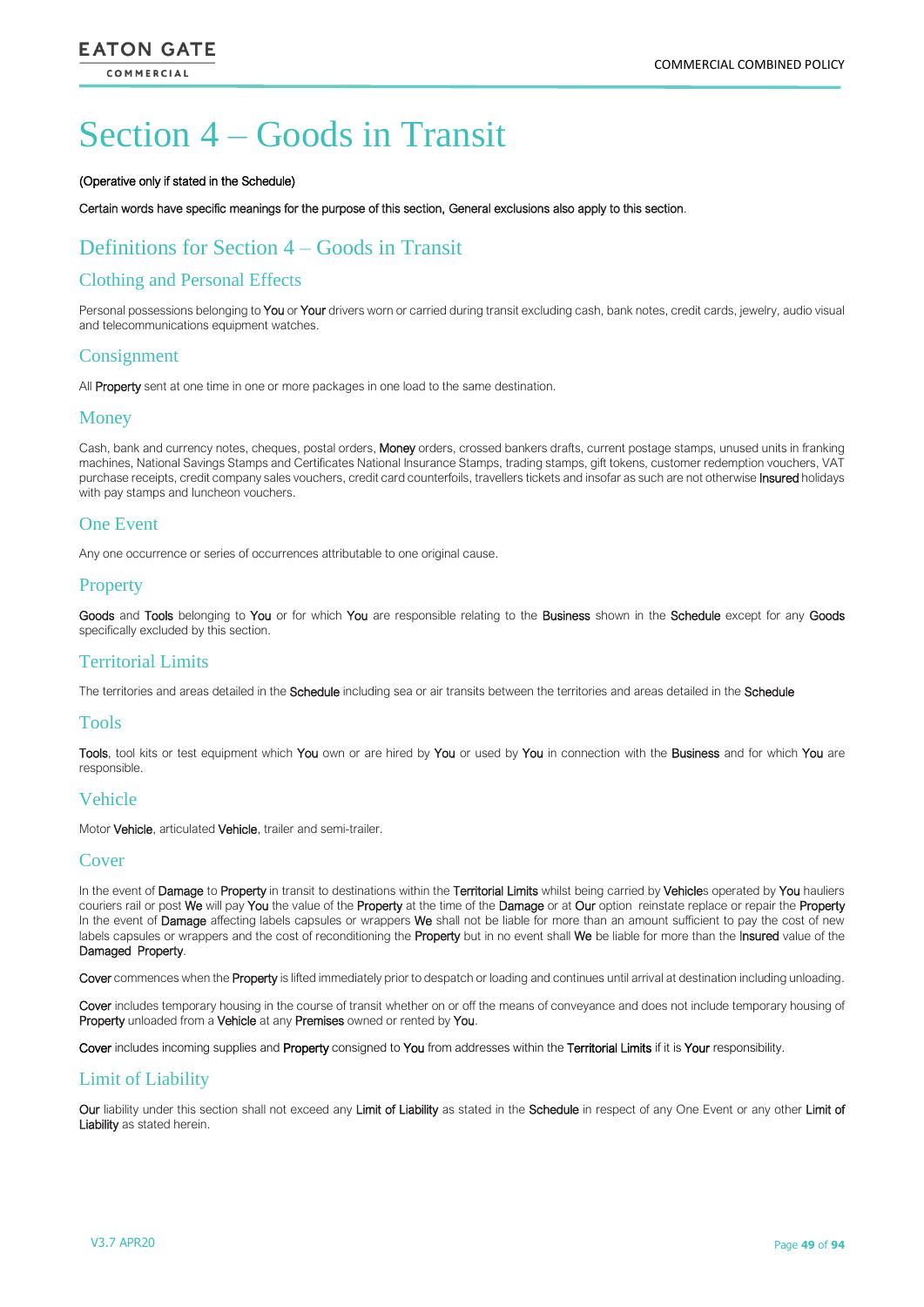# Extensions

#### i. Clothing and Personal Effects

In the event of the payment of a claim under this section for Property We will also pay up to £500 for Damage to Clothing and Personal Effects (excluding wear and tear) whilst they are in Vehicles operated by You.

#### ii. Expenses

We will pay expenses reasonably incurred for which You are responsible in:

- a) the removal of debris and site clearance of **Property Damaged** whilst in transit from the immediate area of the site where the **Damage** occurred;
- b) transferring Property to any other Vehicle following fire collision overturning or impact of the conveying Vehicle including carrying the Property to the original destination or to place of collection;
- c) reloading onto the Vehicle any Property which has fallen from the Vehicle; and
- d) re-securing the Property where there is dangerous movement of the load in transit;
- e) Subject to a limit of £5,000 in respect of any one loss and £50,000 any one **Period of Insurance**.

#### iii. Ropes and Sheets

We will pay for Damage (excluding wear and tear) to tarpaulins sheets trailer curtains ropes chains webbing straps and packing materials which belong to You or for which You are responsible whilst carried on any Vehicle operated by You.

Subject to a limit of £1,000 in respect of any one loss and £10,000 any one Period of Insurance.

## **Exclusions**

What is not Covered (see also General exclusions):

We will not provide an indemnity in respect of:

- Damage caused by:
	- a. defective or inadequate packing insulation or labelling inadequate documentation disappearance or unexplained or inventory shortage;
	- b. evaporation or ordinary leakage;
	- c. vermin insects wear tear inherent vice latent defect gradual deterioration;
	- d. an existing or hidden defect;
	- e. vibration denting scratching or bruising;
	- f. mechanical or electrical breakdown derangement defect or failure Shortage in weight.
- 2. Damage caused by deterioration or variation in temperature unless directly consequent upon fire theft or overturning or collision of the carrying Vehicle.
- 3. Damage arising from:
	- a. confiscation requisition or destruction by order of any government or any public authority;
	- b. riot civil commotion strikes lockouts or labour disturbances.

#### 4. Damage;

- a. occurring outside the Territorial Limits;
- b. not connected with the Business.
- 5. Damage to:
	- i. jewellery precious stones watches clocks gold and silver articles furs curios;
	- ii. wines spirits perfumes and tobacco products;
	- iii. audio visual and telecommunications equipment;
	- iv. computer hardware and software;
	- v. rare books and works of art;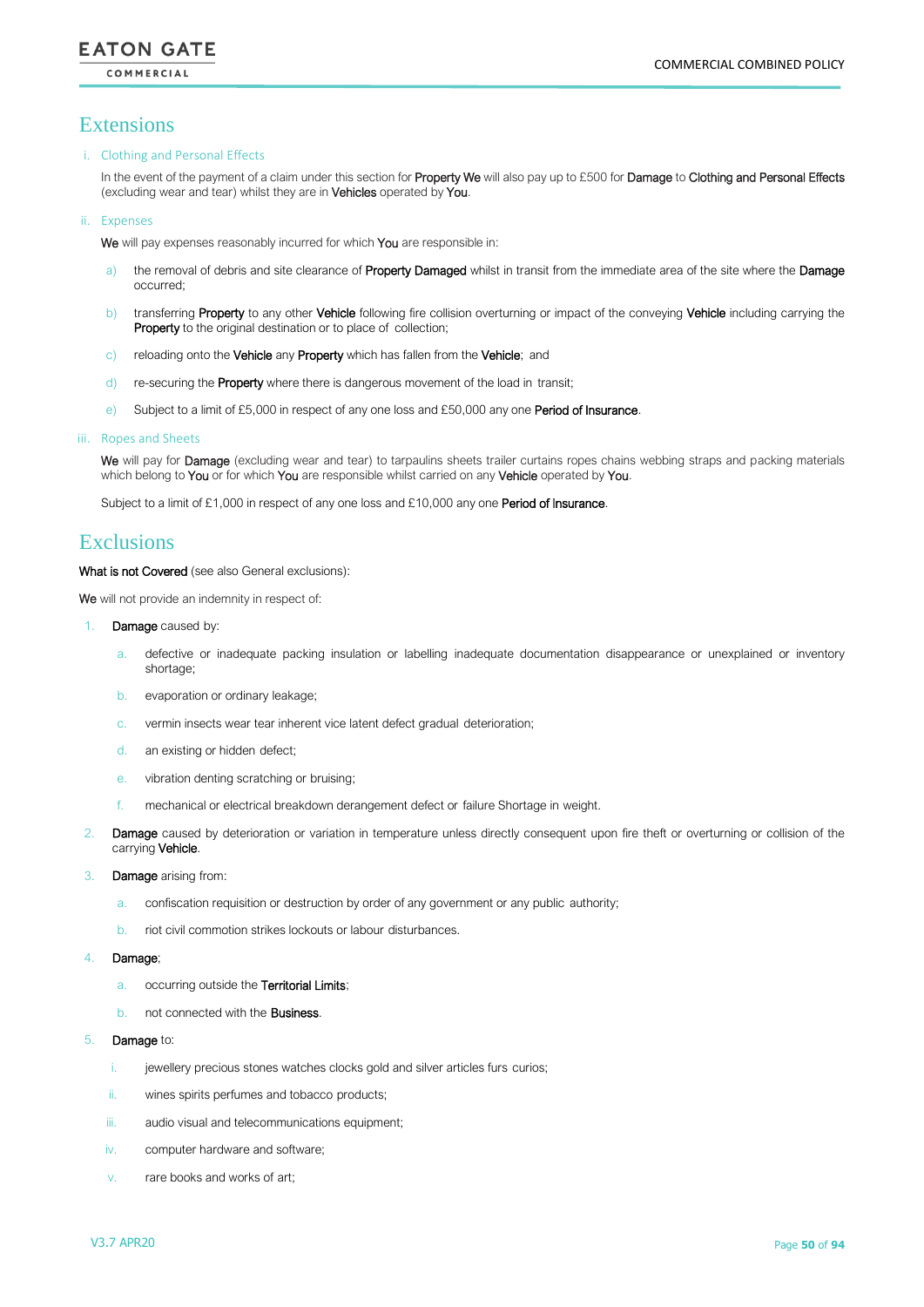- COMMERCIAL
- vi. **Money** and bullion nonferrous metals;
- vii. living creatures;
- viii. explosives;

unless such Property is specifically stated in the Schedule as Insured and the Damage is not otherwise excluded.

- 6. Damage caused by theft or attempted theft of the Property Insured and/or Tools and/or Clothing and Personal Effects from any unattended Vehicle being any Vehicle with no person in charge or keeping the Vehicle under observation and able to observe or prevent any attempt by any person to interfere with the Vehicle unless You have ensured that:
	- a. all doors windows and other points of access have been locked where locks have been fitted; and
	- b. all manufacturers' security devices have been put into effect; and
	- c. the keys have been removed from any unattended Vehicle; and
	- d. unattached trailers have anti-hitching devices fitted and they are put into effect If You do not comply with this condition We will not pay Your claim.
- 7. Damage resulting from theft or attempted theft from any unattended Vehicle during the hours from 9pm until 6am unless such Vehicle is garaged in:
	- a. a securely locked building of substantial nature; or
	- b. a compound which has secure walls and/or fences and securely locked gates If You do not comply with this condition We will not pay Your claim.
- 8. Property in transit for hire or reward.
- 9. loss of market loss of profits delay or any **Indirect Loss**.
- 10. the Excess as stated in the Schedule.

# Clauses and Conditions that apply to Section 4 – Goods in Transit

These conditions of **Cover** apply only to this **Policy** section.

You must comply with the following conditions to have the full protection of Your Policy.

Conditions may specify circumstances whereby non-compliance will mean that You will not receive payment for a claim. However You will be Covered and We will pay Your claim if You are able to prove that the non-compliance with these conditions could not have increased the risk of the loss which actually occurred in the circumstances in which it occurred.

#### 3.1 Basis of Claims Settlement

This will normally be a payment in Money but We have the option to repair replace or reinstate Property lost or Damaged

In the event of Damage to any part of a machine which when complete for sale or use consists of several parts We will only pay for the value of the part actually lost or Damaged including any replacement charges

#### 3.2 Basis of Valuation

The valuation of Property shall be at invoice cost If an invoice has not been raised the basis of valuation will be the value of the Property at the time of the commencement of the transit.

#### 3.3 Condition of Average

If at the time of the Damage the Sum Insured is less than the total value of the Property You will be considered as Your own Insurer for the difference and bear a proportionate share of the loss.

#### 3.4 Limitations and Requirements

If Your Vehicles are left unattended all doors and the boot must be securely locked and windows and other openings securely closed.

If You do not comply with this condition, We will not pay Your claim.

#### 3.5 Reasonable Precautions

The following conditions apply to this section, You must take all reasonable precautions to prevent Damage by:

a. exercising reasonable care in the selection of drivers obtaining references and providing instruction;

- b. exercising reasonable care in the packaging and labelling or addressing of the **Property**;
- c. maintaining Vehicles in an efficient and roadworthy condition and ensure they are suitable for the purpose for which they are to be used;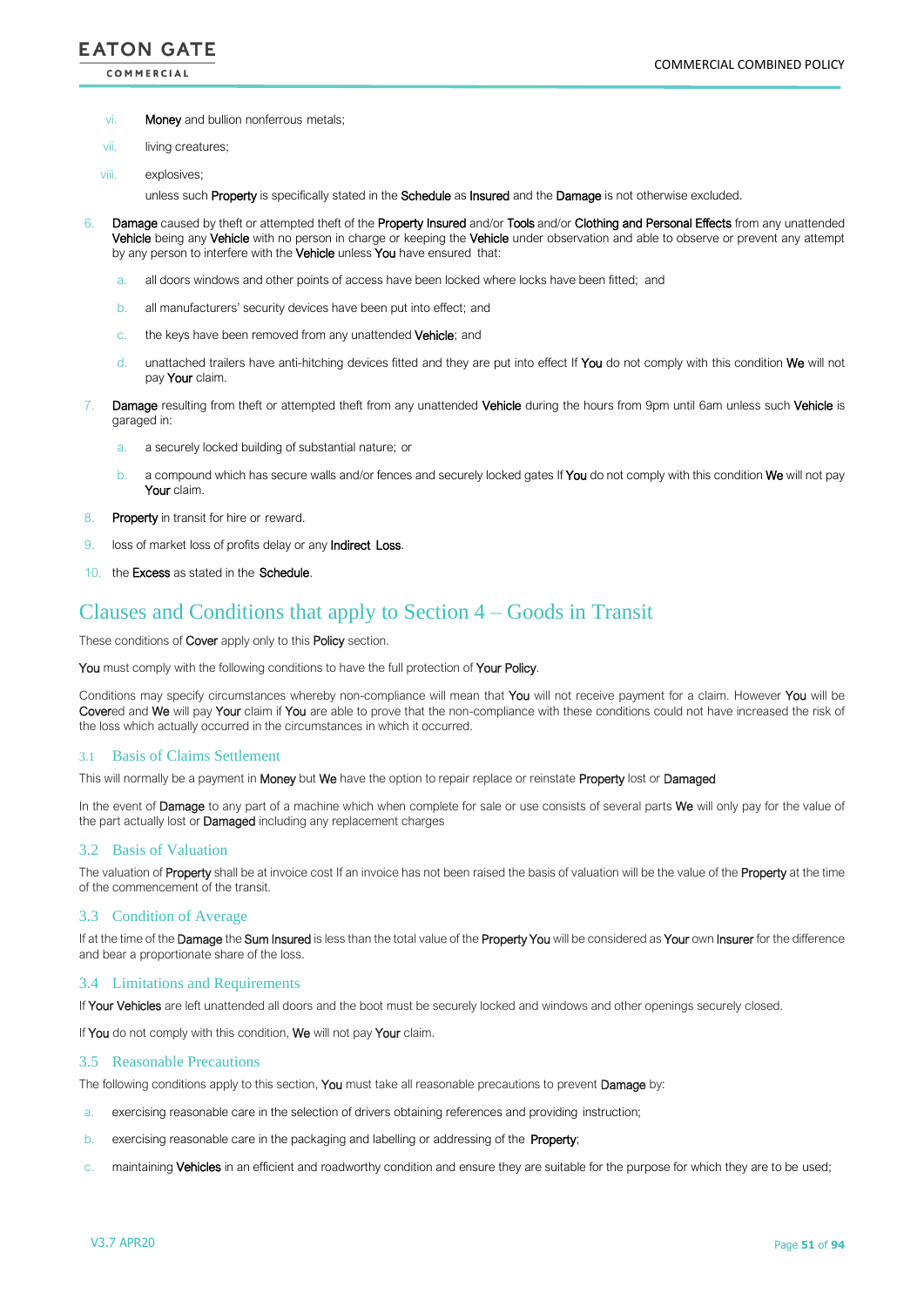#### COMMERCIAL

d. complying with regulations imposed by any lawful authority.

If You do not comply with this condition We will not pay Your claim.

### 3.6 Reinstatement of Sum Insured

We will automatically reinstate the Vehicle limits shown in this section from the date of any loss unless written notice to the contrary is given by Us You may be required to pay extra premium and if the loss has resulted from theft We may require You to fit additional protective devices to the Vehicle.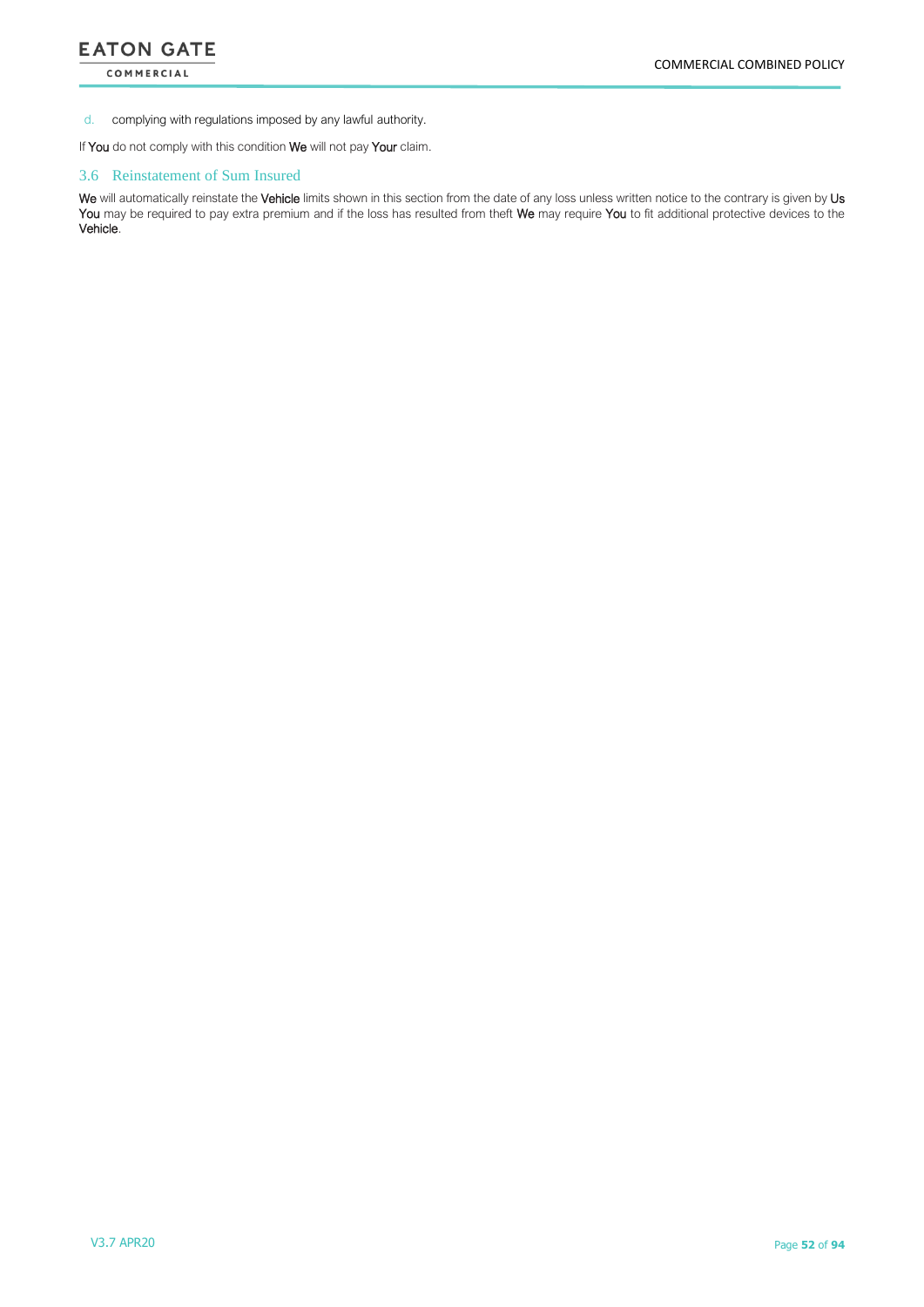COMMERCIAL

# Section 5 – Employers' Liability

#### (Operative only if stated in the Schedule)

Certain words have specific meanings for the purpose of this section, General exclusions also apply to this section.

# Definitions for Section 5 – Employers' Liability

## Asbestos

Asbestos, Asbestos fibres or any derivatives of Asbestos

#### Compensation

Damages including interest.

## Geographical Limits

#### a. Territorial Limits; or

b. elsewhere in the World arising out of temporary visits by **Employees** ordinarily resident in the Territorial Limits.

## Injury

- Bodily Injury, death, illness, disease, illness, mental Injury or nervous shock causing Bodily Injury.
- 2. Invasion of the right of privacy, false arrest, false imprisonment, false eviction or malicious prosecution of any person.

## **Offshore**

From the moment in time that an Employee shall embark onto any conveyance at the point of final departure on land to any Offshore installation until the moment in time that an Employee shall disembark from any conveyance onto land upon their return from any Offshore installation.

## Cover

We will indemnify You against all sums that You shall become legally liable to pay as Damages including claimants' costs and expenses in respect of Injury sustained by any Employee arising out of and in the course of his employment or engagement by You and caused during the Period of Insurance and within the Geographical Limits.

All costs and expenses incurred by You (save as described below) with Our written consent in respect of any claim against You which may be the subject of indemnity under this Policy.

The payment of legal and other defence fees incurred with Our written consent and to a limit of £100,000 arising out of any one occurrence for representing You at:

- a. any Coroner's Inquest or Fatal Accident Inquiry in respect of any death and at which You or Your Employee has been requested to give evidence;
- b. proceedings in any court of Summary Jurisdiction arising out of any alleged breach of statutory duty resulting in Injury or loss of or Damage to material Property which may be the subject of indemnity under this Policy.

# Special Conditions Applicable to this Section

## Discharge of Liability

We may pay the Limit of Indemnity or any lesser amount for which any claim or claims against You can be settled and We will be under no further liability in respect of such claim or claims except for Costs and Expenses incurred prior to the date of such payment provided that in no circumstances shall the total amount paid exceed the Limit of Liability.

## Limit of Indemnity

Our maximum liability payable under this section in respect of any one claim against the You or series of claims against You arising out of one occurrence inclusive of all costs and expenses shall not exceed in the aggregate the Limit of Indemnity stated in the Schedule.

## Rights of Recovery

The indemnity granted by under this section is deemed to be in accordance with the provisions of any law relating to compulsory insurance of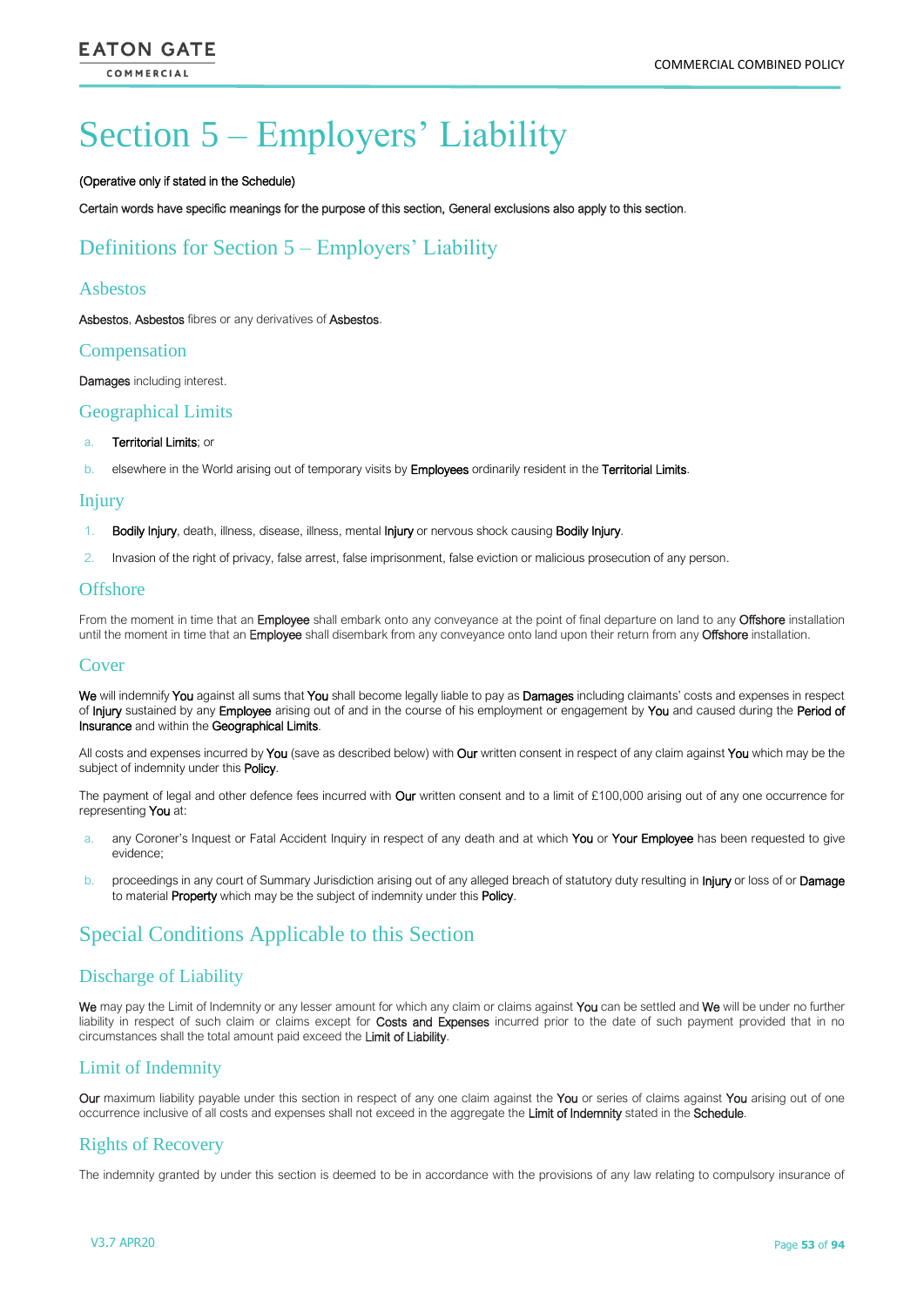liability to Employees in the Territorial Limits but You shall repay to Us all sums paid by Us which We would not have been liable to pay but for the provisions of such law.

# **Extensions**

## i. Compensation for Court Attendance

In the event of any of the under mentioned persons attending court as a witness at Our request in connection with a claim in respect of which You are entitled to indemnity under this section We will provide Compensation to You at the following rates per day for each day on which attendance is required:

- a. any of Your Directors or partners £250
- b. any **Employee** £100

## ii. Health and Safety at Work etc Act 1974 and Corporate Manslaughter and Corporate Homicide Act 2007

We will indemnify You and at Your request any director, partner or Employee in respect of legal costs and expenses incurred with Our consent in the defence of any prosecution or incurred in connection with appeal against conviction arising from such prosecution under the provisions of:

- 1. the Health and Safety at Work etc. Act 1974 or the Health and Safety at Work (Northern Ireland) Order 1978;
- 2. the Corporate Manslaughter and Corporate Homicide Act 2007 Provided that:
	- a. the proceedings relate to an offence alleged to have been committed during the Period of Insurance and in the course of the Business and in connection with a claim in respect of which You are entitled to indemnity under this Policy;
	- b. We shall not provide indemnity in respect of:
		- i. fines or penalties of any kind remedial or publicity orders or prosecution costs imposed as a consequence of such prosecution;
		- ii. any circumstances for which indemnity is provided by any other insurance;
		- iii. proceedings consequent upon a deliberate act by or omission of any person entitled to indemnity under this section extension if the result thereof could reasonably have been expected having regard to the nature and circumstances of such act or omission;
		- iv. proceedings which arise out of any activity or risk excluded from this Policy.
- 3. Our liability in respect of all such legal costs and expenses shall not exceed the sum of £1,000,000 in respect of each and every occurrence of proceedings whether relating to one or more alleged offences.

## iii. Indemnity to Principal

We will subject otherwise to the terms, exclusions conditions and Endorsements of this Policy indemnify any principal under this section against liability in respect of Injury or loss of or Damage to material Property to the extent that any Contract or agreement entered into by You with any principal so requires.

Provided that:

- a. an indemnity would have been provided had a claim been made against You;
- b. the principal shall observe fulfil and be subject to the terms conditions and Endorsements of this Policy as far as they can apply;
- c. the conduct and control of claims is vested in Us;
- d. the indemnity shall not apply to liability in respect of liquidated **Damages** or under any penalty clause;

## iv. Temporary Employees

We will indemnify You against legal liability arising out of the employment of temporary Employees provided that the total number of days during which all such temporary Employees are employed does not exceed the number of days stated in the Schedule during any one Period of Insurance.

For the purpose of this extension the total number of days employed shall mean the combined total of days employed for all temporary Employees.

## v. Unsatisfied Court Judgements

Where a judgement for Damages has been obtained by any Employee or the legal personal representatives of any Employee:

- a. in respect of Injury sustained by the Employee arising out of and in the course of employment by You in the Business;
- b. against any company or individual operating from or resident in Premises within the Geographical Limits in any court situate in the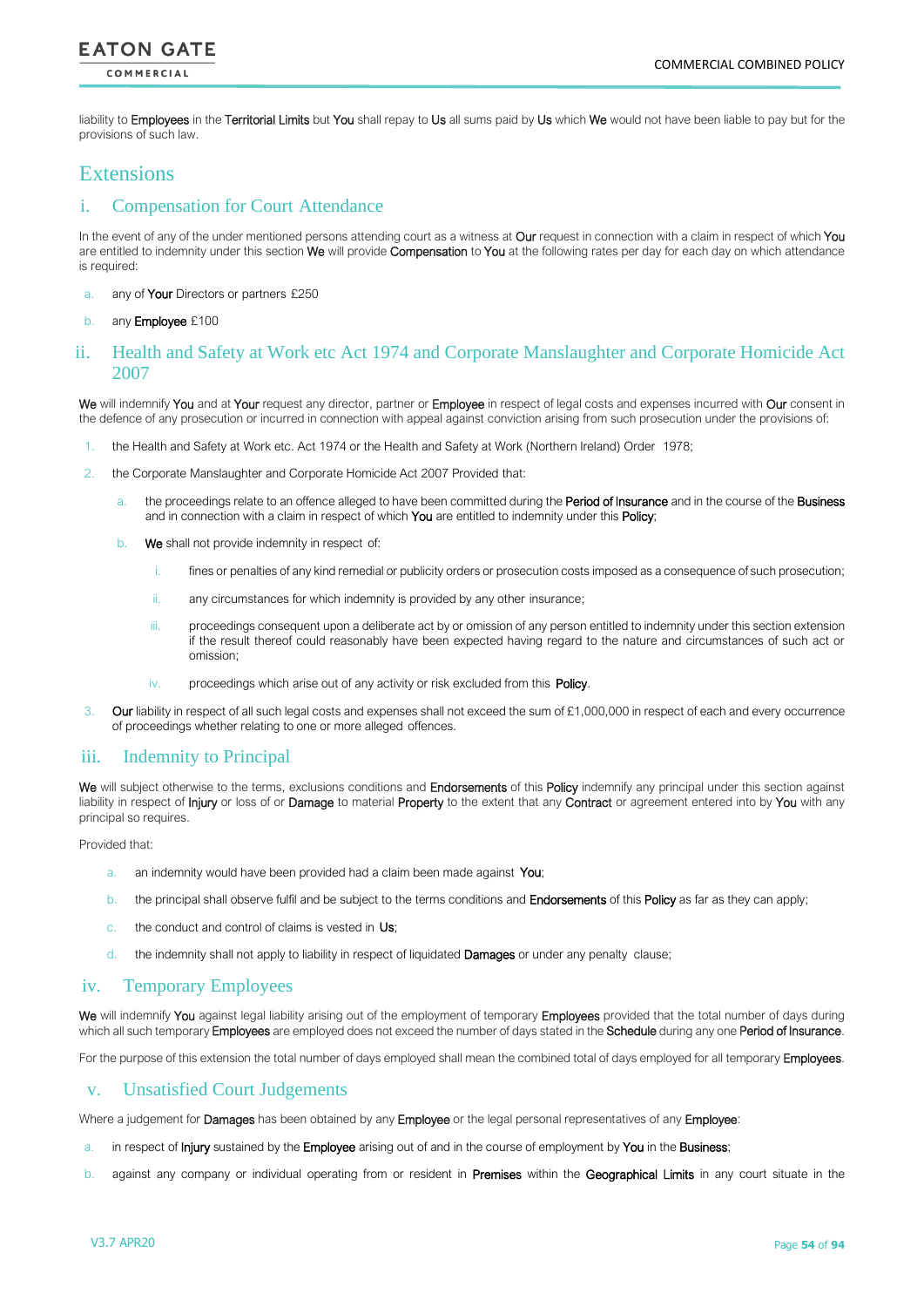Geographical Limits and such judgement remains unsatisfied in whole or in part 6 months after the date of judgement then at Your request We will pay to the Employee or the said legal personal representatives the amount of any such Damages and any awarded costs to the extent that they remain unsatisfied.

Provided that:

- there is no appeal outstanding:
- ii. if any payment is made by Us the Employee or the said legal personal representatives shall assign the judgement to Us;
- iii. this section is operative at the time that such **Injury** is caused;
- iv. Our liability of Damages, costs and expenses shall not exceed the amount stated as the Limit of Indemnity in the Schedule.

## Optional Extensions

#### The following Extension is only operative if shown as Insured in the Schedule

## Injury to Working Partners

We will treat as an Employee any working partner or proprietor of the Business who suffers Injury provided that:

- a) such Injury is sustained whilst working in connection with the Business during the Period of Insurance and within the Territorial Limits;
- b) such **Injury** is caused by another working partner proprietor or **Employee**;
- c) the injured working partner or proprietor has a valid right of action in negligence against the working partner proprietor or Employee responsible for the **Injury**.

# Additional Conditions

## Declaration Condition

If the premium or part of any premium is calculated on estimates You have supplied to Us You shall keep a record of all such relevant particulars and shall allow Us to inspect such records at any reasonable time.

You shall furnish Us with such information as We may require at the expiry of each Period of Insurance within the Period specified by Us The premium shall be adjusted annually and any difference shall be paid by or returned to You subject to any agreed minimum or deposit premium specified in the Schedule.

## **Exclusions**

What is not Covered (see also General exclusions):

We shall not indemnify You in respect of:

#### 5.1 Injury sustained by any Employee:

- i. in respect of which compulsory insurance or security is required to be arranged by You under the Road Traffic Act 1988 or the Road Traffic (Northern Ireland) Order 1981 or any subsequent legislation amending or replacing such Act or Order whilst Offshore;
- ii. if We are required by compulsory insurance regulations to make a payment in respect of Injury occurring Offshore then the Limit of Indemnity of £5,000,000 any one occurrence shall apply.
- 5.2 liability in respect of Injury to any Employee who is working on visiting or travelling to or from Offshore installations;
- 5.3 any judgement award or Settlement made within countries which operate under the laws of the United States of America, Canada or Australia (or to any order made anywhere in the world to enforce such judgement award or **Settlement** either in whole or part);
- 5.4 any liability of whatsoever nature directly or indirectly caused by or contributed to by or arising from:
	- i. ionising radiation or contamination by radioactivity from any nuclear fuel or from any nuclear waste from the combustion of nuclear fuel;
	- ii. the radioactive toxic explosive or other hazardous properties of any explosive nuclear assembly or nuclear component thereof but as far as concerns Injury to any Employee which arises out of and in the course of his employment or engagement by You.

this exception shall apply only in respect of:

- i. liability of any principal;
- liability assumed by the Insured by agreement and which would not have attached in the absence of such agreement.
- 5.5 any liability for punitive multiplied or exemplary Damages fines or penalties;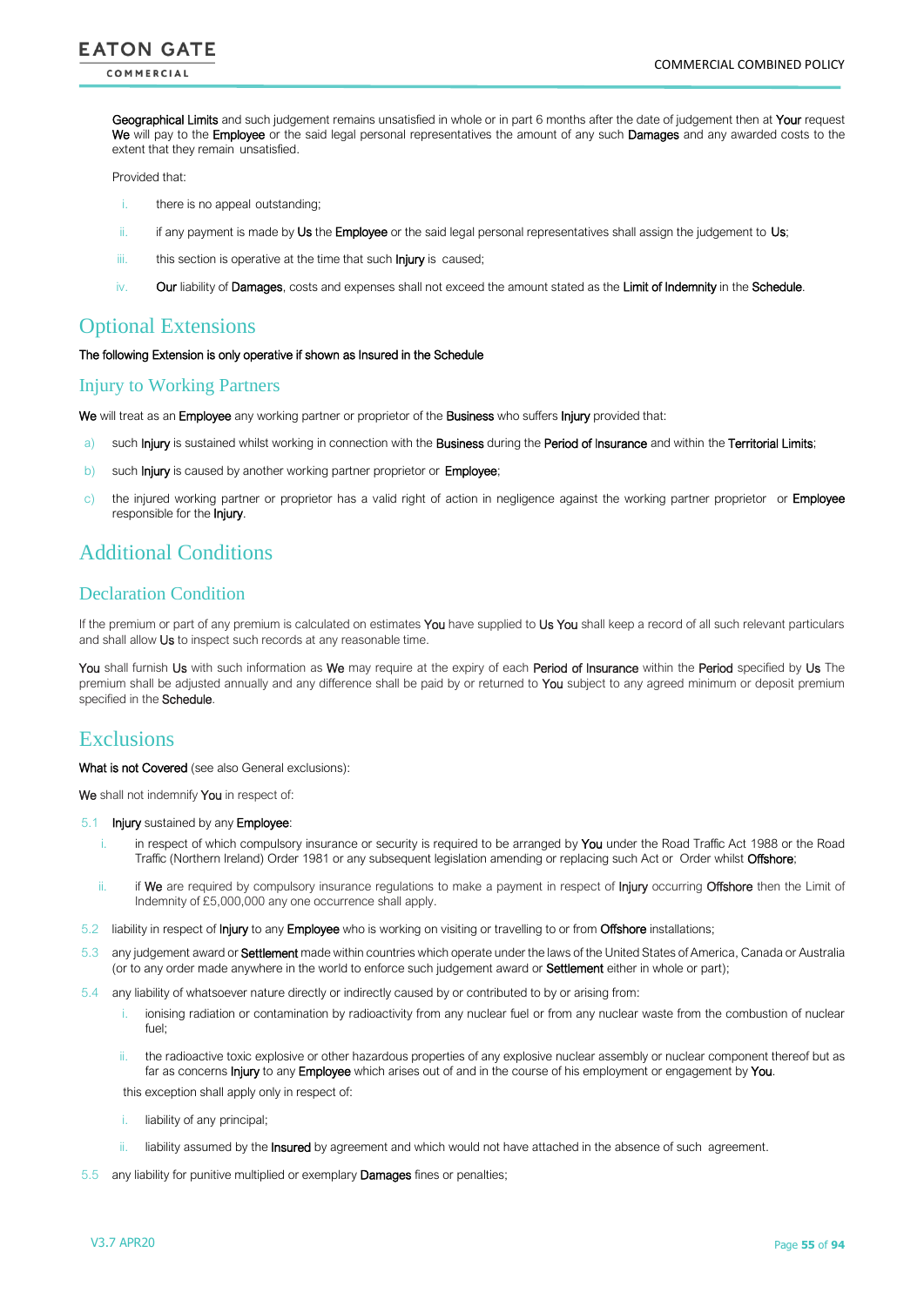#### COMMERCIAL

- 5.6 any liability as a result of Terrorism but as far as concerns Injury as a result of Terrorism to any Employee which arises out of and in the course of employment or engagement by **You** the **Limit of Indemnity** under this section shall not exceed £5,000,000;
- 5.7 any liability which is assumed by You by agreement unless such liability would have attached in the absence of such agreement.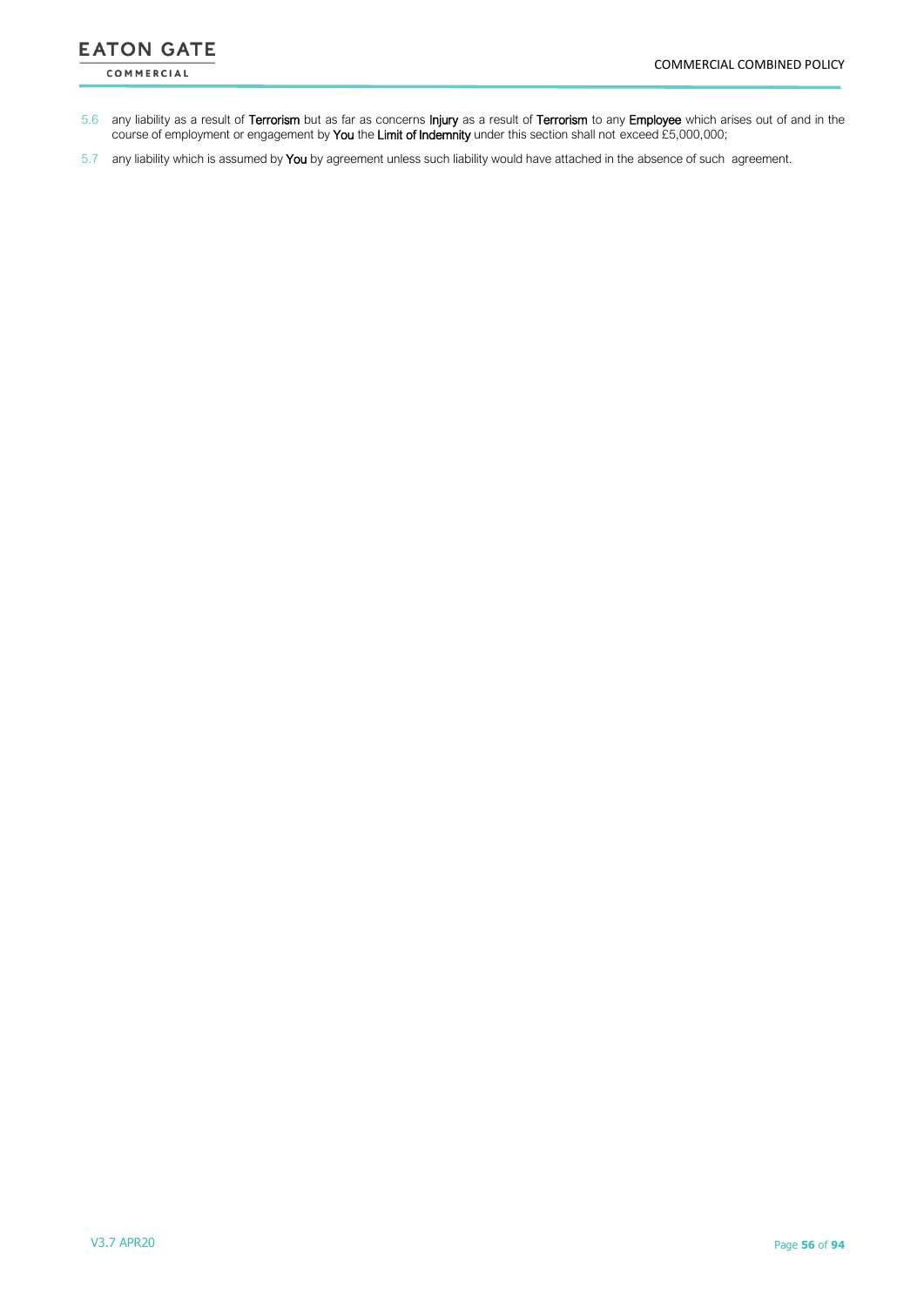# Section 6 – Public Liability

(Operative only if stated in the Schedule)

# Sub-Section 6(a) – Public Liability

Certain words have specific meanings for the purpose of this section, General exclusions also apply to this section.

# Definitions for Sub-Section 6(a) – Public Liability

#### Asbestos

Asbestos, Asbestos fibres or any derivatives of Asbestos

## Geographical Limits

#### a) Territorial Limits;

b) elsewhere in the World arising out of temporary visits by **Employees** ordinarily resident in the Territorial Limits.

#### Goods

Goods or products (including containers labelling instructions or advice provided in connection therewith) manufactured sold supplied erected repaired altered treated transported serviced or installed by You in the course of the Business.

## Hazardous Trades and Locations

Any work or process in connection with the following trades activities and occupations or at the following locations.

- a) demolition unless such work forms part of a Contract undertaken by You for rebuilding alteration maintenance or repair;
- b) collieries mines or quarries;
- c) chemical works gas works nuclear installations or establishments oil refineries petrochemical works power stations and bulk oil petrol gas or chemical storage tanks or chambers other than non-manual work;
- d) construction of or any work in or on blast furnaces canals chimney shafts dams docks harbours piers tunnels wharves;
- e) aircraft or Airside Railway Rolling Stock;
- f) Rolling Stock or Trackside;
- g) watercraft or underwater;
- h) use of explosives tunnelling or piling work;
- i) removal mining processing manufacturing distribution storage disposal sampling treatment maintenance or repair of Asbestos or products made entirely or mainly of **Asbestos**;
- j) construction of bridges and viaducts other than footbridges;
- k) roads where there is live traffic.

The following Definitions are added to the Policy:

## Airside

Any area accessible to aircraft, including runways, taxiways, hangers and aprons.

## Rolling Stock

Any Vehicle that moves on a railway track.

## **Trackside**

Any area immediately adjacent to railway tracks or where a Personal Track Safety (PTS) Certificate is required to gain access or carry out work.

## Injury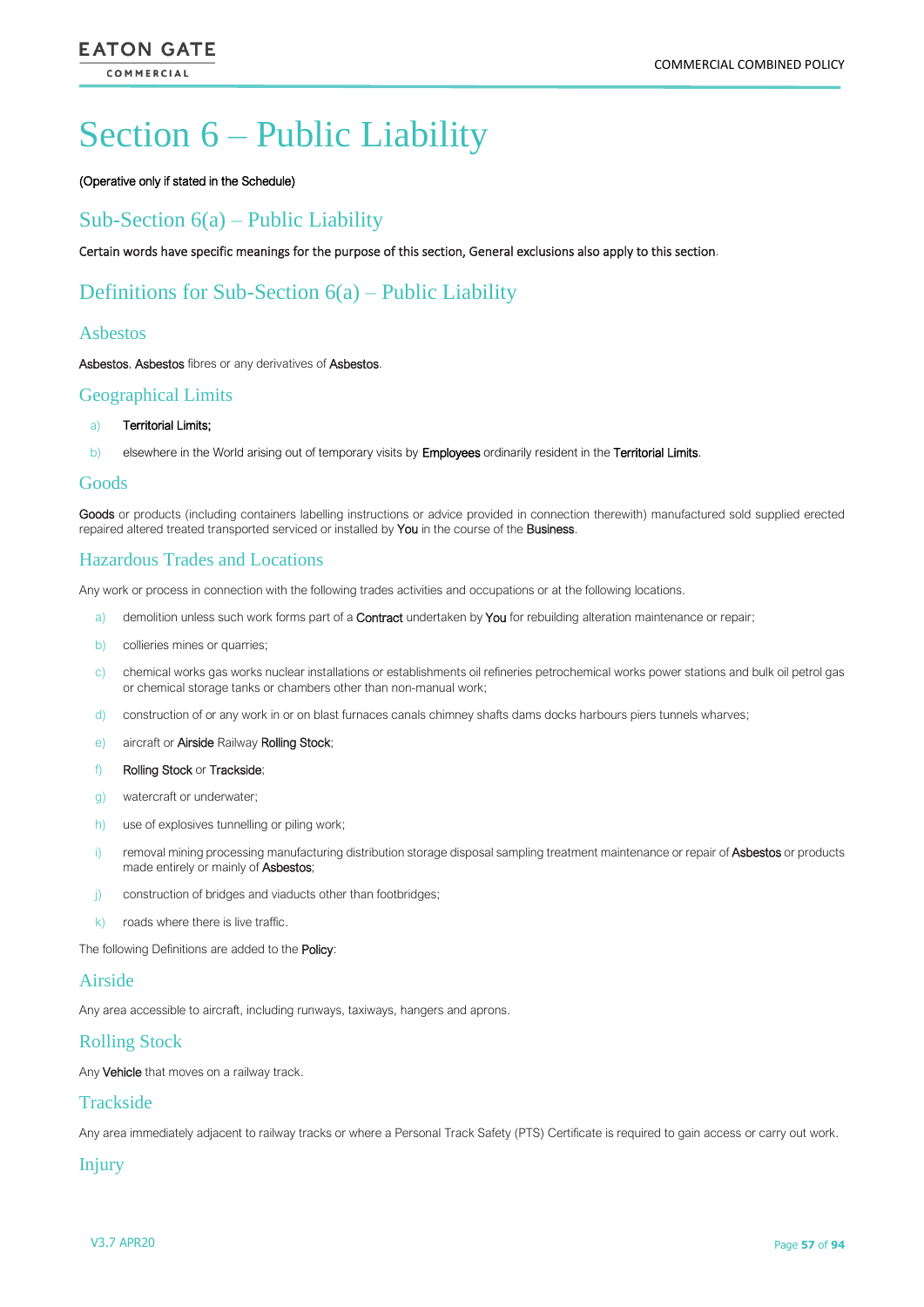COMMERCIAL

- 1. Bodily Injury, death, illness, disease, illness, mental Injury or nervous shock causing Bodily Injury.
- 2. invasion of the right of privacy, false arrest, false imprisonment, false eviction or malicious prosecution of any person.

#### **Offshore**

From the moment in time that an Employee shall embark onto any conveyance at the point of final departure on land to any Offshore installation until the moment in time that an Employee shall disembark from any conveyance onto land upon their return from any Offshore installation.

# **Cover**

## Indemnity

We will indemnify You against all sums that You shall become legally liable to pay as Damages including claimants' costs and expenses which arise in connection with the Business in respect of:

- a) accidental **Injury** to any person;
- b) accidental loss of or **Damage** to material **Property**;
- c) obstruction, trespass, nuisance or interference with any right of way, air, light or water or other easement; or
- d) wrongful arrest wrongful detention false imprisonment or malicious prosecution;

#### occurring within the Geographical Limits during the Period of Insurance.

All costs and expenses incurred by You (save as described below) with Our written consent in respect of any claim against You which may be the subject of indemnity under this **Policy**.

The payment of legal and other defence fees incurred with Our written consent and to a limit of £100,000 arising out of any one occurrence for representing You at:

- a) any Coroner's Inquest or Fatal Accident Inquiry in respect of any death and at which You or Your Employee has been requested to give evidence.
- b) proceedings in any court of Summary Jurisdiction arising out of any alleged breach of statutory duty resulting in Injury or loss of or Damage to material **Property** which may be the subject of indemnity under this **Policy**.

## Limit of Indemnity

Our maximum liability payable under this section in respect of Damages in respect of any one claim against You or series of claims against You arising out of one occurrence shall not exceed in the aggregate the Limit of Indemnity stated in the Schedule.

Any costs and expenses which may be the subject of indemnity under this Policy will be payable in addition to the Limit of Indemnity.

## Extensions

## i. Compensation for Court Attendance

In the event of any of the under mentioned persons attending court as a witness at Our request in connection with a claim in respect of which You are entitled to indemnity under this section We will provide Compensation to You at the following rates per day for each day on which attendance is required:

- a) any of **Your** Directors or partners £250.
- b) any **Employee** £100.

#### ii. Cross Liabilities

If You comprise more than one party We will under this section provide indemnity to each such party in the same manner and to the same extent as if a separate Policy had been issued to each of them Provided that nothing in this Extension shall increase Our liability to pay any amount exceeding the Limit of Indemnity of the operative section(s) regardless of the number of persons claiming to be indemnified.

## iii. Data Protection Regulations

The indemnity provided by this section shall extend to apply in respect of Compensation for Damage arising out of any claim under the Data Protection Regulations not otherwise Insured hereunder and first made against You during the Period of Insurance.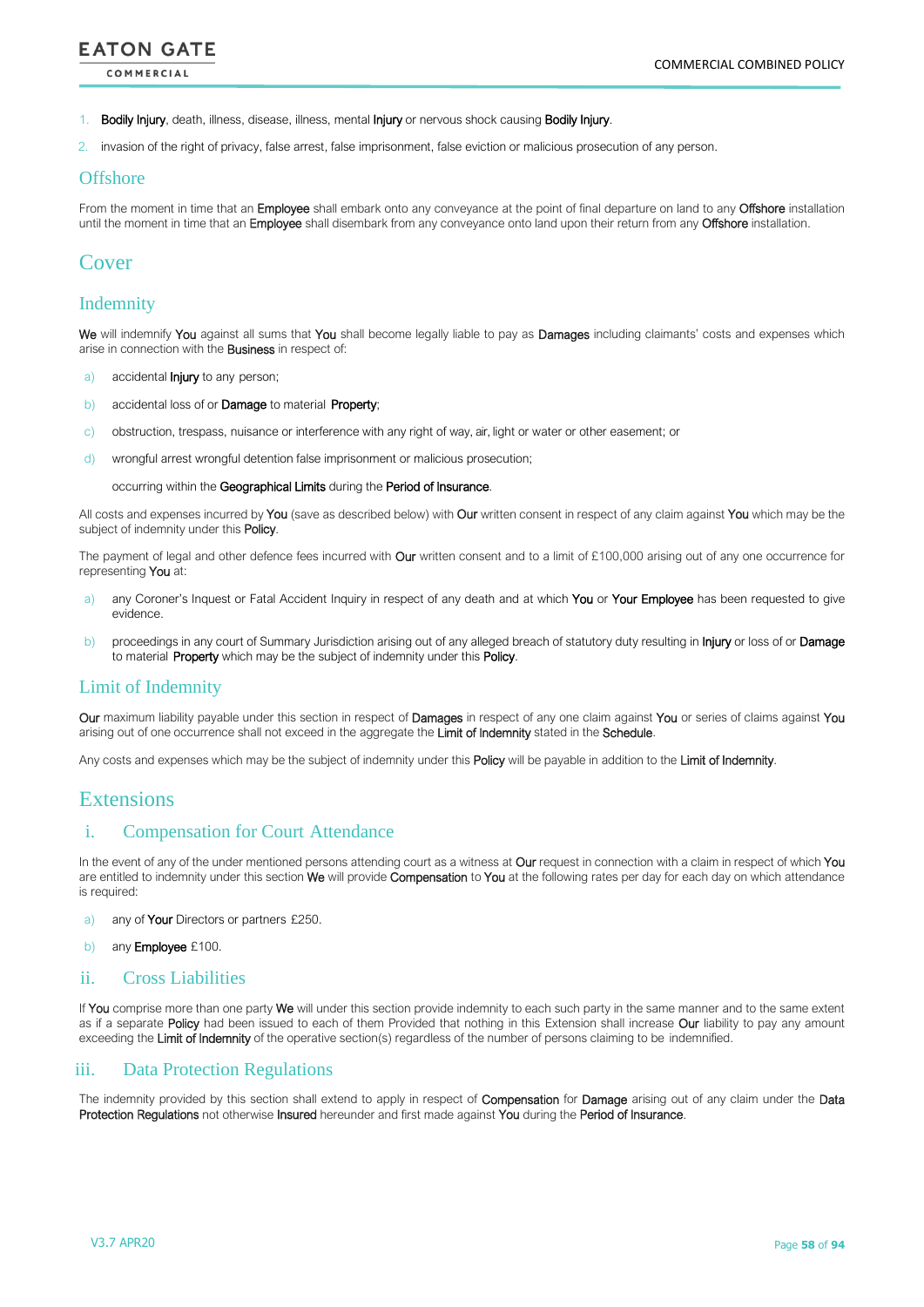#### Provided that:

- Our liability for Damages costs and expenses shall not exceed the amount stated as the Limit of Indemnity in the Schedule and notwithstanding anything stated in the Schedule or elsewhere in this Policy to the contrary the said Limit of Indemnity shall for the purpose of this section extension apply in respect of the total of all claims during any one Period of Insurance You have registered in accordance with the terms of the said Act or has applied for such registration which has not been refused or withdrawn;
- b) We shall not provide indemnity:
	- i. for 10 per cent of each claim subject to a minimum of £500 and a maximum of £5,000;
	- ii. against liability caused by or arising from a deliberate act by or omission of any person entitled to indemnity under this section extension if the result thereof could reasonably have been expected having regard to the nature and circumstances of such act or omission;
	- iii. for the costs of replacing reinstating rectifying or erasing any personal Data;
	- iv. against liability caused by or arising from any Incident or circumstances known to You at inception of this section extension which may give rise to a claim;
	- v. against liability caused by or arising from the recording processing or provision of Data for reward or the determining of the financial status of a person;
	- vi. against **Contract**ual liability;
	- vii. against liability in respect of **Injury** to any person or **Damage** to material **Property**.

## iv. Defective Premises Act

The indemnity provided by this section shall extend to apply in respect of liability arising under Section 3 of the Defective Premises Act 1972 or Section 5 of the Defective Premises (Northern Ireland) Order 1975 in connection with any Premises previously owned or occupied by You for purposes pertaining to the **Business** and which have since been disposed of by You.

Provided that We shall not provide indemnity against liability:

- for which indemnity is provided by any other insurance;
- b) for the costs of remedying any defect or alleged defect in such **Premises**.

## v. Health and Safety at Work Act etc. Act 1974 and Corporate Manslaughter and Corporate Homicide Act 2007

We will indemnify You and at Your request any director, partner or Employee in respect of legal costs and expenses incurred with Our consent in the defence of any prosecution or incurred in connection with appeal against conviction arising from such prosecution under the provisions of:

- the Health and Safety at Work etc. Act 1974 or the Health and Safety at Work (Northern Ireland) Order 1978;
- b) the Corporate Manslaughter and Corporate Homicide Act 2007 Provided that:
	- the proceedings relate to an offence alleged to have been committed during the Period of Insurance and in the course of the Business and in connection with a claim in respect of which You are entitled to indemnity under this Policy;
	- ii. We shall not provide indemnity in respect of:
		- fines or penalties of any kind remedial or publicity orders or prosecution costs imposed as a consequence of such prosecution;
		- ii. any circumstances for which indemnity is provided by any other insurance;
		- iii. proceedings consequent upon a deliberate act by or omission of any person entitled to indemnity under this section Extension if the result thereof could reasonably have been expected having regard to the nature and circumstances of such act or omission;
		- iv. proceedings which arise out of any activity or risk excluded from this Policy.
	- Our liability in respect of all such legal costs and expenses shall not exceed the sum of £1,000,000 in respect of each and every occurrence of proceedings whether relating to one or more alleged offences.

#### vi. Indemnity to Principal

We will subject otherwise to the terms exclusions conditions and Endorsements of this Insurance indemnify any principal under this section against liability in respect of Injury or loss of or Damage to material Property to the extent that any Contract or agreement entered into by You with any principal so requires.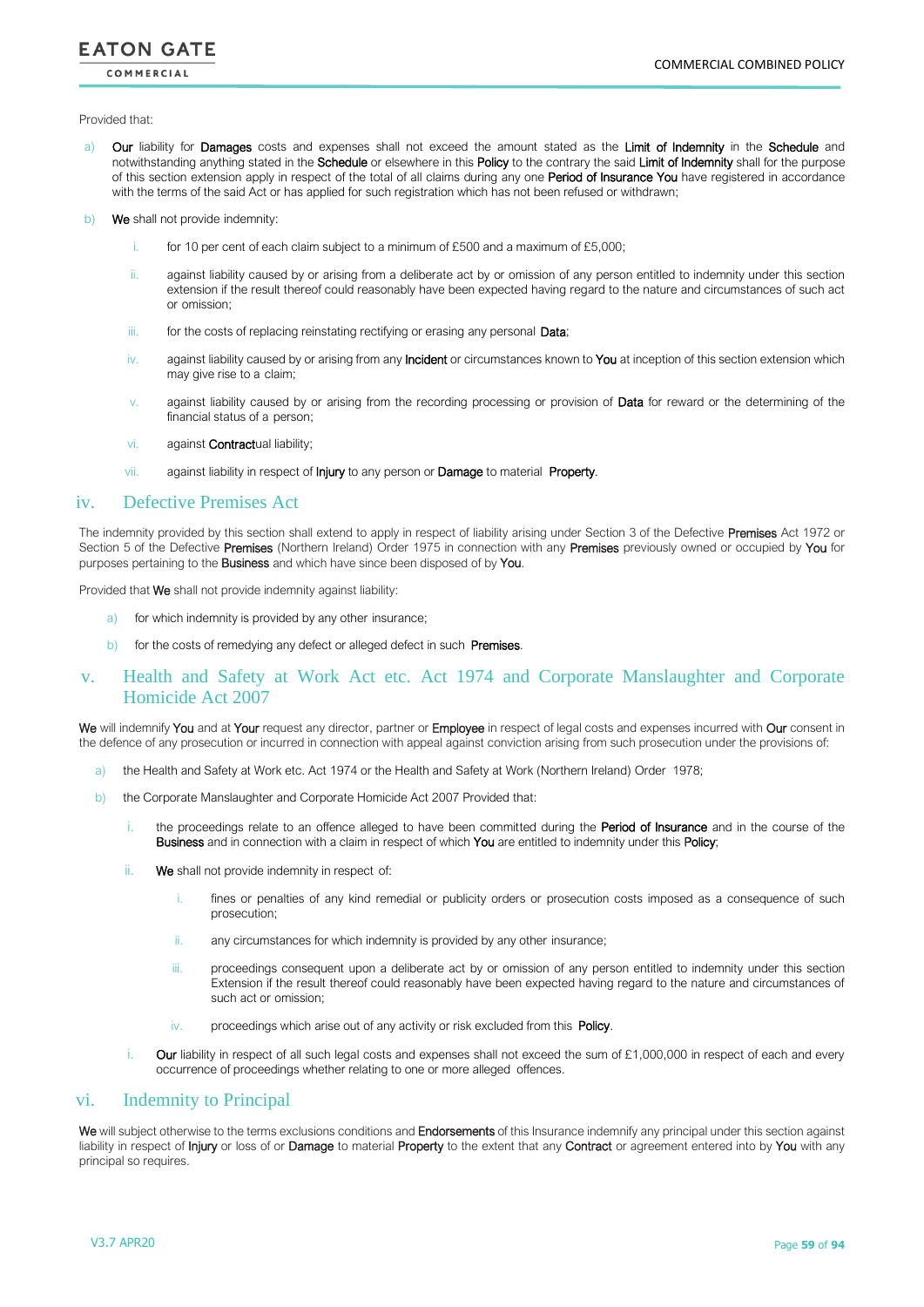Provided that:

- a) an indemnity would have been provided had a claim been made against You;
- b) the principal shall observe fulfil and be subject to the terms conditions and **Endorsements** of this **Policy** as far as they can apply;
- c) the conduct and control of claims is vested in Us;
- d) the indemnity shall not apply to liability in respect of liquidated Damages or under any penalty clause;
- e) the indemnity granted this section shall only apply in respect of liability to any person who is an Employee

#### vii. Leased or Rented Premises

Section exclusion 1) (ii) shall not apply to liability for Damage to Premises (including their fixtures and fittings) leased or rented to You Provided that We shall not provide indemnity against liability assumed by You under any agreement which would not have attached in the absence of such agreement.

#### viii. Overseas Personal Liability

We will within the terms of this section indemnify:

#### a) You;

b) at Your request:

- i. any director partner or **Employee**;
- ii. any spouse or child of the persons stated in (a) or (b) (i) above who are accompanying such persons in respect of liability incurred by such persons in a personal capacity in connection with an event occurring in a country outside of the Geographical Limits whilst on a temporary visit to such country in connection with the **Business**.

Provided that:

- a) any person entitled to indemnity under this section Extension shall as though they Were You be subject to the terms Exclusions and Conditions of this **Policy** insofar as they can apply;
- b) nothing in this section Extension shall increase Our liability to pay any amount exceeding the Limit of Indemnity regardless of the number of persons claiming to be indemnified;
- c) We shall not provide indemnity against:
	- i. Contractual liability;
	- ii. liability for which indemnity is provided by any other insurance;
	- iii. liability in respect of Damage to material Property belonging to or in the custody or under the control of any person entitled to indemnity under this section Extension;
	- iv. liability in respect of *Injury* to any person entitled to indemnity under this section Extension;
	- liability caused by or arising from:
		- 1. the ownership or occupation of land or **Buildings**;
		- 2. the carrying on of any **Business** profession trade or employment;
		- 3. the ownership possession or use of animals other than domestic dogs or cats.

#### ix. Temporary Employees

We will indemnify You against legal liability arising out of the employment of temporary Employees provided that the total number of days during which all such temporary Employees are employed does not exceed the number of days stated in the Schedule during any one Period of Insurance.

For the purpose of this extension the total number of days employed shall mean the combined total of days employed for all temporary Employees.

# Additional Condition Applicable to this Section

## Declaration Condition

If the premium or part of any premium is calculated on estimates You have supplied to Us You shall keep a record of all such relevant particulars and shall allow Us to inspect such records at any reasonable time.

You shall furnish Us with such information as We may require at the expiry of each Period of Insurance within the Period specified by Us The premium shall be adjusted annually and any difference shall be paid by or returned to You subject to any agreed minimum or deposit premium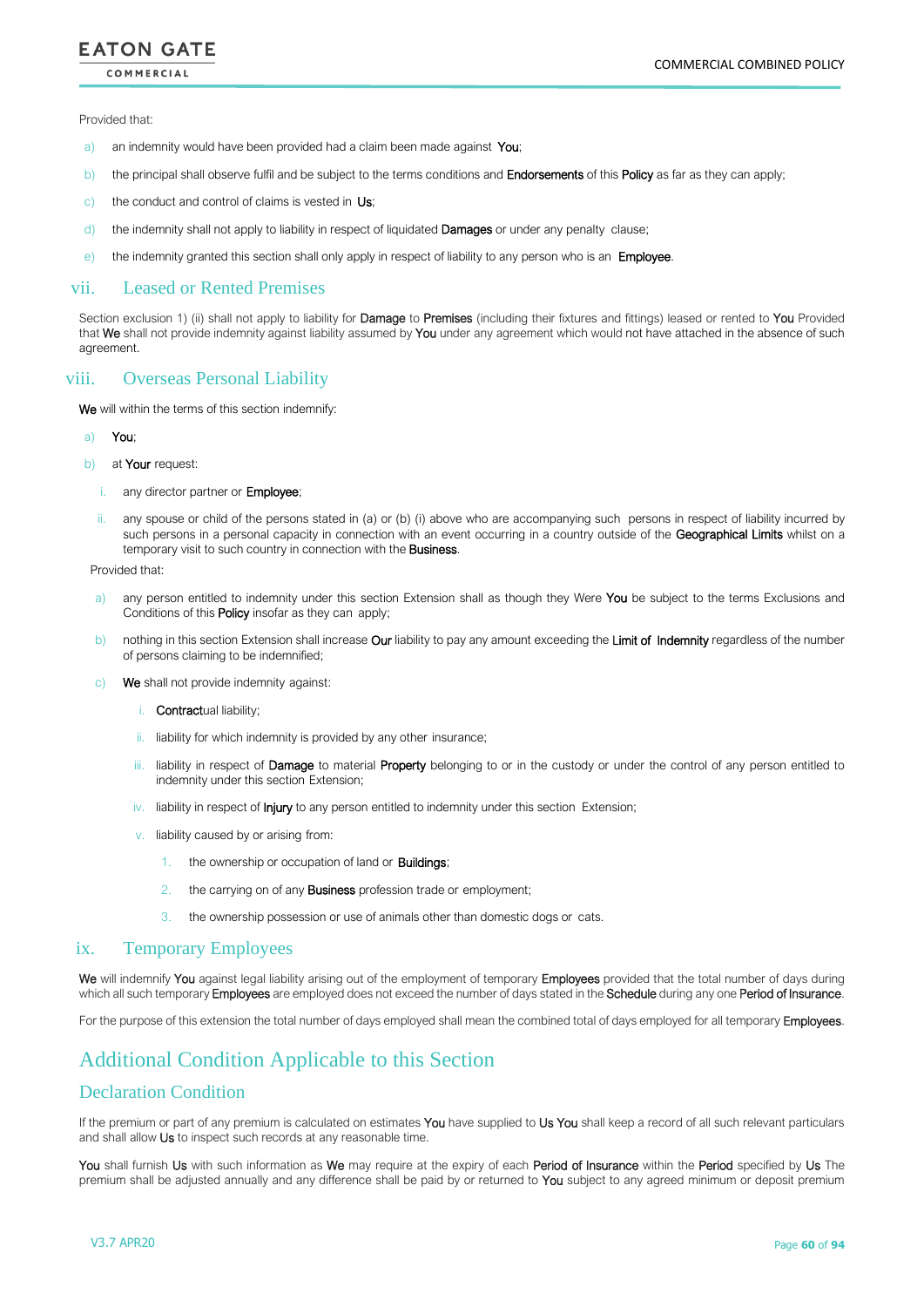#### specified in the Schedule

# Additional extension only operative if shown on the Schedule

#### Financial Loss

The indemnity provided by Section 6(a) of this Policy is extended to indemnify You against all such sums that You shall become legally liable to pay as Damages and costs and expenses of claimants in respect of accidental financial loss; but the Indemnity will only apply to:

- a) a claim which is first made in writing against You during the Period of Insurance; and
- b) which is notified to Us during the same Period of Insurance or within 30 days after the expiry of such Period of Insurance.

Provided that:

- a) Our liability under this extension for all Damages and claimants costs and expenses arising out of all claims first made against;
- b) You during any one Period of Insurance shall not in the aggregate exceed the sum of £250,000; and
- c) You shall be responsible under this extension for the first 10% of all Damages and claimants costs and expenses payable in respect of each and every claim made against You subject to You being responsible for a minimum amount of £5,000 in respect of each and every such claim.

## Exclusions Applicable to Financial Loss:

The indemnity provided by this extension will not apply to legal liability:

- a) in respect of:
	- i. **Injury** to any person;
	- ii. loss of or Damage to material Property;
	- iii. nuisance trespass obstruction loss of amenities or interference with any right of way air light or water; or
	- iv. wrongful arrest detention imprisonment or eviction of any person or invasion of the right of privacy.
- b) arising under **Contract** whether by virtue of express agreement or otherwise;
- c) for the actual cost or value of any Products Supplied or replacement, repair, removal or reinstatement of any Products Supplied;
- d) for:
	- i. liquidated Damages fines penalties or payments to any statutory authority arising out of the enforcement of any statutory requirement or duty;
	- ii. libel slander or passing off or infringement of patent copyright trademark or trade name;
	- iii. financial loss sustained by any Employee arising out of or in the course of employment by You.
- e) caused by or arising from:
	- i. breach of professional duty or service or any error or omission in estimates or advice given by You or on Your behalf in a professional capacity or in design plan drawings or specification for which a fee is charged or would normally be charged;
	- ii. Property in the custody or under Your control or any Employee or failure to return such Property;
	- iii. the storage processing or transmission by You or on Your behalf of computer Data;
	- iv. delay non-completion or non delivery;
	- v. any act of fraud or dishonesty by You or any Employee; or
	- vi. any circumstances known to You at inception of this extension which may give rise to a claim for financial loss.
- f) arising:
	- i. outside the Territorial Limits;
	- ii. out of any cause giving rise to financial loss happening before the Retroactive Date which, unless specified to the contrary, shall be the inception date of this Policy.

# **Exclusions**

What is not Covered (see also General exclusions):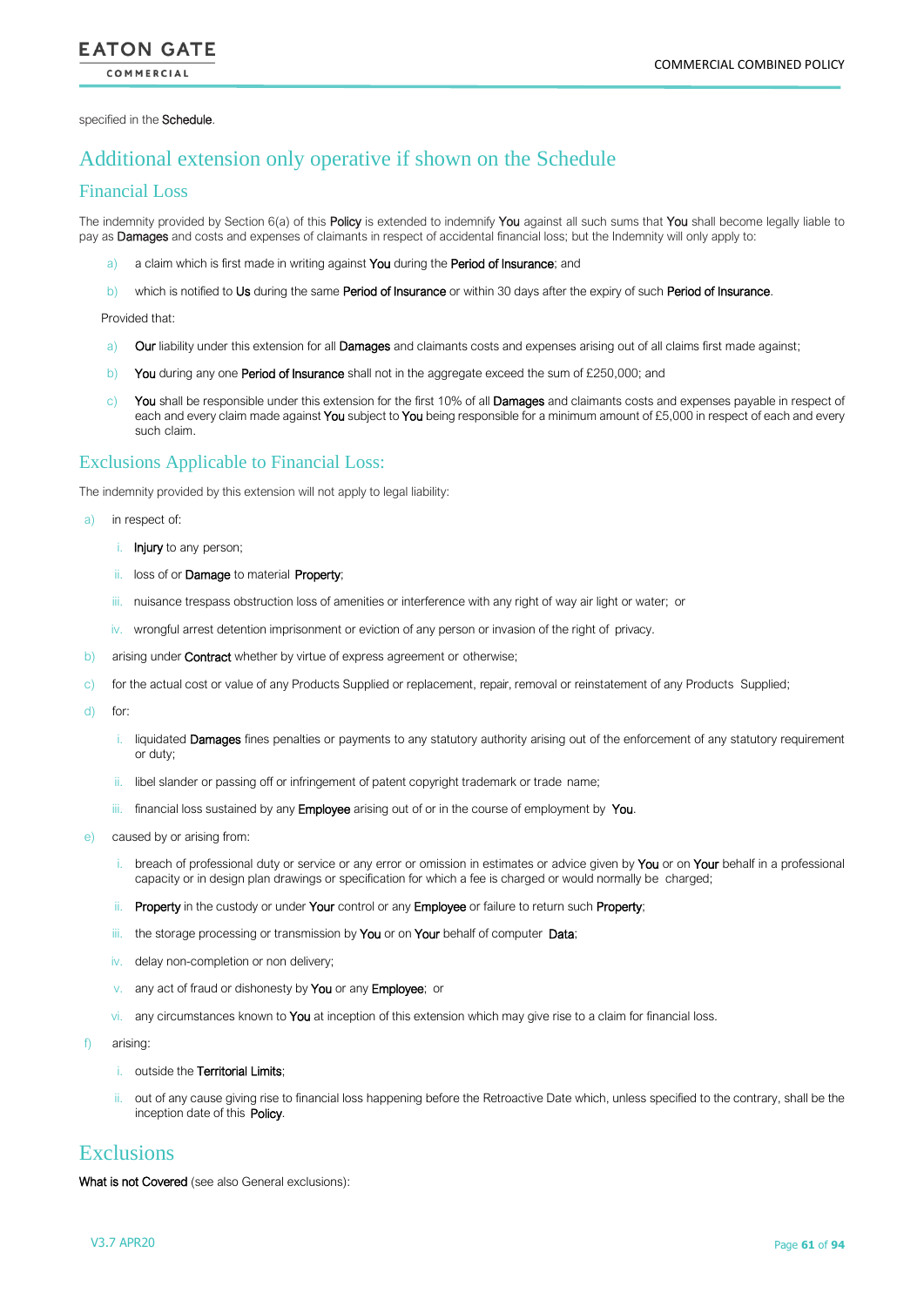#### COMMERCIAL

We shall not indemnify You under this section for:

- 6.1 loss of or Damage to material Property belonging to You or in Your custody or control or of any Employee other than:
	- i. personal effects (including Vehicle and their Contents) of Employees or visitors;
	- ii. any Premises including their Contents not being Premises leased or rented to You which are temporarily occupied by You for the purpose of carrying out work therein or thereon;
	- iii. any other material Property on which You or any Employee or agent of You is or has been carrying out work but We will not indemnify You in respect of loss or Damage to that part of any material Property being worked upon.

6.2 any liability arising from the ownership possession or use under the control of You or of any Employee of:

- any mechanically propelled Vehicle including anything attached to it used in circumstances where insurance or security is required by any road traffic legislation or where indemnity is provided by any other **Policy** or security;
- ii. any craft intended to travel through air or space or other aerial devices hovercraft or watercraft (other than hand propelled watercraft or sailing craft not exceeding six metres in length).
- 6.3 any liability caused by any Goods after they have ceased to be in Your custody or control other than food or drink supplied primarily for the use of **Employees** or for entertainment purposes;
- 6.4 any Liability:
	- i. from advice instruction consultancy design formula specification inspection certification or testing provided separately for a fee or in circumstances where a fee would normally be charged or under a separate Contract;
	- ii. from any professional negligence wrongful or inadequate advice treatment examination prescription or facility provided by You or anyone acting on Your behalf other than first aid treatment or any Optional Extension stated as applying in Your Schedule;
	- iii. caused by or arising from the failure or inadequacy (whether full or partial) of any product supplied to perform the function for which it was intended.
- 6.5 the amount of the Excess;
- 6.6 any judgement award or Settlement made within countries which operate under the laws of the United States of America, Canada or Australia (or to any order made anywhere in the world to enforce such judgement, award or Settlement either in whole or part);
- 6.7 any liability of whatsoever nature directly or indirectly caused by or contributed to by or arising from;
	- i. ionising radiation or contamination by radioactivity from any nuclear fuel or from any nuclear waste from the combustion of nuclear fuel;
	- ii. the radioactive toxic explosive or other hazardous properties of any explosive nuclear assembly or nuclear component thereof.
- 6.8 any liability for punitive multiplied or exemplary **Damages** fines or penalties;
- 6.9 any liability as a result of Terrorism;
- 6.10 any liability in respect of:
	- a) Injury sustained by an Employee which arises out of and in the course;
	- b) of their employment or engagement by You;
	- c) loss of or Damage or legal liability directly or indirectly occasioned by happening through or in consequence of war invasion acts of foreign enemies hostilities (whether war be declared or not) civil war rebellion revolution insurrection power or confiscation or nationalisation or requisition or destruction of or Damage to material Property by or under the order of any government or public or local authority;
	- d) loss of or Damage to or any costs or expense incurred in repairing replacing removing rectifying recalling or making any refund in respect of Goods;
	- e) liability arising from Goods used with Your knowledge in connection with aircraft watercraft or Offshore structures;
	- f) liability directly or indirectly caused by or arising out of pollution or contamination of **Buildings** or other structures or of water or land or the atmosphere but this exclusion shall not apply in respect of Pollution or Contamination caused by a sudden identifiable unintended and unexpected Incident which takes place in its entirety at a specific moment in time and place during the Period of Insurance;
	- g) Injury loss Damage cost or expense of whatsoever nature directly or indirectly caused by resulting from or in connection with any component building material that must be removed encapsulated or otherwise abated because its presence or release is a hazard to human health;
	- h) Injury loss Damage cost or expense of whatsoever nature directly or indirectly caused by resulting from or in connection with any fungus of any kind including but not limited to mildew mould spores or allergens;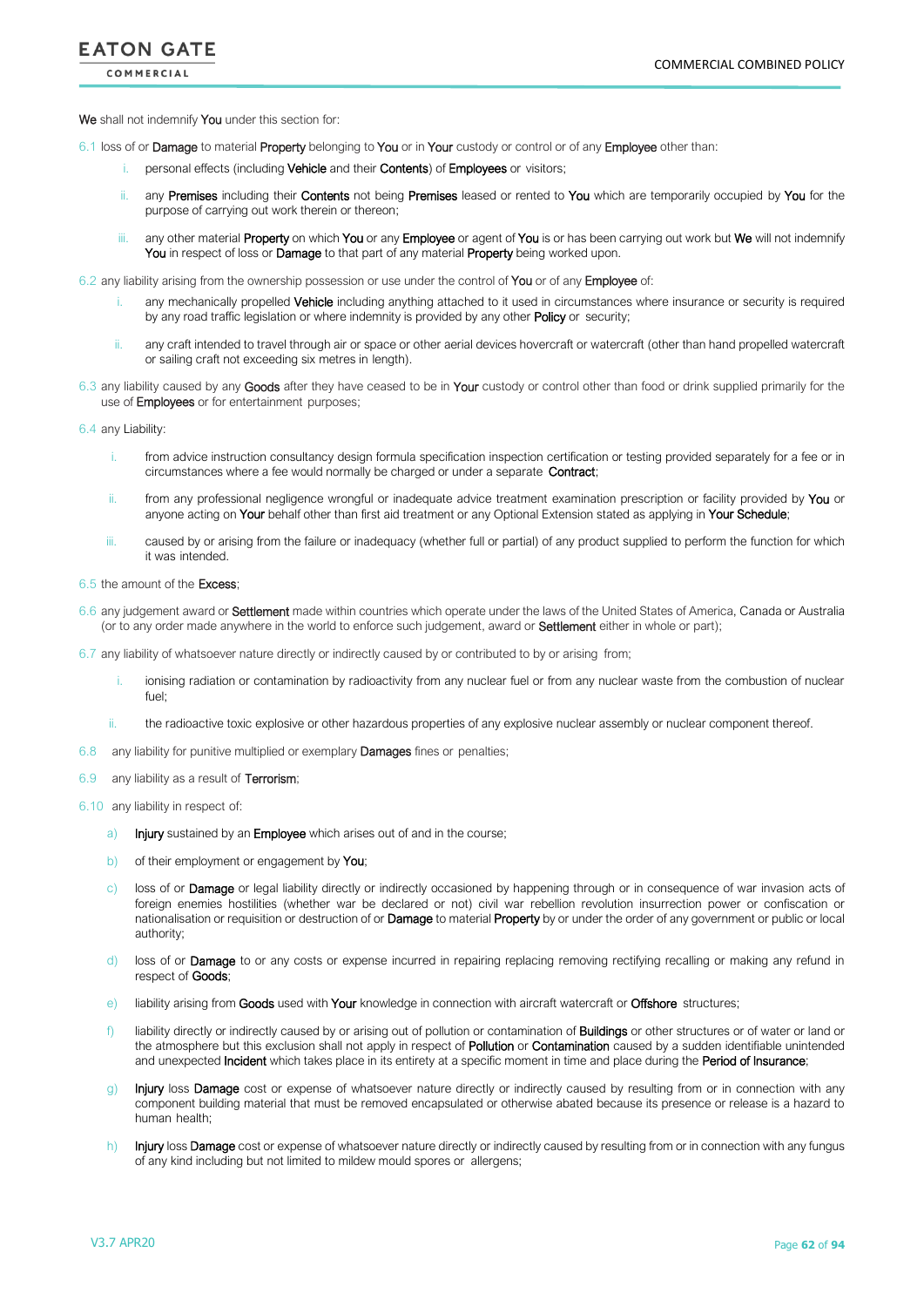#### COMMERCIAL

- i) Injury loss Damage cost or expense of whatsoever nature directly or indirectly caused by or contributed to by or arising from the manufacture production storage or handling of Asbestos or materials containing Asbestos.
- 6.11 any liability which is assumed by You by agreement unless such liability would have attached in the absence of such agreement
- 6.12 any liability arising from work undertaken in any Hazardous Trade or Location.
- 6.13 any liability arising directly or indirectly from Abuse.

For the purpose of this Exclusion the term Abuse shall mean:

- i. acts of hurting or injuring mentally or physically by maltreatment or ill-use
- ii. acts of forcing sexual activity rape or molestation or
- repeated or continuing contemptuous coarse or insulting words or behaviours.

# Sub-Section 6(b) – Products Liability

#### (Operative only if stated in the Schedule)

Certain words have specific meanings for the purpose of this section, General exclusions also apply to this section.

## Definitions for Sub-Section 6(b) – Products Liability

#### Goods

Goods or products (including containers labelling instructions or advice provided in connection therewith) manufactured sold supplied erected repaired altered treated transported serviced or installed by You in the course of the Business.

#### Injury

Bodily Injury, death illness or disease causing Bodily Injury.

#### **Offshore**

From the moment in time that an Employee shall embark onto any conveyance at the point of final departure on land to any Offshore installation until the moment in time that an Employee shall disembark from any conveyance onto land upon their return from any Offshore installation.

## Cover

## Indemnity

We will indemnify You against all sums that You shall become legally liable to pay as Damages including claimants' costs and expenses which arise in connection with the Business in respect of:

- a) accidental **Injury** to any person;
- b) accidental loss of or **Damage** to material **Property**.

Occurring anywhere in the World other than at Your Premises during the Period of Insurance and caused by Goods.

All costs and expenses incurred by You (save as described below) with Our written consent in respect of any claim against You which may be the subject of indemnity under this **Policy**.

The payment of legal and other defence fees incurred with Our written consent and to a limit of £50,000 arising out of any one occurrence for representing You at:

- a) any Coroner's Inquest or Fatal Accident Inquiry in respect of any death and at which You or Your Employee has been requested to give evidence;
- b) proceedings in any court of Summary Jurisdiction arising out of any alleged breach of statutory duty resulting in Injury or loss of or Damage to material Property which may be the subject of indemnity under this Policy.

## Limit of Indemnity

Our maximum liability payable under this section in respect of Damages shall not exceed the Limit of Indemnity stated in the Schedule in any one Period of Insurance.

Any costs and expenses which may be the subject of indemnity under this Policy will be payable in addition to the Limit of Indemnity.

# Additional Condition Applicable to this Section

## Declaration Condition

If the premium or part of any premium is calculated on estimates You have supplied to Us You shall keep a record of all such relevant particulars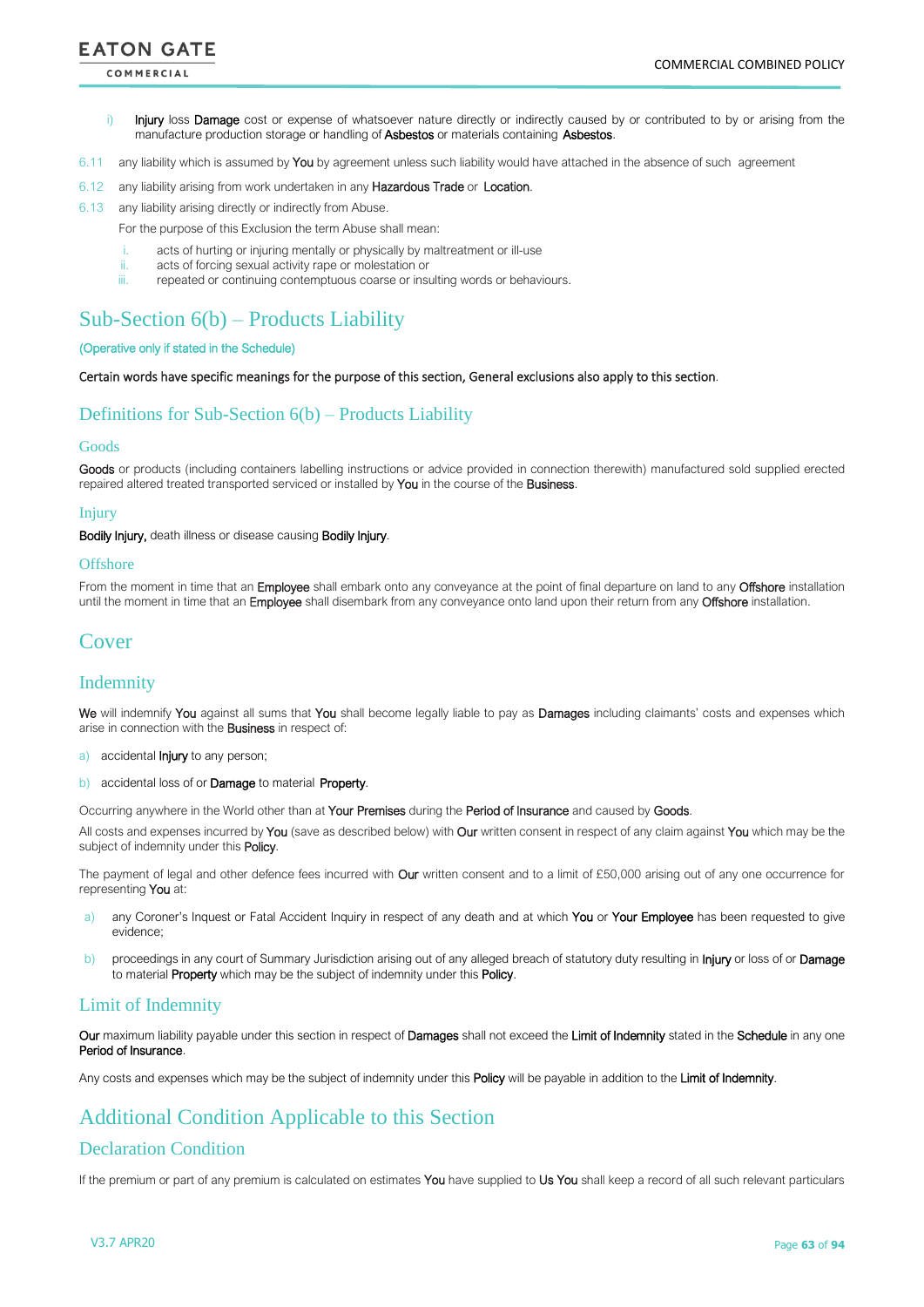#### COMMERCIAL

and shall allow Us to inspect such records at any reasonable time.

You shall furnish Us with such information as We may require at the expiry of each Period of Insurance within the Period specified by Us The premium shall be adjusted annually and any difference shall be paid by or returned to You subject to any agreed minimum or deposit premium specified in the Schedule.

## **Extensions**

## i. Consumer Protection Act 1987 and Food Safety Act 1990

We will provide indemnity to You and at Your request any director, partner or Employee in respect of legal costs and expenses incurred with Our written consent in the defence of any criminal proceedings brought for a breach of Part II of the Consumer Protection Act 1987 and Sections 7 and 8 of the Food Safety Act 1990 including such legal costs and expenses incurred in an appeal against conviction arising from such proceedings and prosecution costs awarded in connection therewith.

Provided that:

- a) the proceedings relate to an offence alleged to have been committed during the Period of Insurance and in the course of the Business;
- b) We shall not provide indemnity in respect of:
	- i. fines or penalties of any kind;
	- ii. any proceedings arising from circumstances for which indemnity is provided by any other insurance;
	- iii. proceedings consequent upon a deliberate act by or omission of any person entitled to indemnity under this section Extension if the result thereof could reasonably have been expected having regard to the nature and circumstances of such act or omission;
	- iv. proceedings which arise out of any activity or risk excluded from this Policy.
- c) the director partner or Employee shall as though they were You be subject to the terms Exclusions and Conditions of this Policy insofar as they can apply.

## ii. Cross Liabilities

If You comprise more than one party We will under this section provide indemnity to each such party in the same manner and to the same extent as if a separate Policy had been issued to each of them Provided that nothing in this Extension shall increase Our liability to pay any amount exceeding the Limit of Indemnity of the operative section(s) regardless of the number of persons claiming to be indemnified.

## Additional extensions only operative if shown on the Schedule

#### Financial Loss

The indemnity provided by Section 6 (b) of this Policy is extended to indemnify You against all such sums that You shall become legally liable to pay as Damages and costs and expenses of claimants in respect of accidental financial loss; but the Indemnity will only apply to:

- a) a claim which is first made in writing against You during the Period of Insurance; and
- b) which is notified to Us during the same Period of Insurance or within 30 days after the expiry of such Period of Insurance

Provided that:

- a) Our liability under this extension for all Damages and claimants costs and expenses arising out of all claims first made against You during any one Period of Insurance shall not in the aggregate exceed the sum of £250,000; and
- b) You shall be responsible under this extension for the first 10% of all Damages and claimants costs and expenses payable in respect of each and every claim made against You subject to You being responsible for a minimum amount of £5,000 in respect of each and every such claim

#### Exclusions Applicable to Financial Loss:

The indemnity provided by this extension will not apply to legal liability:

- a) in respect of:
	- i. **Injury** to any person;
	- ii. loss of or Damage to material Property;
	- iii. nuisance trespass obstruction loss of amenities or interference with any right of way air light or water; or
	- iv. wrongful arrest detention imprisonment or eviction of any person or invasion of the right of privacy.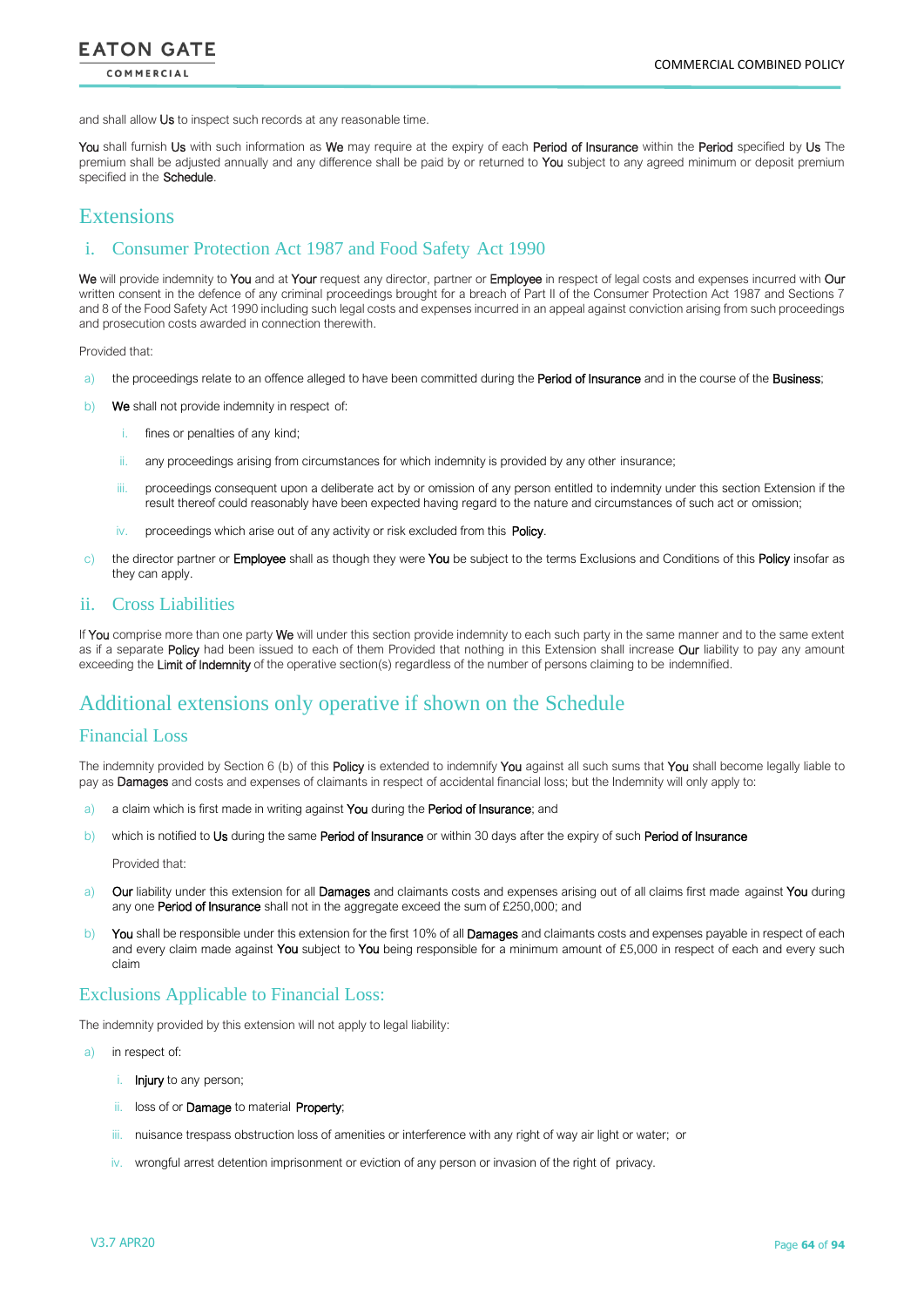#### COMMERCIAL

- b) arising under **Contract** whether by virtue of express agreement or otherwise;
- c) for the actual cost or value of any Products Supplied or replacement, repair, removal or reinstatement of any Products Supplied;
- d) for:
	- i. liquidated Damages fines penalties or payments to any statutory authority arising out of the enforcement of any statutory requirement or duty;
	- ii. libel slander or passing off or infringement of patent copyright trademark or trade name;
	- iii. financial loss sustained by any Employee arising out of or in the course of employment by You.
- e) caused by or arising from:
	- i. breach of professional duty or service or any error or omission in estimates or advice given by You or on Your behalf in a professional capacity or in design plan drawings or specification for which a fee is charged or would normally be charged;
	- ii. Property in the custody or under Your control or any Employee or failure to return such Property;
	- iii. the storage processing or transmission by You or on Your behalf of computer Data;
	- iv. delay non-completion or non-delivery;
	- v. any act of fraud or dishonesty by You or any Employee; or
	- vi. any circumstances known to You at inception of this extension which may give rise to a claim for financial loss.
- f) arising:
	- i. outside the **Territorial Limits**:
	- ii. out of any cause giving rise to financial loss happening before the Retroactive Date which, unless specified to the contrary, shall be the inception date of this Policy.

# Special Conditions Applicable to this Section

These conditions of Cover apply only to this Policy section.

You must comply with the following conditions to have the full protection of Your Policy.

Conditions may specify circumstances whereby non-compliance will mean that You will not receive payment for a claim. However, You will be covered and We will pay Your claim if You are able to prove that the non-compliance with these conditions could not have increased the risk of the loss which actually occurred in the circumstances in which it occurred.

## Bona Fide Sub Contractors

The following conditions apply to this section, in respect to where work is undertaken on Your behalf by any sub-contractor other than a labour only sub-contractor You must take reasonable steps to obtain confirmation from the sub-contractor prior to starting work that they have insurance in force throughout the Period of the work they are undertaking.

A written record must be retained by You for inspection by Us if a claim arises for which the sub-contractor may have a responsibility showing evidence of:

- a) Employers Liability insurance in the name of the sub-contractor covering liability to **Employees** in accordance with any law relating to compulsory insurance;
- b) Public Liability insurance covering the legal liability of the sub-contractor to anyone who is not one of their **Employees** and which:
	- i. has a limit of indemnity not less than the public liability Limit of Liability shown in Your Schedule or any other amount agreed by Us in writing;
	- ii. includes a clause providing benefit of Cover to You in similar terms to clause (vi) Indemnity to Principal of Section 6 Public Liability;
	- iii. covers the type of work carried out by the sub-contractor in connection with works being undertaken If You do not comply with this condition We will not pay Your claim.

## Housing Grants Construction and Regeneration Act 1996

The following conditions apply to this section, in respect of any Event and/or occurrence which may be the subject of indemnity under this section arising out of a decision made by an adjudicator in connection with any dispute which has been referred to adjudication in accordance with the provisions of the Housing Grants Construction and Regeneration Act 1996 that:

You give immediate notice directly to Us of: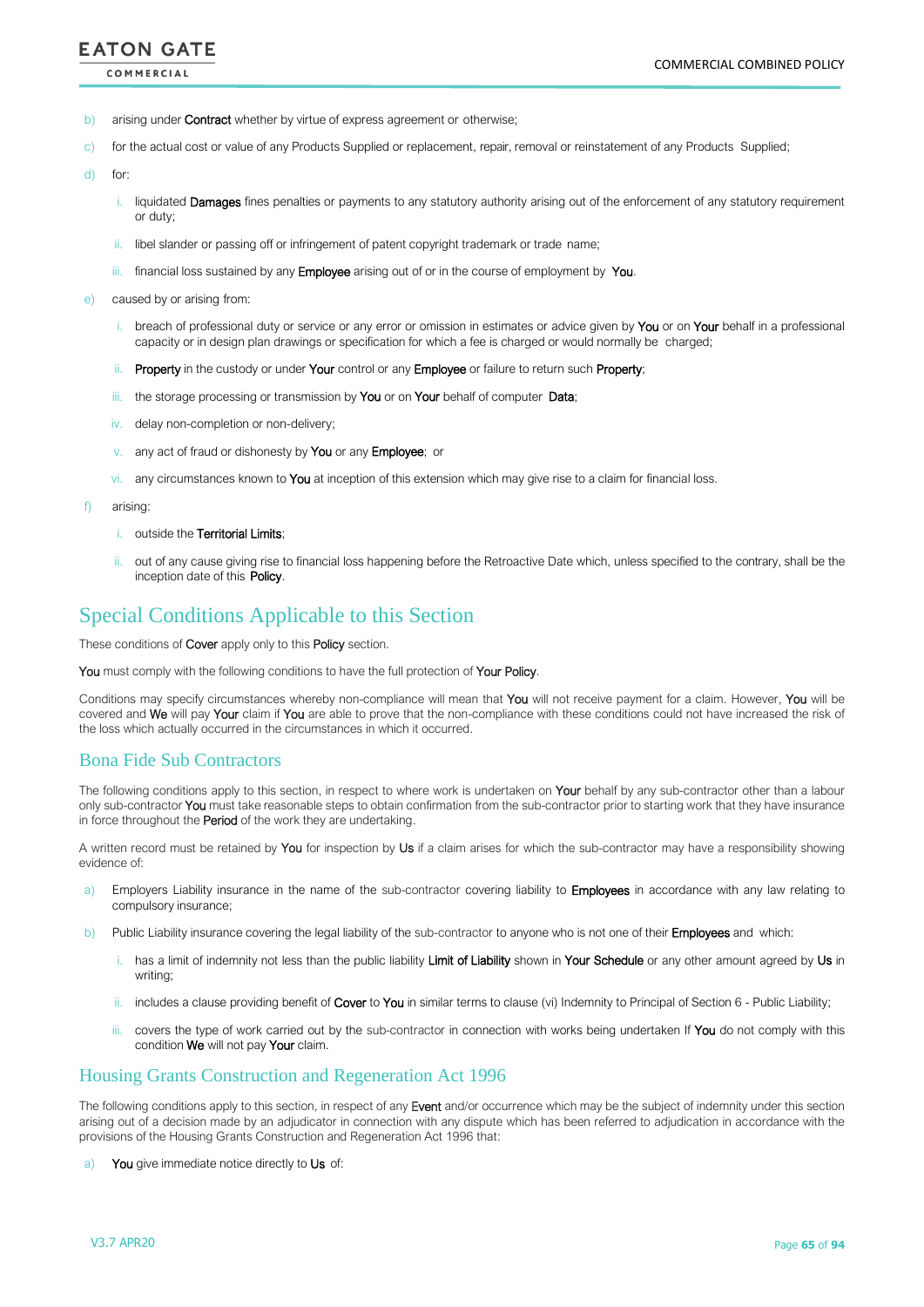- i. receipt of any notice of intent or other documents making reference to adjudication;
- ii. becoming aware that a dispute is likely to be referred to adjudication;
- iii. a decision by You to refer a dispute to adjudication.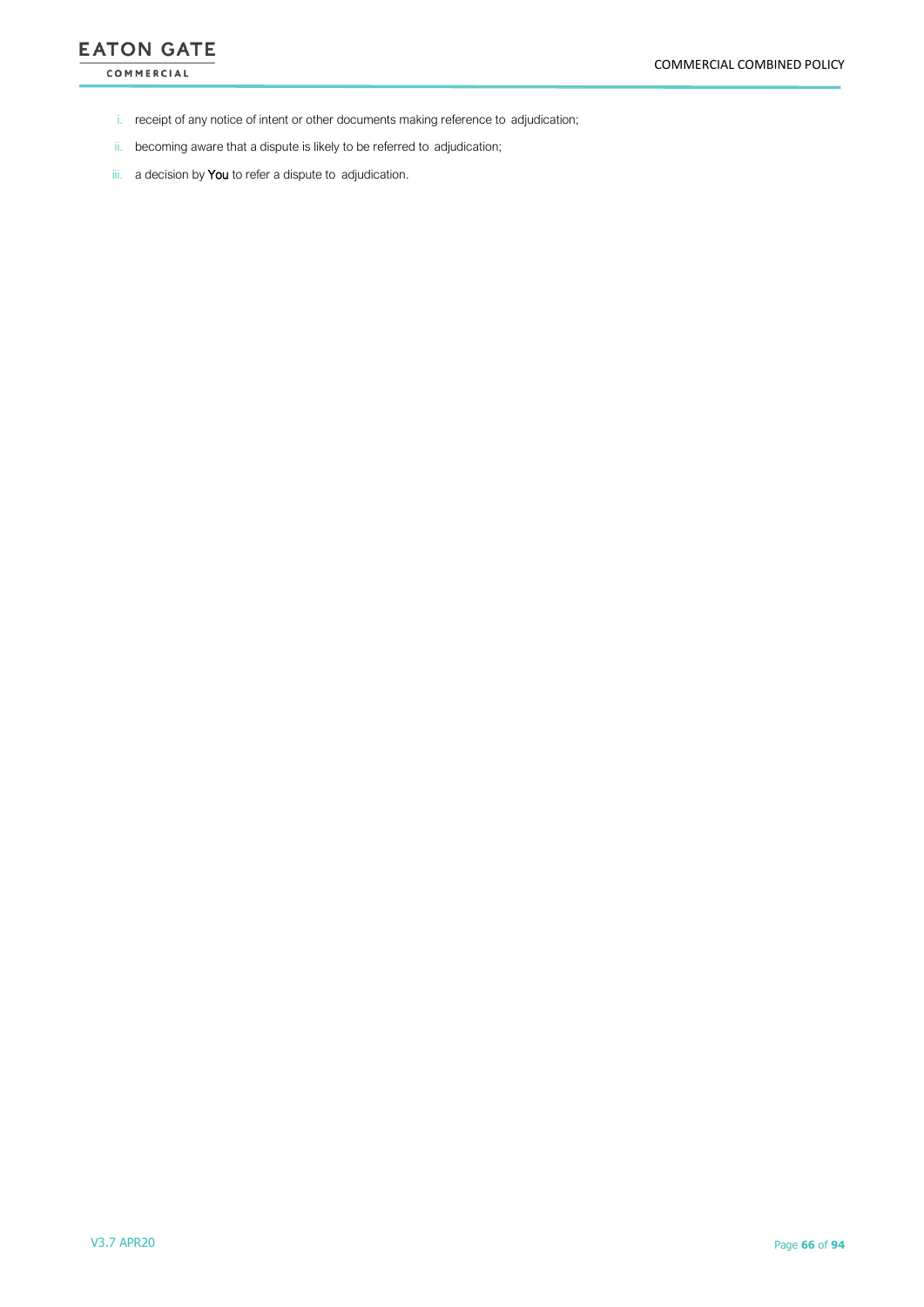#### b) You will:

- i. provide full written details and/or any other applicable evidence in respect of any matter notified under (a) above directly to Us within 48 hours of it occurring by Registered Post;
- ii. meet any request direction or timetable of the adjudicator.
- You will not without Our written consent:
	- i. make any admission offer promise payment in respect of any matter which is the subject of indemnity under this Policy;
	- ii. agree to accept the decision of any adjudicator as finally determining the dispute with no further reference to the rights of reference to legal proceedings arbitration or alternative dispute resolution.
- d) We will be entitled to take over and conduct in Your name the defence or Settlement of any claim for indemnity or Damages or otherwise involving a dispute referred to adjudication Subject always to the terms Exclusions Conditions and limitations of this Policy.

If You do not comply with this condition, We will not pay Your claim.

#### Underground Services Condition

We shall not indemnify You in respect of Damage to pipes cables mains or other underground services arising out of or caused by digging drilling boring excavation or earth moving operations unless the undernoted precautions are complied with on each occasion:

- prior to the commencement of any excavation digging boring or earth moving work You shall take or cause to be taken all reasonable measures to identify the location of all underground pipes cables mains and other services with their owner or the relevant authority responsible and retain a written record of such measures;
- b) You shall convey the location of such underground pipes cables mains and other services to those Employees or contractors carrying out such work on Your behalf;
- c) You Your Employees or any contractors carrying out work shall adopt or cause to be adopted a method of work which minimises the risk of Damage to such underground pipes cables mains and other services.

If You do not comply with this condition, We will not pay Your claim.

# **Exclusions**

What is not Covered (see also General exclusions):

We shall not indemnify You under this section for:

- 6(b).1 liability caused by or in connection with any Goods to Your knowledge exported to or used in the United States of America, Canada or Australia;
- 6(b).2 liability caused by any Goods in Your custody or control;
- 6(b).3 the amount of the Excess;
- 6(b).4 any judgement award or Settlement made within countries which operate under the laws of the United States of America, Canada or Australia (or to any order made anywhere in the world to enforce such judgement, award or Settlement either in whole or part);
- $6(b)$ .5 any liability of whatsoever nature directly or indirectly caused by or contributed to by or arising from:
	- i. ionising radiation or contamination by radioactivity from any nuclear fuel or from any nuclear waste from the combustion of nuclear fuel;
	- ii. the radioactive toxic explosive or other hazardous properties of any explosive nuclear assembly or nuclear component thereof.
- $6(b).6$  any liability for punitive multiplied or exemplary **Damages** fines or penalties;
- 6(b).7 any liability as a result of Terrorism;
- 6(b).8 any liability in respect of:
	- i. Injury sustained by an Employee which arises out of and in the course of their employment or engagement by You;
	- loss of or Damage or legal liability directly or indirectly occasioned by happening through or in consequence of war invasion acts of foreign enemies hostilities (whether war be declared or not) civil war, rebellion revolution insurrection military or usurped power or confiscation or nationalisation or requisition or destruction of or Damage to material Property by or under the order of any government or public or local authority;
	- iii. loss of or Damage to or any costs or expense incurred in repairing replacing removing rectifying recalling or making any refund in respect of Goods;;
	- iv. liability arising from Goods used with Your knowledge in connection with aircraft watercraft or Offshore structures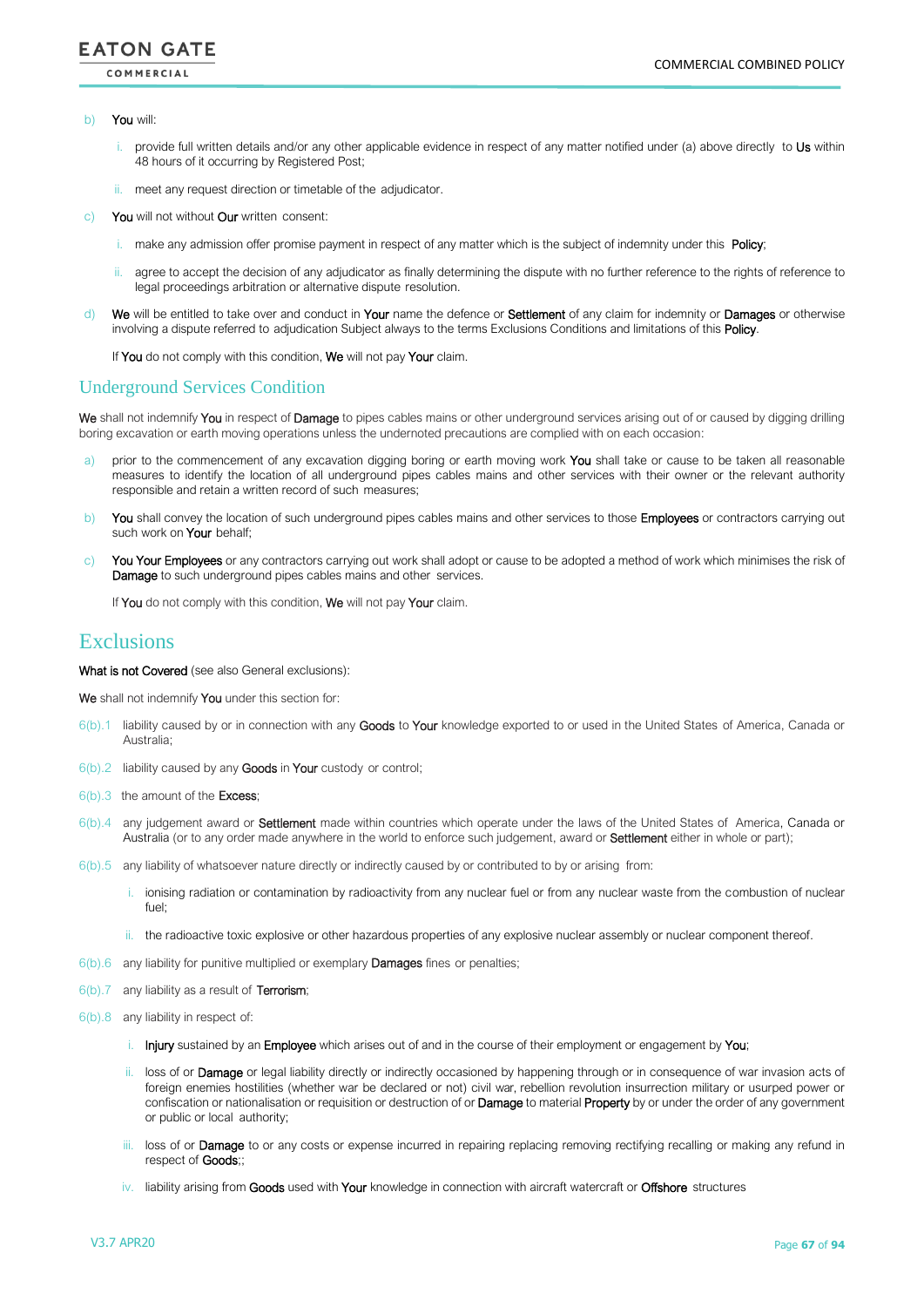COMMERCIAL

- v. liability directly or indirectly caused by or arising out of Pollution or Contamination of Buildings or other structures or of water or land or the atmosphere, but this exclusion shall not apply in respect of Pollution or Contamination caused by a sudden identifiable unintended and unexpected **Incident** which takes place in its entirety at a specific moment in time and place during the Period of Insurance;
- vi. Injury loss, Damage cost or expense of whatsoever nature directly or indirectly caused by resulting from or in connection with any component building material that must be removed encapsulated or otherwise abated because its presence or release is a hazard to human health;
- vii. Injury loss, Damage cost or expense of whatsoever nature directly or indirectly caused by resulting from or in connection with any fungus of any kind including but not limited to mildew mould spores or allergens;
- viii. Injury loss, Damage cost or expense of whatsoever nature directly or indirectly caused by or contributed to by or arising from the manufacture production storage or handling of Asbestos or materials containing Asbestos.
- $6(b).9$  any liability which is assumed by You by agreement unless such liability would have attached in the absence of such agreement;
- 6(b).10 any liability caused by or arising from the failure or inadequacy (whether full or partial) of any product supplied to perform the function for which it was intended.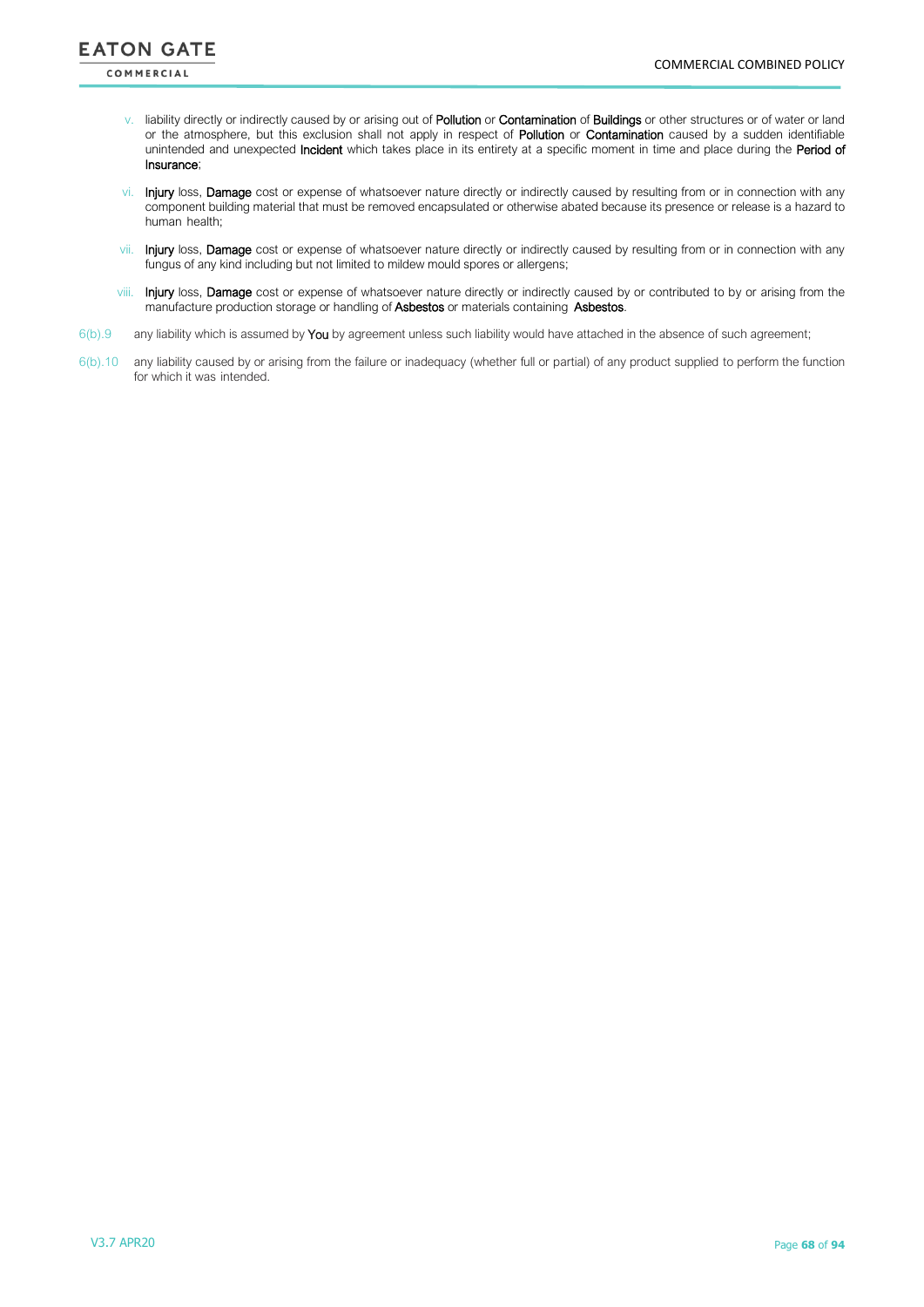# Section 7 – Contract Works Own and Hired in Plant and Tools

#### This section is only operative if shown as Insured on the Schedule

Certain words have specific meanings for the purpose of this section, General exclusions also apply to this section.

## **Definitions**

Refer also to the Policy Definitions at the beginning of this Policy.

The following additional definitions apply to this section and shall keep the same meaning wherever they appear in this section.

## Contract Price

The sum agreed between You and Your principal or his Employee as payment or completion of the Contract Works or where there is no principal or **Employee** the value of the **Contract Works** to be completed on site.

#### Existing Structures

Any Property (including fixtures fittings and Contents) which prior to the commencement of any Contract forms part of any structure.

### Hired in Plant

Plant scaffolding, site huts and temporary Buildings hired in by You for use in connection with any Contract while anywhere within the Territorial Limits including transit other than by sea or air.

#### Insured Person

Each of Your Directors partners principals or permanent Employees.

#### Maintenance Period

The Period indicated in the conditions of the Contract but not exceeding 12 months during which You are responsible for rectifying defects.

#### Own Plant

Plant scaffolding, site huts and temporary **Buildings** owned by You while anywhere within the Territorial Limits including transit other than by sea or air.

## Practical Completion

#### Contract Works which are:

- a) completed; or
- b) complete except for the prospective buyers or tenant's choice of decorations or final fitments.

#### Property Insured

- a) the Contract Works;
- b) Own Plant and Hired in Plant which You own or for which You are responsible as stated in the Schedule.
- c) Tools and Business Equipment

## Tools and Business Equipment

Hand Tools hand held portable power Tools ladders and Business materials and mobile phones belonging to or borrowed or leased by any Insured Person.

## Cover

We will indemnify You in respect of Damage to the Property Insured described in each item of the Schedule sustained within the Territorial Limits during the Period of Insurance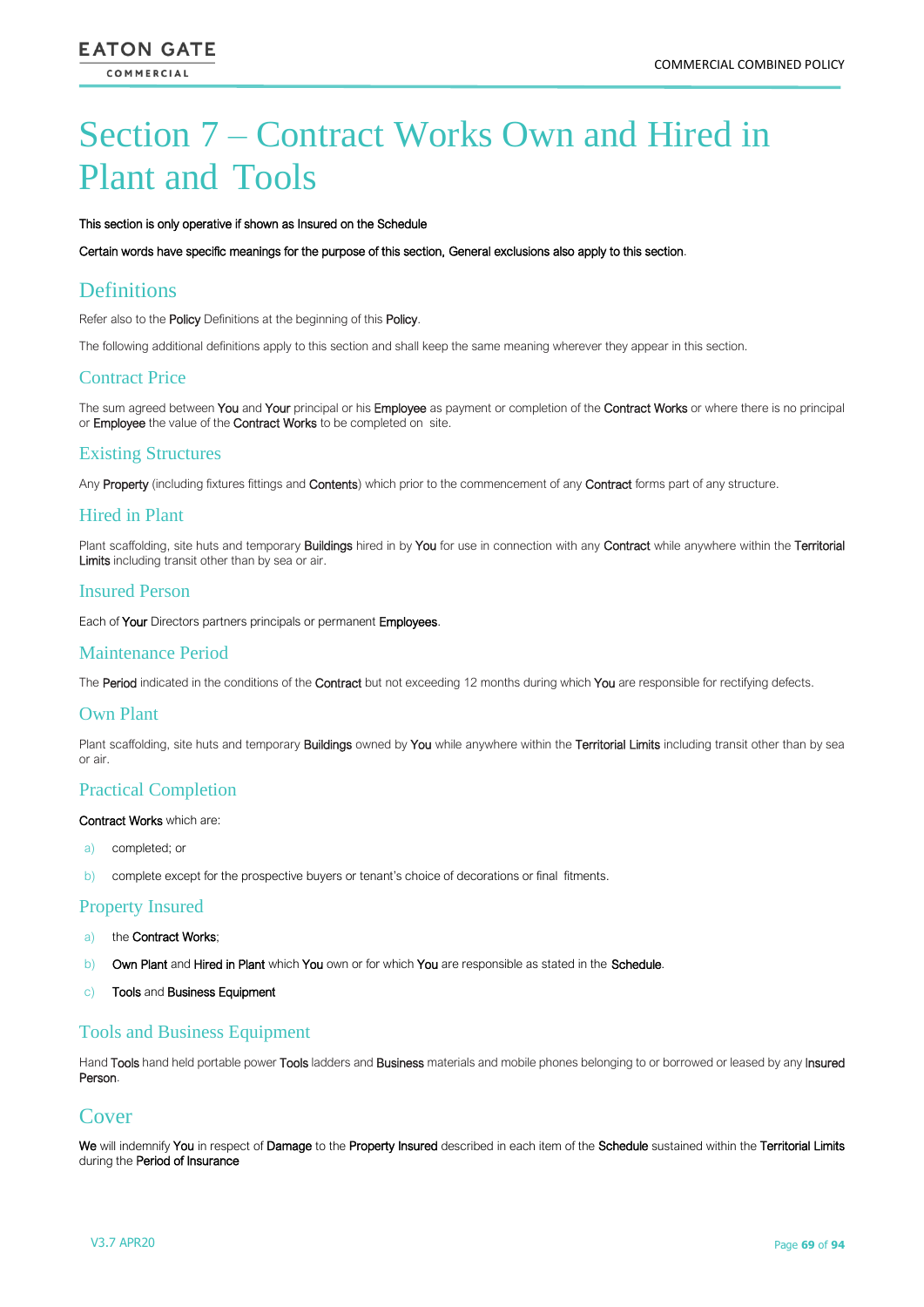COMMERCIAL

# **Exclusions**

What is not Covered (see also General exclusions):

We shall not indemnify You under this section for:

- a) the amount of the **Excess**;
- b) liquidated Damages fines or any other penalties under Contract for delay or non-completion or loss of market;
- c) Damage due to any willful act or willful neglect by You;
- d) the cost of normal upkeep or making good;
- e) Damage:
	- i. by disappearance or shortage discovered only when an inventory is taken, or which is not traceable to an event;
	- ii. caused by pollution or contamination other than that of or to the Property Insured.
- f) Damage to any part of the permanent works:
	- i. for which a certificate of completion has been issued;
	- ii. which has been completed and handed over to Your employer or principal; or
	- iii. taken into use unless the Damage occurs:
		- i. during the Maintenance Period but caused before the beginning of the Maintenance Period;
		- ii. while You are carrying out Your obligations under the Maintenance Period;
		- iii. within 14 days of the issue of a certificate of completion but only to the extent You are responsible under the conditions of the Contract.
- g) Damage as a result of:
	- i. wear and tear or gradual deterioration depreciation erosion the action of light or atmosphere moths vermin insects or parasites;
	- ii. frost corrosion dampness dryness evaporation contamination wet or dry rot marring scratching bruising mildew mould or toxic mould;
	- iii. normal maintenance or repair;
	- iv. mechanical or electrical breakdown or derangement or from adjustment or repair;
	- v. confiscation nationalisation requisition seizure or wilful destruction by any Government Public Municipal Local or Customs Authority.

#### h) Damage to:

#### i. Existing Structures;

- any mechanically propelled Vehicle including any trailer attached thereto which is licensed for road use and for which insurance or security under road traffic act legislation is required other than a Vehicle used solely as a tool of trade;
- iii. any aircraft or waterborne vessel;
- iv. Property for which You are relieved of responsibility by the conditions of the Contract;
- v. rubber tyres by the application of brakes or by punctures cuts or bursts;
- vi. Contract Works in connection with the Hazardous Trades and Locations.
- i) In respect of Damage to Tools and Business Equipment any Damage;
	- 1. by theft or attempted theft;
		- a) from any unattended open or soft-topped Vehicle;
			- b) from any other unattended Vehicle unless:
				- i. all doors and windows and other points of access have been closed and locked and any security devices correctly set to operate and all keys to doors ignition and other services removed and the Insured Property is hidden from view;
				- ii. such Vehicle is in a securely locked building or guarded security park between the hours of 9.00pm and 6.00am.
			- c) whilst left unattended:
				- on any site or Premises where You or any Employee is carrying out work;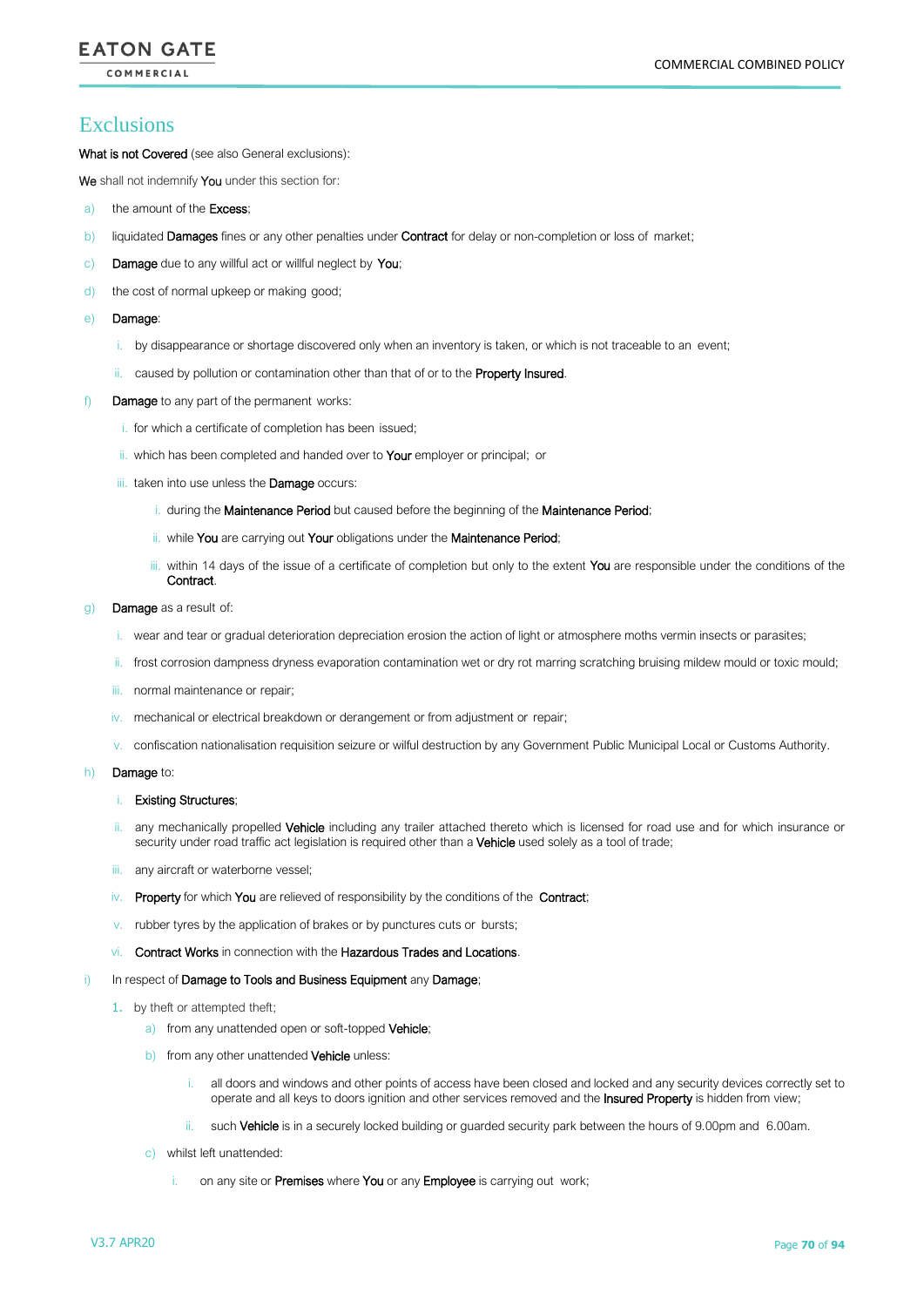ii. elsewhere unless stored in a securely locked room or building.

#### d) by any **Insured Person** or any other **Employee**.

2. caused by or arising out of:

**EATON GATE** COMMERCIAL

- a) wear tear depreciation erosion the action of light or atmosphere a change in temperature moths vermin insects or parasites;
- b) frost corrosion dampness rust dryness evaporation loss of weight contamination wet or dry rot marring scratching bruising or deterioration mildew mould or toxic mould or other deterioration;
- c) any process of cleaning restoring adjusting normal maintenance or repair use contrary to the manufacturer's instructions or interference with any component part;
- d) arising from mechanical or electrical breakdown or derangement.
- $3.$  to:
	- a) Property for which You are relieved of responsibility by the conditions of the Contract;
	- b) cutting edges, cutting Tools, trailing cables, flexible pipes, driving chains, conveyor belts, driving belts or articles of a brittle nature unless caused by fire, lightning or storm or the theft of a complete item.
- j) **Indirect Loss** of any kind;
- $k$ ) unexplained disappearance or inventory shortage;
- I) Property more specifically Insured.

## **Extensions**

## A. Architects Surveyors Legal and Consulting Engineers Fees

The reasonable fees necessarily incurred following Damage Insured by this section to reinstate or repair the Contract Works Our liability under this Extension will not extend to include any fees incurred for preparing any claim where more specifically Insured.

#### B. Continuing Hire Charges

We will indemnify You in respect of Your legal liability to pay continuing hire charges as a result of Damage to any Hired in Plant Insured under this section provided that the Cover for Your Own Plant and/or Hired in Plant is operative Our liability under this Extension will not extend to include Damage due to any wilful act or wilful neglect by You or any amount in Excess of £50,000

#### C. Debris Removal

The reasonable Costs and Expenses necessarily incurred with Our written consent in:

- a) removing debris from the **Contract Site** and the area immediately adjacent;
- b) dismantling and/or demolishing shoring up or fencing off or propping the portion or portions of the **Property Insured**;
- c) clearing and/or repairing drains and service mains on site.

As a result of Damage Insured by this section Our liability under this Extension will not extend to include any costs and expenses arising from pollution or contamination of Property not Insured under this section or any Property more specifically Insured or any amount in Excess of 25% of the estimated Contract Price.

## D. European Community and Public Authorities (including undamaged Property)

The additional costs of reinstatement as may be incurred solely by reason of the necessity to comply with the stipulations of:

- a) European Community Legislation;
- b) Buildings or other regulations under or framed in pursuance of any Acts of Parliament or local authority bye-laws provided that the work of reinstatement must be commenced and carried out without unreasonable delay and in any case must be completed within 12 months of the date of the **Damage** or within such further time **We** may allow (during the said 12 months).

The work may be carried out upon another site (if the stipulations so necessitate) subject to Our liability under this Extension not being increased

Special Condition applicable to this Extension:

If Our liability under this section apart from this Extension is reduced by the application of any terms and/or Conditions of the Policy then Our liability will be reduced in proportion.

Our liability under this Extension will not extend to include: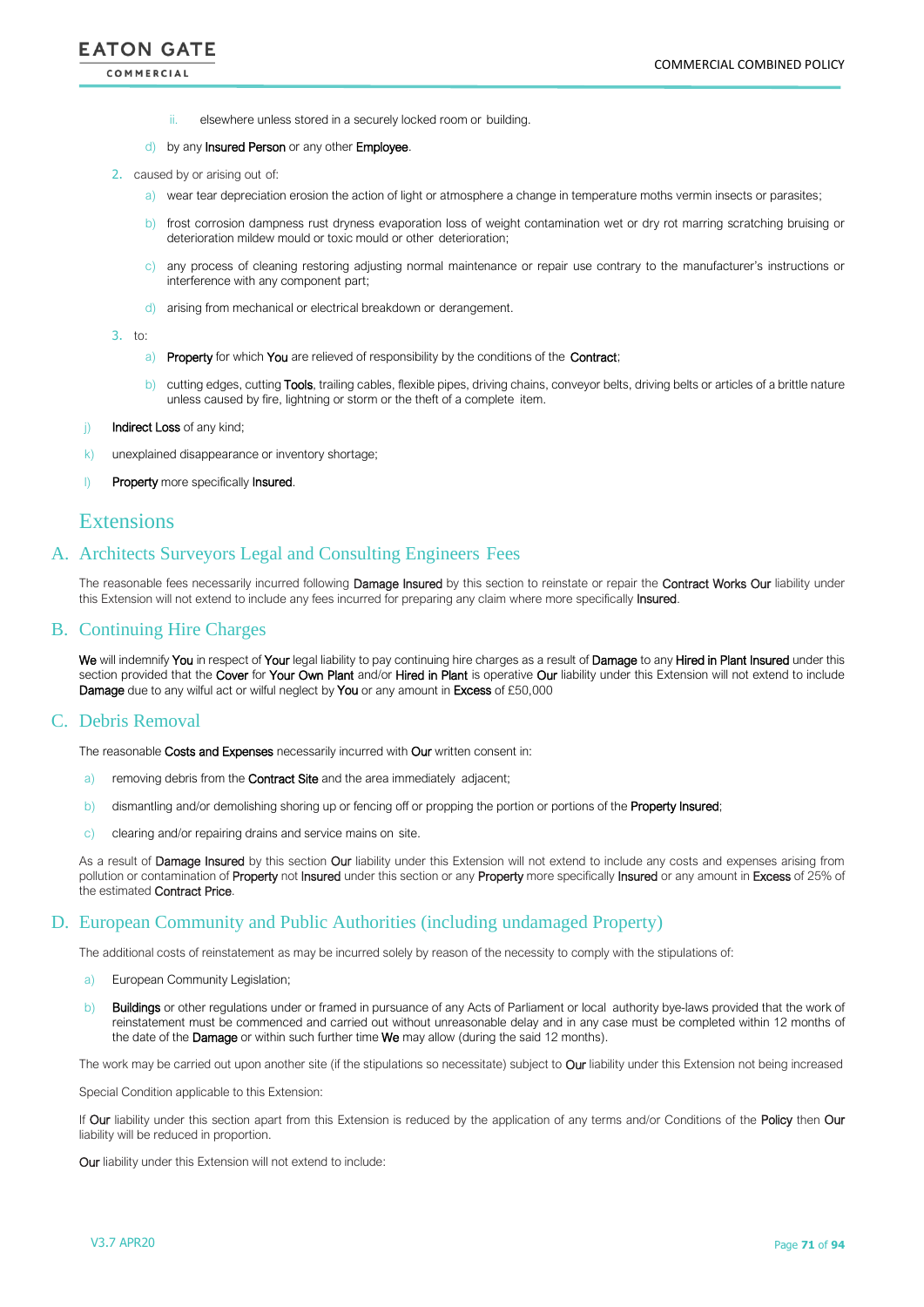- i. any **Damage** occurring prior to the granting of this Extension;
- ii. any amount in **Excess** of 50% of the **Contract Price**;
- iii. in respect of undamaged Property Insured any amount in Excess of 15% of the amount We would have been liable to pay had the Property Insured been wholly destroyed;
- iv. any costs incurred in respect of **Damage** not **Insured** by this section;
- v. associated with an existing requirement which has to be implemented within a given Period;
- vi. associated with any additional rate tax duty or other charge which may become payable following compliance with such legislation regulation of by laws;
- vii. where notice was served upon You before the Damage occurred.

## E. Expediting Costs

The reasonable costs and additional charges for overtime night-work work on public holidays express freight and the like necessarily incurred following Damage to reinstate or repair the Contract Works as part of a claim under this section Our liability under this Extension will not extend to include:

- i. any costs in Excess of 10% of the estimated Contract Price or £10,000 whichever is the lesser;
- ii. any costs incurred which would result in the completion of the Contract at a faster rate than would have been obtained had Damage not occurred.

## F. Free Issue Materials

The Contract Works will include any free issue material for incorporation into the Contract which are:

- a) issued free to **You** or on behalf of **Your** employer; and
- b) for which You are responsible under conditions of the Contract.

#### G. Immobilised Plant

We will indemnify You for the necessary costs incurred in the reCovery of Your Own Plant and/or Hired in Plant which may become immobilised or immovable as a result of Damage Insured by this section whilst being used in connection with any Contract undertaken by You provided that the Cover for Your Own Plant and/or Hired in Plant is operative Our liability under this Extension will not extend to include Immobilisation or immovability due to mechanical or electrical breakdown.

#### H. Indemnity to Principals

The interest of Your employer/principal solely to the extent required by the conditions of Contract in force between You and Your employer/principal is included Provided that each person will as though they were You observe fulfil and be subject to the terms of this Policy insofar as they can apply.

#### I. Off Site Storage

The insurance by this section extends to apply to materials allocated to any Contract whilst temporarily stored anywhere within the Territorial Limits provided You are responsible for them under the Contract.

### J. Re-drawing Plans and Documents

The reasonable costs and expenses necessarily incurred in re-writing or re-drawing plans drawings or other Contract documents following Damage Our liability under this Extension will not extend to include any costs and expenses in Excess of £50,000.

## K. Speculative Building

We will indemnify You in respect of Damage to any private dwelling You have erected on a speculative basis.Our indemnity will cease on:

- the date You sell lease or rent the Property; or
- b) 90 days from **Practical Completion** whichever is the earlier.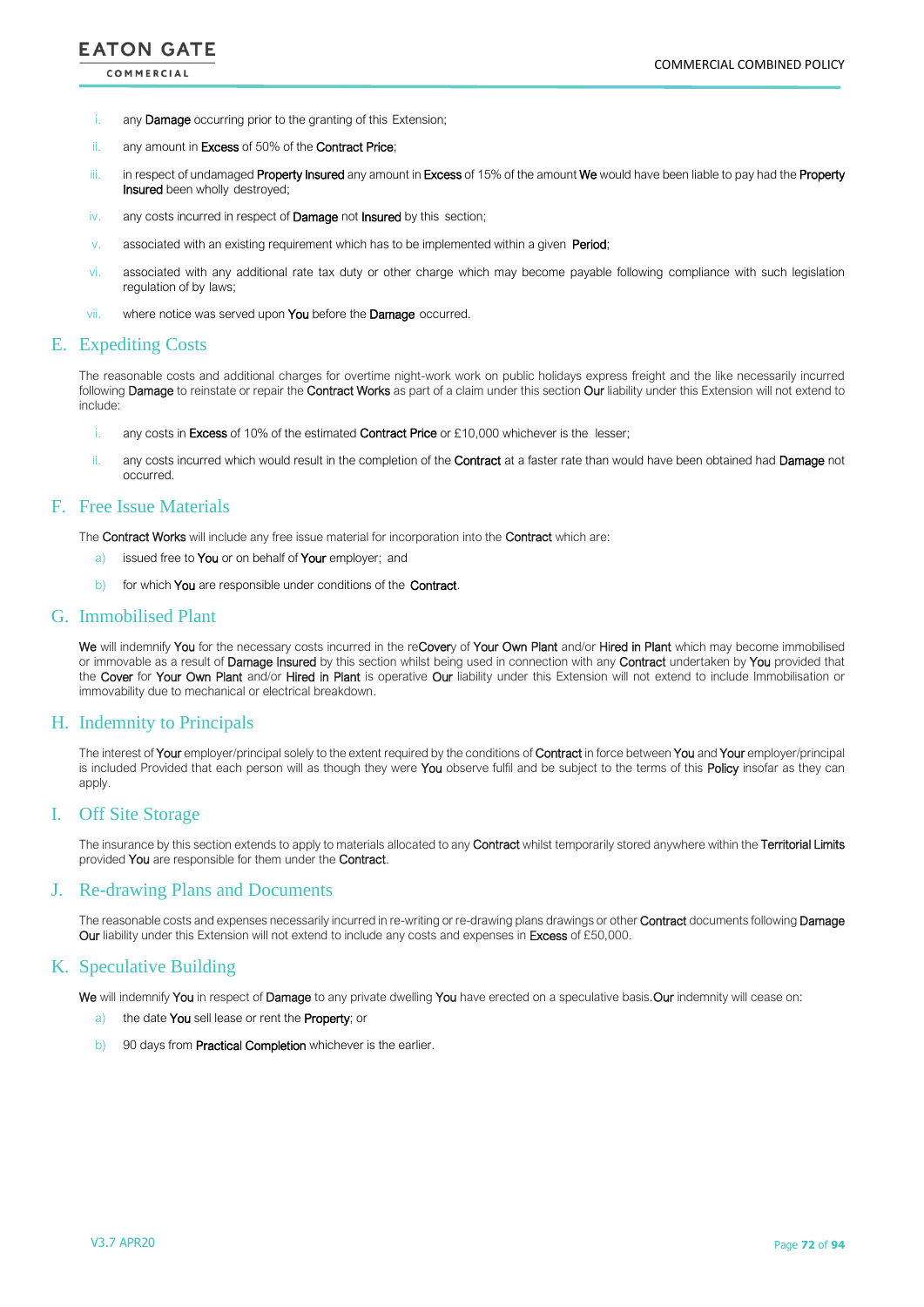### Special Conditions Applicable to this Section

These conditions of Cover apply only to this Policy section.

You must comply with the following conditions to have the full protection of Your Policy.

Conditions may specify circumstances whereby non-compliance will mean that You will not receive payment for a claim. However You will be Covered and We will pay Your claim if You are able to prove that the non-compliance with these conditions could not have increased the risk of the loss which actually occurred in the circumstances in which it occurred.

#### 7.1 Automatic Reinstatement of Sum Insured

Unless there is written notice by Us to the contrary in the event of Damage under this section We will automatically reinstate the Sum Insured provided that You undertake to pay the appropriate additional premium.

#### 7.2 Basis of Claims Settlement

We may at Our option repair reinstate or replace any Property which has suffered Damage or pay the amount of Damage in Money We shall not be responsible for the cost of any alterations additions improvements or overhauls carried out on the occasion of repair.

#### 7.3 Condition of Average

If at the time of the Damage the Sum Insured is less than the total value of the Property You will be considered as Your own Insurer for the difference and bear a proportionate share of the loss.

#### 7.4 Limit of Liability

- a) Our liability for the repair or restoration of the Contract Works Damaged in part only shall not exceed the amount which would had been payable had such Contract Works been wholly destroyed.
- b) Our liability for the repair or restoration of Own Plant or Hired in Plant Damaged in part only shall not exceed the amount which would had been payable had such Own Plant or Hired in Plant been wholly destroyed.
- c) the maximum amount payable in respect of any one loss under this section shall not exceed the Sum Insured stated against each item in the Schedule.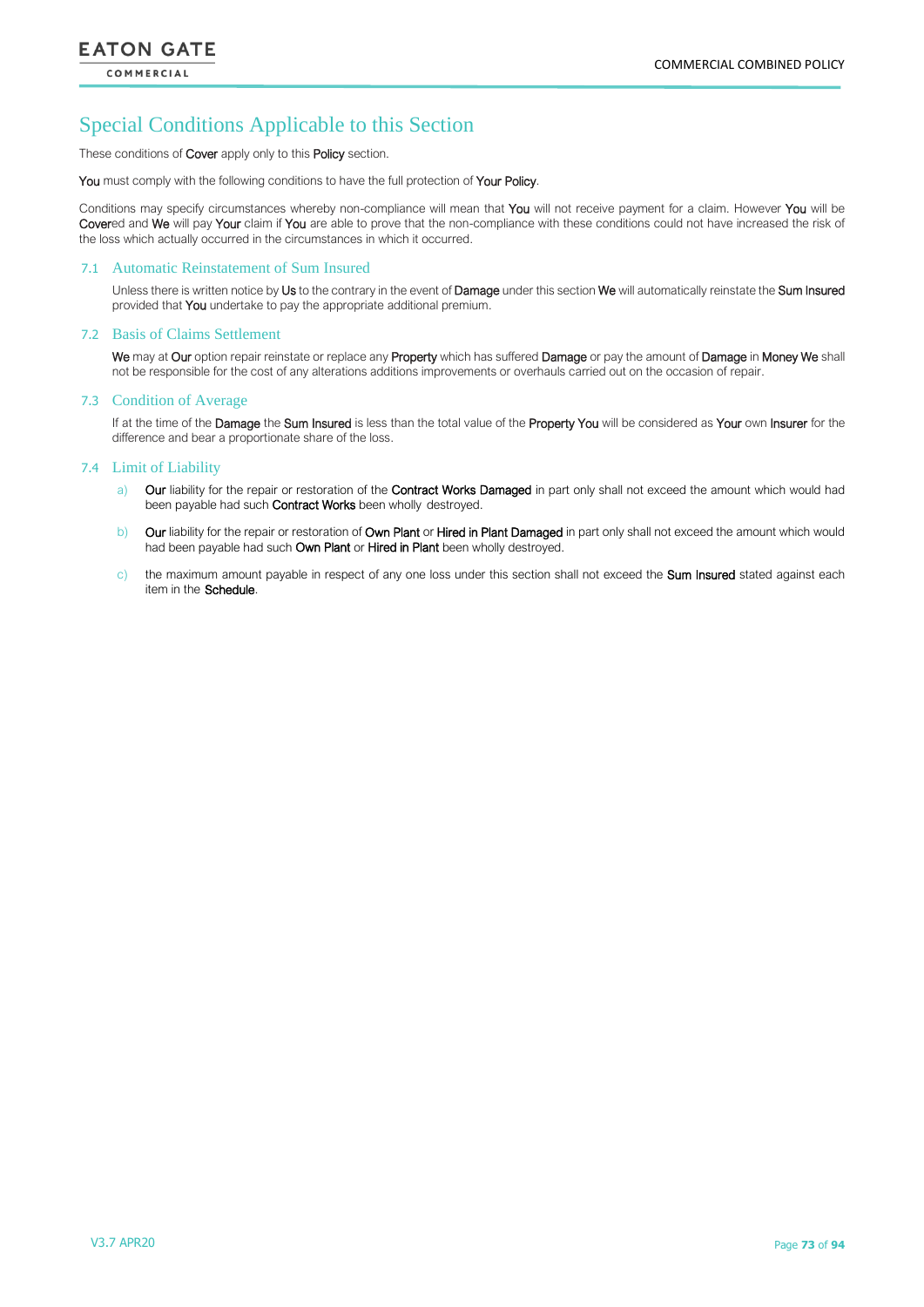# Section 8 – All Risks (Specified Items)

#### (Operative only if stated in the Schedule)

Certain words have specific meanings for the purpose of this section, General exclusions also apply to this section.

### Definitions for Section 8 – All Risks (Specified Items)

#### **Excess**

The first amount of each and every claim (as shown in the Schedule) for which You are responsible at each separate Premises after the application of all other terms and conditions of the insurance including but not limited to any Condition of Average.

#### Geographical Area

- a) the Premises.
- b) anywhere in the **Territorial Limits**.
- c) elsewhere in any country of the European Union other than those specified in (b).
- d) worldwide which means anywhere in the world other than in countries specified in (b) and (c).

### Cover

We will indemnify You against loss or Damage to any of the Property shown in the Schedule by any accident or misfortune of a fortuitous nature occurring anywhere in the Geographical Area shown on the Schedule for an amount in respect of:

- a) Property lost or stolen such sum as shall be equal to the intrinsic value of the Property at the time of the loss;
- b) Damage to Property such sum as shall be sufficient to make good the Damage.

### **Exclusions**

What is not Covered (see also General exclusions):

- 8.1 the amount of the **Excess** shown in the **Schedule**;
- 8.2 Damage:
	- a) by theft or attempted theft to Property left unattended unless contained in a securely locked building compound or Vehicle which has been securely locked at all access points to Property more specifically Insured;
	- b) by wear and tear depreciation erosion the action of light or atmosphere moths vermin insects or parasites;
	- c) any process of cleaning dyeing restoring adjusting or repairing;
	- d) by normal maintenance or repair;
	- e) by frost corrosion dampness dryness evaporation loss of weight contamination wet or dry rot marring scratching bruising or deterioration mildew mould or toxic mould;
	- due to any change in temperature;
	- g) arising during installation maintenance removal or use contrary to the manufacturer's instructions or interference with any component part;
	- h) arising from its own mechanical or electrical breakdown or derangement or arising from adjustment or repair other than by fire;
	- i) by official confiscation or detention;
	- j) due to the erasure or distortion of information on computer **System**s or their records.

### Clauses and Conditions that apply to Section 8 – All Risks (Specified Items)

These conditions of Cover apply only to this Policy section.

#### You must comply with the following conditions to have the full protection of Your Policy.

Conditions may specify circumstances whereby non-compliance will mean that You will not receive payment for a claim. However, You will be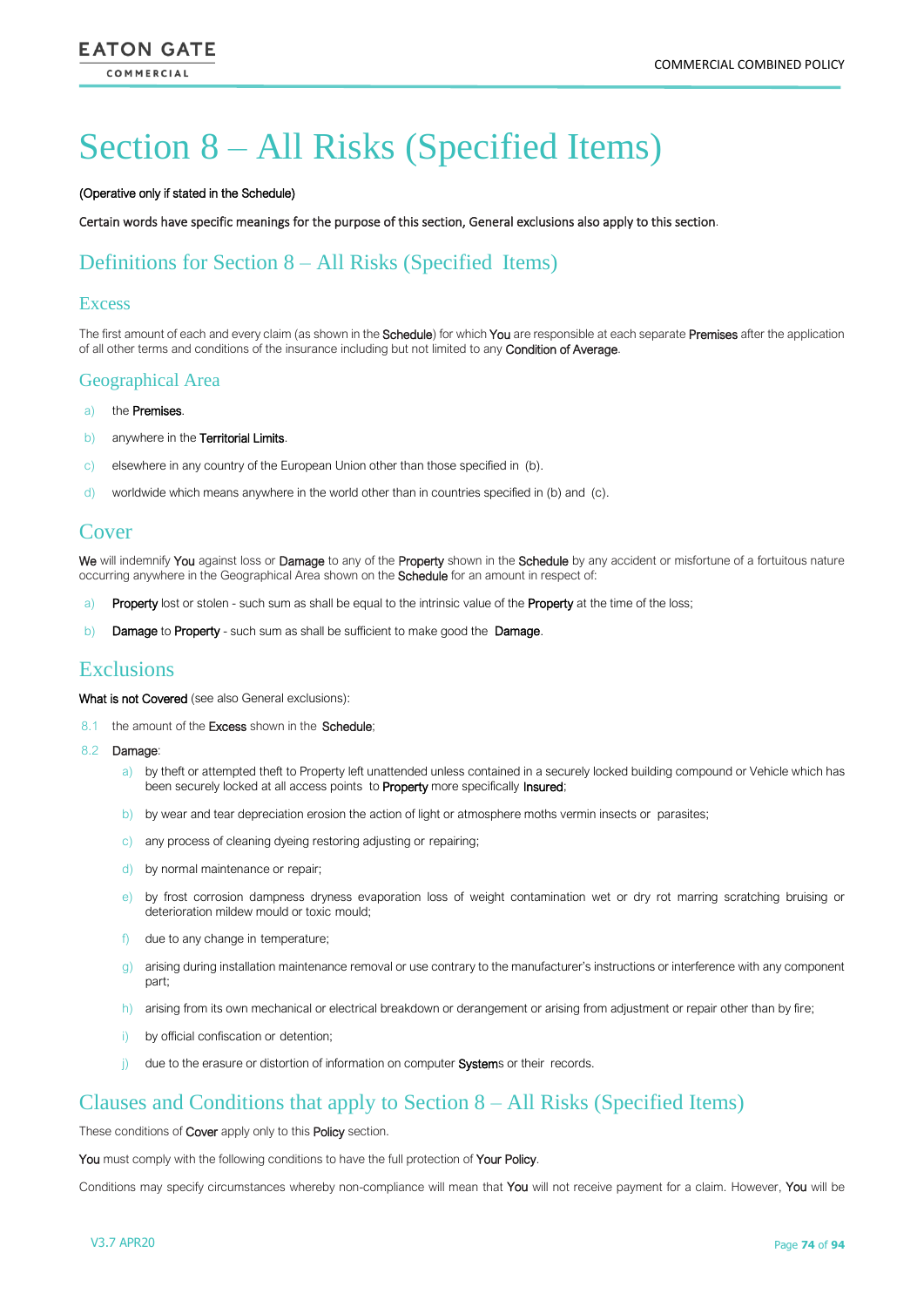**EATON GATE** 

#### COMMERCIAL

Covered and We will pay Your claim if You are able to prove that the non-compliance with these conditions could not have increased the risk of the loss which actually occurred in the circumstances in which it occurred.

#### 8.1 Automatic Reinstatement of Sum Insured

Unless there is written notice by Us to the contrary in the event of Damage We will automatically reinstate the Sum Insured provided that:

- a) You undertake to pay the appropriate additional premium and take immediate steps to affect such additions to or variations in protections as We may require;
- b) the aggregate of the amounts so reinstated during any one Period of Insurance shall not exceed the amount of the Sum Insured.

#### 8.2Basis of Claims Settlement

The basis of claims Settlement is the cost of repair or the current replacement value without deduction for wear and tear provided that all necessary repairs or replacements are carried out without delay.

#### 8.3Condition of Average

If at the time of the Damage the Sum Insured is less than the total value of the Property You will be considered as Your own Insurer for the difference and bear a proportionate share of the loss.

#### 8.4 Limit of Liability

The maximum amount payable under any item is the Sum Insured shown in the Schedule.

#### 8.5 Index Linking

The Sum Insured by each item stated is subject to Index Linking.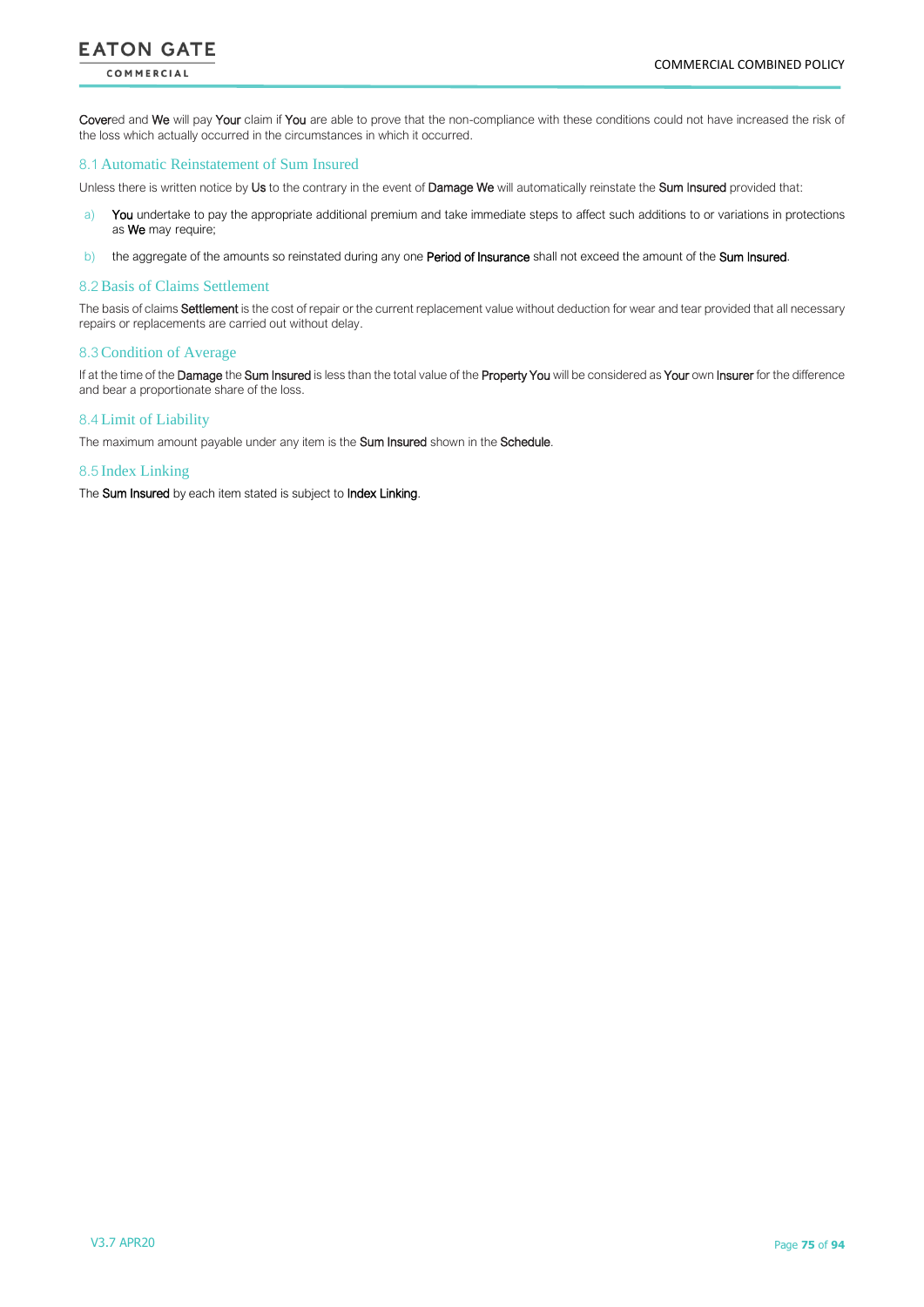# Section 9 – Commercial Legal Expenses

#### This Full Cover Extension is only operative if shown as Insured on the Schedule

This Section is administered by ARAG plc on behalf of the Insurer AmTrust Europe Limited. The Insurer's liability is several and they are liable for their proportion of liability in respect of this section only and have no liability for any other **Insurers** proportion or in respect of any other Section of this Policy.

ARAG plc, 9 Whiteladies Road, Clifton, Bristol BS8 1NN. Registered in England 02585818.

ARAG plc is authorised and regulated by the Financial Conduct Authority.

Following an insured event the Insurer will pay Costs and Expenses including the cost of appeals (and compensation awards under insured event1.B. - Employment Compensation Awards) up to the limit of indemnity and aggregate limit specified in Your Policy for all claims related by time or originating cause subject to all of the following requirements being met:

- a) the insured event arises in connection with the **Business** and occurs within the **Territorial Limits**;
- b) the claim:
	- i. always has **Reasonable Prospects of Success**;
	- ii. is reported to us:
		- during the Period of Insurance;
		- as soon as the Insured first becomes aware of circumstances which could give rise to a claim.
- unless there is a conflict of interest, the Insured always agrees to use the Appointed Advisor chosen by Us in any claim:
	- i. to be heard by the **Small Claims Court** or an Employment Tribunal; and/or
	- ii. before proceedings have been or need to be issued.
- d) any dispute will be dealt with through mediation or by a court, tribunal, Advisory Conciliation and Arbitration Service or a relevant regulatory or licensing body within the Territorial Limits.

A claim is considered to be reported to Us when We have received the Insured's fully completed claim form.

### **Definitions**

Also refer to the **Policy** Definitions at the beginning of this **Policy**.

The following additional Definitions apply to this Section and shall keep the same meaning wherever they appear in this Section. If there is a conflict between a definition in this Section and a definition elsewhere in this Policy, the definition in this Section will apply.

#### Appointed Advisor

The solicitor, accountant, mediator or other advisor appointed by Us to act on behalf of the Insured.

#### Collective Conditional Fee Agreement

A legally enforceable agreement entered into on a common basis between the Appointed Advisor and Us to pay their professional fees on the basis of 100% "no-win no-fee".

#### Conditional Fee Agreement

A legally enforceable agreement between the Insured and the Appointed Advisor for paying their professional fees on the basis of 100% "no-win no-fee".

#### Costs and Expenses

- a) reasonable legal costs and disbursements reasonably and proportionately incurred by the Appointed Advisor on the standard basis and agreed in advance by Us. The term "standard basis" can be found within the Courts' Civil Procedure Rules Part 44.
- b) in civil claims, other side's costs, fees and disbursements where the Insured has been ordered to pay them or pays them with Our agreement.
- c) reasonable accountancy fees reasonably incurred under insured event  $2 Tax$  by the Appointed Advisor and agreed by Us in advance.
- d) Your Employee's basic wages or salary under insured event 7 Loss of Earnings in the course of their employment with You while attending court or tribunal at the request of the Appointed Advisor or whilst on jury service where You do not pay for time lost and lost wages or salary cannot be claimed back from the court or tribunal.
- e) the professional fees and expenses of an Appointed Advisor selected by Us to reduce the actual or anticipated adverse or negative publicity or media attention directed towards You under insured event 9 – Crisis Communication.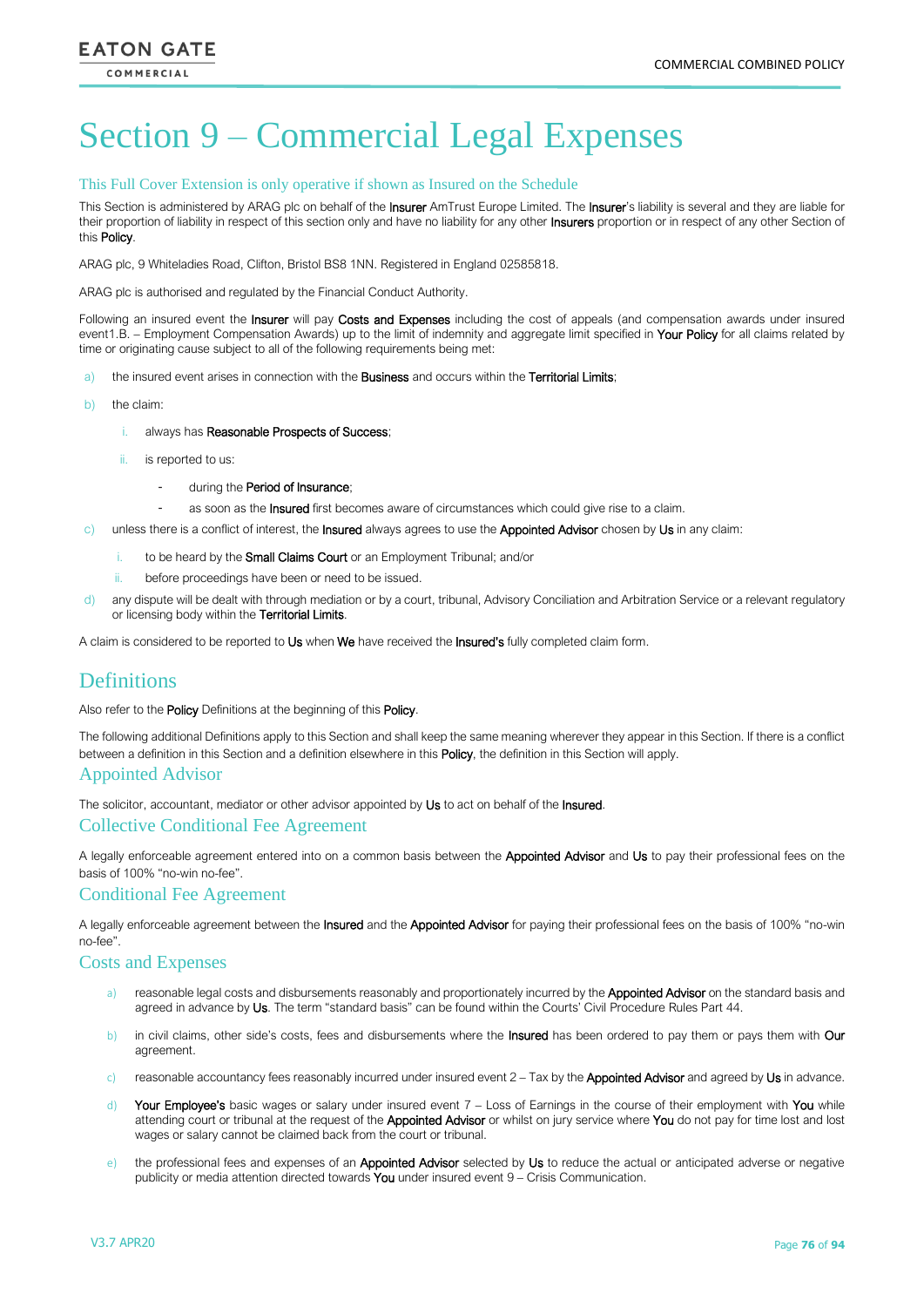### Employee

A worker who has or alleges they have entered into a contract of service with You, provided they have been declared to Us. Insured

- a) You, Your directors, partners, managers, officers and Employees of Your Business.
- b) the estate, heirs, legal representatives or assigns of any persons mentioned in (a) in the event of such person dying.
- c) a person declared to Us, who is contracted to perform work for You, who in all other respects You have arranged to insure on the same basis as Your other Employees and who performs work under Your supervision.

#### Insurer

AmTrust Europe Limited.

#### Reasonable Prospects of Success

- a) other than as set out in (b) and (c) below, a greater than 50% chance of the **Insured** successfully pursuing or defending the claim and, if the Insured is seeking damages or compensation, a greater than 50% chance of enforcing any judgment that might be obtained.
- b) in criminal prosecution claims where the **Insured:** 
	- i. pleads guilty, a greater than 50% chance of reducing any sentence or fine; or
	- ii. pleads not guilty, a greater than 50% chance of that plea being accepted by the court.
- a) in all claims involving an appeal, a greater than 50% chance of the **Insured** being successful.
- b) where it has been determined that Reasonable Prospects of Success do not exist, the Insured shall be liable to pay any legal costs incurred should they pursue or defend their claim irrespective of the outcome.

#### Small Claims Court

A court in England and Wales that hears a claim falling under the small claims track in the County Court as defined by Section 26.6 (1) of the Civil Procedure Rules 1999; a court in Scotland that uses the simple claims procedure as set out by the Courts Reform (Scotland) Act 2014, a court in Northern Ireland where the sum in dispute is less than £3,000 or the equivalent jurisdiction in the United Kingdom where the this Section of the Policy applies.

### Territorial Limits

For insured events 4 – Legal Defence, 5 and 10 – contract and Debt Recovery the United Kingdom of Great Britain and Northern Ireland, Channel Islands, Isle of Man, Norway, Switzerland and countries in the European Union.

For all other insured events the United Kingdom of Great Britain and Northern Ireland, Channel Islands and the Isle of Man.

#### We, Us, Our

ARAG plc who is authorised under a binding authority agreement to administer this insurance on behalf of the Insurer, AmTrust Europe Limited.

#### You, Your

#### The Business.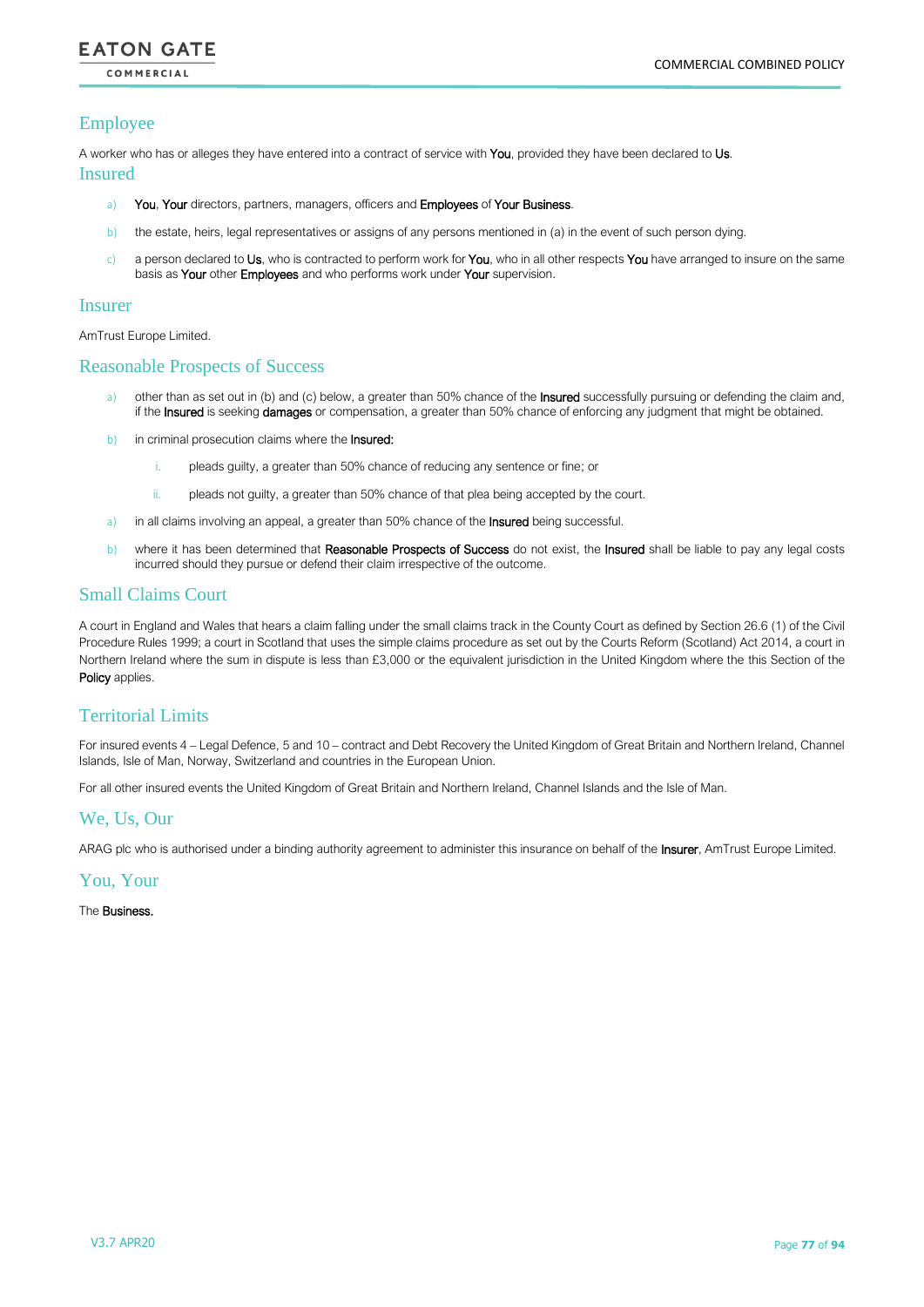### 1. Employment Disputes and Compensation Awards

|                       | What is Covered                                                                                                                                                                           |                        | What is not Covered                                                                                                                                                                                                    |
|-----------------------|-------------------------------------------------------------------------------------------------------------------------------------------------------------------------------------------|------------------------|------------------------------------------------------------------------------------------------------------------------------------------------------------------------------------------------------------------------|
| <b>Insured Events</b> |                                                                                                                                                                                           | Any claim relating to: |                                                                                                                                                                                                                        |
| А.                    | <b>Employment Disputes</b>                                                                                                                                                                |                        |                                                                                                                                                                                                                        |
|                       | A dispute between You and Your Employee, ex-Employee, or a<br>prospective Employee, arising from a breach or an alleged breach<br>of their:<br>contract of service with You; and/or<br>a) | a)                     | the pursuit of an action by <b>You</b> other than an appeal<br>against the decision of a court or tribunal;                                                                                                            |
|                       |                                                                                                                                                                                           | b)                     | redundancy, alleged redundancy or unfair selection for<br>redundancy, occurring during the first 180 days of this<br>Policy, except where You have had equivalent cover in<br>force up until the start of this Policy; |
|                       | related legal rights.<br>b)                                                                                                                                                               |                        |                                                                                                                                                                                                                        |
|                       | A claim can be made under this Section if the Policy provided that<br>all internal procedures as set out in the:                                                                          | C)                     | <b>Costs and Expenses</b> for preparation and representation<br>at an internal disciplinary hearing, grievance or appeal;                                                                                              |
|                       | ACAS Code of Practice for Disciplinary and Grievance<br>i.<br>Procedures; or                                                                                                              | $\mathsf{d}$           | a pension scheme where actions are brought by 10 or<br>more Employees or ex-Employees.                                                                                                                                 |
|                       | Labour Relations Agency Code of Practice on<br>ii.<br>Disciplinary and Grievance Procedures in Northern<br>Ireland                                                                        |                        |                                                                                                                                                                                                                        |
|                       | have been or ought to have been concluded.                                                                                                                                                |                        |                                                                                                                                                                                                                        |
| В.                    | <b>Employment Compensation Awards</b>                                                                                                                                                     |                        | Compensation awards and settlements relating to:                                                                                                                                                                       |
|                       | Following a claim We have accepted under insured event 1.A.<br>above $-$ Employment, the <b>Insurer</b> will pay any:                                                                     | a)                     | <b>Money</b> due to an <b>Employee</b> under a <b>Contract</b> or a<br>statutory provision relating thereto;                                                                                                           |
|                       | basic and compensatory award awarded against You by a<br>a)<br>tribunal or:                                                                                                               | b)                     | trade union membership or non-membership, industrial<br>or labour arbitration, collective bargaining agreements,<br>trade union recognition or matters concerning a<br>European Works Council;                         |
|                       | an amount agreed by Us in settlement of a dispute.<br>b)                                                                                                                                  |                        |                                                                                                                                                                                                                        |
|                       | Provided that compensation is:                                                                                                                                                            | c)                     | civil claims or statutory rights relating to trustees of                                                                                                                                                               |
|                       | i.<br>agreed through mediation or conciliation or under a<br>settlement approved by Us in advance                                                                                         |                        | occupational pension schemes.                                                                                                                                                                                          |
|                       | or awarded by a tribunal judgment after full argument<br>ii.<br>unless given by default.                                                                                                  |                        |                                                                                                                                                                                                                        |
| C.                    | <b>Employment Restrictive Covenants</b>                                                                                                                                                   |                        |                                                                                                                                                                                                                        |
|                       | a) a dispute with <b>Your Employee</b> or ex- <b>Employee</b> which arises<br>from their breach of a restrictive covenant where You are<br>seeking financial remedy or damages.           |                        |                                                                                                                                                                                                                        |
|                       | Provided that the restrictive covenant:                                                                                                                                                   |                        |                                                                                                                                                                                                                        |
|                       |                                                                                                                                                                                           |                        |                                                                                                                                                                                                                        |

covenant.

interests; and

ex-**Employee**; and

ii. is evidenced in writing and signed by Your Employee or

iii. extends no further than is reasonably necessary to

iv. does not contain restrictions in excess of 12 months. b) a dispute with another party who alleges that You have breached their legal rights protected by a restrictive

protect the **Business** interests; and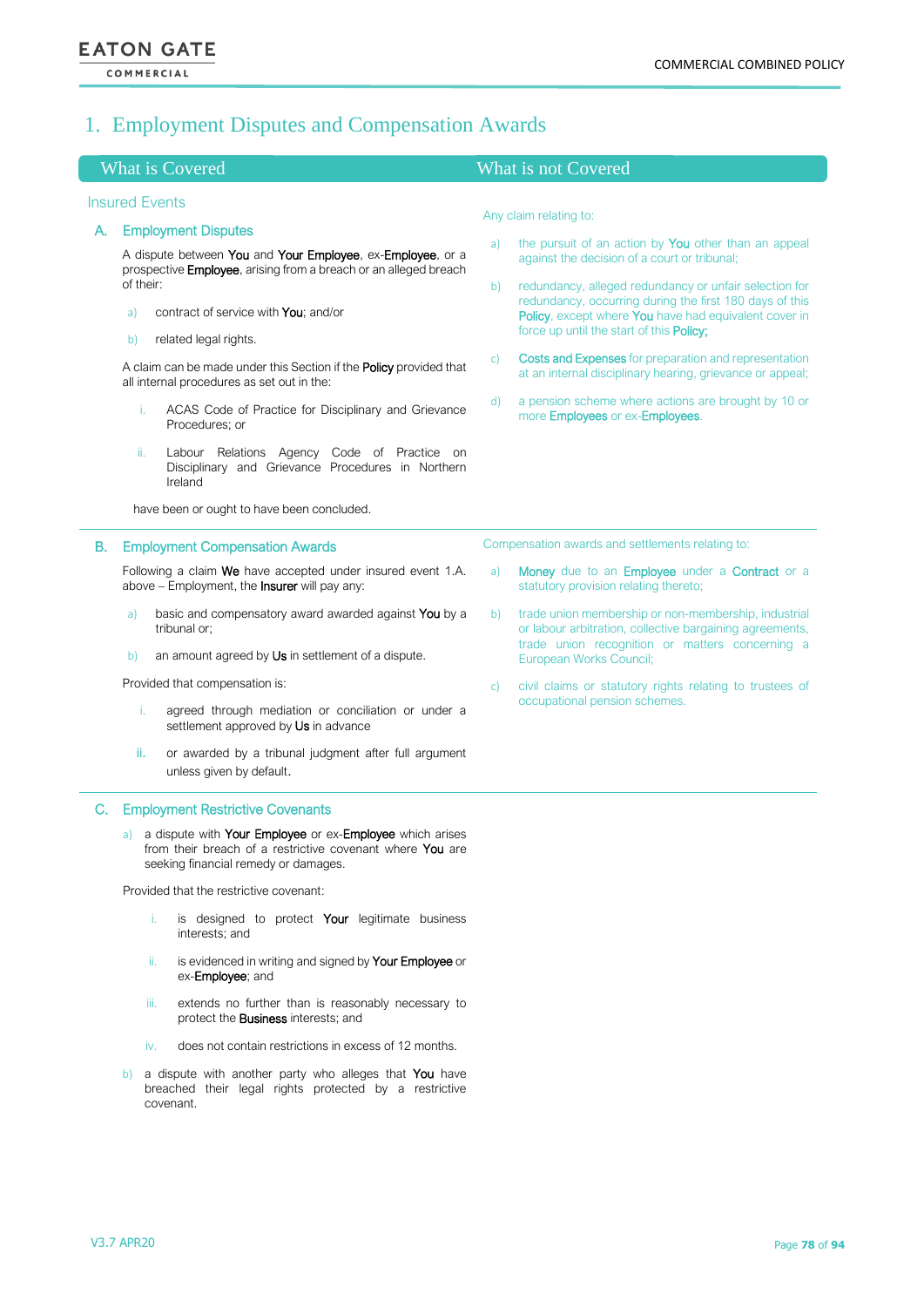### 2. Tax Protection

#### Insured Events

- a) a formally notified enquiry into Your tax affairs, or into the personal tax affairs of Your directors and/or partners.
- b) a dispute about **Your** compliance with regulations relating to:
	- i. Value Added Tax; or
	- ii. Pay As You Earn; or
	- iii. Social Security; or
	- iv. National Insurance Contributions; or
	- v. the Construction Industry Scheme; or
	- vi. IR35.

following a compliance check by HM Revenue and Customs.

c) an enquiry into Your tax affairs, or into the personal tax affairs of Your directors and/or partners, arising from an alleged discovery by HM Revenue and Customs.

Provided that:

- i. all returns are completed and have been submitted within the statutory timescales permitted; and
- ii. You keep proper records in accordance with statutory requirements; and
- iii. in respect of any appealable matter You have requested an Internal Review from HM Revenue and Customs where available.

### What is Covered What is not Covered

Any claim relating to:

- a) tax returns which result in HM Revenue and Customs imposing a penalty or which contain careless and/or deliberate misstatements;
- b) an investigation by the Fraud Investigation Service of HM Revenue and Customs;
- c) circumstances where the Disclosure of Tax Avoidance Scheme Regulations apply or should apply to the Insured's financial arrangements;
- d) any enquiry that concerns assets, monies or wealth outside of Great Britain and Northern Ireland.
- Your failure to register for VAT.

## 3. Property

#### Insured Events

#### A dispute relating to Property:

- following an event which causes physical damage to Your Property;
- b) following a public or private nuisance or trespass;
- $c)$  which **You** wish to recover or repossess from an Employee or ex-Employee.

#### What is Covered What is not Covered

Any claim relating to:

- a) a contract between You and a third party except for a claim under 3 (c);
- b) goods in transit or goods lent or hired out;
- c) the compulsory purchase of, or demolition restrictions, controls or permissions placed on land or Property by any government, local or public authority;
- d) a dispute with any party other than the party who caused the damage, nuisance or trespass;
- e) a motor vehicle owned or used by, or hired or leased to an **Insured** other than damage to motor vehicles where You are engaged in the business of selling motor vehicles.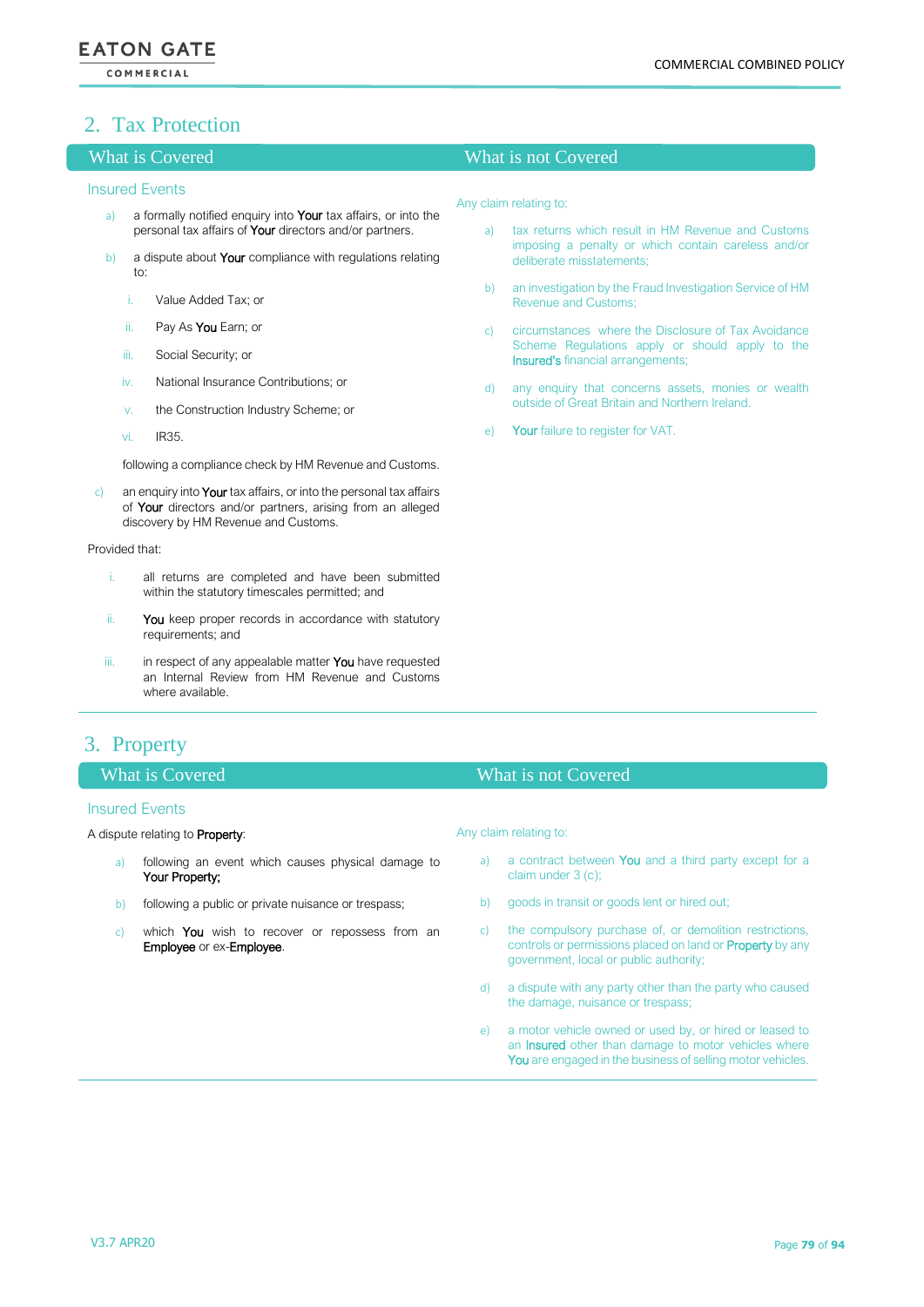### 4. Legal Defence

#### Insured Events

- a) a criminal investigation and/or enquiry by:
	- i. the police;
	- ii. a health and safety authority; or
	- iii. other body with the power to prosecute;

where it is suspected that an offence may have been committed that could lead to the Insured being prosecuted.

- b) an offence or alleged offence which leads to the **Insured** being prosecuted in a court of criminal jurisdiction.
- c) a motor prosecution brought against Your directors and/or partners that that arises from the use of any vehicle for personal, social or domestic purposes or to commute to or from their place.

## 5. Compliance & Regulation

### Insured Events What is Covered What is not Covered

- a) receipt of a Statutory Notice that imposes terms against which You wish to appeal.
- b) notice of a formal investigation or disciplinary hearing by any professional or regulatory body.
- c) a civil action alleging wrongful arrest arising from an allegation of theft.
- d) a claim against You for compensation under the Data Protection Regulations including compensation awarded against You provided that You are registered with the Information Commissioner

## 6. Statutory Licence Appeals

### What is Covered What is not Covered

#### Insured Events

An appeal against a decision by the relevant authority to alter, suspend, revoke or refuse to renew Your statutory licence or compulsory registration.

## 7. Loss of Earnings

#### What is Covered What is not Covered

#### Insured Events

The **Insured's** absence from work to attend court, tribunal, arbitration, regulatory proceedings or a professional body's disciplinary hearing at the request of the Appointed Advisor or whilst on Jury Service which results in loss of earnings.

### What is Covered What is not Covered

Any claim relating to a parking offence.

Any claim relating to:

- a) the pursuit of an action by You other than an appeal;
- b) a routine inspection by a regulatory authority
- c) a Health and Safety Executive Fee for Intervention.

Any sum which can be recovered from the court or tribunal.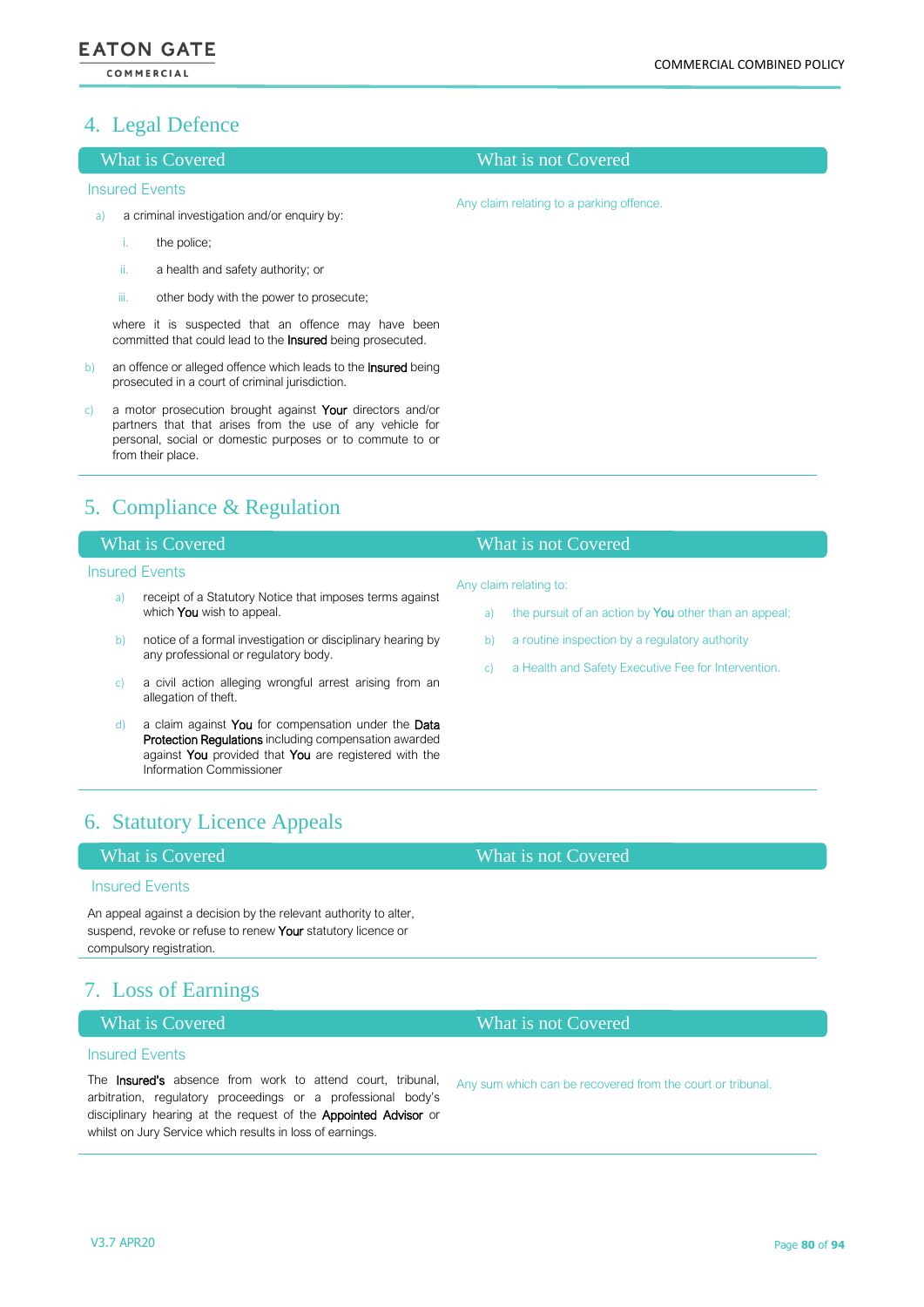## 8. Employees' Extra Protection, Bodily Injury and Identity Theft

### Insured Events

### At Your request:

- a) where civil proceedings are issued against Your Employee: i. for unlawful discrimination; or
	- ii. in their capacity as a trustee of a pension fund set up for the benefit of Your Employees;
- b) where an **Insured** or a member of their family suffers physical bodily *Injury* or death as a result of a sudden event;
- c) a claim arising from personal identity theft targeted at Your directors and/or partners.

## 9. Crisis Communication

### What is Covered What is not Covered

### Insured Events

Following an event which causes Your Business significant adverse publicity or reputational damage which is likely to have a widespread financial impact on Your Business, We will

- a) liaise with You and Your solicitor (whether the solicitor is an Appointed Advisor under this Policy, or acts on Your behalf under any other Policy), to draft a media statement or press release; and/or
- b) prepare communication for **Your** customers/staff and/or a telephone or website script and/or or social media messaging;
- c) arrange, support and represent an **Insured** at an event which media will be reporting;
- d) support the Insured by taking phone calls/email messages and managing interaction with media outlets;
- e) support and prepare the **Insured** for media interviews
- f) provided that You have sought and followed advice from **Our** Crisis Communication helpline.

## 10.Contract and Debt Recovery

### Insured Events

A breach or alleged breach of an agreement or alleged agreement which has been entered into by You or on Your behalf relating to the purchase, hire, hire purchase, lease, servicing, maintenance, testing, sale or provision of goods or services, provided that if You are claiming for an undisputed debt You have exhausted Your normal credit control procedures.

What is not Covered

### Any claim relating to:

Any claim relating to: a) defending You;

over time.

a) matters that should be dealt with through Your normal complaints procedures;

b) a condition, illness or disease which develops gradually

- b) a matter that has not actually resulted in adverse publicity appearing online, in print or broadcast;
- c) Costs & Expenses in excess of £10,000.

### What is Covered What is not Covered

### Any claim relating to:

- a) an amount which is less than £200;
- b) a dispute with a tenant or leasee where **You** are the landlord or lessor;
- c) the sale or purchase of land or buildings;
- d) loans, mortgages, endowments, pensions or any other financial product;
- e) computer hardware, software, internet services or systems which:
	- i. have been supplied by You; or
	- ii. have been tailored to Your requirements.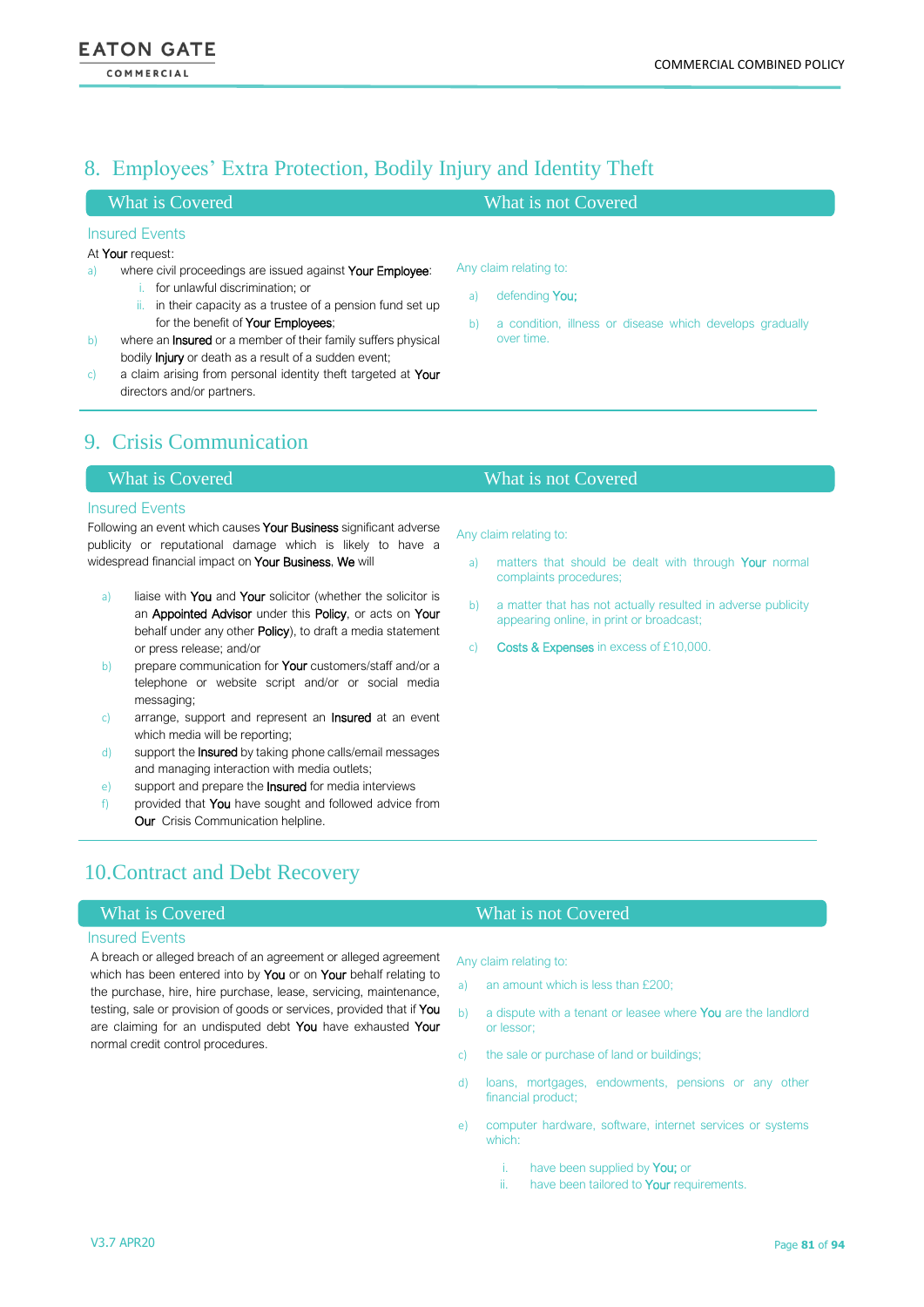- f) a breach or alleged breach of a professional duty by an Insured;
- g) the settlement payable under an insurance **Policy**;
- h) a dispute relating to an **Employee** or ex-**Employee**
- i) adjudication or arbitration.

### General Conditions applicable to Section 9 Commercial Legal Expenses

Where the Insurer's risk is affected by the Insured's failure to keep to these conditions the Insurer can cancel this Section of Your Policy, refuse a claim or withdraw from an ongoing claim. The Insurer also reserves the right to claim back Costs and Expenses from the Insured if this happens.

#### A. An Insured must:

- a) tell Us immediately of anything that may make it more costly or difficult for the Appointed Advisor to resolve the claim in Your favor.
- b) cooperate fully with Us, give the Appointed Advisor any instructions We require, and keep them updated with progress of the claim and not hinder them.
- c) take reasonable steps to claim back Costs and Expenses and, where recovered, pay them to the Insurer.
- d) keep **Costs and Expenses** as low as possible.

#### B. Freedom to choose an Appointed Advisor

- a) in certain circumstances as set out in (b) below the Insured may choose an Appointed Advisor. In all other cases no such right exists and We shall choose the Appointed Advisor.
- b) if:
- i. We agree to start proceedings or proceedings are issued against an Insured, or
- ii. there is a conflict of interest
- iii. the Insured may choose a qualified Appointed Advisor except where the Insured's claim is to be dealt with by the Employment Tribunal or Small Claims Court where We shall always choose the Appointed Advisor.
- c) where the Insured wishes to exercise the right to choose, the Insured must write to Us with their preferred representative's contact details. Where the Insured chooses to use their preferred representative, the Insurer will not pay more than We agree to pay a solicitor from Our panel. (Our panel solicitor firms are chosen with care and We agree special terms with them including rates which may be lower than those available from other firms.)
- d) if the Insured dismisses the Appointed Advisor without good reason, or withdraws from the claim without Our written agreement, or if the Appointed Advisor refuses with good reason to continue acting for an Insured, cover will end immediately.
- e) in respect of pursuing a claim under insured event 10 contract and Debt Recovery You must enter into a Conditional Fee Agreement (unless the Appointed Advisor has entered into a Collective Conditional Fee Agreement) where legally permitted.

### C. Consent

- a) the Insured must agree to Us having sight of the Appointed Advisor's file relating to the Insured's claim. The Insured is considered to have provided consent to Us or Our appointed agent to have sight of their file for auditing and quality and cost control purposes.
- b) an Insured must have Your agreement to claim under this Policy.

#### D. Settlement

- a) the Insurer can settle the claim by paying the reasonable value of the Insured's claim.
- b) the Insured must not negotiate, settle the claim or agree to pay Costs and Expenses without Our written agreement.
- c) if the Insured refuses to settle the claim following advice to do so from the Appointed Advisor the Insurer reserves the right to refuse to pay further Costs and Expenses.

#### E. Barrister's Opinion

We may require the Insured to obtain and pay for an opinion from a barrister if a dispute arises regarding the merits or value of the claim. If the opinion supports the **Insured**, then the **Insurer** will reimburse the reasonable costs of that opinion. If that opinion conflicts with advice obtained by Us, then the Insurer will pay for a final opinion which shall be binding on the Insured and Us. This does not affect Your right under Claims Conditions C – Arbitration.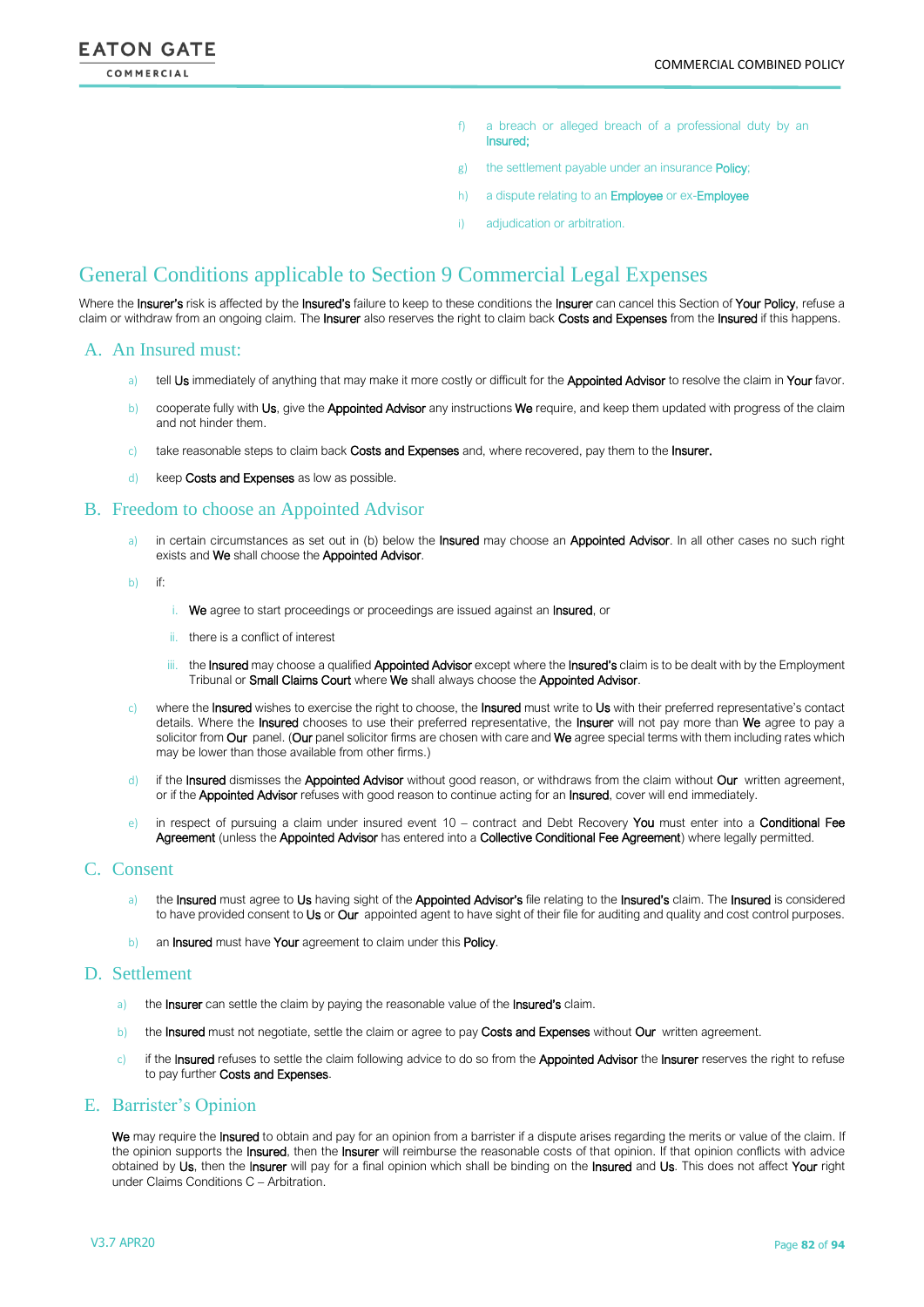### F. Acts of Parliament, Statutory Instruments, Civil Procedure Rules and Jurisdiction

All legal instruments and rules referred to within this Section of the Policy shall include equivalent legislation in Scotland, Northern Ireland, the Isle of Man and the Channel Islands and any subsequent amendment or replacement legislation.

### General Exclusions applicable to Section 9 Commercial Legal Expenses

The **Insured** is not covered for any claim arising from or relating to:

- a) Costs and Expenses or compensation awards incurred without Our consent;
- b) any actual or alleged act, omission or dispute happening before, or existing at the start of the Policy, and which the Insured knew or ought reasonably to have known could lead to a claim;
- c) an allegation against the **Insured** involving:
	- i. malicious falsehood or defamation (except in relation to insured event 9 Crisis Communication);
	- ii. offences under Part 7 of the Proceeds of Crime Act 2002 (money laundering offences).
- d) defending a claim in respect of damages for personal injury (other than injury to feelings in relation to insured event1.A. Employment), or loss or damage to Property owned by the Insured;
- e) patents, copyright, passing-off, trade or service marks, registered designs and confidential information (except in relation to insured event 1.C. – Employment Restrictive Covenants).
- f) a dispute with any subsidiary, parent, associated or sister company or between shareholders or partners;
- g) franchise or agency agreements;
- h) a judicial review;
- i) a dispute with Us, the Insurer or the party who arranged this cover not dealt with under Claims Conditions C Arbitration
- j) the payment of fines, penalties or compensation awarded against the Insured (except as covered under insured event 1.B. -Employment Compensation Awards or 5.(d) or costs awarded against the **Insured** by a court of criminal jurisdiction.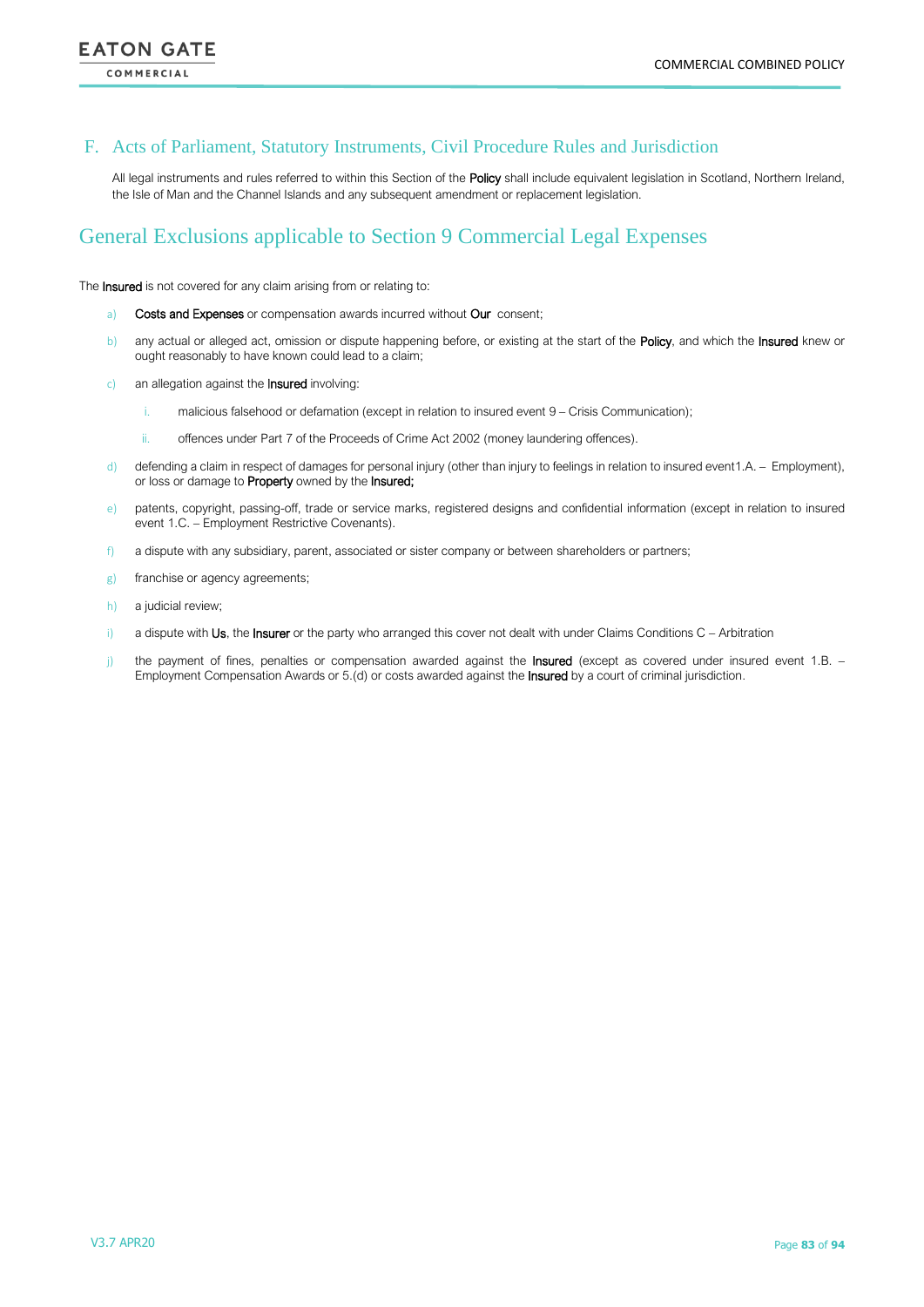# General Terms and Conditions

#### These General terms and conditions apply to all sections of the Policy unless stated otherwise. Other Conditions are contained within the sections of the Policy where they apply.

You must comply with the following conditions to have the full protection of Your Policy.

Conditions may specify circumstances whereby non-compliance will mean that You will not receive payment for a claim. However, You will be Covered and We will pay Your claim if You are able to prove that the noncompliance with these conditions could not have increased the risk of the loss which actually occurred in the circumstances in which it occurred.

#### 10.2 Adjustment of Premium

If any part of the Policy premium or is based on estimates provided by You, You shall keep an accurate record containing all relevant particulars and shall allow Us to inspect such record. You shall within one month after the expiry of each Period of Insurance provide such information as We may require. The premium shall then be adjusted, and the difference paid by or allowed to You (subject to any minimum premium that may apply). Should You fail to supply the information required then We shall be entitled to charge a reasonable additional premium.

#### 10.3 Alteration of Risk

You or Your broker must tell Us immediately if during the Period of Insurance there is any alteration in risk or to the facts which You disclosed when You took out this Policy, which materially affects the risk of Injury, loss, Damage or liability which would fall within the Policy Cover. This includes but is not limited to alterations to the Business or The Premises.

When You tell Us about an alteration in risk, We may apply additional terms and conditions to this Policy (including but not limited to premium) or, if the risk is unacceptable to Us, We may cancel the Policy.

If You fail to tell Us about an alteration in risk, We may:

- a) terminate the Policy back to the date when the alteration occurred, if We would have canceled the Policy had You told Us of the alteration in risk;
- b) proportionately reduce the amount payable in respect of a claim; and/or
- c) treat the Policy as if it contained such different terms (other than relating to the premium) that We would have applied to the Policy had You told Us of the alteration in risk.

Any reduction in claims payments or application of different terms will take effect from the date on which the alteration in risk occurred.

Where We elect to proportionately reduce the amount payable in respect of a claim, We will pay a percentage of the claim, the percentage being calculated by comparing the premium which You actually paid with the premium which We would have charged had You told Us about the alteration in risk.

#### 10.4 Arbitration

If any difference shall arise as to the amounts to be paid under this Policy (liability being otherwise admitted) such difference shall be referred to an arbitrator who will be jointly appointed in accordance with statutory provisions.

#### 10.5 Average

Where a Sum Insured is subject to Average if at the time of the Damage the Sum Insured is less than the actual value of the Property You will be considered as Your own Insurer for the difference and bear a proportionate share of the loss.

#### 10.6 Claims - Our Rights

#### The Insurer:

on the happening of any loss destruction or Damage in respect of which a claim is made, may without incurring any liability or diminishing any of Our rights under this Policy enter, take or keep possession of the Premises where such loss destruction or Damage has occurred and take possession of or require to be delivered to Us any Property Insured and deal with such Property for all reasonable purposes and in any reasonable manner.

No claim under Section 1 shall be payable unless the terms of this condition have been complied with. No Property may be abandoned to Us whether taken possession of by Us or not.

- b) shall have full discretion in the conduct of any proceedings and in the **Settlement** of any claim;
- c) in respect of Sections 5 and 6 We may at any time at their Our discretion pay to You the maximum sum payable under this Policy or any lesser sums for which any claim or claims can be settled and We shall not be under any further liability except for the payment of costs and expenses of litigation incurred prior to such payment Provided that in the event of a claim such costs and expenses shall not exceed an amount being in the same proportion as Our' payment to You bears to the total payment made by or on behalf of You in Settlement of the claim or claims.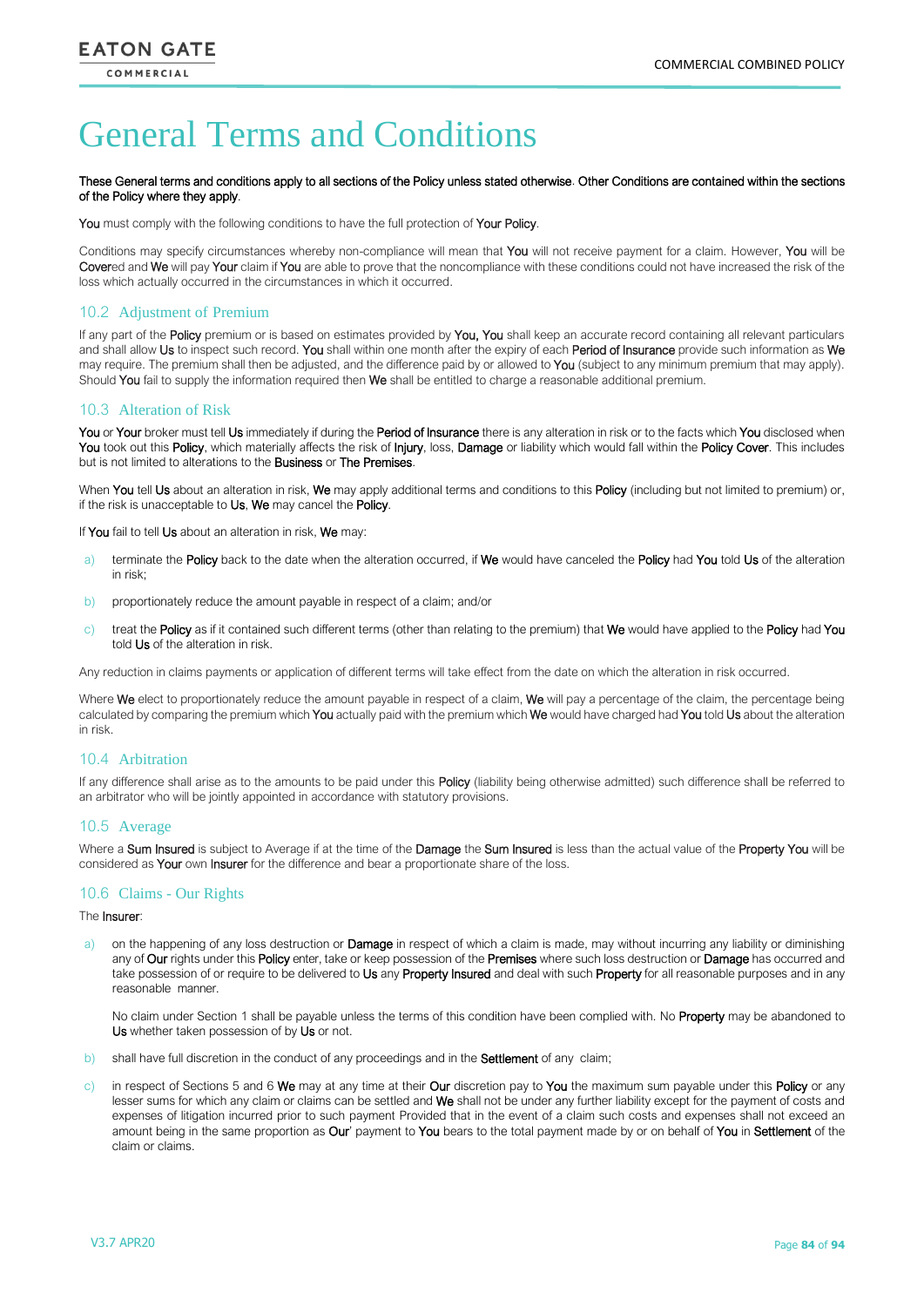#### A Making a Claim

Where an event which could give rise to a claim under this Policy happens You will:

- tell Us immediately and no later than:
	- i) 30 days of **Your** becoming aware of the event or occurrence;
	- ii) days in the case of Damage caused by riot civil commotion strikers locked out workers persons taking part in labour disturbances or malicious persons provide Us with all information and help We require in respect of the claim and where requested by Us at Your expense a written claim containing as much information as possible of the Damage accident or Injury including the amount of the claim.
- b) notify the police immediately of **Damage** caused by malicious persons or thieves;
- $\vert c \rangle$  take all reasonable steps to recover **Property** lost or otherwise minimise the claim;
- d) not admit or repudiate liability nor make any offer compromise promise or payment without Our written consent;
- e) pass to Us immediately unanswered all communications from third parties in relation to any event which may result in a claim under this Policy;
- f) tell Us immediately of any impending prosecution inquest or fatal inquiry or civil proceedings and send to Us immediately every relevant document;
- g) provide Us with such books of account or other Business books or documents or such proofs as may reasonably be required by Us for investigating or verifying the claim;
- h) provide to Us (if demanded) a statutory declaration of the truth of the claims and any related matter;
- i) in respect of Sub-Section C Personal Accident (Assault) of Section 1 Property provide Us at Your expense all certificates and evidence required by Us and You or any Employee shall as often as required by Us submit to medical examination at Our expense.

#### B Our Control of Claims

We will be entitled:

- a) on the happening of any Damage to the Property Insured to enter take and keep possession of the building where Damage has happened and to take and keep possession of the Property Insured and to deal with the salvage in a reasonable manner without thereby incurring any liability and without diminishing Our right to rely on any Conditions of this Policy and this Policy will be proof of leave and license for such purpose;
- b) at Our discretion to take over and conduct in Your name the defence or Settlement of any claim and to take proceedings at Our own expense and for Our own benefit but in Your name to recover Compensation or secure indemnity from any third party in respect of any event Insured by this Policy and You will give all information and assistance We may reasonably require;
- c) to any Property for the loss of which a claim is paid hereunder and You will execute all such assignments and assurances of such Property as may be reasonably practicable, but You will not be entitled to abandon any Property to Us.
- d) at **Our** option to either:
	- i) repair or replace the Property or any part of the Property for which We may be liable under this Policy; or
	- ii) make payment in Money to You in lieu of such repair or replacement Reinstatement effected as nearly as may be reasonably practicable will be deemed a complete indemnity under this Policy.

#### C Arbitration

If We accept liability but You disagree with the amount, We offer to pay the claim will be referred to an arbitrator who will be jointly appointed in accordance with statutory provisions.

#### D Contribution

Applicable to A Employers Liability and Public Liability.

If the insurance provided by these sections is also Covered by any other Policy (or would be but for the existence of these sections) We will only indemnify You in respect of any Excess beyond the amount which would be payable under such other insurance had these sections not been affected.

Applicable to all other sections **Insured** by this **Policy**:

- a) where Damage or liability Covered by the Policy is also Covered by any other Policy (or would be but for the existence of this Policy) We will only pay a rateable share of the loss;
- b) if the other insurance is subject to a condition of average and this Policy is not this Policy will become subject to the same condition of average;
- c) if the Property Insured Covered by the other insurance is subject to a provision excluding proportional payment in whole or in part the payment We make will be limited to the proportion of Damage as the Sum Insured bears to the value of the Property.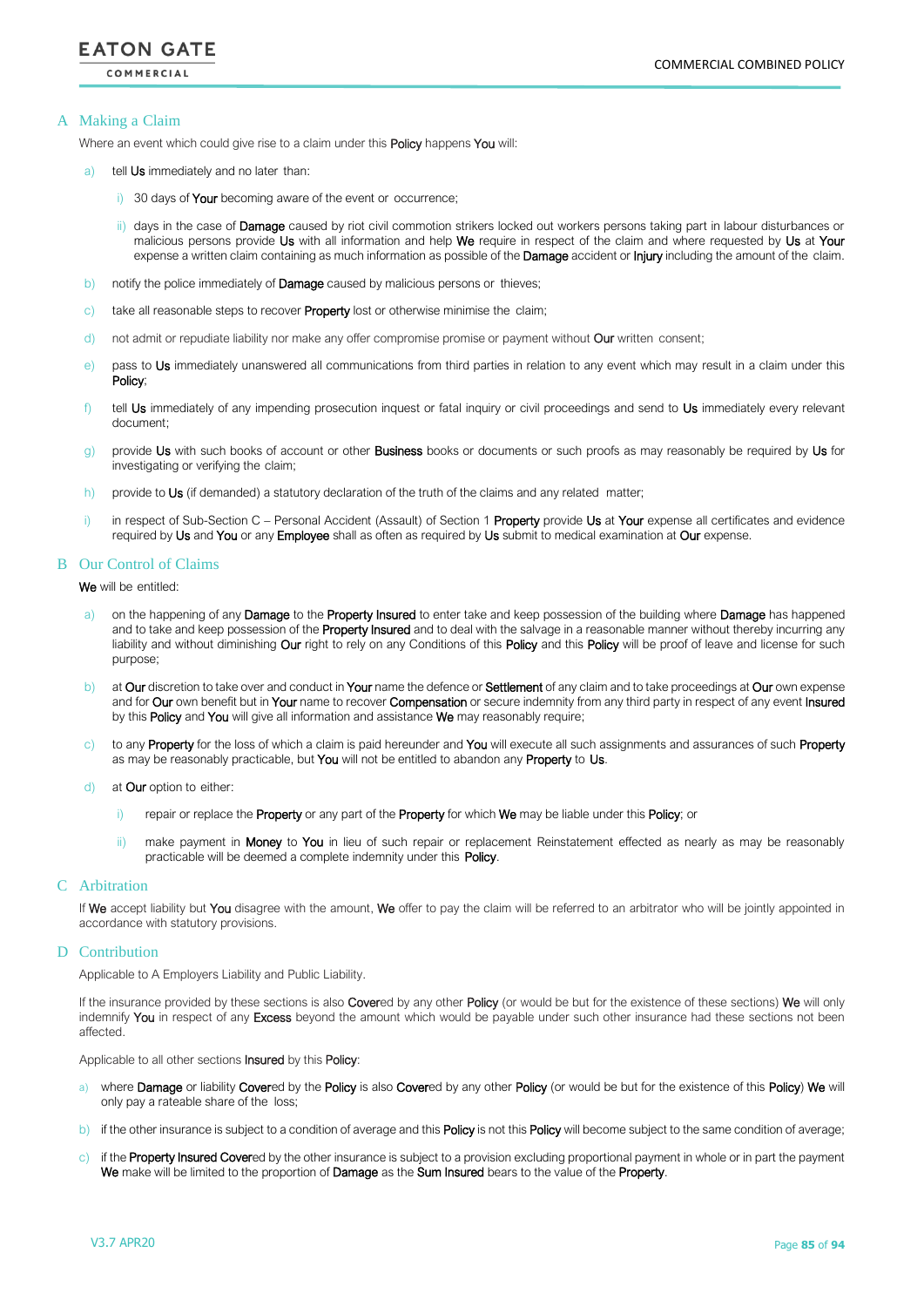#### E Discharge of Liability

Not applicable to Section 5 Employers Liability

We may pay the Limit of Liability or the Sum Insured or any lesser amount for which any claim or claims can be settled after the deduction of any sum already paid and We will be under no further liability in respect of such claim or claims except for costs or expenses incurred prior to the date of such payment

#### F Subrogation

Any claimant under this Policy will at Our request and expense take and permit to be taken all necessary steps for enforcing the rights against any other third party in Your name before or after any payment is made by Us

#### G Repayment of Excess

You will repay to Us the amount of any Excess for which We have made payment.

#### 10.7 Computer Records

The following conditions apply to this section, in respect of computer records and software taken at intervals no less frequently than seven days one copy as a minimum being held off site.

#### 10.8 Confirmation of Values at Risk

You must provide Us at the inception of the Policy and annually thereafter with full details of the Declared Values as Well as the wage roll and Turnover of the **Business** 

#### 10.9 Contracts (Rights of Third Parties) Act

The parties to this Contract do not intend that any clause or term of this Contract should be enforceable by virtue of the Contracts (Right of Third Parties) Act 1999 by any person who is not a party to this Contract.

#### 10.10Identification

This Policy and the Schedule (which forms an integral part of this Policy) shall be read together as one Contract and words and expressions to which specific meanings have been attached in any part of this Policy or of the Schedule shall bear such specific meanings wherever they may appear.

#### 10.11Insurable Interest

The insurable interest in the insurance by this Policy shall not be transferred without Our written consent.

#### 10.12Interest Clause

The interests of third parties which You are required to include on this Policy under the terms of any mortgage Property lease or hiring leasing or hire purchase agreement are automatically noted subject to You advising Us as soon as is reasonably practicable.

#### 10.13Interpretation

#### In this **Policy**:

- a) reference to any statute or statutory provision and orders or regulation thereunder shall include a reference to that provision, order or regulation as amended re-enacted or replaced from time to time whether before or after the date of the inception of this Policy;
- b) reference to any statutory or other body shall include the successor to that body;
- c) words importing the singular include the plural and vice versa and references to persons includes bodies corporate or unincorporated. Words importing any gender shall include all genders;
- d) if any term condition exclusion or Endorsement or part thereof is found to be invalid or unenforceable the remainder shall remain in full force and effect;
- e) the headings are for reference only and shall not be considered when determining the meaning of this Policy.

#### 10.14Minimum Standards of Security

We require Your Premises to have the Minimum Standard of Security as detailed below:

#### Exit Doors

- a) sliding and/or folding doors, where the door meets the stile, are to be secured with a locking bar and close shackle padlock. If a multi-leaf door then each leaf should be secured internally by bolts top and bottom.
- b) roller shutters which are manually operated are to be secured with bullet locks or alternatively a locking bar and close shackle padlock, with a staple set into concrete and the locking bar secured to the shutter. Roller shutters which are automatically operated internally are to have operating chains secured with a hardened shackle padlock to the door frame or any other part of the building structure. Roller shutters which are electrically operated externally are to be fitted with automatic cut-off devices in the event that keys are not used.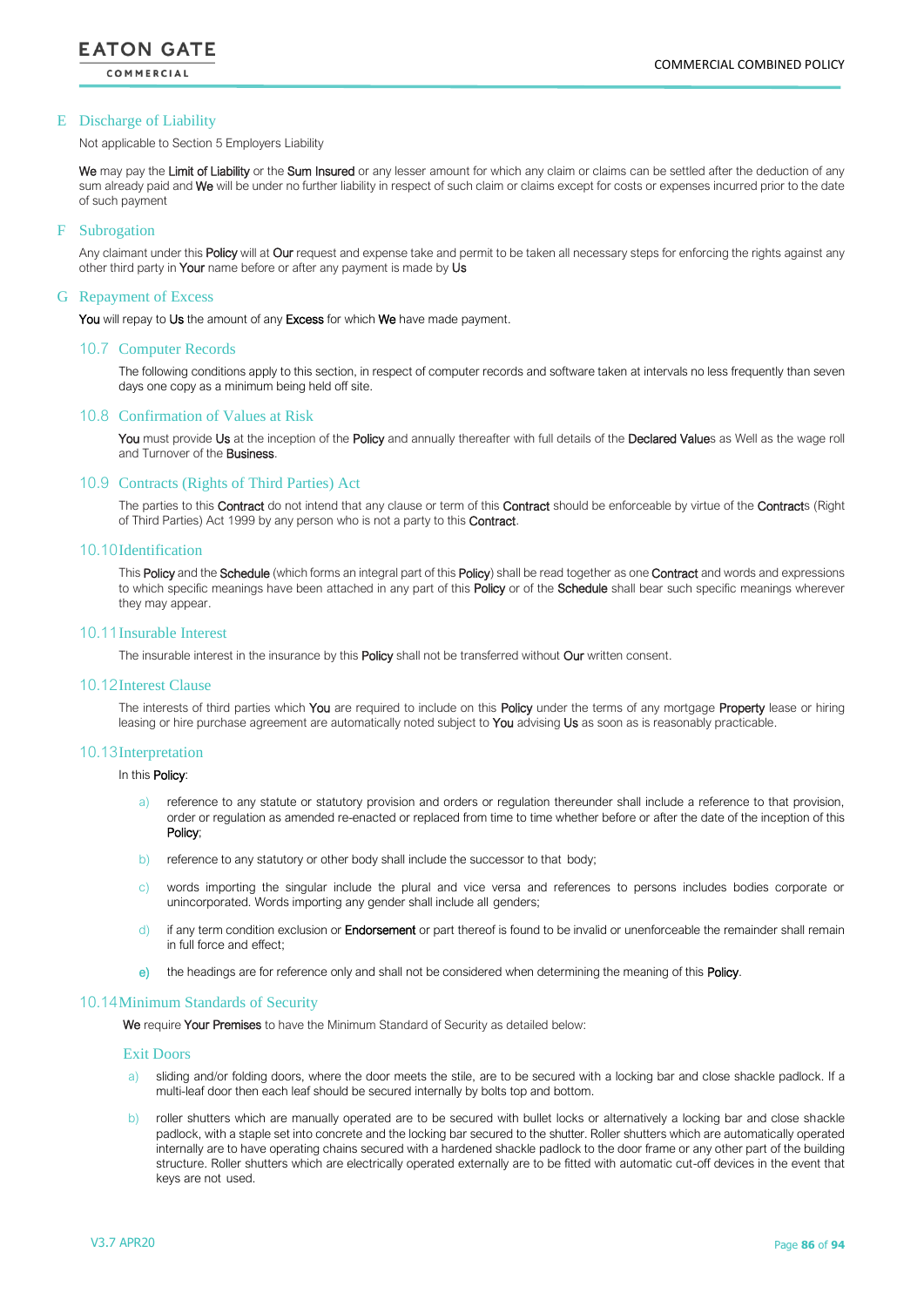### **EATON GATE**

- c) wicket gate doors are to be secured by either a mortise deadlock which has five or more levers and/or conforms to BS 3621 with a matching box striking plate fitted, or by a locking bar and close shackle padlock.
- d) single leaf, solid or paneled doors are to be secured by either a mortise deadlock which has five or more levers and/or conforms to BS 3621 with a matching box striking plate fitted, or by a locking bar and close shackle padlock.
- e) double leaf, solid or paneled, doors are to be secured by flush or barrel bolts top and bottom on the first closing leaf and:
	- i. a mortise deadlock which has five or more levers and/or conforms to BS 3621 and a matching box striking plate; or
	- ii. a locking bar and close shackle padlock on the second closing leaf.
- f) Aluminum or UPVC framed doors are to be fitted with integral cylinder key operated mortise deadlocks.

#### Internal Doors

Internal doors giving access to any part of the Building not occupied by You or for Your Business are to be fitted on Your side of the door with either:

- a) a mortise deadlock which has five or more levers and conforms to BS 3621 with a matching box striking plate and You are to be the sole key holder;
- b) two key operated security bolts, one fitted approximately 30 cm from the top of the door and the other 30 cm from the bottom; or
- a locking bar and close shackle padlock.

#### Windows Fanlights Rooflights and Skylights

All opening external basement ground floor and other accessible windows, fanlights, rooflights and skylights are to be fitted with key operated window locks or a padlock and locking bar or padlock, hasp and staple.

Note: An accessible window is one which can easily be reached such as a window adjacent to a flat roof or fire escape balcony canopy or downpipe.

This requirement does not apply to windows protected by solid steel bars, Weld mesh or expanded metal grilles securely fixed to brickwork surrounding the window or demountable Weld mesh or expanded metal grilles secured by means of a hardened shackle padlock.

#### Fire Exits

Any door or window officially designated as a fire exit by a fire authority is excluded from the above requirements. These are to be secured internally by panic bolts or fire exit bolts (capable of opening at all times) Any additional devices must be approved by the local Fire Prevention Officer.

#### Important Note:

No Cover will be in operation for theft or attempted theft involving entry into or exit from the Premises and malicious.

Damage and fire caused by arson unless:

- a) Your Premises are protected to the Minimum Standards of Security detailed above;
- b) security devices stipulated are in full and effective operation whenever Your Premises are left unattended; or
- c) Your Premises have been surveyed by one of Our Risk Control Surveyors and We have accepted alternative levels of security

If You do not comply with this condition We will not pay Your claim.

#### 10.15Other Insurances and Average

#### Applicable to Section 1 – Property Damage and Section 7 – All-Risks (Specified Items)

If at the time of any Damage there is any other insurance effected by You or on Your behalf Covering any of the Property.

Damaged Our liability under this Policy shall be limited to its rateable proportion of such Damage.

If any other insurance shall be subject to any Average (under-insurance) condition this section if not already subject to any condition of Average shall be subject to Average in like manner.

If any other insurance is subject to any provision whereby it is excluded from ranking concurrently with this section either in whole or in part or from contributing rateably Our liability hereunder shall be limited to that proportion of the Damage as the Sum Insured by this section bears to the value of the Property.

#### Applicable to Section 2 – Business Interruption

If at the time of any Incident resulting in a loss under this section there is any other insurance effected by You or on Your behalf covering such loss or any part of it Our liability under this Policy shall be limited to its rateable proportion of such loss.

#### Application to Section 3 – Goods in Transit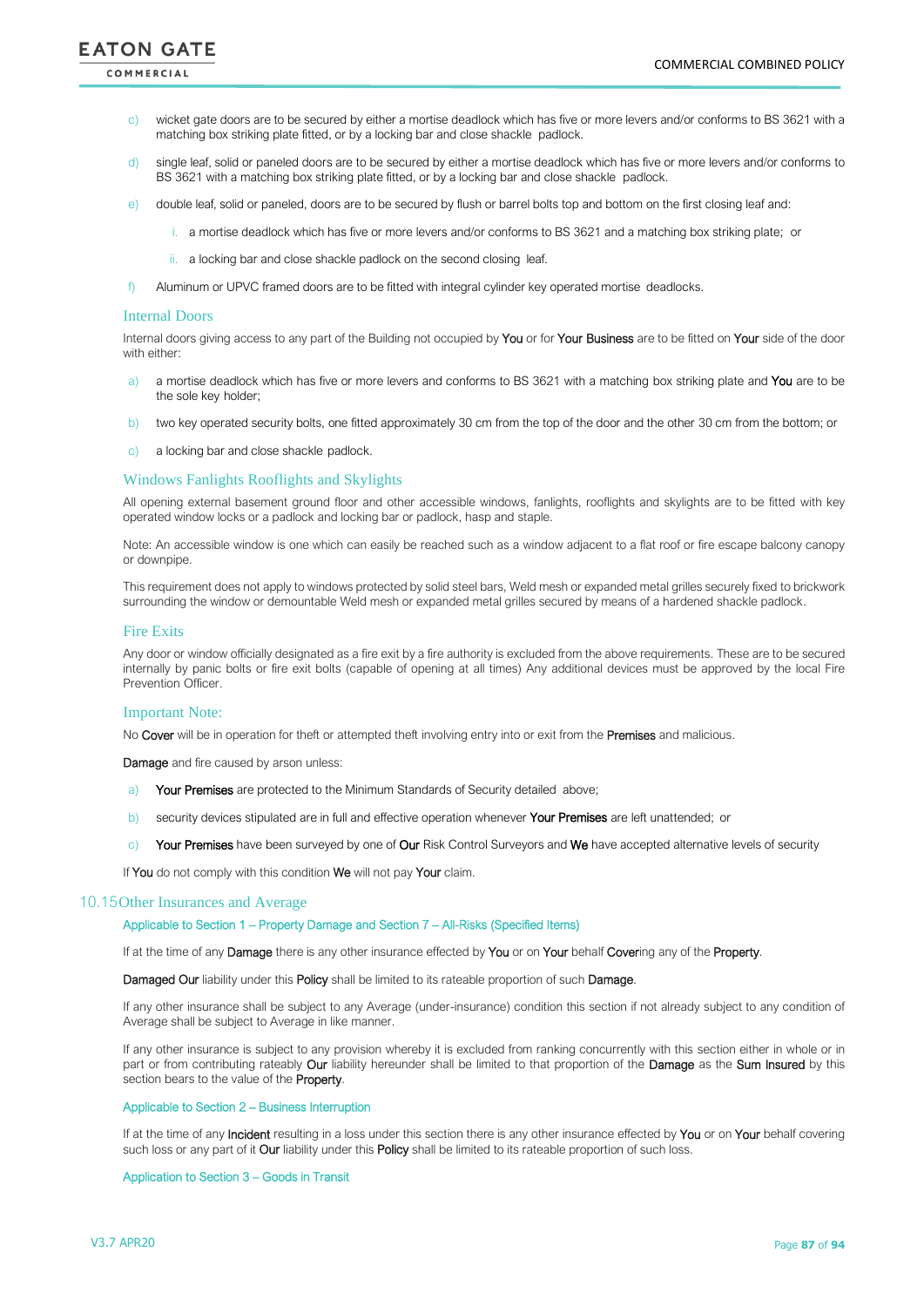**EATON GATE** 

#### COMMERCIAL

If at the time of a claim there is any other insurance arranged by You or on Your behalf Covering anything Insured under this section We shall be liable only for a proportionate share.

If the other insurance is more specific in relation to the **Property** then this section will only apply after the other insurance has been exhausted.

#### Applicable to Section 5 – Employers' Liability and Section 6 – Public Liability and Products Liability

If at the time of any claim there is or but for the existence of this Insurance would be any other Policy of indemnity or insurance in favour of or effected by You or on Your behalf applicable to such claim We shall not be liable under this Insurance to indemnify You in respect of such claim except beyond the amount which would be payable under such indemnity or insurance had this Insurance not been affected.

#### 10.16Reasonable Precautions You shall:

- a) take all reasonable precautions to prevent occurrences which may give rise to loss destruction or **Damage**;
- b) take all reasonable steps to comply with statutory requirements obligations and regulations imposed by any authority;
- c) take immediate steps to make good or remedy any defect or danger which becomes apparent or take such additional precautions as circumstances may require; and
- d) take reasonable care in selecting Employees and maintain security precautions when the Property Insured under Section 3 is in Your custody or control.

#### 10.17Subrogation

Any claimant under this Policy shall at the request and at Our expense take and permit to be taken all necessary steps for enforcing rights against any other party in Your name before or after any payment is made by Us, We shall be entitled to take over and conduct in Your name the defence or Settlement of any claim or to prosecute in Your name at its own expense and for its own benefit any claim for indemnity or Damages or otherwise.

#### 10.18Terms Not Relevant to Actual Loss

If payment of a claim is conditional upon compliance with any term of this Policy We will not pay for any claim where the term has not been complied with except where the term concerned:

- a) is operative only in connection with particular **Premises** or locations;
- b) is operative only at particular times; or
- c) is intended to reduce the risk of particular types of **Injury**, loss, **Damage** or liability

where We will pay for claims in respect of which You can prove that non-compliance with the term could not have increased the risk of the Injury, loss, Damage or liability which occurred.

#### 10.19Turnover

You must notify Us in writing as soon as You become aware that the Projected Turnover of the Business has increased by more than 50% since the Projected Turnover was last confirmed to Us

#### 10.20Heat Application Condition and Restriction of Limit of Indemnity

It is a condition precedent to Our liability under this Policy that the following precautions are be complied with in relation to any following work carried out away from Your premises.

No such work shall be carried out unless specifically authorised by the occupier of the premises at which the work is to be undertaken and that the occupier has specifically approved the following safety arrangements

- a) Work involving application of heat including, but not limited to the use of any blow lamp, blow torch, flame gun or hot air gun, electric gas or other welding cutting, portable grinding equipment or other form of naked flame
	- i. The area in which work is to be carried out (including adjoining shafts or openings and the area the other side of any wall or partition) is to be inspected and wherever practicable all combustible material is to be removed to a distance not less than 10 metres from the point of work. Where such material cannot be removed it must be covered by overlapping sheets of noncombustible material or afforded equivalent protection
	- ii. Suitable fire extinguishing appliances, not less than 2 in number, are to be kept available for immediate use at the point of work. Fire extinguishers should be full and in working order with a capacity of at least 20 litres and located no more than 2 metres from the area of work.
	- iii. All burning equipment is to be lit and used in strict accordance with the manufacturer's instructions not left unattended when lit and extinguished immediately after use
	- iv. Hot air guns are to be switched off when unattended and immediately after use
	- All portable grinders are to be switched on and used in strict accordance with the manufacturer's instructions and switched off when unattended and immediately after use
	- vi. A person who is competent in the use of fire extinguishing appliances is to be appointed to act as a firewatcher in conjunction with the operative using the equipment and to remain in attendance until use of all such equipment has ceased and all torches have been extinguished and all portable grinders switched off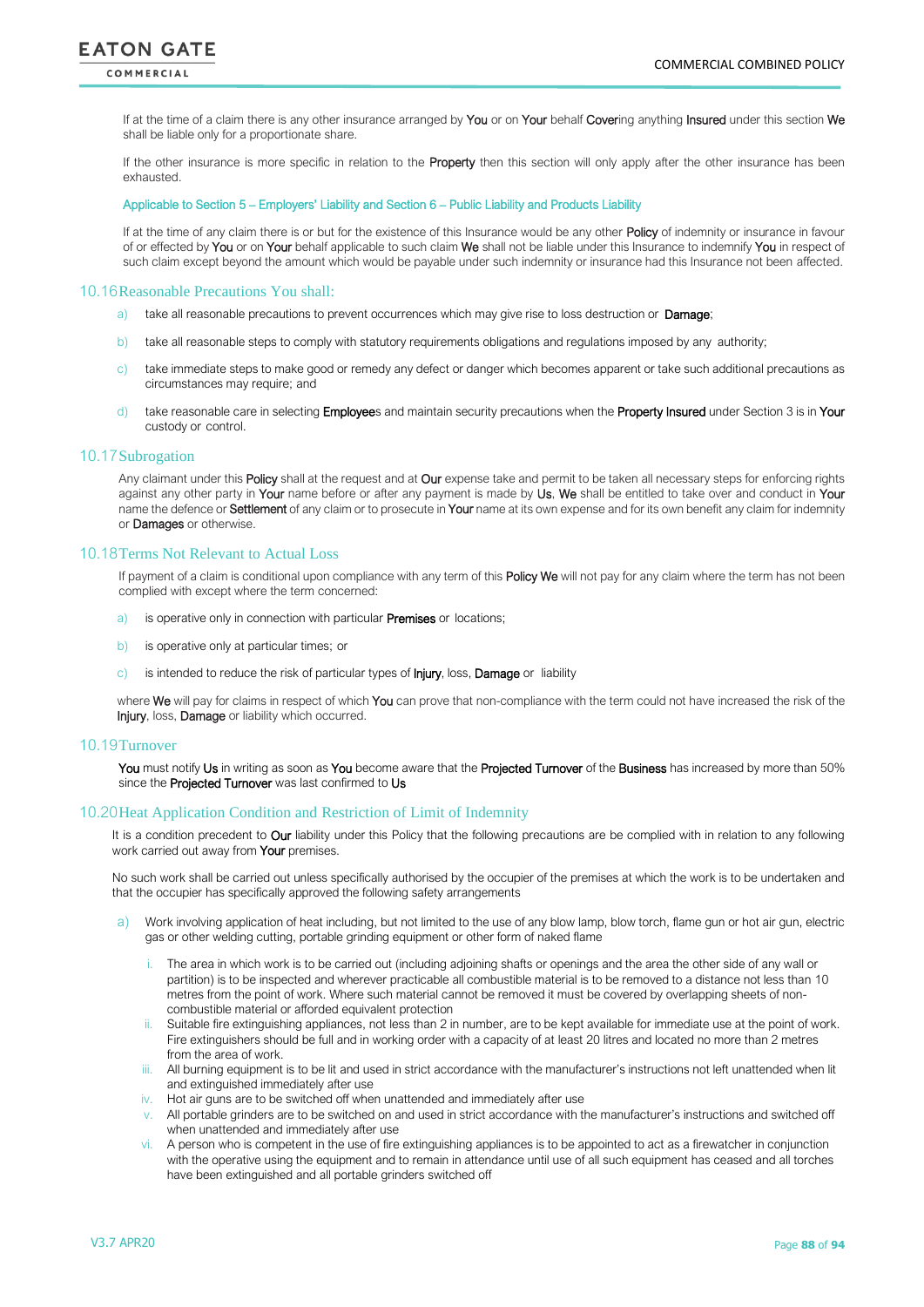- vii. Wherever practicable gas cylinders not in use are to be kept outside the building in which the work is taking place or otherwise kept at least 15 metres from the point of work
- viii. A continuous check that there is no fire or risk of fire is to be made in the vicinity of the point of work and immediately following completion of each period of work a thorough check that there is no fire or risk of fire is to be made of the whole area in which the work is to be carried out (including adjoining shafts or openings and the area on the other side of any wall or partition) A further check is to be made 30 minutes and again at 60 minutes immediately following the completion of each period of work. A suitable Employee is to be responsible for fire safety for each period of work and to damp down the area of the proposed work whilst the hot works is being carried out and for at least 15 minutes following any interruption to and/or cessation of the hot work.
- ix. any work involving the application of heat is only carried out by a suitably experienced employee or contractor
- x. any work involving the application of heat will cease at least 1 hour before work at the premises finishes for the day

#### Work involving asphalt or bitumen tar boilers

- i. Regulation spill trays are to be used
- ii. All tar boilers are to be kept wholly at ground level
- iii. The equipment and work is not to be left unattended at any time whilst in use
- iv. Suitable fire extinguishing appliances are to be kept available for immediate use at the point of work
- v. Immediately following completion of each period of work, a thorough check that there is no fire or risk of fire is to be made of the whole area in which the work is to be carried out (including adjoining shafts or openings and the area on the other side of any wall or partition)

Our Limit of Indemnity under Section 6 – Public Liability in respect any claim arising from of any work undertaken by You or on Your behalf involving the use of heat or the application of heat, carried out away from Your premises, is restricted to £1,000,000. If You do not comply with this condition, We may not pay Your claim.

#### 10.21Waste Removal – A (Oily/Greasy Waste, Weekly Removal) Applicable if noted on the **Schedule**

It is a condition precedent to Our liability that all oily and/or greasy waste and used cleaning cloths which remain in the Buildings overnight will be kept in metal receptacles with close fitting metal lids and removed from the **Buildings** at least once a week.

If You do not comply with this condition, We will not pay Your claim.

#### 10.22Waste Removal – B (Combustible Waste, Daily Removal) Applicable if noted on the **Schedule**

It is a condition precedent to Our liability that all combustible trade waste and refuse will be removed from the Buildings every night.

If You do not comply with this condition, We will not pay Your claim.

#### 10.23Waste Removal – C (Combustible Waste, Weekly Removal) Applicable if noted on the **Schedule**

It is a condition precedent to Our liability that all combustible trade waste and refuse will be swept up daily and kept in bags or bins and removed from the Buildings at least once a week.

If You do not comply with this condition, We will not pay Your claim.

#### H Cancellation of Your insurance

To effect cancellation of Your Policy, You should contact the firm that arranged Your insurance with us.

#### Cancellation by You during the cooling-off Period

This insurance provides You with a cooling-off Period to decide whether You wish to continue with this insurance. The cooling- off Period is for 14 days from the date You receive Your Policy documentation.

If a Period of less than 14 days has elapsed since You received Your Policy documentation, and You have not made a claim, You have the right to cancel the **Policy** and receive a refund of the premium **You** have paid:

- if at the date of cancellation Your Policy has not yet commenced, You will receive a full refund of the premium You have paid from us; or
- if Your Policy has already commenced, You will receive a refund of premium from us, equivalent to the unexpired Period of Cover on a pro rata basis.

#### Cancellation by You – after the cooling-off Period

You may cancel this Policy by contacting the firm that arranged Your insurance with us.

If You have paid the full annual premium, and there have been no claims or Incidents likely to result in a claim in the current Period of Insurance, You will receive a refund of premium from us equivalent to the unexpired Period of Cover on a pro rata basis.

Where You have made a claim and wish to cancel Your Policy You will not be entitled to a refund of premium.

If You are paying the annual premium by monthly instalments, no further premiums will be collected from You once the firm that arranged Your insurance with Us received notice of cancellation from You, provided there have been no claims or Incidents likely to result in a claim in the current Period of Insurance.

If You are cancelling the Policy and there has been a claim or Incident likely to result in a claim in the current Period of Insurance the full annual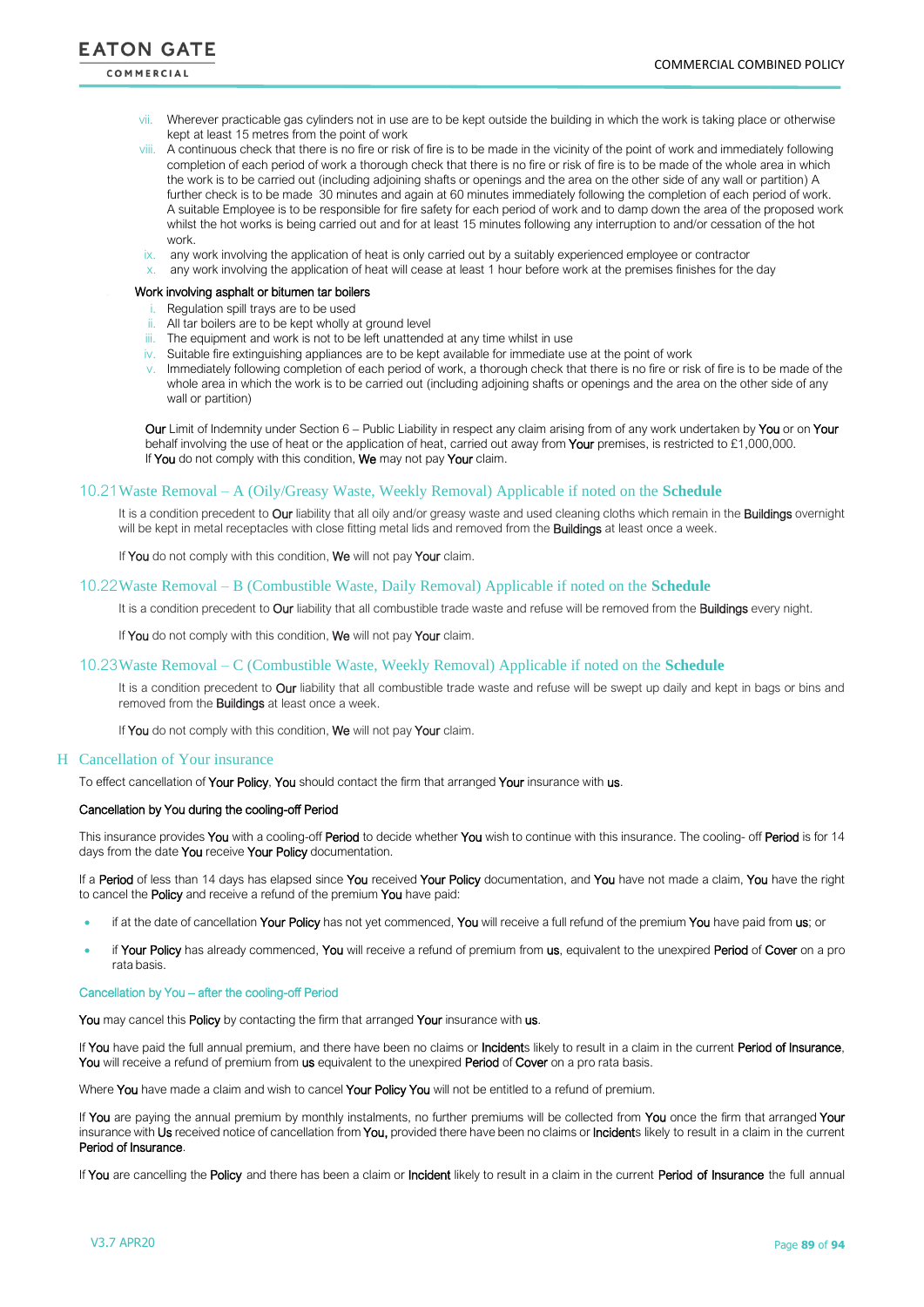premium must be paid by You. Cancellations will not be backdated.

#### Cancellation by Us – during and after the cooling off Period

We, or the Administrator can cancel this Policy where there is a valid reason for doing so by giving You 7 days' notice in writing setting out the reason for cancellation. This will be sent to the last address You notified to Us.

Valid reasons include but are not limited to the following:

#### Cancellation by Us – non-payment of premium

We, the Administrator or the firm that arranged Your insurance with Us can cancel this Policy by giving You 7 days' notice in writing to the last address You notified to Us. If we receive payment by the date set out in the letter we will take no further action. There will be no refund of premium if our cancellation is the result of Your failure to pay the full premium.

#### Cancellation by Us – where we reasonably suspect fraud

The Consumer Insurance (Disclosure and Representations) Act 2012 and The Insurance Act 2015 requires You to take reasonable care to provide complete and accurate answers to the questions we ask and sets out situations where failure by a Policyholder to provide complete and accurate information requested by an Insurer allows the Insurer to cancel the Policy, sometimes back to its start date and to keep any premiums paid. There will be no refund of premium if our cancellation is the result of Your dishonesty or where we reasonably suspect fraud by You.

Where our investigation provides evidence of fraud or a serious non-disclosure we may cancel the Policy immediately and backdate the cancellation to the date of the fraud or when You provided Us with incomplete or inaccurate information, which may result in Your Policy being cancelled from the date You originally took it out. We may also seek reimbursement of any claims monies paid by Us since the fraud was committed.

#### Cancellation by Us – for Your non-compliance with Policy terms and conditions

We, the Administrator or the firm that arranged Your insurance with Us can cancel this Policy by giving You 7 days' notice in writing to the last address You notified to Us. There will be no refund of premium if our cancellation is the result of Your failure to comply with the Policy terms and conditions e.g. You fail to co-operate with Us or provide Us with information or documentation we, the Administrator or Claim Service Provider reasonably require, and this affects our ability to process a claim or defend our interests.

#### Cancellation by Us – other reasons

Where cancellation is effected by Us, the Administrator or the firm that arranged Your insurance with Us any refund of premium will be calculated on a pro rata basis taking into account the original Policy Period and the number of days remaining to the expiry date of the Policy. Provided there have been no claims or Incidents likely to result in a claim in the current Period of Insurance, we will refund the premium relating to any unused portion of Cover within the current Period of Insurance on a pro-rata basis.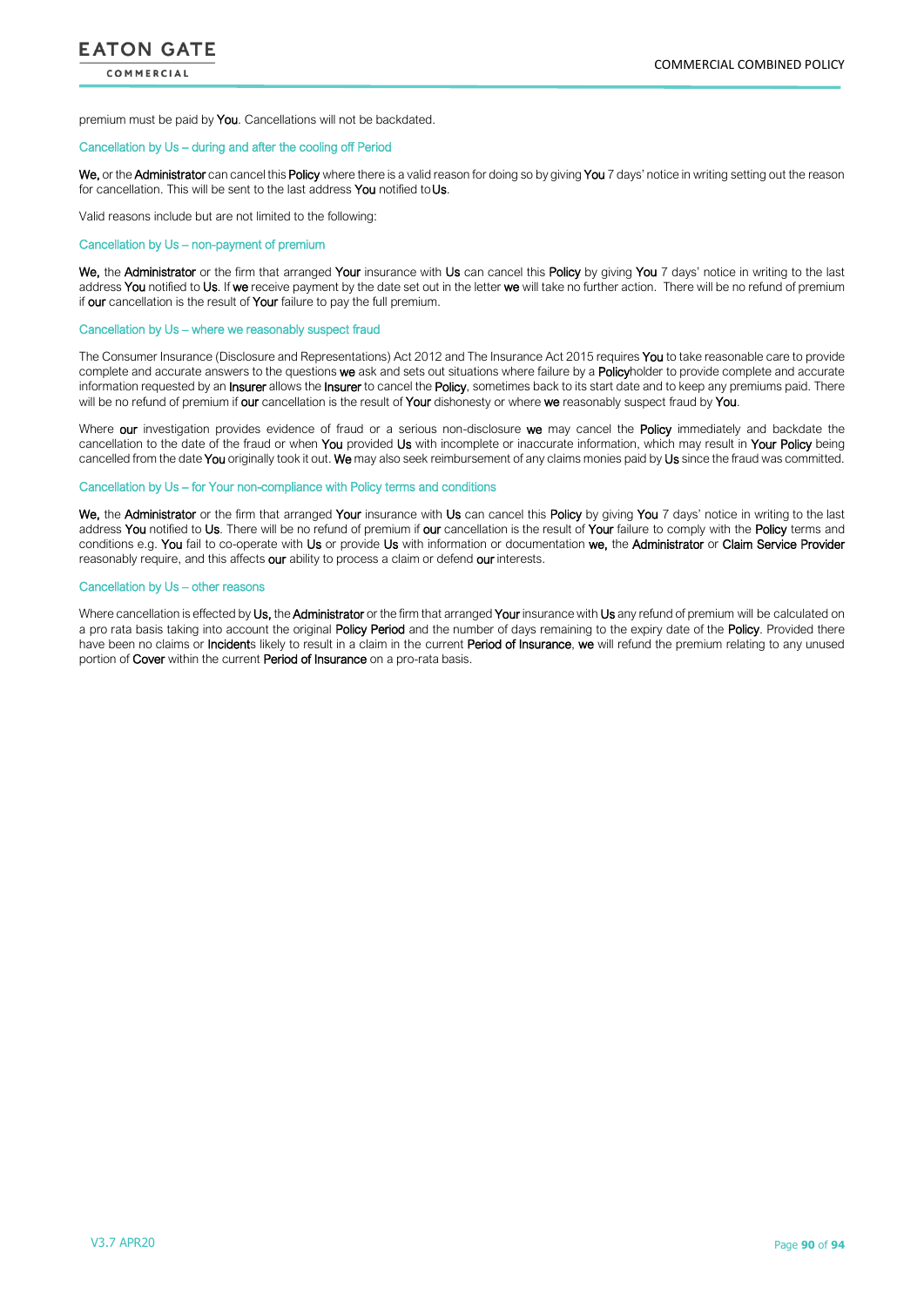# General Exclusions

#### These Exclusions apply to all sections of the Policy unless stated otherwise.

#### Other Exclusions are contained within the sections of the Policy where they apply.

A Cessation of Interest – Applicable to all sections other than Section 5 – Employers Liability

This Policy shall be avoided if:

- a) Your interest ceases other than by death;
- b) the Business be wound up or carried on by a liquidator or receiver or permanently discontinued at any time after the commencement of this insurance unless We have accepted the change.

Nothing contained in this Policy shall give any right against Us to any person other than You except to a transferee approved by Us.

#### **B** Date Recognition

Damage or liability of whatsoever nature directly or indirectly caused by contributed to by or arising from:

- any actual or alleged failure of any Computer Equipment whether or not owned by You or in Your possession to correctly recognise or to correctly process (including but not limited to capture save retain calculate compare interpret record retrieve sequence read store manipulate write to media determine distinguish convert transfer or execute):
	- i. any Date/Time Material;
	- ii. any Data or information as the result of the treatment of any Date/Time Material by such equipment or by any command or instruction which is or has been programmed or in any other manner entered into it.
- b) any actual or alleged failure to provide or inadequacy of any services whether provided by You or by any other person or persons due to any actual or alleged failure or inability described in paragraph (a) above;
- c) any advice consultation design evaluation inspection maintenance alteration repair replacement or supervision provided or done by You or on Your behalf to determine rectify or test any potential or actual problem described in paragraph (a) above.

For the purposes of this Exclusion:

- a) **Computer Equipment** means:
	- i. computer hardware including microprocessors;
	- ii. computer application software;
	- iii. computer operating Systems or related software;
	- iv. computer networks;
	- v. microprocessors (computer chips) not part of any computer System;
	- vi. any other computerised or electronic equipment;
	- vii. any other equipment which directly or indirectly contains uses or relies upon in any manner of the items referred to in;
	- viii. to (vi) above.
- b) Date/Time Material means dates times or Data or information or command or instruction that in any manner depends upon is contingent upon is derived from or incorporates any date or time irrespective of the manner by which it is stored recorded or entered.

#### C Fraud

If You or anyone acting for You:

- a) knowingly makes a fraudulent or exaggerated claim under Your Policy;
- b) knowingly makes a false statement in support of a claim (whether or not the claim itself is genuine); or
- c) knowingly submit a false or forged document in support of a claim (whether or not the claim itself is genuine).

#### We will:

- i. refuse to pay the claim;
- ii. declare the Policy void from the date of the fraudulent act without any refund of premium; and
- iii. recover any sums that We have already paid under the Policy in respect of the claim.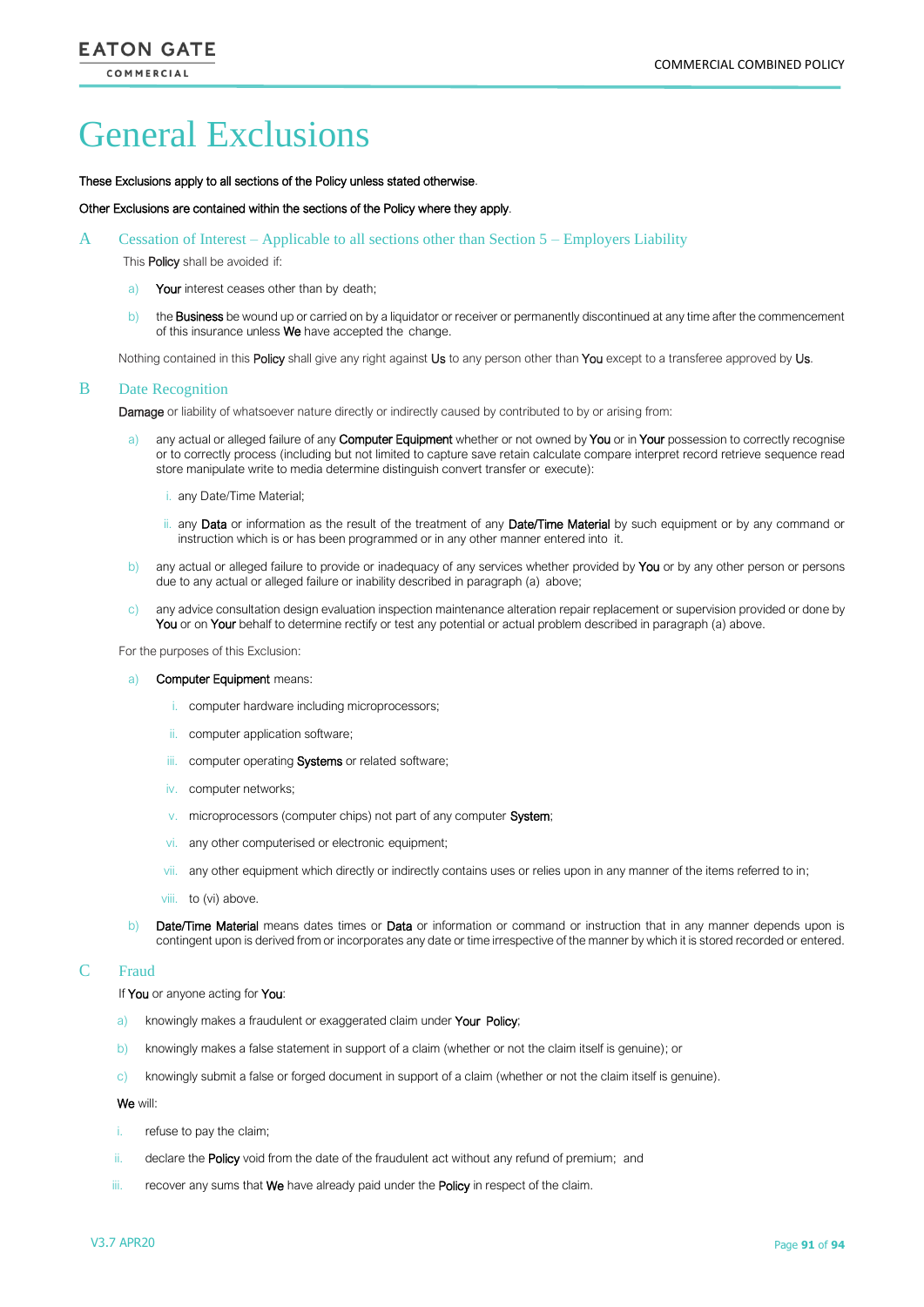We may also inform the Police of the circumstances.

#### D Loss of Data and E-risk

- a) Damage to Data arising out of but not limited to:
	- i. loss destruction or corruption of **Data** whether in whole or part;
	- ii. unauthorised appropriation use access or modification of Data;
	- iii. unauthorised transmission of Data to any third parties;
	- iv. misinterpretation use or misuse of Data;
	- v. operator error.
- b) **Damage** arising directly or indirectly from:
	- i. the transmission or impact of any Virus or Similar Mechanism;
	- ii. Hacking;
	- iii. Denial of Service Attack:
	- iv. Failure of a System;
	- v. anything described in paragraph (a) above.

#### E Pressure Waves

Damage directly caused by pressure waves caused by aircraft or other aerial devices travelling at sonic or supersonic speeds.

#### F Radioactive Contamination and Nuclear Risks

Damage to any Property whatsoever or any loss or expense whatsoever resulting from or arising therefrom, or any consequential loss or legal liability of whatsoever nature directly or indirectly caused by or contributed to by or arising from:

- a) ionising radiation or contamination by radioactivity from any nuclear fuel or from any nuclear waste from the combustion of nuclear fuel;
- b) the radioactive toxic explosive or other hazardous properties of any explosive nuclear assembly or nuclear component thereof.

#### G Sanctions

Damage to any Property whatsoever or any loss or expense whatsoever resulting from or arising therefrom or any Indirect Loss or legal liability of whatsoever nature directly or indirectly caused by any **Business** or activity of Yours which would violate any applicable trade or economic sanctions law or regulation.

#### H Water Table

Any Damage attributable solely to a change in the Water Table level.

#### I War and Government Action

Damage to any Property whatsoever or any loss or expense whatsoever resulting from or arising therefrom or any Indirect Loss or legal liability of whatsoever nature directly or indirectly caused by or contributed to by or arising from regardless of any other contributory cause or event:

#### a) War;

#### b) Government Action.

For the purpose of this Exclusion:

War shall mean - war invasion acts of foreign enemy's hostilities or warlike operation or operations (whether war be declared or not) civil war mutiny civil commotion assuming the proportions of or amounting to popular rising military rising insurrection rebellion revolution or military or usurped power.

Government Action shall mean - martial law confiscation nationalisation requisition seizure or destruction of Property by or under the order of any government or public or local authority or any action taken in controlling preventing suppressing or in any way relating to War.

#### J Applicable to all sections other than Section 5 – Employers' Liability Terrorism

a) this insurance excludes loss, Damage, cost or expense of whatsoever nature directly or indirectly caused by, resulting from or in connection with any act of Terrorism regardless of any other cause or event contributing concurrently or in any other sequence to the loss.

For the purpose of this exclusion an act of Terrorism means an act, including but not limited to the use of force or violence and/or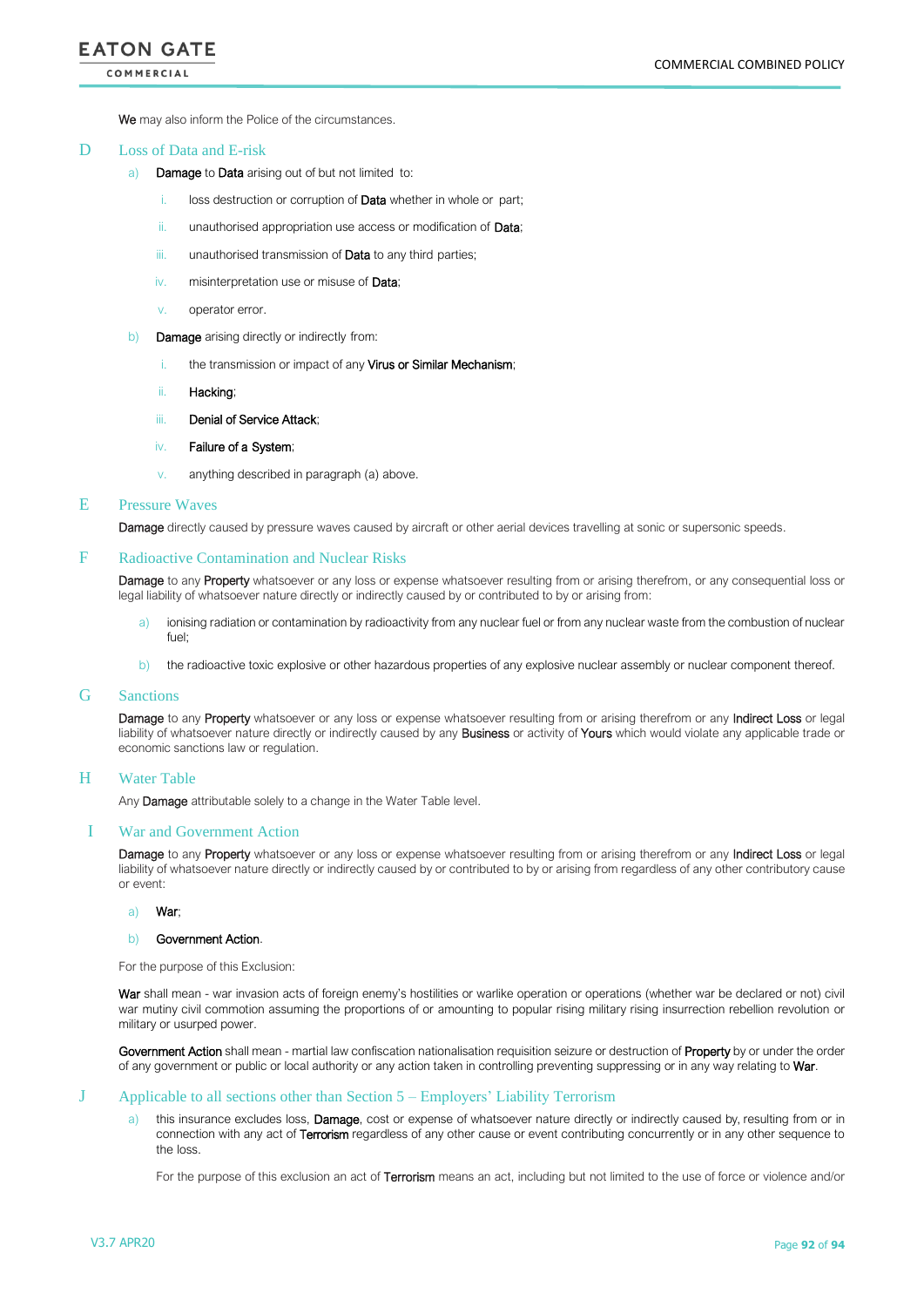the threat thereof, of any person or group(s) of persons, whether acting alone or on behalf of or in connection with any organisation(s) or government(s), committed for political, religious, ideological or similar purposes including the intention to influence any government and/or to put the public, or any section of the public in fear.

- b) this insurance also excludes loss, Damage, cost or expense of whatsoever nature in Northern Ireland directly or indirectly resulting from or in connection with civil commotion.
- c) this insurance also excludes loss, Damage, cost or expense of whatsoever nature directly or indirectly caused by, resulting from or in connection with any action taken in controlling preventing suppressing or in any way relating to a) or b) above.

If We allege that by reason of this exclusion any loss Damage, cost or expense is not Covered by this insurance the burden of proving the contrary shall be upon You.

In the event that any portion of this exclusion is found to be invalid or unenforceable the remainder shall remain in full force and effect.

#### K Other actions

**EATON GATE** COMMERCIAL

> Any consequence whatsoever which is the direct or indirect result of any of the following, or anything connected with any of the following, whether or not such consequence has been contributed to by any other cause or event:

- any action taken in controlling, preventing, suppressing or in any way relating to:
	- War; or

#### Terrorism<sup>;</sup>

As set out in items I and J above.

- L Applicable to all sections other than Section 5 Employers' Liability and Section 6 Public Liability Contamination or Pollution Clause
	- the insurance by this Policy does not Cover any loss or Damage due to contamination pollution soot deposition impairment with dust chemical precipitation adulteration poisoning impurity epidemic and disease or due to any limitation or prevention of the use of objects because of hazards to health.
	- b) this exclusion does not apply if such loss or **Damage** arises out of one or more of the following Perils:
		- Fire, Lightning, Explosion, Impact of Aircraft;
		- Vehicle Impact Sonic Boom;
		- Accidental Escape of Water from any tank apparatus or pipe Riot, Civil Commotion, Malicious Damage;
		- Storm, Hail Flood Inundation Earthquake:
		- Landslide Subsidence Pressure of Snow, Avalanche Volcanic Eruption;
	- c) if a Peril not excluded from this Policy arises directly from Pollution and/or Contamination any loss or Damage arising directly from that Peril shall be covered.
	- d) all other terms and conditions of this **Policy** shall be unaltered and especially the exclusions shall not be superseded by this clause.

#### M Deliberate or Criminal Acts

#### Any loss or **Damage:**

- deliberately caused by; or
- arising from a criminal act caused by;

You or any person living with You.

#### N Events before the Cover start date

Loss, Damage, Injury or liability which occurred before the Cover under this Policy started.

#### O Tobacco and E-Cigarette Exclusion

Section 6 Public Liability shall not apply to liability or indemnity related to **Bodily Injury** or **Damage** caused by or arising out of:

- 1. the consumption, inhalation of smoke produced by the burning of, exposure to or use of tobacco; or
- 2. the consumption, inhalation of or exposure to vapour produced by any electronic cigarette or personal vaporizer.

In addition, this section shall not apply to liability or indemnity arising directly or indirectly out of the sale of e-cigarettes or accessories sold by the Insured which do not conform with applicable health, safety and environmental protection standards.